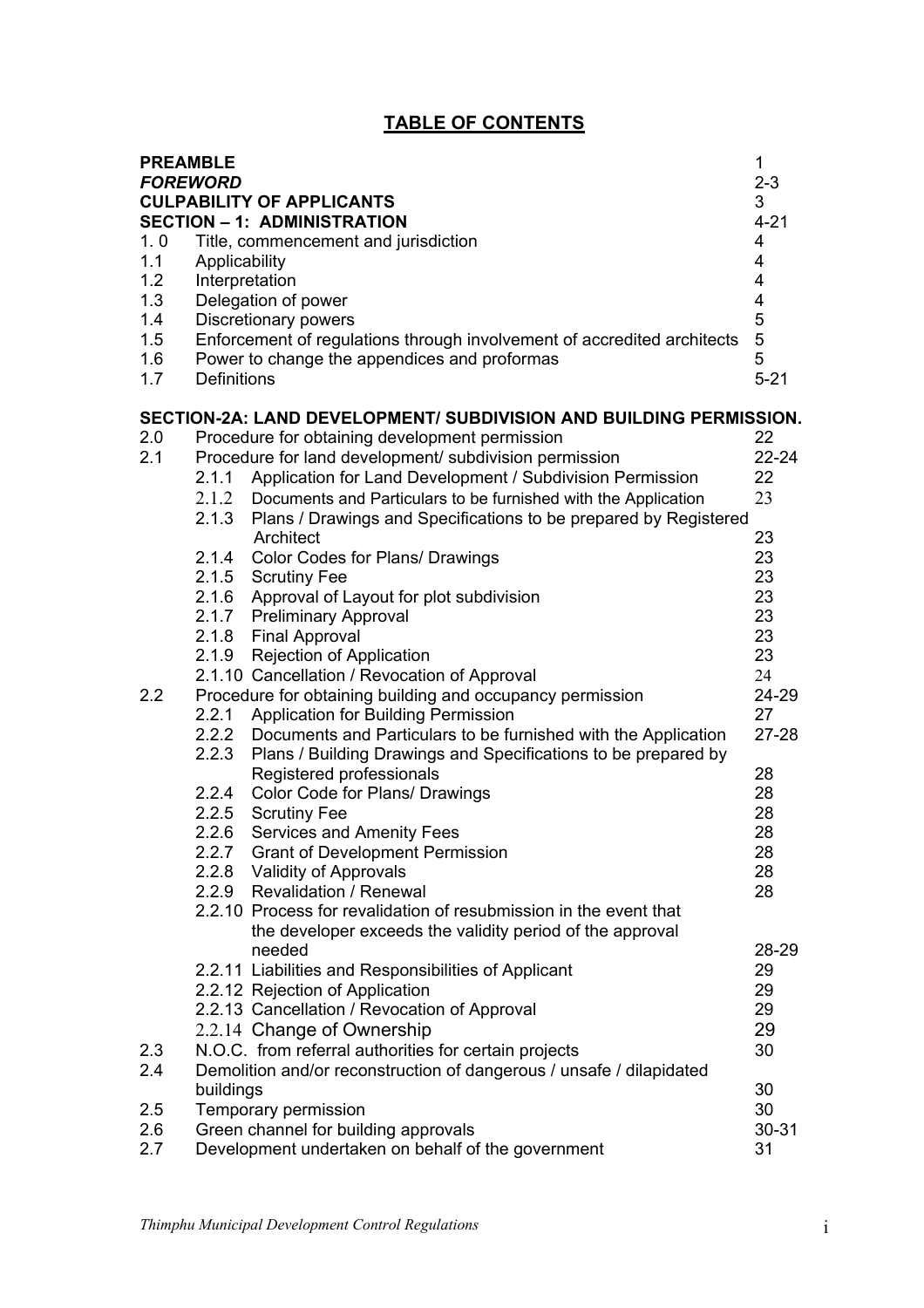## **SECTION–2B: PROCEDURE DURING DEVELOPMENT / BUILDING CONSTRUCTION**

|      |                                             |                                                                    | $32 - 35$ |  |  |
|------|---------------------------------------------|--------------------------------------------------------------------|-----------|--|--|
| 2.8  | Procedure during development / construction |                                                                    |           |  |  |
|      |                                             | 2.8.1 Temporary Service Connections                                | 32        |  |  |
|      | 2.8.2                                       | Loading and Unloading and Stacking of Materials and Equipment      | 32        |  |  |
|      |                                             | 2.8.3 Documents at Site                                            | 32        |  |  |
|      |                                             | 2.8.4 Child Labour                                                 | 32        |  |  |
|      |                                             | 2.8.5 Safety on Site                                               | 32        |  |  |
|      |                                             | 2.8.6 Inspections                                                  | $32 - 33$ |  |  |
|      |                                             | 2.8.7 Deviation during Construction                                | 33        |  |  |
|      |                                             | 2.8.8 Illegal Occupation of Building                               | 34        |  |  |
|      | 2.8.9                                       | <b>Occupancy Certificate</b>                                       | $34 - 35$ |  |  |
| 2.9  |                                             | Revocation / cancellation of approval                              | 36        |  |  |
| 2.10 | Development without prior approval<br>36-37 |                                                                    |           |  |  |
| 2.11 |                                             | Change of building or premises use                                 | 37        |  |  |
| 2.12 |                                             | Confirmation inspections by NEC and TMC regarding special projects |           |  |  |
|      |                                             | sanctioned appeals                                                 | 37        |  |  |
| 2.13 |                                             | <b>Parking Requirements</b>                                        | 38        |  |  |
| 2.14 | Painting                                    |                                                                    |           |  |  |
| 2.15 | Maximum number of floors                    |                                                                    | 39        |  |  |
| 2.16 | Architectural control                       |                                                                    | 39        |  |  |
| 2.17 | Access for the disabled                     |                                                                    | 39        |  |  |
| 2.18 | Structural control                          |                                                                    | 39        |  |  |
| 2.19 | Water supply and sanitation control         |                                                                    | 40        |  |  |
| 2.20 | Electrical installations control<br>40      |                                                                    |           |  |  |
| 2.21 | Telephone                                   |                                                                    | 40        |  |  |

### **SECTION – 3: PRECINCT SANCTITY (REGULATIONS ON USE, BUILDING BULK AND HEIGHT)**

| 3.0 | List of Precincts Designated In the Thimphu Structure Plan       | 41-63 |
|-----|------------------------------------------------------------------|-------|
|     | The Precinct Schedule Showing Uses Permissible In<br>3.0.1       |       |
|     | <b>Designated Precincts</b>                                      | 43-48 |
|     | The Precinct Schedule Showing Maximum Allowable F.A.Rs,<br>3.0.2 |       |
|     | Plot Coverages and Number of Floors in Designated Precincts      | 49-50 |
|     | 3.0.3A Development guidelines for Sub precincts I, II & III      | 51-57 |
|     | 3.0.3B Special Development & Urban Design guidelines for plots   |       |
|     | abutting the Royal (Boulevard (Sub precinct I)                   | 58    |
|     | 3.0.3C Development & Urban Design guidelines for plots under     |       |
|     | Sub Precinct - IA                                                | 59-60 |
|     | 3.0.3D Development & Urban Design guidelines for                 |       |
|     | Sub Precinct IIA, IIB, IV & IVA                                  | 61-63 |
| 3.1 | <b>Tree Plantation</b>                                           | 64    |
| 3.2 | Collection and Discharge of Waste Water                          | 64    |
| 3.3 | <b>Vertical Extension</b>                                        | 64    |
| 3.4 | <b>Betterment charges</b>                                        | 64    |
| 3.5 | Existing non-conforming uses                                     | 65    |
| 3.6 | Redevelopment / reconstruction of dilapidated / unsafe buildings | 65    |
|     |                                                                  |       |

## **SECTION – 4: LAND DEVELOPMENT AND SUBDIVISION REGULATIONS (GENERAL PLANNING REQUIREMENTS)**

| 4.0 | Development of land                          | 66 |
|-----|----------------------------------------------|----|
| 4.1 | Requirements of site                         |    |
|     | 4.1.1 Means of Access                        | 66 |
|     | 4.1.2 Access from Highways / Important Roads | 66 |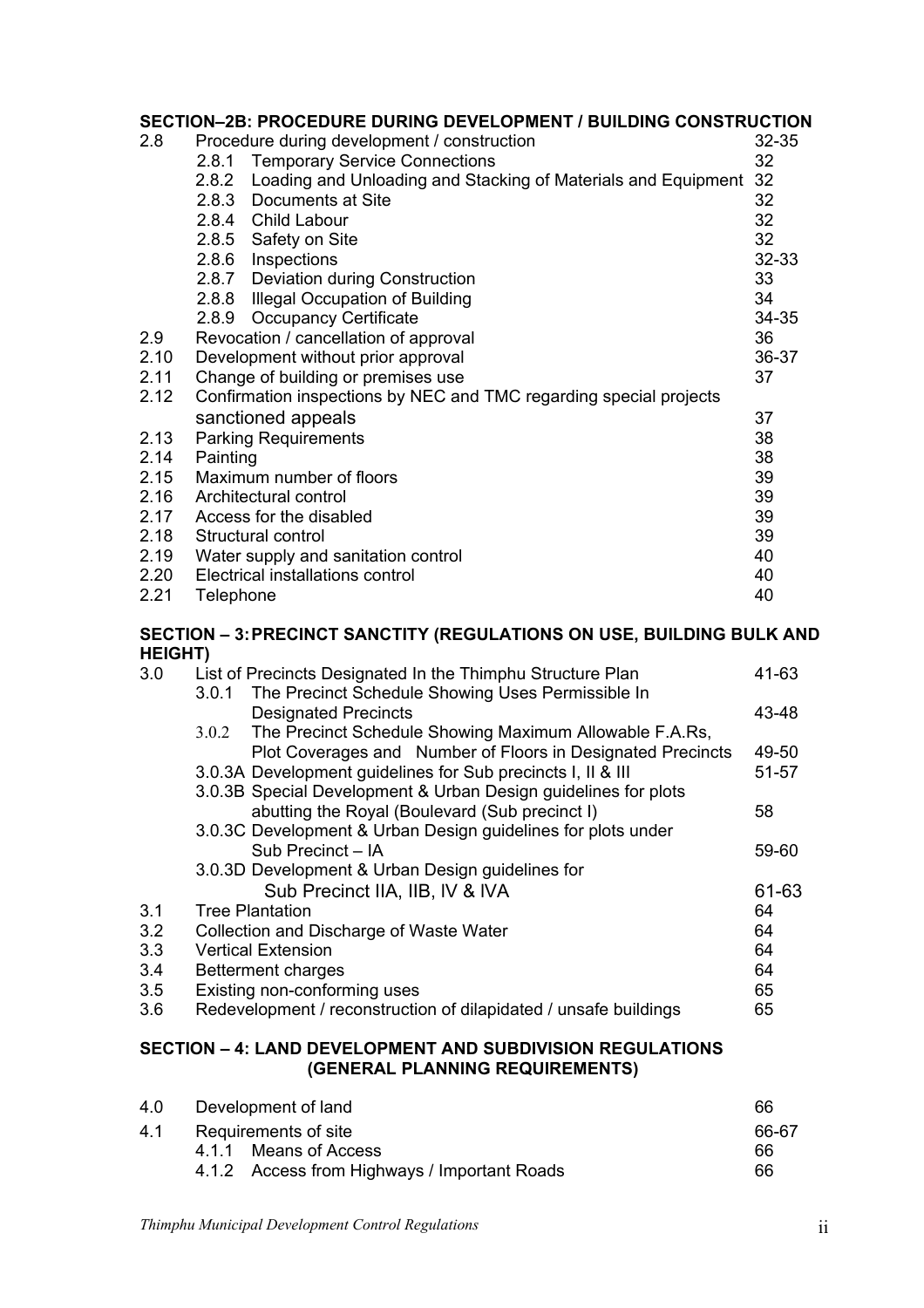|                                                                 | 4.1.5                | 4.1.3 Approach to Buildings<br>4.1.4 No Objection Certificate from Referral Authorities<br>Distance from Rivers and Streams<br>4.1.5.1 Rivers and Major Streams<br>4.1.5.2 Rivulets / Minor Streams<br>4.1.5.3 Development permissible on clearance from the Relevant<br>Authority | 66-67<br>67<br>67-68<br>67<br>67<br>67-68 |  |  |
|-----------------------------------------------------------------|----------------------|------------------------------------------------------------------------------------------------------------------------------------------------------------------------------------------------------------------------------------------------------------------------------------|-------------------------------------------|--|--|
|                                                                 | Addendum             |                                                                                                                                                                                                                                                                                    | 68                                        |  |  |
|                                                                 | 4.1.6                | <b>General Requirement</b>                                                                                                                                                                                                                                                         | 68                                        |  |  |
| 4.2                                                             |                      | Sub-division / layout of land                                                                                                                                                                                                                                                      | 68-70                                     |  |  |
|                                                                 |                      | 4.2.1 Land Utilization                                                                                                                                                                                                                                                             | 68-69                                     |  |  |
|                                                                 |                      | 4.2.2 Internal Road Layout                                                                                                                                                                                                                                                         | 69                                        |  |  |
|                                                                 |                      | 4.2.2.1 Minimum Width of Road                                                                                                                                                                                                                                                      | 69                                        |  |  |
|                                                                 |                      | 4.2.2.2 Plot Consolidation                                                                                                                                                                                                                                                         | 69<br>69                                  |  |  |
|                                                                 | 4.2.3                | 4.2.2.3 Internal Arrangement of a Layout<br><b>Minimum Plot Sizes</b>                                                                                                                                                                                                              | 70                                        |  |  |
|                                                                 |                      | 4.2.3.1 Minimum Plot Sizes for Different Uses                                                                                                                                                                                                                                      | 70                                        |  |  |
|                                                                 | 4.2.4                | <b>Common Areas</b>                                                                                                                                                                                                                                                                | $70 - 71$                                 |  |  |
| 4.3                                                             |                      | Tree plantation                                                                                                                                                                                                                                                                    | 71                                        |  |  |
| 4.4                                                             |                      | On-site physical infrastructure                                                                                                                                                                                                                                                    | 71                                        |  |  |
| 4.5                                                             |                      | Collection and discharge of water                                                                                                                                                                                                                                                  | 71                                        |  |  |
| 4.6                                                             |                      | Special regulations for low income group housing schemes and                                                                                                                                                                                                                       |                                           |  |  |
|                                                                 |                      | temporary settlement rehabilitation schemes                                                                                                                                                                                                                                        | 72-75                                     |  |  |
|                                                                 |                      | 4.6.1 Sizes of Rooms                                                                                                                                                                                                                                                               | 73-75                                     |  |  |
|                                                                 |                      | <b>5.0 SECTION V - BUILDING REGULATIONS</b>                                                                                                                                                                                                                                        |                                           |  |  |
| 5.1                                                             |                      | Site slope and plot coverage                                                                                                                                                                                                                                                       | 76                                        |  |  |
|                                                                 |                      | 1. Meaning of Slope                                                                                                                                                                                                                                                                |                                           |  |  |
|                                                                 |                      | 2. Meaning of Open Ground / Ground Coverage                                                                                                                                                                                                                                        |                                           |  |  |
|                                                                 |                      | 3. Slope and Ground Coverage Ratio                                                                                                                                                                                                                                                 |                                           |  |  |
|                                                                 |                      | 4. Collection and Discharge of Water                                                                                                                                                                                                                                               |                                           |  |  |
|                                                                 |                      | 5. Exemptions from Ground Coverage                                                                                                                                                                                                                                                 |                                           |  |  |
|                                                                 |                      |                                                                                                                                                                                                                                                                                    |                                           |  |  |
|                                                                 |                      | <b>APPENDIX 1: List of details to be shown on proposed land Development</b><br>Plot/subdivision plan (wherever applicable)                                                                                                                                                         | 77                                        |  |  |
|                                                                 |                      | APPENDIX 2: List of details to be shown in drawings / plans for                                                                                                                                                                                                                    |                                           |  |  |
|                                                                 |                      | <b>Obtaining building permission</b>                                                                                                                                                                                                                                               | 78-80                                     |  |  |
|                                                                 |                      | APPENDIX 3: Registration of architect, engineer, structural designer,                                                                                                                                                                                                              |                                           |  |  |
|                                                                 |                      | <b>Developer</b>                                                                                                                                                                                                                                                                   | 81-85                                     |  |  |
|                                                                 |                      | APPENDIX 4: Colour codes to be used in plans/drawings                                                                                                                                                                                                                              | 86                                        |  |  |
|                                                                 |                      | APPENDIX 5: Scrutiny fees and service and amenity fee payable at the                                                                                                                                                                                                               |                                           |  |  |
|                                                                 |                      | time of application for land development/building                                                                                                                                                                                                                                  |                                           |  |  |
|                                                                 |                      | permission                                                                                                                                                                                                                                                                         | 87                                        |  |  |
|                                                                 |                      | <b>APPENDIX 6: Summary of critical dimensions</b>                                                                                                                                                                                                                                  | 88                                        |  |  |
|                                                                 |                      | <b>APPENDIX 7: Transfer of Development Rights (TDR)</b><br><b>APPENDIX 8: Setbacks for access to winter sun</b>                                                                                                                                                                    | 89-90<br>91-95                            |  |  |
|                                                                 |                      | <b>APPENDIX 9: UV2-Subcatogeries</b>                                                                                                                                                                                                                                               | 96                                        |  |  |
|                                                                 |                      |                                                                                                                                                                                                                                                                                    |                                           |  |  |
|                                                                 | <b>Bibliography:</b> |                                                                                                                                                                                                                                                                                    |                                           |  |  |
| Application for construction of building in urban centres<br>97 |                      |                                                                                                                                                                                                                                                                                    |                                           |  |  |
| Application for occupancy certificate<br>98<br>99               |                      |                                                                                                                                                                                                                                                                                    |                                           |  |  |
| Occupancy certificate                                           |                      |                                                                                                                                                                                                                                                                                    |                                           |  |  |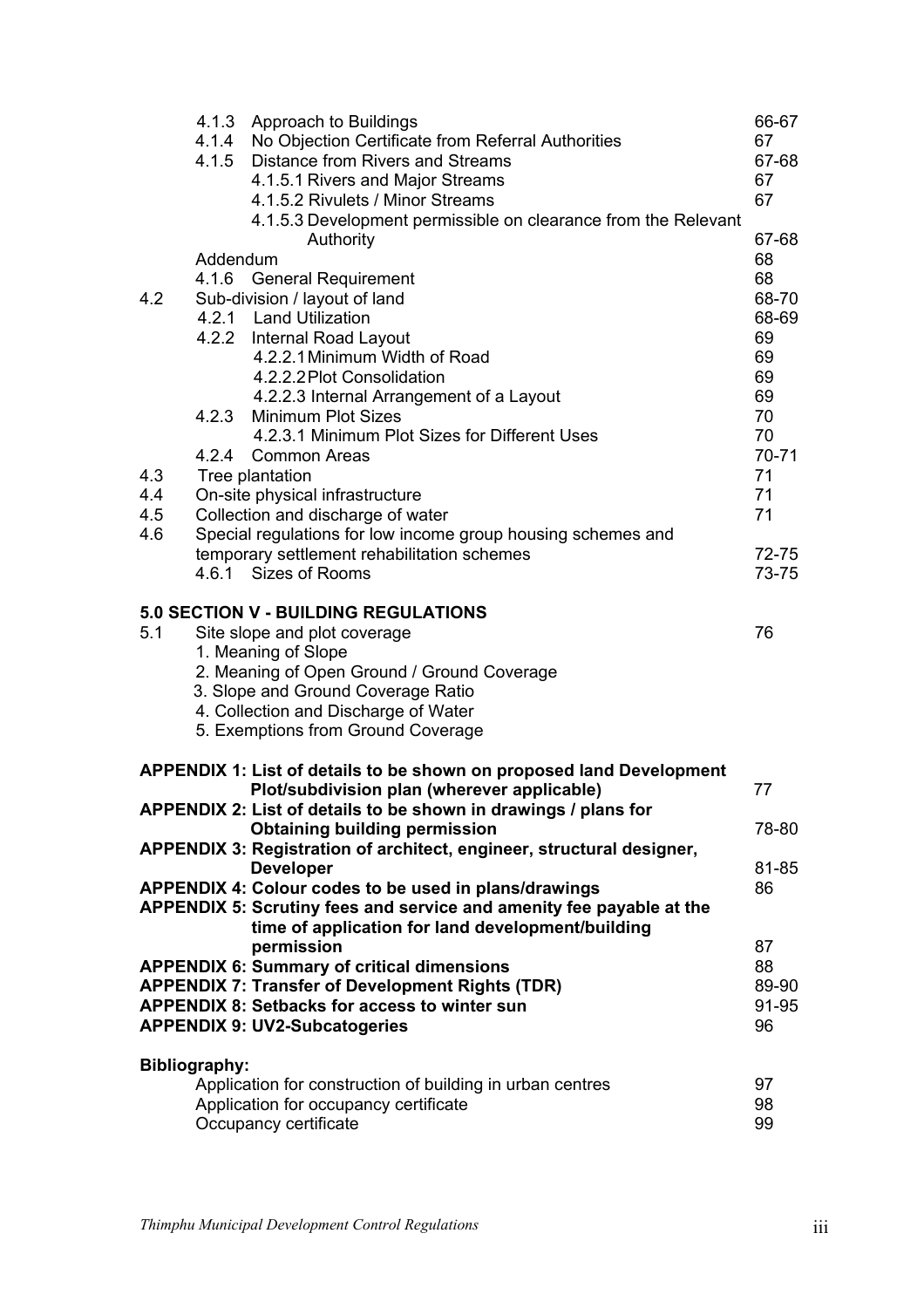# **PREAMBLE**

The Bhutan Building Rules 2002, which follow, are basic guidelines applicable across the entire nation in a variety of settlements. On the other hand the Bhutan Municipal Act of 1999 enables Municipal Authorities to prepare plans for their respective urban settlements and adopt relevant development control regulations to direct development within their jurisdictions. The new Development Control Regulations 2004 for Thimphu is the first of such regulations tailored to the capital itself which supersedes the Bhutan Building Rules. The notes below explain the relationship between The Bhutan Building Rules 2002, and such development control regulations, which accompany Structure Plans for urban areas.

- The Bhutan Building Rules, 2002 (BBR, 2002) are applicable to urban areas across the country, in the absence of any structure plan for the urban areas in question. The operation of the Bhutan Building Rules 2002 is thus imperative, in urban areas where no structure plan exists.
- Wherever a structure plan is sanctioned, the provisions of the accompanying Development Control Regulations, which are an intrinsic part of the concerned structure plan, will be applicable in that urban area. The provisions in the Bhutan Building Rules itself enable this. This is also enabled by Section 67 of the Bhutan Municipal Act, 1999, which specifically states that a "Municipal Corporation may adopt rules to carry out its functions specified in Sections 48 and 49 " (which includes Planning and Land Use).
- Wherever a local area plan has been notified, its specific regulations, if any, shall be applicable within that local area alone. Generally, local area plans conform to the Development Control Regulations of the urban jurisdiction in which they fall.

Thus in the absence of Local Area Plans, the provisions of the Structure Plan for that urban settlement shall prevail. In the absence of a Structure Plan for any given settlement, the Bhutan Building Rules, 2002 shall prevail.

**This tiered set of Regulations reflects the fundamental policy of the Royal Government of Bhutan to decentralize governance, administration and development, enabling and facilitating strong responses to local conditions and aspirations. It may be noted that the new Development Control Regulations 2004 for Thimphu supersedes the Bhutan Building Rules, 2002 in the city of Thimphu, by providing some additional directives needed in a larger urban context. These same provisions may be extended to the other settlements as plans are prepared and conditions warrant**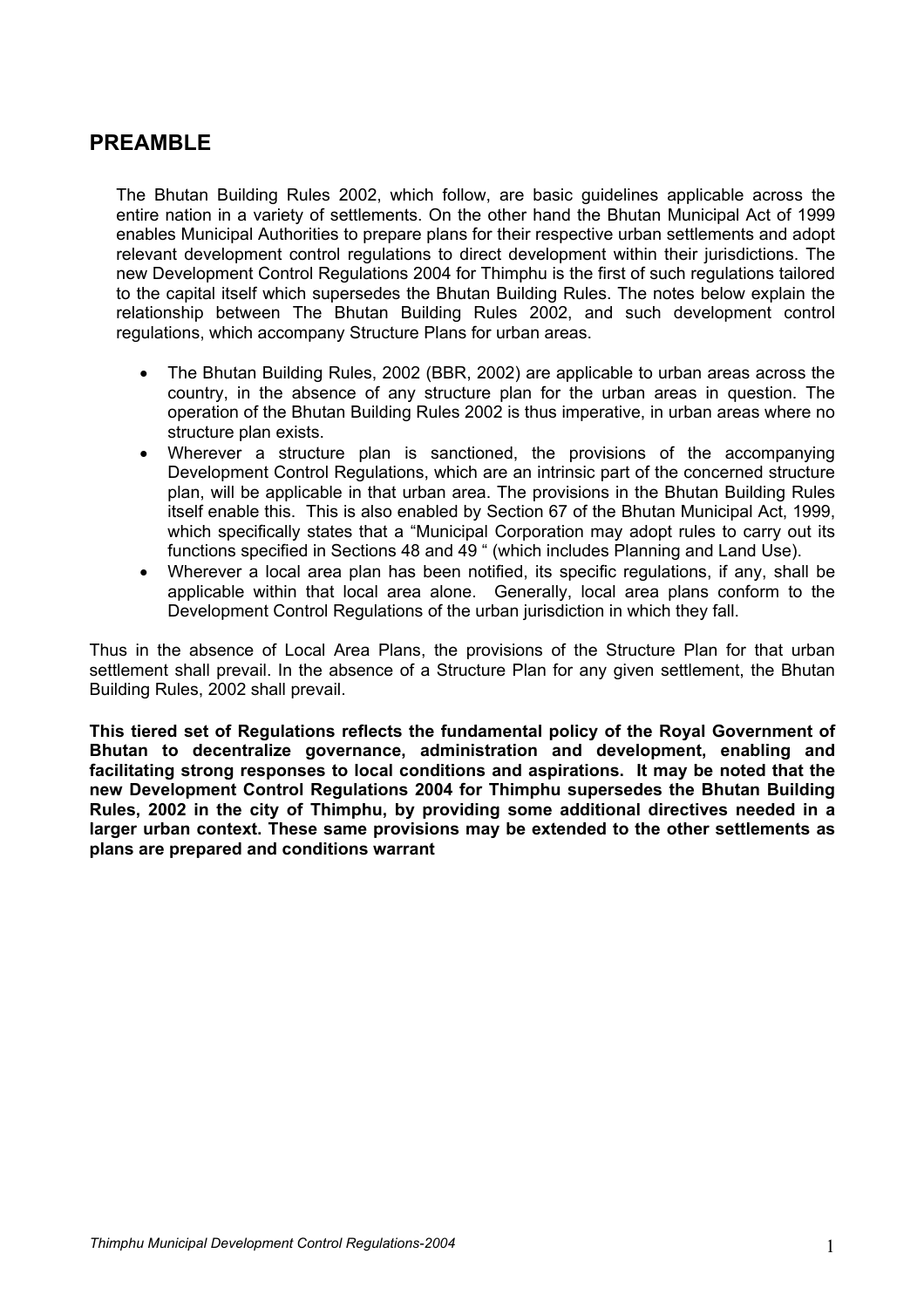# **THIMPHU MUNICIPAL DEVELOPMENT CONTROL REGULATIONS - 2004 THIMPHU STRUCTURE PLAN 2002 – 2027**

## *FOREWORD*

These Development Control Regulations have been formulated as part of the Thimphu Structure Plan (its related Local Area Plans and Urban Design Plans): 2002-2027. They support the aims of the Plan through the introduction of regulations and procedures. The jurisdiction of these Regulations includes the area under the T.M.C and the 'Urban Control Zone' (UCZ) as defined in the Thimphu Structure Plan. While the T.M.C. shall be the 'Implementing Authority', implementing these Regulations within the T.M.C area, the DUDES shall be the 'Implementing Authority' for the area outside the T.M.C, which falls under the jurisdiction of these Regulations. The DUDES may delegate the power of building approval in the UCZ, only in the case of residential buildings up to two floors high and on plots up to 371.6 sq.m. to the Dzongkhag.

## **MAJOR PARTS**

The Thimphu Municipal Development Control Regulations have been divided into five major parts:

- **Section 1: Administration** contains the applicability of these Regulations, the definitions of terms and expressions used in the Regulations, and the provisions related to interpretation, discretionary powers, delegation of powers, etc.
- **Section 2: Procedures** is divided into two major sections. Section 2 A deals with the procedures for obtaining development / building permissions. Section – 2 B deals with procedures during development / building construction. The first section is in turn divided into two sub-sections one concerning the layout and sub-division of **land** and the other concerning **buildings**. These sections contain the respective documents and particulars to be furnished along with the application, the fees to be paid, the validity of the approvals, liabilities and responsibilities of the applicant, and certain provisions for special cases.

The second Section  $-2$  B that deals with the procedure during development/ construction contains provisions for the issue of various certificates, service connections, documents to be kept on the site, mandatory inspections, etc.

- **Section 3: Precinct Sanctions** contains the permissibility of various uses and activities in the designated precincts and the permissible plot coverage, and building height in the specified precincts. This part also contains sections relating to the special provisions regarding existing non-confirming uses.
- **Section 4: Land Development and Subdivision Regulations**  This part contains requirements of access of the site to be developed, the standards for internal street widths, minimum plot sizes, required common areas, on-site physical infrastructure requirements and regulations related to tree plantation. Also there is a section on special regulations for low cost housing schemes.
- **Section 5: Building Regulations**  The provisions in the Bhutan Building Rules, 2002 are to be adapted. Only those provisions that relate to plot coverage, minimum plot sizes, and the number of floors have been formulated specifically for Thimphu as part of the means to achieve the aims of the Thimphu Structure Plan. These are found in Section – 3 under Precinct Regulations. Three sections have been given in these regulations which may be considered as supplementary to the Bhutan Building Rules, 2002. These are:
	- Guidelines specific to access of residential blocks to the winter sun,
	- The requirements of preventing soil erosion by specifying site slope and plot coverage, and
	- The minimum building standards that may be adopted in public housing schemes for the lower income group.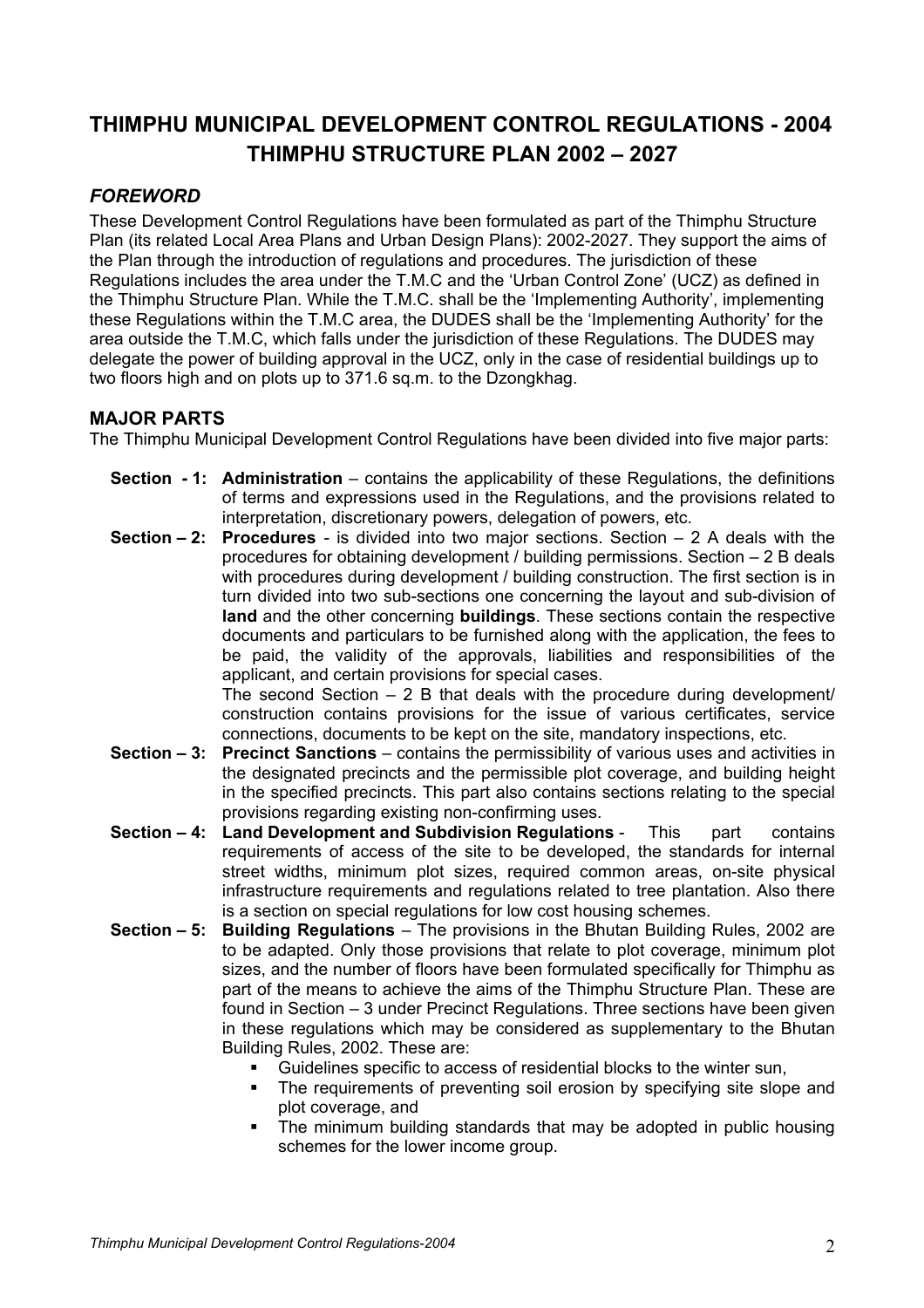## **TWO-TIERED MODEL**

A two-tiered model is envisaged for the building permission procedure based on the following two contexts:

- a) Residential structures not more than two floors (ground plus one floor) on sites up to 1000 sq.m
- b) More than two floors (ground plus two floors) on site more than 1000sq.m of land and / more than two floors / buildings for non-residential uses.

A mechanism for speedier approvals in the case of tier "a" as above is proposed through a Green Channel of accredited architects. All building applications shall enclose an "ultimate structural capability of the structure" statement from the architect/structural engineer, in terms of total number of floors.

## **HIGHLIGHTS OF THE PRECINCT SANCTIONS**

The highlights of the Precinct Sanctions are:

- **Reserved Public Assets**: The areas where development is highly restricted:
	- Existing forest areas retained as forest areas E2 zone.
	- Areas under natural streams, waterways and hillsides with more than 30% (i.e. 1 in 3) slopes designated as 'Environmental Conservation Precincts' where no development is permitted.
	- Areas under wet paddy fields and lower river terraces designated as G-1 or Agricultural Environments Precinct.
	- Areas under higher river terraces and presently under agriculture or orchards or vacant, but potential orchard land designated as E4 or Agro-based Environments Precincts.
	- Areas under Royal uses, military, etc. requiring high security, and areas immediately adjacent that may be used for similar uses in the future designated as R and M respectively.
- **Urban Villages**: The developable / settlement areas structured as distinct units identifiable as 'urban villages', bounded by the natural features such as streams, agricultural / horticultural land, forests, and river and zoned, such that it is served by a 'neighbourhood node' accommodating all the transport, commercial, services, institutional, recreational activities.
- **Corridor, Core and Hubs**: The City zoned such that the discernable city structure wherein most of the services and tertiary sector employment would be located would be the Urban Core and two 'Urban Hubs' at either end of the 'Urban Corridor' axis of the city, and 13 'neighbourhood nodes' located within each distinct 'urban village'.

## **CAPABILITY OF APPLICANTS**

It is the sole duty and responsibility of the applicant/s (of various approvals under these rules) to ensure that all documents, information and data submitted as part of the application/s are true and correct. Submission of invalid documents, information and data may result in cancellation of an approval, even after being issued, where such invalid documents, data, or information is false, it may compel the TMC to take action for legal prosecution, under relevant civil and or criminal status related to fraud and misrepresentation.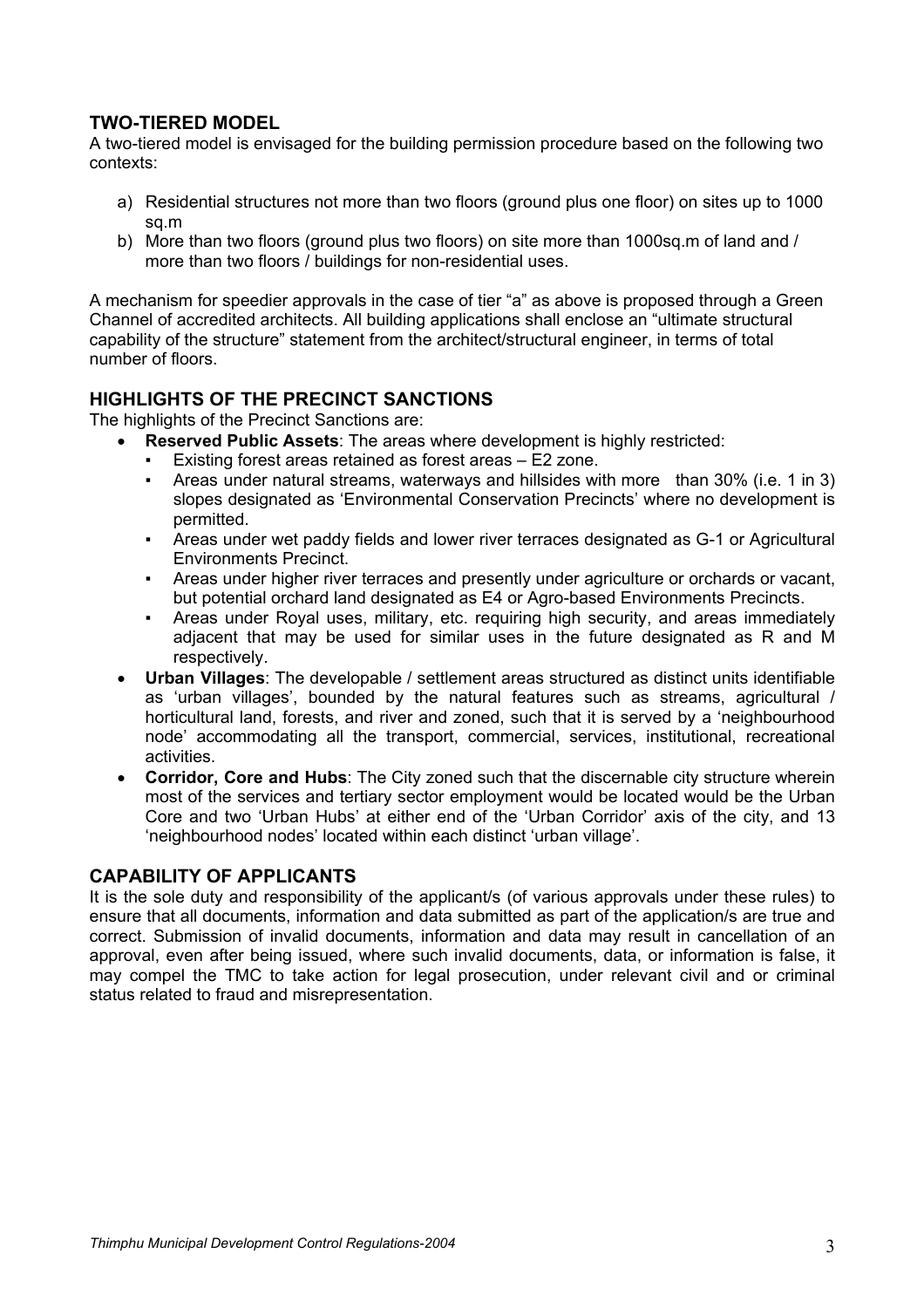# **THIMPHU MUNICIPAL DEVELOPMENT CONTROL REGULATIONS - 2004 THIMPHU STRUCTURE PLAN 2002 - 2027**

## **THIMPHU MUNICIPAL DEVELOPMENT CONTROL REGULATIONS**

## **SECTION – 1: ADMINISTRATION**

## **1. 0 TITLE, COMMENCEMENT AND JURISDICTION**

These Regulations may be called the Thimphu Municipal Development Control Regulations, 2004 (Thimphu MDCR-2004). These Regulations shall come into force with effect from the date of their notification by the Royal Government of Bhutan. These Regulations shall apply to the Greater Thimphu Area, that is, the whole of the area within the Thimphu Municipal Corporation (T.M.C.) as defined by the Thimphu Structure Plan - 2002 –2027. The provision in the BBR, 2002 shall supplement the TMDCR. This TMDCR shall supersede the BBR 2002 and all other local rules and regulations.

## **1.1 APPLICABILITY**

- 1.1.1 These Regulations shall be applicable from the date of their notification by the Royal Government of Bhutan. The Regulations shall be applicable to all development except those specifically mentioned in clause 1.1.2.
- 1.1.2 Except, as herein after otherwise provided, these Regulations shall apply to all development, redevelopment, erection or re-erection of a building, change of use, etc., as well as to the design, construction, reconstruction of, and making material additions and alterations to a building. However, where a part of a building layout or group-housing scheme is demolished, or altered, or reconstructed, these Regulations shall apply only to the extent of the new work involved.
- 1.1.3 Any action taken, or developments permitted, under the Regulations or Building Rules, existing prior to these Regulations coming into force, shall be deemed to be valid and continue to be so valid, unless otherwise specified.
- 1.1.4 In the case of development, for which the Commencement Certificate has been obtained prior to these Regulations coming into force, and where amendments to the sanctioned plan is proposed, these Regulations shall apply.
- **1.1.5 'Commencement Certificate' granted in the past shall be revalidated in conformity to these Regulations.**
- 1.1.6 If there is a conflict between the requirements of these Regulations and those of any other rules or byelaws, these Regulations shall prevail.

## **1.2 INTERPRETATION**

Unless the context otherwise requires, the terms and expressions not defined herein shall have the same meaning as indicated in the following legislations:

- 1) The Bhutan Municipal Act 1999
- 2) The Land Act 1979
- 3) Urban Area and Property Regulations 2003
- 4) National Housing Policy 2002
- 5) Building Code of Bhutan 2003
- 6) Bhutan Building Rules 2002

## **1.3 DELEGATION OF POWER**

The Implementing Authority may delegate any of the powers, duties or functions conferred or imposed upon or vested in the Implementing Authority to its officers, or designated committee of officers, generally or specially in writing and may impose certain conditions and limitations on the exercise of such powers as it may deem fit.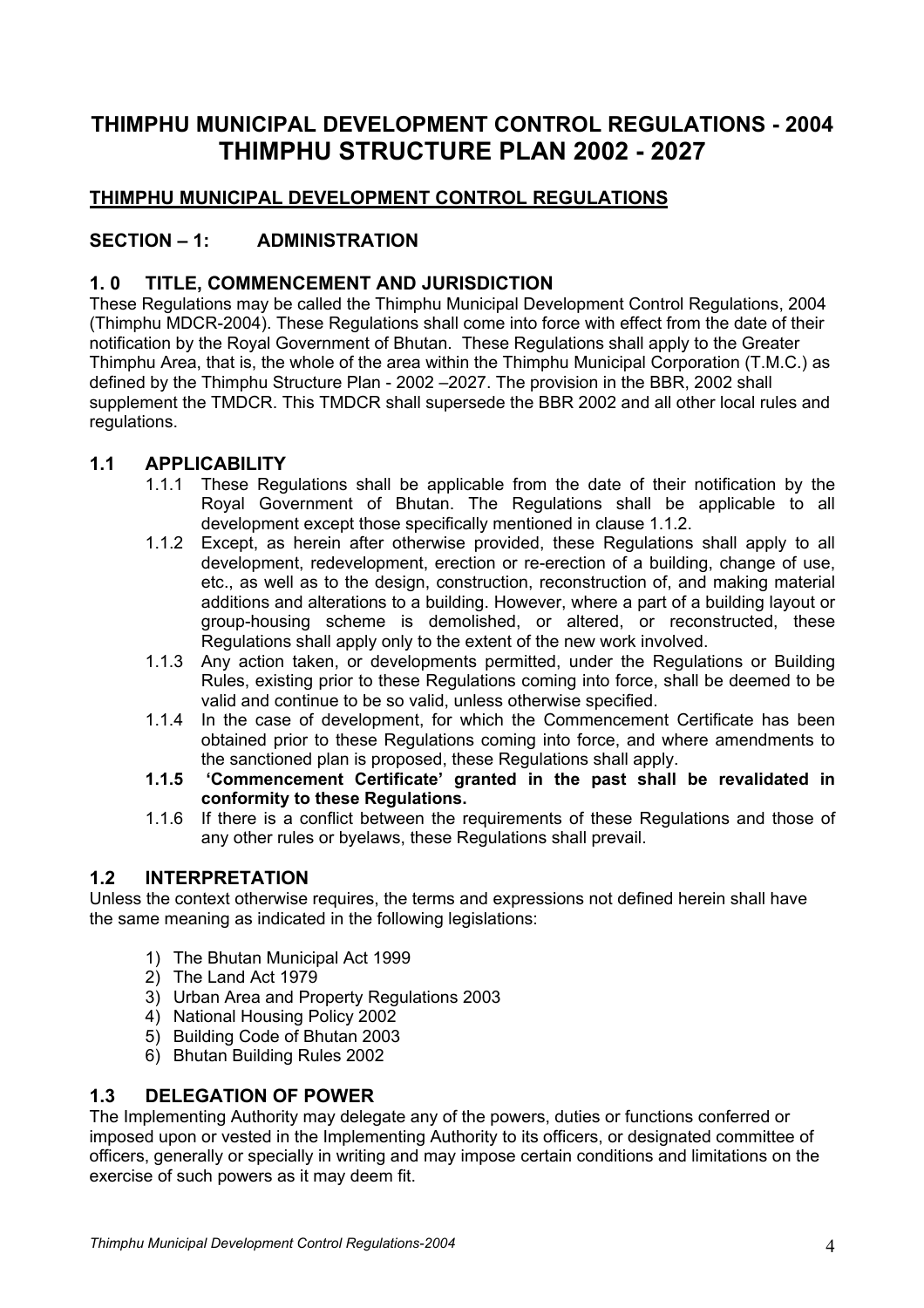## **1.4 DISCRETIONARY POWERS**

- 1.4.1 The Implementing Authority may exercise its discretion in conformity with the intent and spirit of these Regulations, in order to mitigate any demonstrable hardship or to sub serve public interest in the following ways:
	- a) Decide on matters where it is alleged that there is an error in any order, requirement, decision, and determination, interpretation made by it under delegation of powers, while applying these Regulations.
	- b) Interpret these regulations in various contexts or in situations where more clarity is required under such circumstances the Implementing Authority's decision shall be final and binding.
	- c) Decide upon the nature and the extent of concessions in respect of marginal distances, room heights, etc. that can be granted in cases of proven hardship for reasons which are to be recorded in writing. However, such relaxation shall not affect the health, safety and hygiene of the inhabitants of the building and the neighbourhood and the structural stability of the building. Provided further that while granting such relaxation, as above, the authority may impose conditions as may be necessary. These may include a payment of deposit and its forfeiture for non-compliance, payment of a premium amount and other obligations, etc.
	- d) No concessions in respect of the F.A.R., or additional floors, shall be given.
	- e) Decide on the fine or compounding charges to be made applicable in cases of developments where non-adherence to these Regulations is detected.
	- f) Modify the limit of a precinct where the boundary of a precinct divides a parcel of land or where a layout street or a survey number actually on the ground varies from its location shown on the Structure Plan.
	- g) Authorize the erection of a building or the use of premises for a public services undertaking or a public utility purpose where such an authorization is reasonably necessary for the convenience and the welfare of the public, even if such erection or use is not permitted as per these Regulations.
	- h) Determine and establish the location of precinct boundaries in cases of doubts or controversies.
- 1.4.2 As regards the delegation of powers to exercise the discretion, all matters stated above shall be decided by a committee designated and authorized by the Implementing Authority.
- 1.4.3 When issues arise that are not covered within these Regulations, the Implementing Authority shall refer the matter to the Competent Authority.

## **1.5 ENFORCEMENT OF REGULATIONS THROUGH INVOLVEMENT OF ACCREDITED ARCHITECTS**

Enforcement of these Regulations may also be ensured through a mechanism of speedier approval of development proposals through Green Channel of accredited Architects as detailed out in these Regulations.

## **1.6 POWER TO CHANGE THE APPENDICES AND PROFORMAS**

The Implementing Authority shall have the powers to make amendments to the contents of appendices 2 and 4, the proformas and the procedures for grant of development permission from time to time.

## **1.7 DEFINITIONS**

These Regulations, unless the context otherwise requires, the terms and expressions defined as follows shall have the meaning indicated against each of them.

The terms and expressions not defined in these Regulations shall have the same meanings as in the Bhutan Municipal Acts, 1999 and the rules framed there under or as mentioned in the Bhutan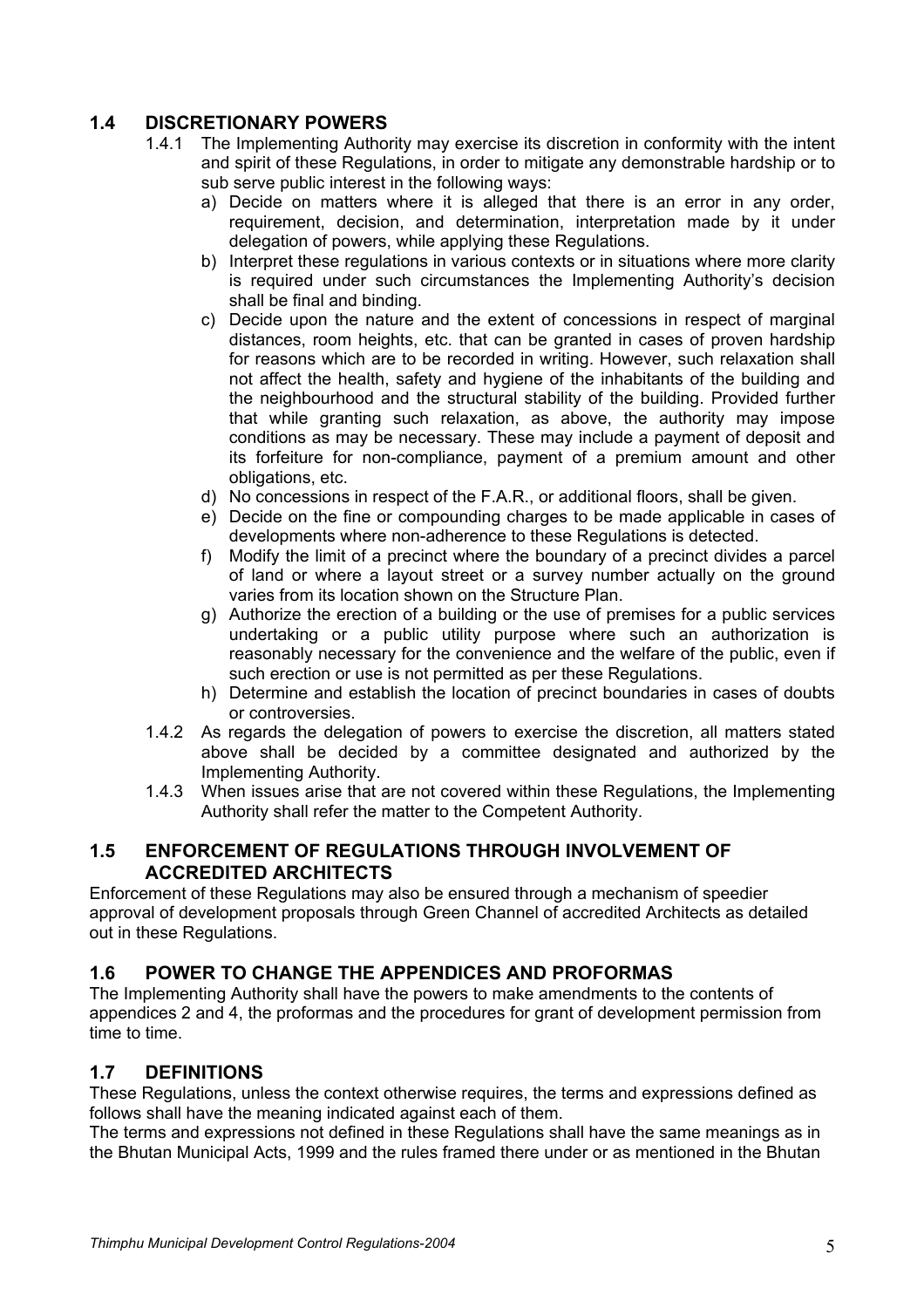Building Rules, 2002 and the Building Code of Bhutan, 2003 as the case mey be unless the context otherwise requires.

## **ACT**

Shall mean the Bhutan Municipal Act, 1999

### **ADDITIONS AND/OR ALTERATIONS**

Shall mean any change in an existing authorized building or approved plans of a building, or a change from one use to another use, or a structural change such as additions to the area or height, or the removal of part of a building, or a change to the structure, such as the construction or cutting into or removal of any wall or part of a wall, partition, column, beam, joist, or re-roofing, or re-construction of any kind, alterations to a floor, including a mezzanine floor, or any support, or a change to, or closing of any required means of ingress, or egress, or a change to fixtures, or equipment, as provided in these Regulations.

#### **ADVERTISING SIGN/HOARDING**

Shall mean any surface or a structure with any character, letter or illustration, applied there to and displayed in any manner whatsoever out of doors for the purpose of advertising, giving information regarding, or to attract the people to any place, cause, person, public performance, article or merchandise, and which surface or structure is attached to, forms part of, or is connected with any building, or is fixed to a tree or to the ground, or to any pole, screen, hoarding or displayed in any space, or in or over any water body included in the limits of the notified area of the Implementing Authority.

#### **AIR-CONDITIONING**

Shall mean the process of treating air to control simultaneously, or singly, its temperature, humidity, cleanliness and distribution to meet the requirement of an enclosed space.

#### **AMENITIES**

Shall mean roads, streets, open spaces, parks, recreational grounds, play-grounds, gardens, water supply, electric supply, street lighting, drainage, sewerage, public works and other utilities, communication network, etc. for the citizens' use and convenience.

#### **APARTMENT/FLATS**

Shall mean residential buildings constructed in a detached or semidetached manner being designed as ground floor plus one or more upper floors and constructed as separate dwelling units with common staircase and other building services.

#### **APPLICANT**

Shall mean the registered owner(s) of a property who applies in the prescribed form to construct/alter/extend a building.

## **ARCHITECT**

Shall mean a person with degree or diploma in architecture from an Institute, College or University accredited by the respective country's accreditation board to impart professional degrees in architecture.

## **ATTIC**

Shall mean the space within the confines of the roof structure, above the ceiling of the top floor which is constructed and adopted for storage purpose, lift machine room, water tanks etc.

#### **BASEMENT OR CELLAR**

Shall mean the lowest storey of a building more than 75% below the lowest ground level. Permitted only vehicular parking and other building services.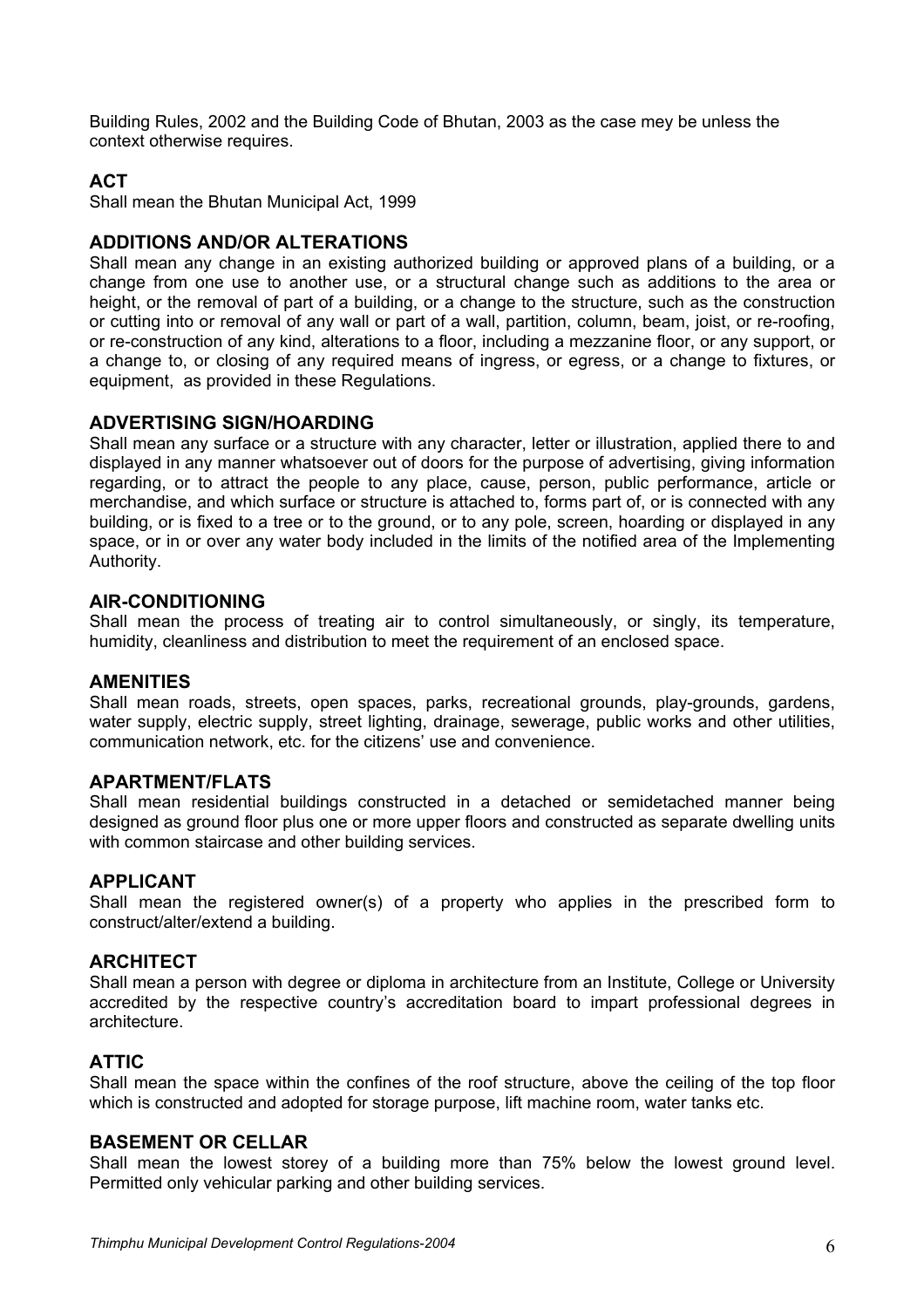## **BUILDING LINE**

Shall mean the plinth of the building running in line with the adjoining plinth of the building parallel to the road.

### **BUILDING SERVICES**

Building Services shall mean HVAC plant, power generator, underground sumps, pumps, boilers, sub-station, lift pits and related services, chutes, storages, laundry and other services related to building maintenance

### **BETTERMENT CHARGE**

Means a charge levied by the Implementing Authority for ensuring off-site services and amenities to the area by the Implementing Authority.

## **BUILDING**

Meaning any structure for whatsoever purpose, and of whatsoever materials constructed and every part thereof, whether used as human habitation or not including foundations, plinths, walls, columns, floors, roofs, chimneys, plumbing and building services, fixed platforms, verandas, balconies, cornices or projections, part of a building or anything affixed thereto. However, structures of a temporary nature like tents, hutments, etc. erected for temporary purposes or for ceremonial occasions, with the permission of the Implementing Authority, shall not be considered to be "buildings".

- (a) **"Assembly building"** shall mean a building or part thereof where groups of people congregate or gather for amusement, recreation, social, religious, patriotic, civil, travel and similar purposes. Assembly buildings shall include theatres for drama and cinema, city halls, town halls, auditoria, exhibition halls, museums, "marriage halls", "skating rinks", gymnasia, stadia, restaurants, eating or boarding houses, places of worship, dance halls, clubs, road, air, or other public transportation stations.
- (b) **"Business building"** shall mean any building or part thereof used for transaction or record thereof. Offices, banks and all professional establishments are classified as business buildings if their principal function is transaction of business and/or keeping of books and records thereof.
- (c) **"Detached building"** shall mean a building with walls and roofs independent of any other building and with open spaces on all sides.
- (d) **"Semi Detached Building"** shall mean a building detached on three sides with open spaces as specified in these Regulations. A superficial connection via a beam, wall, balcony, corridor, Sky Bridge, or any other trivial connection will not qualify a building to be defined as "semi-detached"
- (e) **"Educational building"** shall mean a building exclusively used for a school or college, recognized by the appropriate Board or University, or any other Implementing Authority involving assembly for instruction, education or recreation incidental to educational use, and including a building for such other uses incidental thereto such as a library, laboratory, fine arts facility, or a research institution. It shall also include quarters for essential staff required to reside in the premises, and buildings used as hostels and boarding solely captive to an educational institution whether situated in its campus or not.
- (f) **"Hazardous building"** shall mean a building or part thereof used for,
	- (i) Storage, handling, manufacture or processing of radio- active substances or of highly combustible or explosive materials or products which are liable to burn with extreme rapidity and/or producing poisonous fumes or explosive emanations.
	- (ii) Storage, handling, manufacture or processing which involves highly corrosive, toxic obnoxious alkalis, acids, or other liquids, gases or chemicals producing flame, fumes, and explosive mixtures or which result in division of matter into fine particles capable of spontaneous ignition.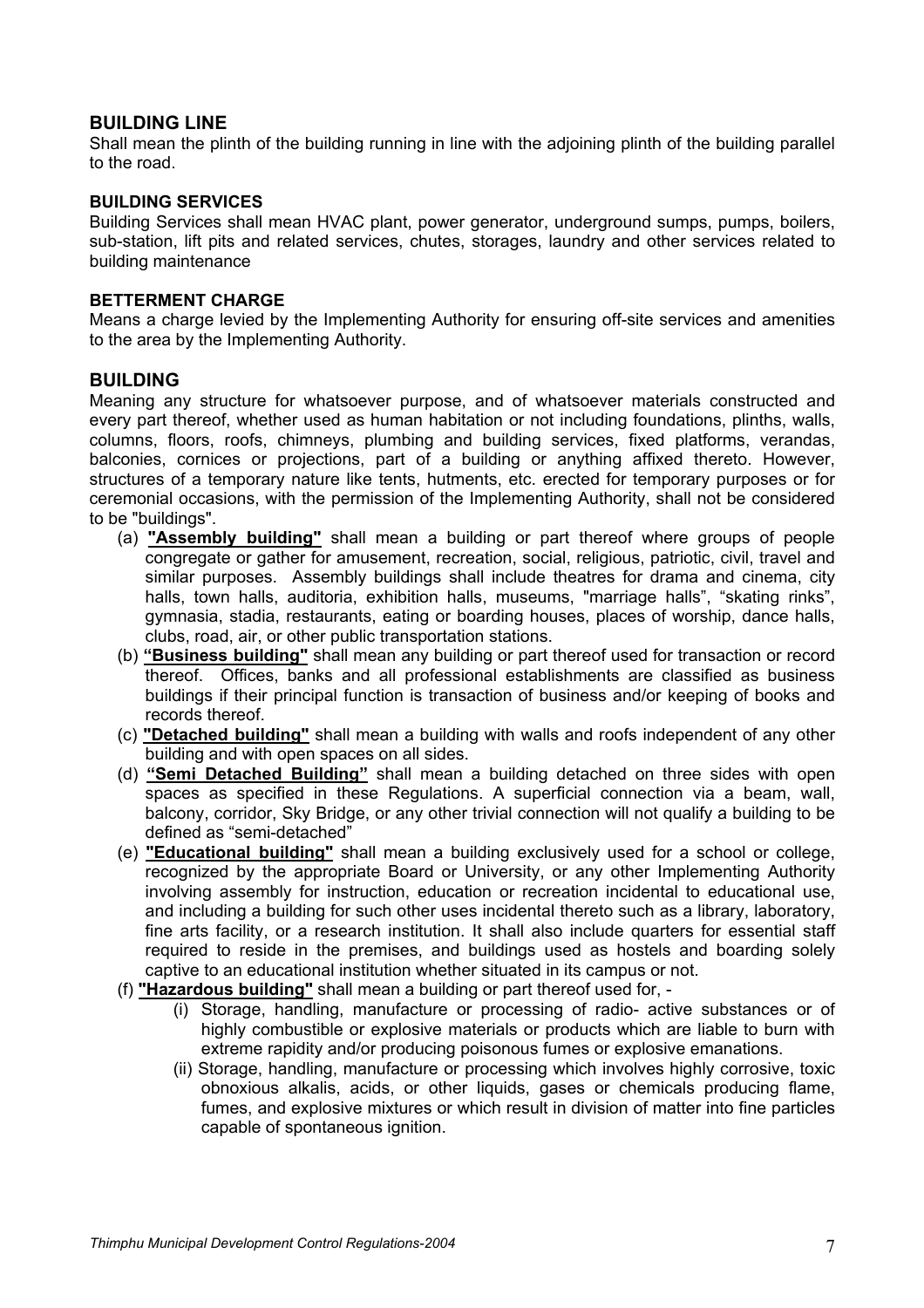- (iii) Storage, handling, manufacture, experimentation, research, or processing which could cause any danger to the public health, hygiene or safety, as certified by the competent health and safety officials of the Royal Government of Bhutan
- (g) **"Industrial building"** shall mean a building or part thereof wherein products or materials are fabricated, assembled or processed, such as assembly plants, laboratories, power plants, refineries, gas plants, mills, dairies and factories.
- (h) **"Institutional or public building"** shall mean a building constructed by the Royal Government, Semi-Government organizations, public sector undertakings, registered Charitable Trusts for their public activities, such as administration, education, medical, recreational and cultural, hostel for working women or men, or for an auditorium or complex for cultural and allied activities, or for an hospice, care of orphans, abandoned women, children and infants, convalescents, destitute or aged persons and for penal or correctional detention with restricted liberty of the inmates ordinarily providing sleeping accommodation, and includes dharamshalas, hospitals, sanatoria, custodian and penal institutions such as jails, prisons, mental hospitals, houses of correction, detention and reformatories, clubs, golf course, sports stadium, buildings and facilities constructed by the Royal Government for the promotion of tourism, such as inns, resorts, lodges, etc..
- (j) **"Commercial / Mercantile building"** shall mean a building or part thereof primarily used for commercial purposes such as shops, stores, departmental stores or markets, for display and sale of goods or merchandise, including office, storage and service facilities incidental thereto located in the same building. Mixed use buildings with commercial areas on the ground floor and residential above shall be construed as Commercial building for the purposes of this document.
- (k) **"Office building (premises)"**, shall mean a building or premises or part thereof whose sole or principal use is for an office or for office purposes or clerical work. "Office purposes" includes the purpose of administration, clerical work, handling money, telephone, telegraph and computer operation; and "clerical work" including writing, book-keeping, sorting papers, typing, filing, duplicating, punching cards, tapes or machines, calculations, drawing, of matter for publication and editorial preparation of matter of publication.
- (l) **"Residential Building**" shall mean a building in which sleeping accommodation is provided for normal residential purposes, with or without cooking or dining facilities, and includes one or more family dwellings, lodging or boarding houses, hostels, dormitories, apartment houses, flats and private garages of such buildings.
- (m) **"Special Building"** shall mean
	- (i) a building solely used for the purpose of a drama or cinema theater, motion picture, drive-in-theatre, an assembly hall or auditorium, town hall, lecture hall, an exhibition hall, theatre, museum, a stadium, a "community hall, marriage hall;
	- (ii) a hazardous building;
	- (iii) a building of a wholesale establishment;
	- (iv) centrally air-conditioned building which is more than three floors,
	- (v) a building of more than two floors constructed on stilts,
	- (vi) a building of more than four floors.
- (n) **"Storage Building"** shall mean a building or part thereof used primarily for storage or shelter of goods, merchandise and includes a building used as a warehouse, cold storage, freight depot, transit shed, store house, public garage, hangar, truck terminal, grain elevator, barn and stable.
- (o) **"Unsafe Building"** shall mean a building which,
	- (i) is structurally unsafe,
	- (ii) is unsanitary,
	- (iii) is not provided with adequate means of egress,
	- (iv) constitutes a fire hazard,
	- (v) is dangerous to human life,
	- (vi) in relation to its existing use constitutes a hazard to safety or health or public welfare by reasons of inadequate maintenance, dilapidation or abandonment.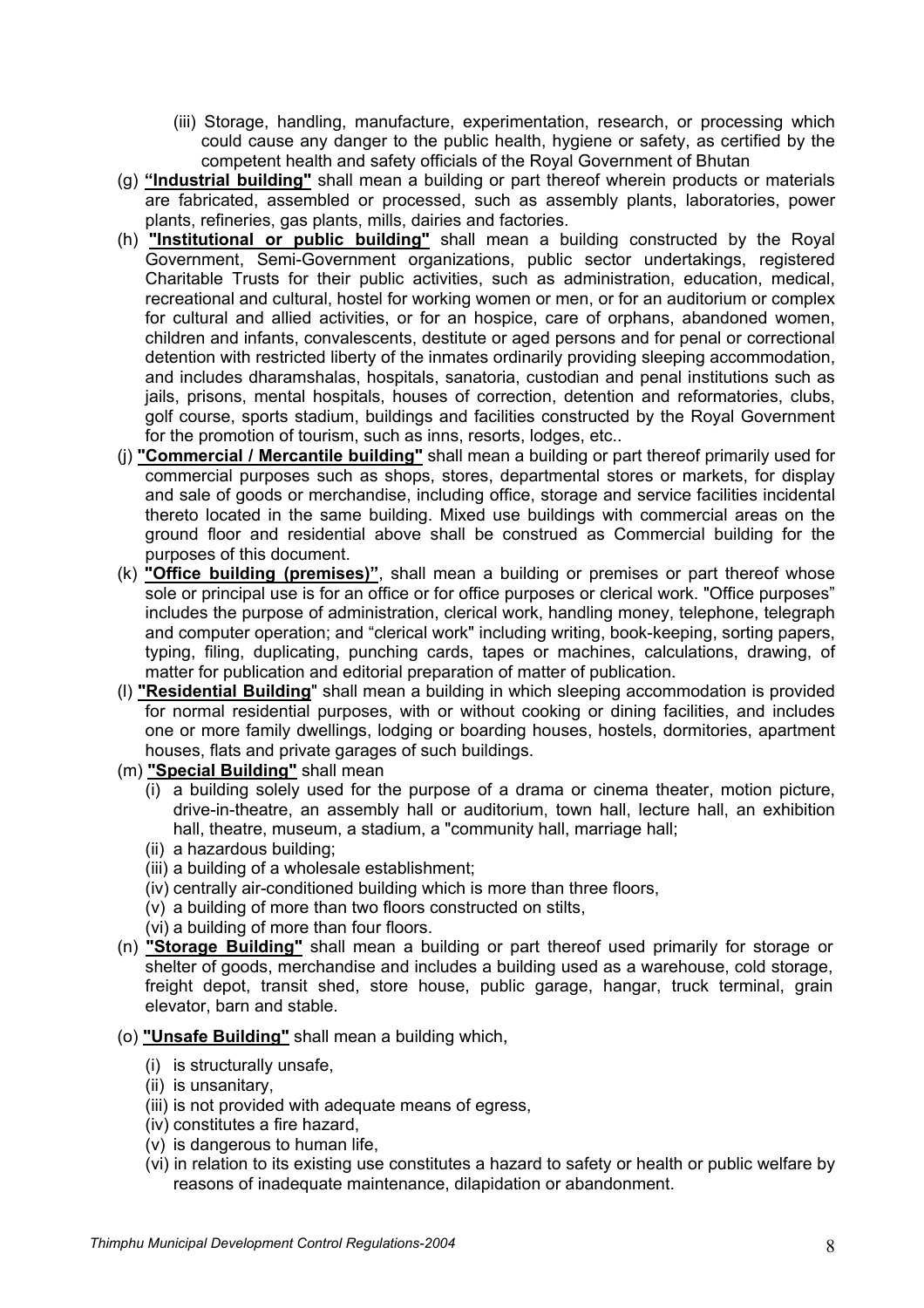(p) **"Wholesale establishment"** shall mean an establishment wholly or partly engaged in wholesale trade and manufacture, wholesale outlets, including related storage facilities, warehouses and establishments engaged in truck transport, including truck transport booking, warehouses.

## **BUILDING LAND PARCEL**

Shall mean a land/plot or part of a land/plot or combination of more than one land/plot over which a building is to be constructed as approved by the Implementing Authority.

## **BUILT-UP AREA**

Shall mean the area covered by a building on all floors including cantilevered portions, if any, but except the areas excluded specifically under these Regulations.

## **BUILDING INSPECTOR**

Shall mean a technical person authorized by the Implementing Authority to inspect buildings and their premises during construction / renovation / addition / alteration.

## **CARPET AREA**

(Otherwise called "Net Internal Floor Area") shall mean the covered area on all floors, excluding the area of the walls.

## **COMPETENT AUTHORITY**

Shall mean the authority as defined in the Municipal Act, 1999.

## **IMPLEMENTING AUTHORITY**

Shall mean the Thimphu Municipal Corporation to perform such functions as may be specified in these Regulations.

## **CHIMNEY**

Shall mean a construction by means of which a flue is formed for the purpose of carrying products of combustion to the open air and includes a chimneystack and the flue pipe.

## **COMMON WALL**

Shall mean a structure joining two or more properties.

## **COMBUSTIBLE MATERIAL**

Shall mean that material which when burnt adds heat to a fire when tested for combustibility in accordance with the IS: 3808-1966 Method of Test for Combustibility of Building Material, National Building Code, India.

## **CONVENIENCE SHOP**

Shall mean shops each with a carpet area not exceeding 20 sq.m and comprising those dealing with day-to-day requirements, as distinguished from wholesale trade or retail shopping. It includes

- (i) Food grain or ration shops
- (ii) Doma shops/kiosks
- (iii) Tobacconists
- (iv) Shops for collecting and distribution of clothes and other materials for cleaning and dyeing establishments
- (v) Tailor or darner shops
- (vi) Groceries, confectioneries, general provision shops
- (vii) Hair dressing saloons and beauty parlours
- (viii) Bicycle / scooter/ motorcycle hire shops
- (ix) Motorcar hire shops
- (x) Vegetable and fruits shops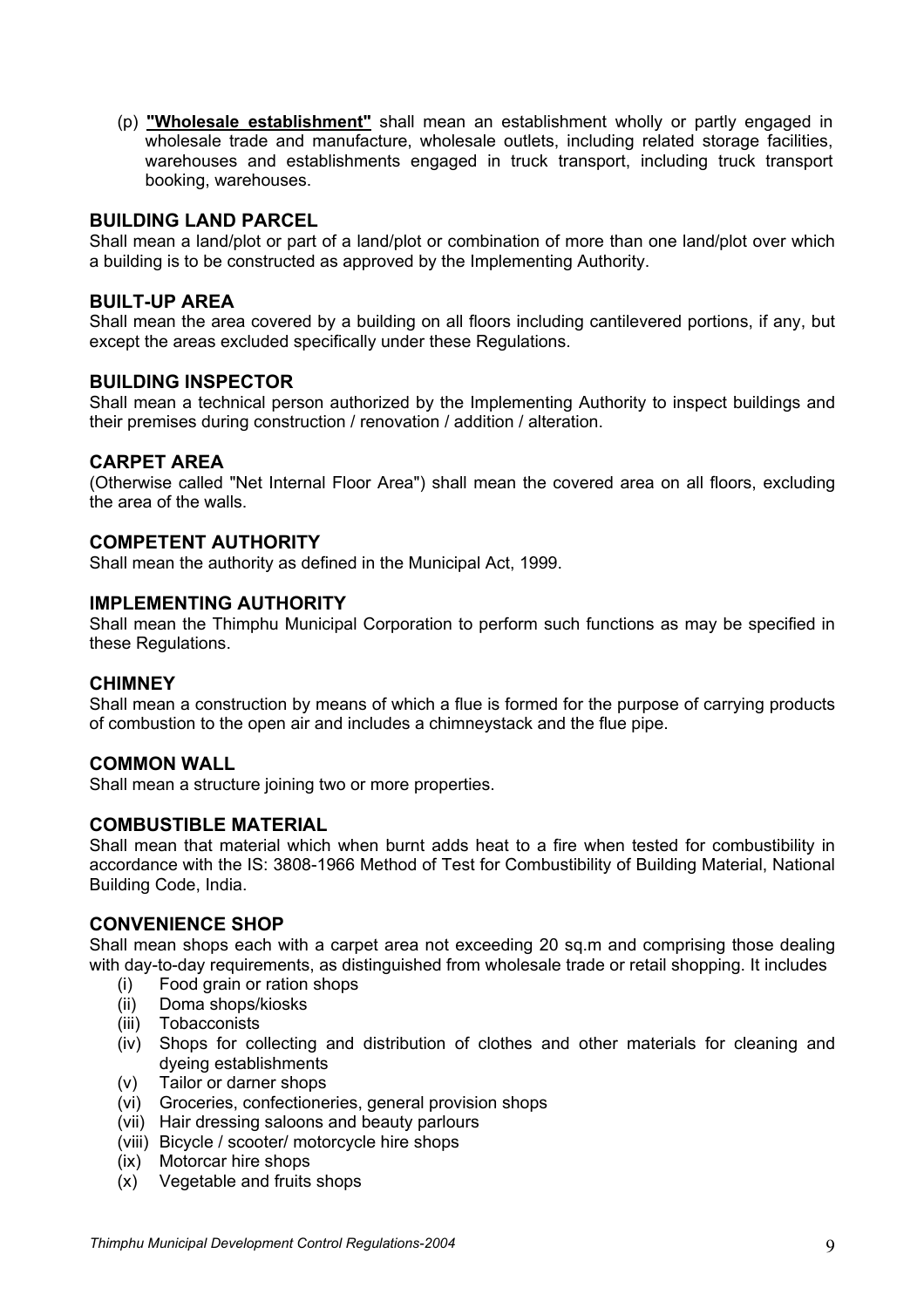- (xi) Milk and milk products shops
- (xii) Medical and dental practitioners' dispensaries or clinics, pathological or diagnostic clinics and pharmacies
- (xiii) Florists.
- (xiv) Shops dealing in ladies ornaments such as bangles, cosmetics, etc.
- (xv) Shops selling bakery products
- (xvi) Newspaper, magazine stalls and circulating libraries
- (xvii) Wood, coal and fuel shops
- (xviii) Books and stationery shops or stores
- (xix) Cloth and garment shops
- (xx) Plumbers, electricians, radio, television and video equipment repair shops and video libraries
- (xxi) Restaurants and eating houses
- (xxii) Shoes and sports shops
- (xxiii) Hardware shops
- (xxiv) Taxi stand office

With the approval of the Implementing Authority, this list may be added to, or altered, or amended from time to time.

## **CORRIDOR**

Shall mean a common passage or circulation space including a common entrance hall.

## **COURTYARD**

Shall mean a space permanently open to the sky within the site around a structure or surrounded either partially or completely by a structure.

## **COMMON PLOT / LAND**

Shall mean a common open to sky space exclusive of setbacks, margins, parking spaces and approaches, at the ground level of the building unit to be used collectively by the joint owners.

#### **COVERED AREA**

Shall mean the area covered by a building on the ground floor.

## **DEVELOPER**

Shall mean the person, who is legally empowered to construct or to execute work on a plot of land, building unit, building or structure, or where no person is empowered, the owner of the building unit, building or structure.

## **DEVELOPMENT**

Means the carrying out of building construction, engineering, mining, or other operations, in, over, or under land or water or the making of any material or structural change including demolition of building or reclamation of land or any change in use of the premises and includes redevelopment and layout and sub-division of any land.

**Plotted Development**: Means the carrying out of development leading to the subdivision of land into plots.

**Flatted Development**: Means the carrying out of development on a site leading to the construction of flats.

## **DEVELOPMENT CHARGE**

Means a charge levied by the Implementing Authority as per the provisions of the Bhutan Municipal Act, 1999 clause 95.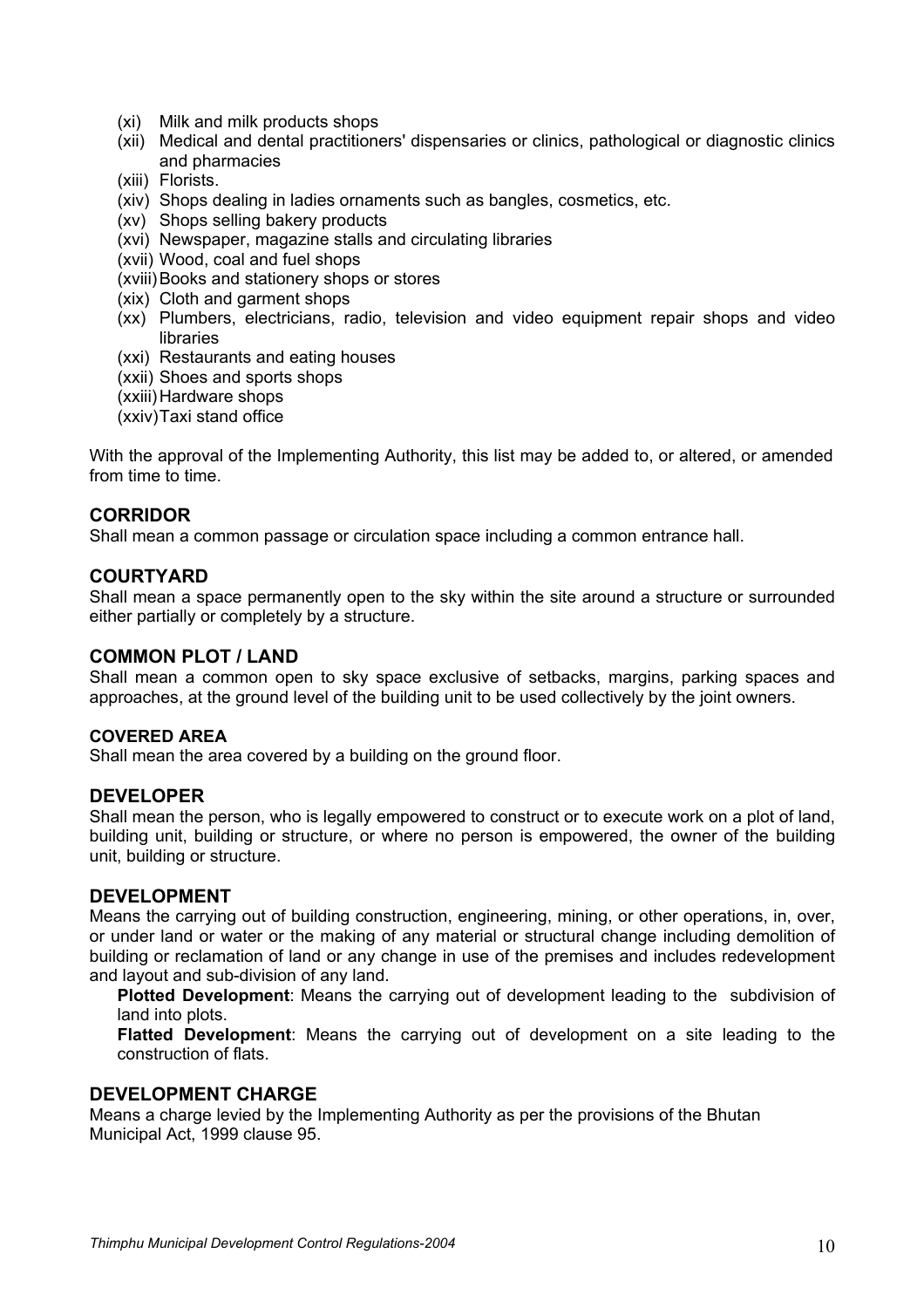## **DEVELOPMENT PERMISSION**

Means a valid permission, or authorization, in writing by the 'Implementing Authority' to carry out development, issued to a legally empowered developer, with due regard to the prevailing Act / Regulations in force at the time of issue.

## **DEVELOPMENT RIGHT**

Means the right to carry out development of a building or land, and shall include the transferable development right in the form of right to utilize the FAR of land utilizable either on the remainder of the land partially reserved / directed to be reserved for a public purpose within the site of the reserved, or elsewhere.

## **DEVIATION**

Shall mean carrying out or undertaking a building construction or land development activity in departure from the sanctioned / approved plans, permissions or orders, irrespective of the degree of change.

## **DRAIN**

Shall mean a system or a line of pipes, with their fittings and accessories such as manholes, inspection chambers, traps, gullies, floor traps, used for drainage of buildings or yards appurtenant to the buildings within the same catchments. A drain includes an open channel for conveying surface water or a system for the removal of any liquid.

## **DWELLING UNIT**

Shall mean a shelter consisting of residential accommodation for one household. Provided that the minimum accommodation in a dwelling unit shall be one habitable room of minimum carpet area of 9 sq.m. With a minimum side dimension of 2.5 m and a WC. It may not have more than one kitchen or cooking space.

## **ENCLOSED STAIRCASE**

Shall mean a staircase separated by walls and doors from the rest of the building.

## **ENGINEER**

Shall mean a person with a degree or diploma in civil and /or structural engineering from any recognized Institute, College, or University of Engineering accredited by the respective country's accreditation board to impart professional degrees in engineering.

## **EXISTING BUILDING**

Shall mean a building or a structure existing before the commencement of these Regulations.

## **EXISTING USE**

Shall mean use of a plot of land, a building, or a structure existing before the commencement of these Regulations.

## **EXIT**

Shall mean a passage, channel of means of egress from any building, storey or floor area to a street or other open space of safety; horizontal exit, outside exit and vertical exit having meanings at (i), (ii) and (iii) respectively as under:

- (i) "HORIZONTAL EXIT": shall mean an exit which is a protected opening through or around at firewall or bridge connecting two or more buildings.
- (ii) "OUTSIDE EXIT": shall mean an exit from a building to a public way, to an open area leading to a public way, or to an enclosed fire resistant passage leading to a public way.
- (iii) "VERTICAL EXIT": -shall mean an exit used for ascending or descending between two or more levels, including stairways, smoke-proof towers, ramps, escalators and fire escapes.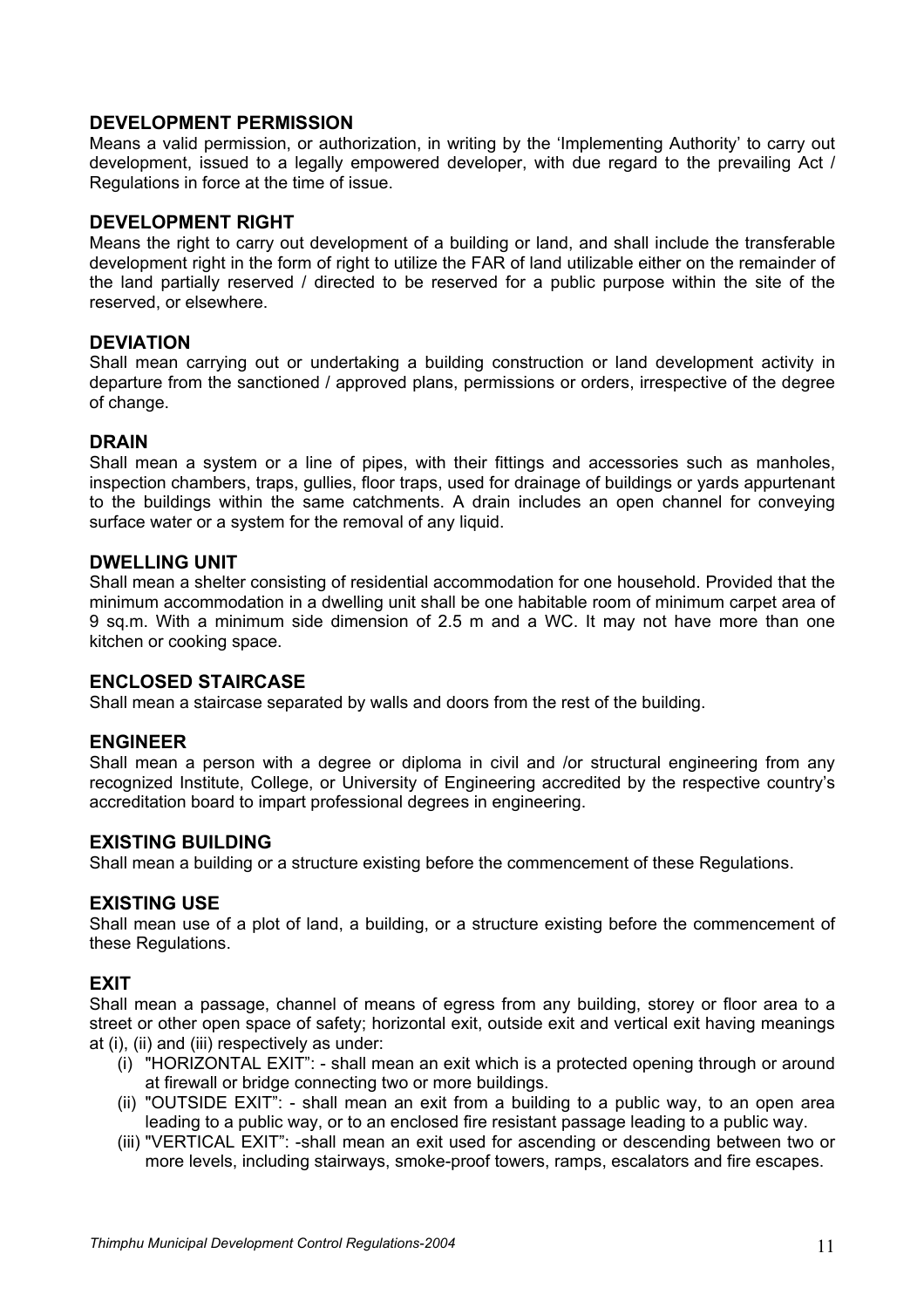## **EXTERNAL WALL**

Shall mean an outer wall of a building not being a party wall even though adjoining a wall of another building and also shall mean a wall abutting on an interior open space of any building.

## **ESCAPE ROUTE**

Shall mean any well-ventilated corridor, staircase or other circulation space, or any combination of the same, by means of which a safe place in the open air at ground level can be reached.

### **FIRE AND/OR EMERGENCY ALARM SYSTEM**

Shall mean an arrangement of call points or detectors, or sensors, or sounders, and other equipment for the transmission and indication of alarm signals working automatically or manually in the event of fire.

## **FIRE PROOF DOOR**

Shall mean a door or shutter fitted to a wall opening, and constructed and erected with the requirement to check the transmission of heat and fire for a specified period. Fireproof doors for various purposes must conform to the specifications and performance standards as laid out in the Bhutan Building Code of Bhutan 2003, (BTS-015-2003, Part 2 Section 6 Fire Protection).

## **FIRE PUMP**

Shall mean a machine, driven by external power for transmitting energy to fluids by coupling the pump to a suitable engine or motor, which may have varying outputs/capacity but shall be capable of having a pressure of 3.2kg/cm<sup>2</sup> at the topmost level of a multi-storied building.

## **FIRE RESISTANCE**

Shall mean the time during which a fire resistant material, i.e. material having a certain degree of fire resistance, fulfils its function of contributing to the fire safety of a building when subjected to prescribed conditions of heat and load or restraint. The fire resistance test of structures shall be done in accordance with IS: 3809-1966 Fire Resistance Test of Structure.

## **FIRE SEPARATION**

Shall mean the distance in meters measured from any other building on the site or from another site, or from the opposite side of a street or other public space to the building.

## **FIRE SERVICE INLET / HYDRANT**

Shall mean a connection provided at the base of a building for pumping up water through-in-built fire-fighting arrangements by fire service pumps in accordance with the recommendation of the Chief Fire Officer.

#### **FIRE TOWER**

Shall mean an enclosed staircase, which can only be approached from the various floors through landings or lobbies separated from both the floor area and the staircase by fire resisting doors. The specifications and performance standards of the enclosing walls, materials and doors shall be as per those stated in I.S3809-1966 Fire Resistance Test of Structure.

## **FLOOR**

Shall mean the lower surface in a storey on which one normally walks in a building, and does not include a mezzanine floor. The floor at ground level with a direct access to a street or open ground/ land shall be called the ground floor; the ground floor shall also be counted as a floor in defining the number of floors. ( In the estimation of floors, the actual areas or extent of the floors shall have no consideration ) The nomenclature of the other floors shall be as follows : the floor above the ground floor shall be termed as floor 1, with the next higher floor being termed as floor 2, and so on upwards.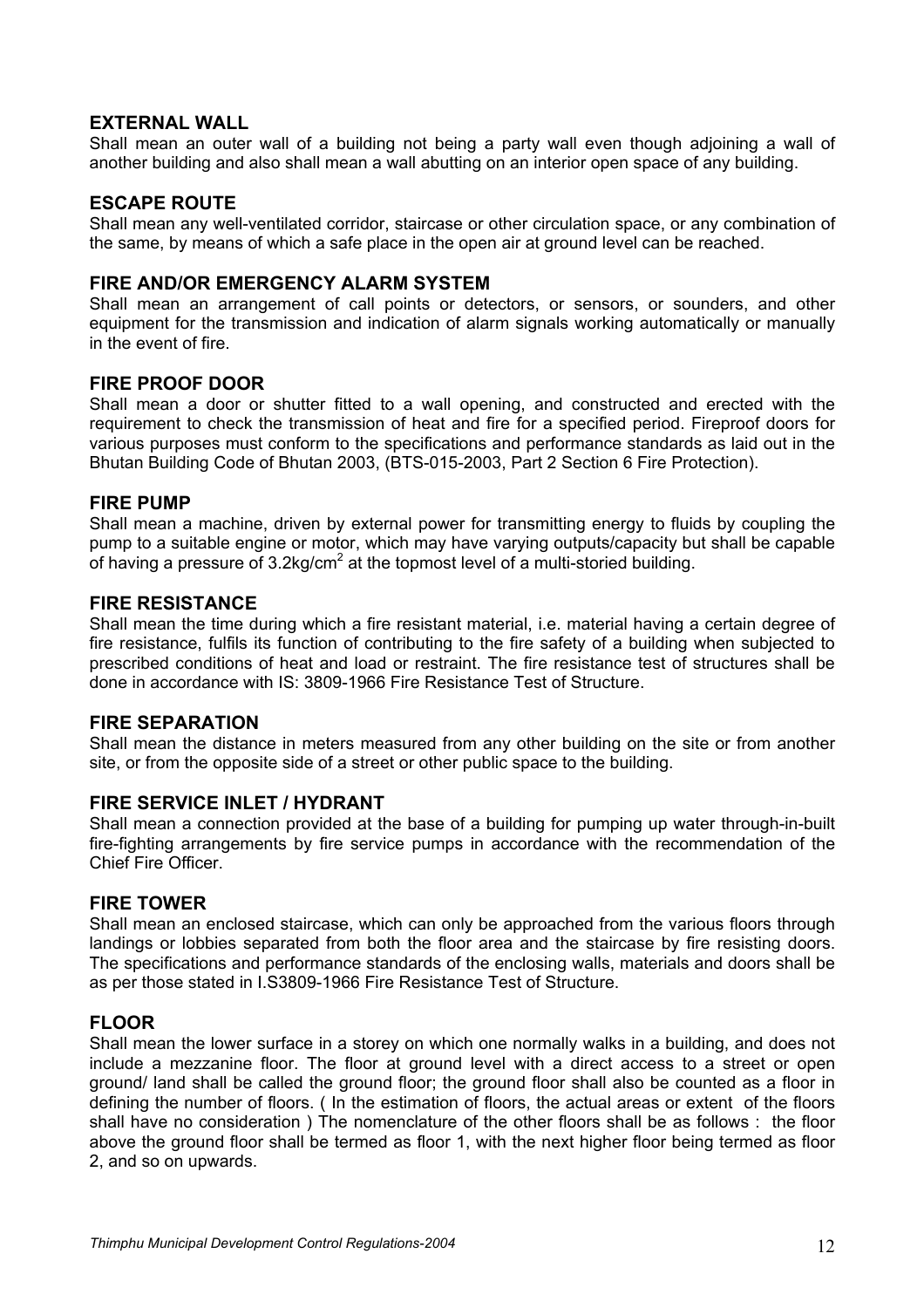## **FLOOR AREA**

Shall mean the total area of the floor including the area of walls.

## **"FAR" OR FLOOR AREA RATIO**

Shall mean the quotient obtained by dividing the sum of the floor areas on all floors excluding areas specifically exempted under these Regulations, by the total area of the plot.

#### **Total floor area**

## **Floor Area Ratio =**

### **Total plot area**

Provided that the following shall not be counted towards computation of F.A.R.

- a) Areas covered by porches, canopies, weather shields, arcades, atria, passages connecting two streets, balconies and verandahs etc.
- b) Parking spaces
- c) Basements if used for parking, services and utilities

## **FRONT**

Front as applied to a plot; shall mean the portion facing the road and in case of plot abutting on more than one road the plot shall be deemed to front on all such roads / means of access.

## **FOOTING**

Shall mean a foundation unit constructed in brickwork, stone masonry or concrete under the base of a wall or column for the purpose of distributing the load over a large area.

## **FOUNDATION**

Shall mean that part of the structure, which is in direct contact with and transmitting loads to the ground.

#### **GARAGE/PARKING – PRIVATE**

Shall mean a building or a portion thereof designed and used for the parking of vehicles.

## **GARAGE/PARKING – PUBLIC**

Shall mean a building or portion thereof, designed other than as a private garage, operated for gain, designed and/or used for parking motor-driven or other vehicles.

## **GROUND LEVEL**

Shall mean the lowest ground level within the plot.

#### **GROUP HOUSING**

Shall mean a housing scheme wherein two or more independent dwelling units or buildings are constructed in an undivided parcel of land.

#### **HARDSHIP**

Shall relate to the hardship arising due to the internal operation of the rules and not to the economic, social or personal condition of the applicant.

#### **HOME OCCUPATION**

Shall mean customary home occupation other than the conduct of an eating or a drinking place offering services to the general public, customarily carried out by a member of the family residing on the premises without employing hired labour, and for which there is no display to indicate from the exterior of the building that it is being utilized in whole or in part for any purpose other than a residential or dwelling use and in connection with which no article or service is sold or exhibited for sale except that which is produced therein, which shall be non-hazardous and not affecting the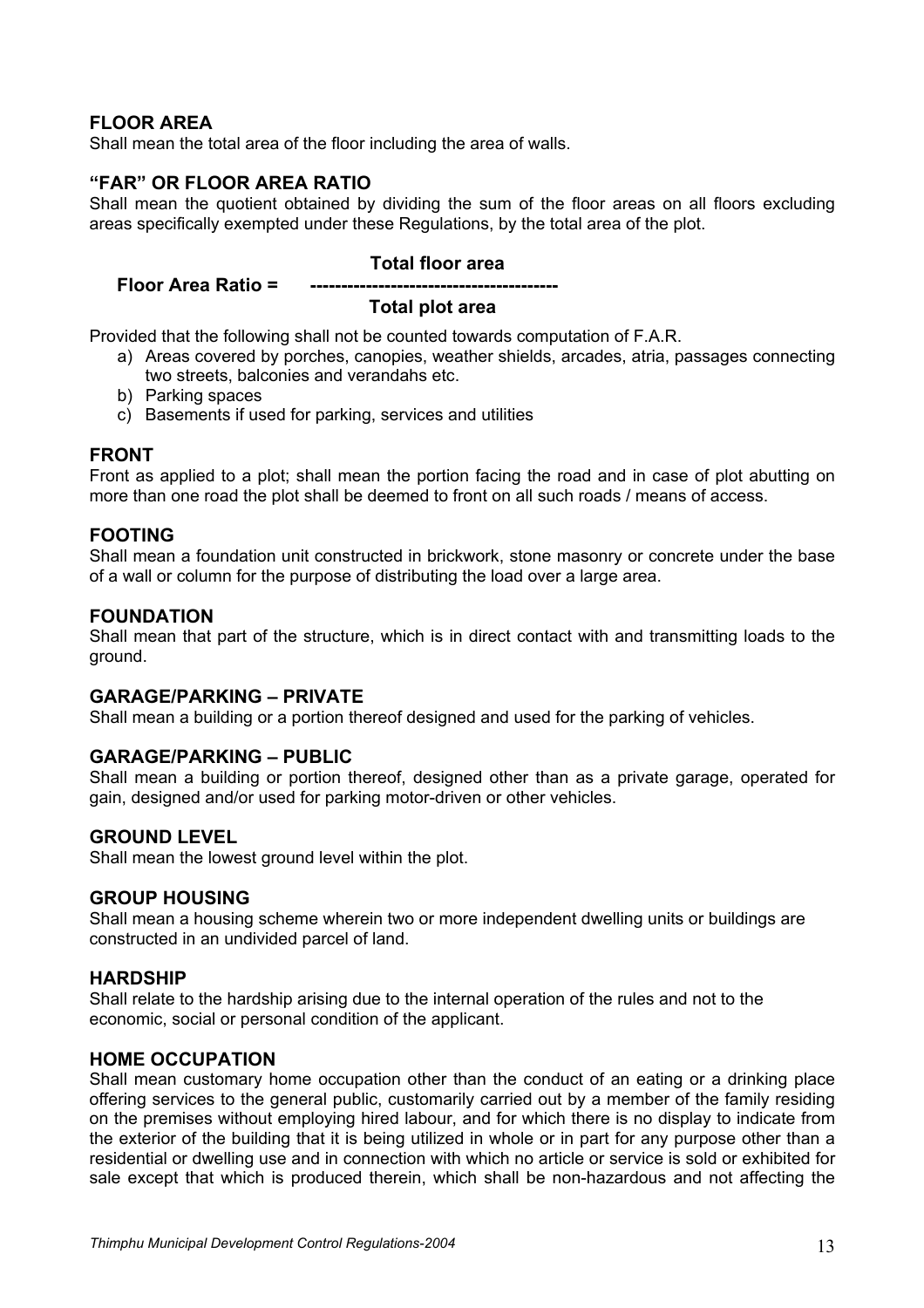hygiene or safety of the inhabitants of the building and the neighbourhood, and provided that no mechanical equipment is used except that as is customarily used for purely domestic or household purposes and /or employing licensable goods. If motive power is used, the total electricity load should not exceed 0.75 KW. "Home Occupation" may also include such similar occupations as may be specified by the Implementing Authority and subject to such terms and conditions as may be prescribed. Under no case should an economic activity, deemed as a "Home Occupation" if it generates nuisance by way of sound, water, or air pollution.

## **HABITABLE ROOM**

Shall mean a room occupied or designed for occupancy for human habitation and uses incidental thereto, including a kitchen if used as a living room, but excluding a bath-room, water closet compartment, laundry, serving and storing, pantry, corridor, cellar, attic, store-room and spaces not frequently used.

## **HAZARDOUS MATERIAL**

Shall mean: radio active substances and material which is highly combustible or explosive and/or which may produce poisonous fumes, explosive emanations, or storage, handling, processing or manufacturing of which may involve highly corrosive, toxic, obnoxious alkalis or acids or other liquids; other liquids or chemicals producing flame, fumes, explosive, poisonous, irritant or corrosive gases or which may produce explosive mixtures of dust or fine particles capable of spontaneous ignition.

Biological substances causing viruses, infections or which could cause uncontrolled bacterial growth harmful to humans, livestock, or plant life.

#### **HEIGHT OF BUILDING**

Shall mean the vertical distance measured from the level of the lowest natural ground level, up to the top of the finished level of the top most floor slab in case of flat roofs and up to the midpoint of the height of the sloping roof. The height of the sloping roof shall be taken as an average height of the relevant floor. The number of floors specification includes the ground floor. However the maximum height of the attic shall be limited to that given in the Critical Dimensions (see Concerned Section).

In addition to the precinct regulations, the height of buildings shall be governed by the "Guidelines on Traditional Architecture of Bhutan" and by the overall allowable building heights.

#### **HEIGHT OF A ROOM**

Shall mean the vertical distance measured from the finished floor surface to the finished ceiling/slab surface. The height of a room with a pitched roof shall mean the average height between the finished floor surface and the bottom of the eaves and the bottom of the ridge.

## **KIOSK**

Shall mean any light open-fronted booth selling fast food, newspapers, tickets, telephone booth etc

## **LAYOUT**

Shall mean laying out a parcel of land or lands into smaller plots for building on, with laying of roads / streets, including formation, levelling, metalling or blacktopping or paving of the roads and footpaths, etc. and laying of the services and amenities such as water supply, drainage, street lighting, open spaces, etc.

#### **LIFT**

Shall mean a mechanically guided car, platform or transport for persons and materials between two or more levels in a vertical or substantially vertical direction.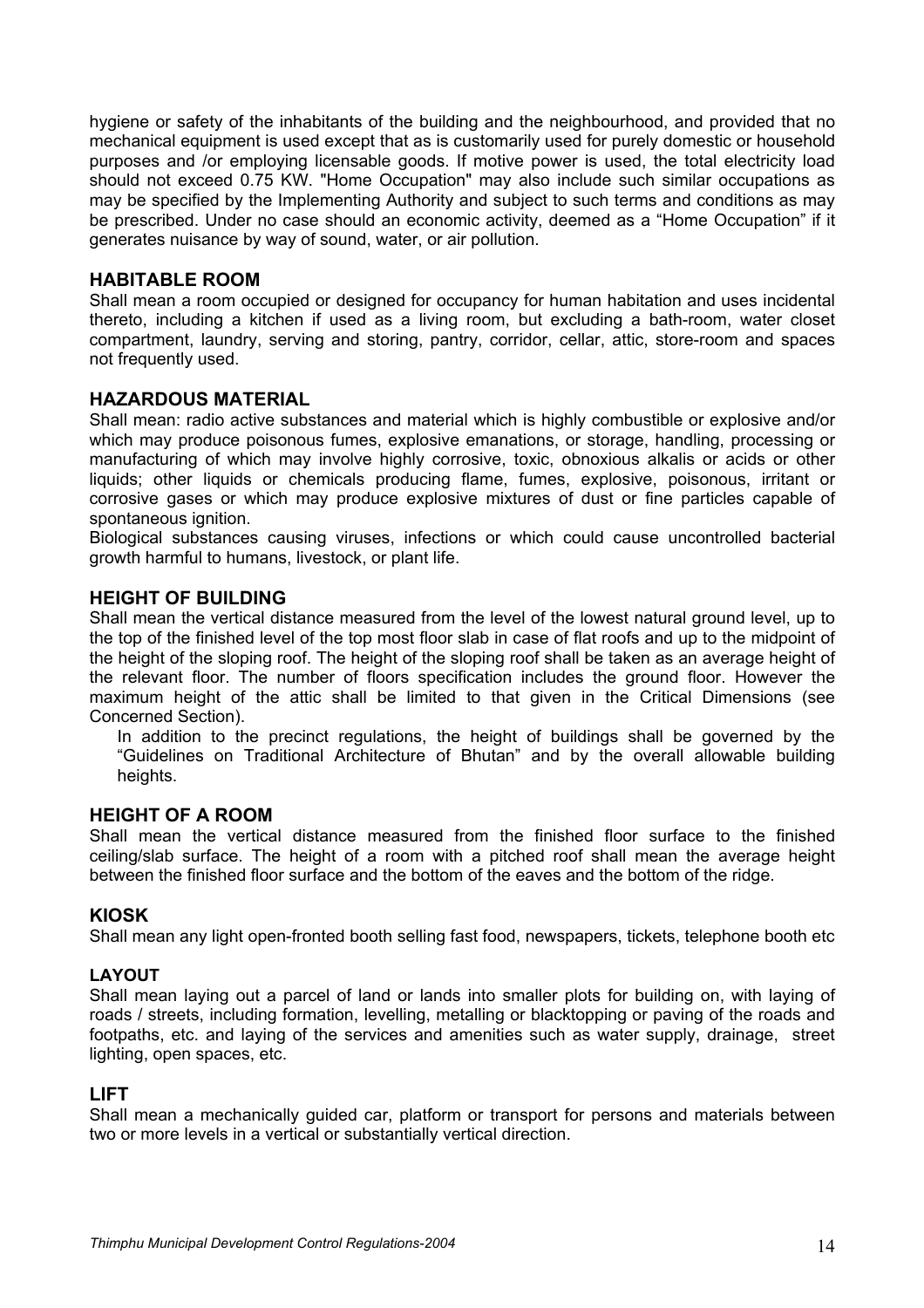## **LIGHT HOME WORKSHOP**

Means a workshop wherein the work done or the machinery installed is such as could be done or installed in any residential area without detriment to the neighbourhood by means of noise, vibration, smell, fumes, smoke, soot, ash, dust or grit etc.

It will be subject to the following restrictions:

- a) Power used will be electrical.
- b) Maximum power used will be 1.5 KW.
- c) Maximum floor space occupied will be 20 sq.m.
- d) It will be worked by the members of the family.
- e) Any part of the machinery including pulley, belt shafts etc. shall be attached to the walls or other parts of the building except the floor at which the same machinery is supported.

Such home workshop may be gold smithy, milk or curd churning, pills making, stitching embroidery, tailoring, vulcanizing, sewing machine, folding machine, and milk-separation.

## **LIGHT INDUSTRY**

Means an industry in which the processes are carried out without detriment to the neighbouring residential areas by reason of noise, vibration, smell, fumes, smoke, soot, ash, dust or grit. It will be subject to the following restrictions:

- (i) Power used will be electrical
- (ii) Maximum power used will be 10 KW, which may be enhanced up to 25 KW by the Implementing Authority in special cases of genuine expansion of existing factory, which may have reached the maximum limit of power.
- (iii) Maximum floor space occupied shall not exceed 500 Sq.m.
- (iv) It will be housed in a building suitable for the purpose. However, it shall not include the following industries:

Manufacturing or refining of ammonia, bleaching powder, chlorine, asphalt, brick, terracotta, gypsum, lime, plaster of Paris, coke, creosote, glucose, starch, dye, explosive or fire works or storage thereof in excess of 50 Kg. fertilizers, gas (fuel or illuminating) in excess of three hundred cubic meters, gelatin or glue from fish or animal refuse, or offal, hydrochloric acid, nitric acid, sulphuric or sulphurous acid, lead black, linoleum or oil cloth, matches, pyrexylin or rubber or treatment thereof involving offensive odour, tar, turpentine or blast furnace, coal or junk yard, distillation of bores, coal weed or tar or manufacture of any of their distilled products, drop forages, fat grease lard of fallow manufactures, refining or rendering lout or grist mill, hot rolling mill, incineration, reduction, or dumping of dead animals, garbage or refuse except when accumulated and consumed on the same premises without the emission of odour, production or refining or storage above ground of petroleum or other inflammable liquids (except heating fuels), slaughtering of animals, tanning or curing or storage of raw hides and skins, tyre recapping.

## **LOFT**

An Intermediary floor between two floors on a residual space in a pitched roof, above normal floor level with a maximum height of 1.5 m and which is constructed or adopted for storage purpose.

## **MARGIN / SETBACK**

Shall mean space fully open to sky provided at the ground level from the edge of the building wherein built-up area shall not be permitted except specifically permitted projections under this regulation.

## **MEZZANINE FLOOR**

Shall mean an intermediate floor with height not more than 2.3 m., between two main floors overhanging or overlooking a floor beneath and accessible only from the lower floor. The total floor area o the Mezzanine floor should no exceed  $1/3<sup>rd</sup>$  of the lower area. The floor area of the mezzanine floor shall be considered for calculating the total built up area of the building.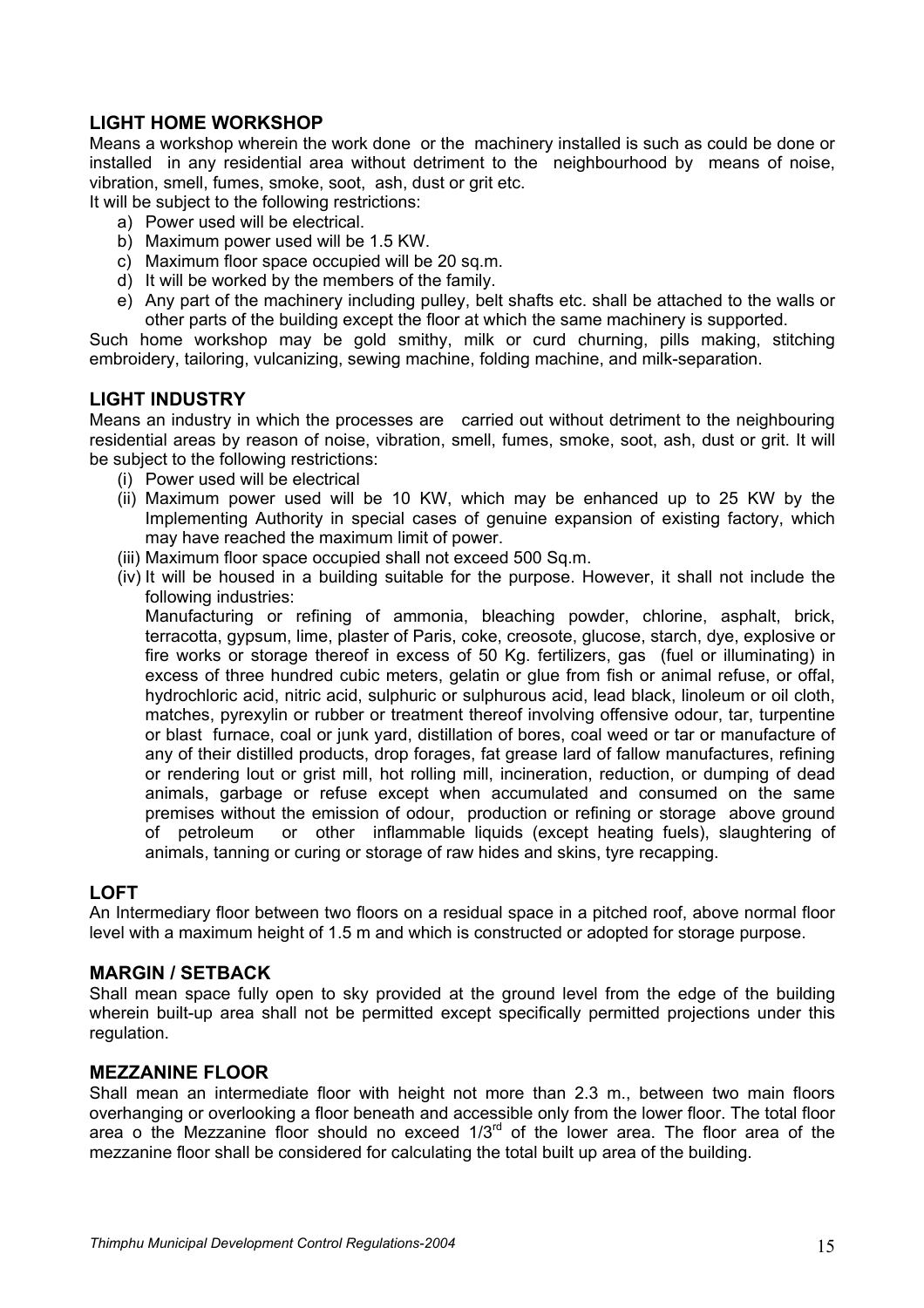## **MUNICIPAL BOUNDARY**

Shall mean the boundary of Thimphu City as defined by the Royal Government / Competent Authority.

#### **NEIGHBOURHOOD CENTRE AND CIVIC CENTRE**

Neighbourhood Centre and Civic Centre shall include activities such as community shopping centre, market, office building, cinema, small hospital, playground, swimming pool, town hall, open air theatre, civic and cultural facilities, library, higher secondary school, parking plots, public utility and service buildings such as post office, fire station, police station, religious building and building of public uses.

#### **NON-COMBUSTIBLE**

Shall mean not liable to burn or add heat to a fire when tested for combustibility in accordance with the IS: 3808-1966 Method of Test for Combustibility of Building Materials.

#### **OBNOXIOUS and HAZARDOUS INDUSTRY**

Means industry, which will create nuisance to the surrounding development in the form of smell, smoke, gas, dust, noise pollution, air pollution, water pollution and other unhygienic conditions.

## **OCCUPANCY OR USE**

Shall mean the principal occupancy or use for which a building, or a part of it, is used or intended to be used, including contingent subsidiary occupancies; mixed occupancy building being those in which more than one occupancy are present in different portions of the building.

## **OCCUPANCY CERTIFICATE**

Shall mean an official document issued by the Implementing Authority certifying that the building is safe and fit for occupation.

#### **OPEN SPACE**

Shall mean an area forming an integral part of the plot or an independent plot, left permanently open to sky.

#### **OWNER**

Shall mean person in whose name the land or property is registered as per the Land Records with the TMC and who receives rent for the use of the land or building or would be entitled to do so if it were let.

## **PARAPET**

Shall mean a low wall or railing built along the edge of roof or a floor.

#### **PARKING SPACE**

Shall mean an area, enclosed or unenclosed, covered or uncovered, sufficient in size to park vehicles with space for movement. Parking spaces shall be served by a driveway connecting them with a street or alley and permitting ingress or egress of vehicles.

#### **PARTITION**

Shall mean an interior non-load bearing divider wall not more than one storey or part thereof in height.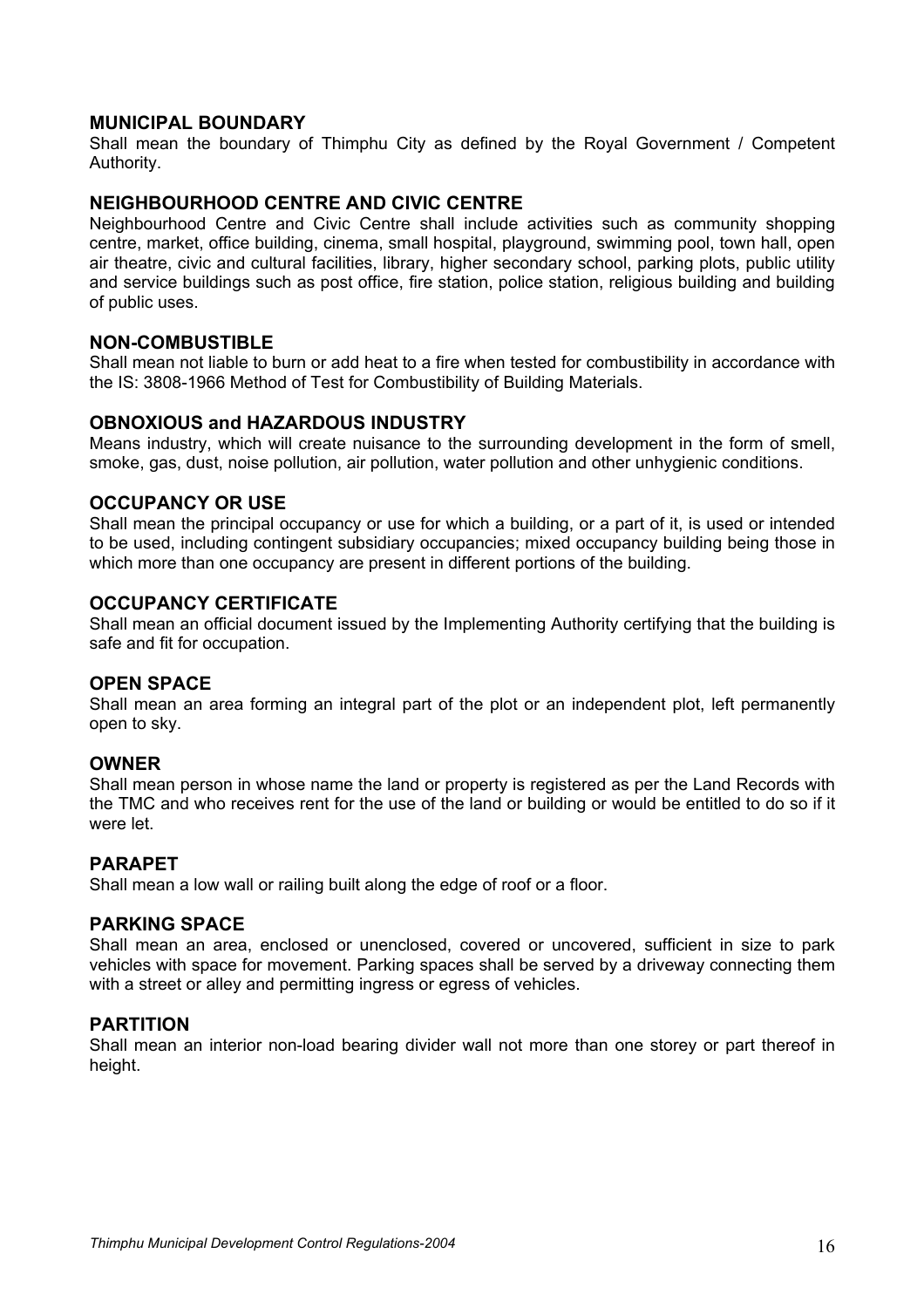## **PERMANENT OPEN AIR SPACE**

Shall mean air space permanently open if its freedom from encroachment is protected by any law or contract ensuring that the ground below it is either a street or is permanently and irrevocably appropriated as an open space.

## **PERMISSION**

Shall mean a valid permission or authorization in writing by the Implementing Authority to carry out development or a work regulated by the Regulations.

## **PLINTH**

Shall mean a portion of a building between the surface of the surrounding ground level and the finished floor surface immediately above the ground.

## **PLINTH HEIGHT**

Shall mean the height of the finished floor of the lowest floor level above the natural ground level.

## **PLINTH AREA**

Shall mean the built-up covered area measured at the floor level of the basement or of any storey, including the walls.

## **PLOT**

Shall mean a piece of land enclosed by definite boundaries fixed by the Implementing Authority.

## **PORCH**

Shall mean a covered surface supported on pillars or otherwise for the purpose of a pedestrian or vehicular approach to a building.

## **PRECINCT PLAN**

Shall mean a geographical area designated in the approved Urban Development Plan/ Structure Plan for the purpose of regulating land uses within the approved municipal boundary.

## **PUBLIC PURPOSE**

The expression "Public Purpose" includes-

- a) The provision of village sites, or the extension, planned development or improvement of existing village sites;
- b) The provision of land for town or rural planning;
- c) The provision of land for planned development of land from public funds in pursuance of any scheme or policy of Royal Government and subsequent disposal thereof in whole or in part by lease, assignment or outright sale with the object of securing further development as planned;
- d) The provision of land for a corporation owned or controlled by the Royal Government;
- e) The provision of land for residential purposes to the poor or landless or to persons residing in areas affected by natural calamities, or to persons displaced or affected by reason of the implementation of any scheme undertaken by the Royal Government, any local Authority or a corporation owned or controlled by the Royal Government;
- f) The provision of land for carrying out any educational, housing, health or slum /bagos improvement and/or clearance scheme sponsored by the Royal Government or by any Authority established by the Royal Government for carrying out any such scheme or with the prior approval of the Royal Government,
- g) The provision of land for any other scheme of development sponsored by the Royal Government or with the prior approval of the Royal Government, by a local Authority;
- h) The provision of any premises or building for locating a public office, but does not include acquisition of land for Companies.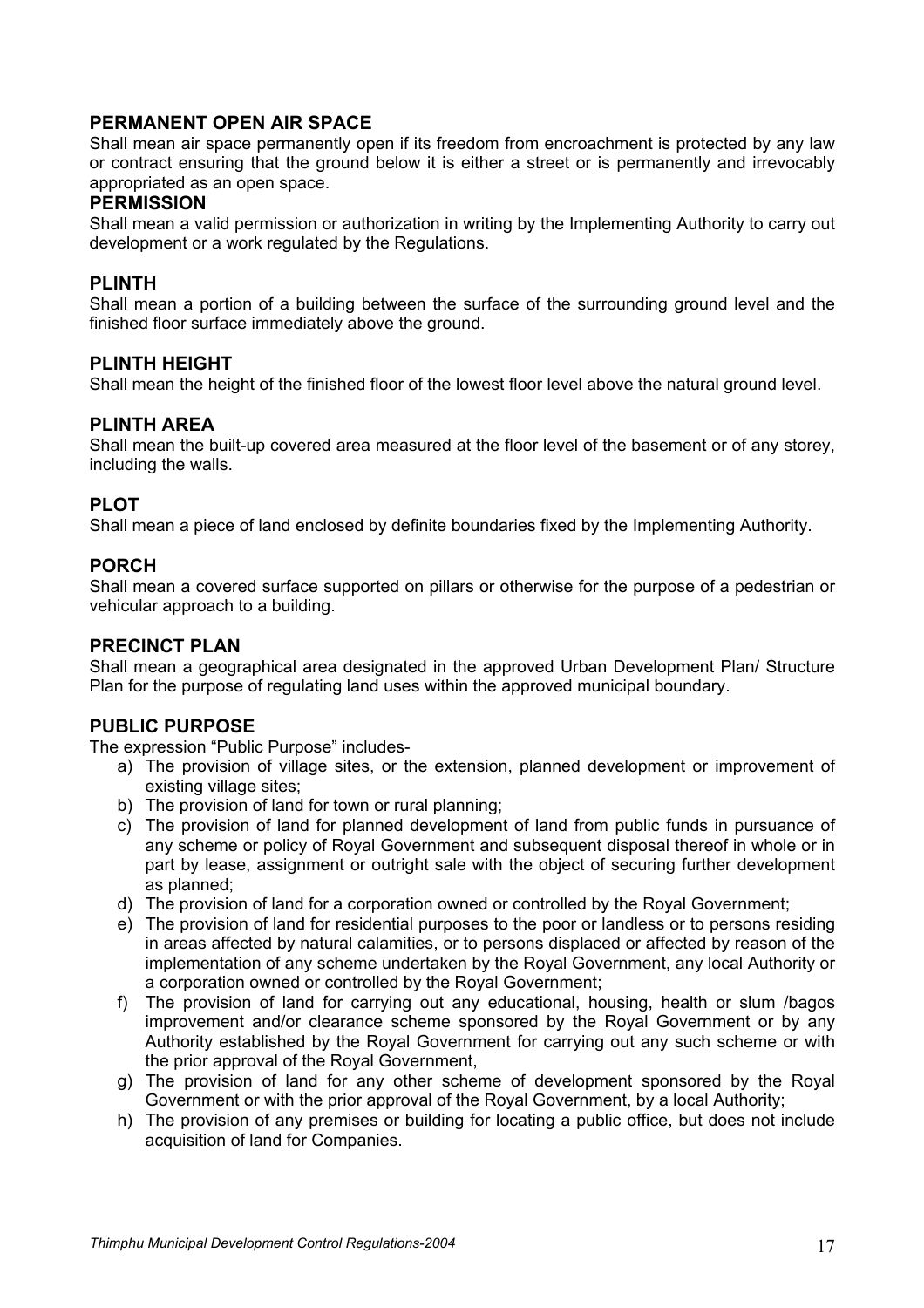**PUBLIC UTILITY NOTE:, PUBLIC FACILITY, SERVICES BUILDINGS** shall include buildings or works developed or undertaken by the Govt./ Semi-Govt. or Public Undertaking only, such as sub-station, and receiving station of the Electricity Dept., Building for infrastructural facilities like bus service, water supply, drainage, sanitation, domestic garbage disposal, pumping station, electricity, purification plant, police building, post and telegraph and telecommunication, public urinals, milk supply , and public telephone booth, fire brigade station, ward and zonal offices of Implementing Authority, taxies, scooter and cycle stand and parking lot, garden, nursery, playground and open spaces, canal, communication network, first aid medical centre, primary health centre, dispensary, library, reading room and religious buildings/places of public worship.

## **PROPERTY**

Shall mean either a business or industrial premise; a single domestic dwelling, e.g. a house or an apartment; or a building with multiple domestic dwellings, businesses or industries or empty lot.

## **REGISTERED ARCHITECT / ENGINEER / STRUCTURAL DESIGNER/ URBAN PLANNER/DESIGNER/ DEVELOPER**

Shall mean respectively a person registered by the Implementing Authority or any other recognized institutions/ organizations for the purpose of these Regulations as an Architect, Engineer, Structural Designer, Urban Designer, Urban Planner or Developer, under these Regulations or any other Rules prevailing for the area.

## **RECREATION and OPEN SPACES**

Shall mean an area primarily intended for active and passive recreational purposes.

## **REFERRAL AUTHORITY**

Shall mean an Authority created by the RGoB to which certain aspects of a proposed development may be required to be referred to, and a "no objection certificate' obtained from, before the Implementing Authority scrutinizes/examines the proposal for giving approval.

## **RESIDENTIAL BUILDING**

Shall mean a building used for human habitation including garages and out houses.

## **RESIDENTIAL USE**

Shall mean a use of any building unit for the purpose of human habitation and includes similar activities like hotels, lodges, inns, guesthouses, and hostels.

## **RIGHT OF WAY**

(ROW) shall mean an area reserved for road carriageway, central verge, footpath, roadside drains, avenue plantations and utilities.

#### **ROAD/STREET**

Shall mean any public expressway, highway, boulevard, street, lane, pathway, alley, stairway, passageway, carriageway, footway, square place or bridge, whether a thoroughfare or not, over which the public have a right of passage or access or have passed and had access uninterruptedly for a specified period, whether existing or proposed in any scheme, and includes all bunds, channels, ditches, storm-water drains, culverts, sidewalks, traffic islands, road-side trees and, hedges retaining walls, fences, barriers and railings within the street lines.

## **ROW HOUSES**

Shall mean a row of houses with only front and rear open spaces.

## **STREET-LEVEL OR GRADE**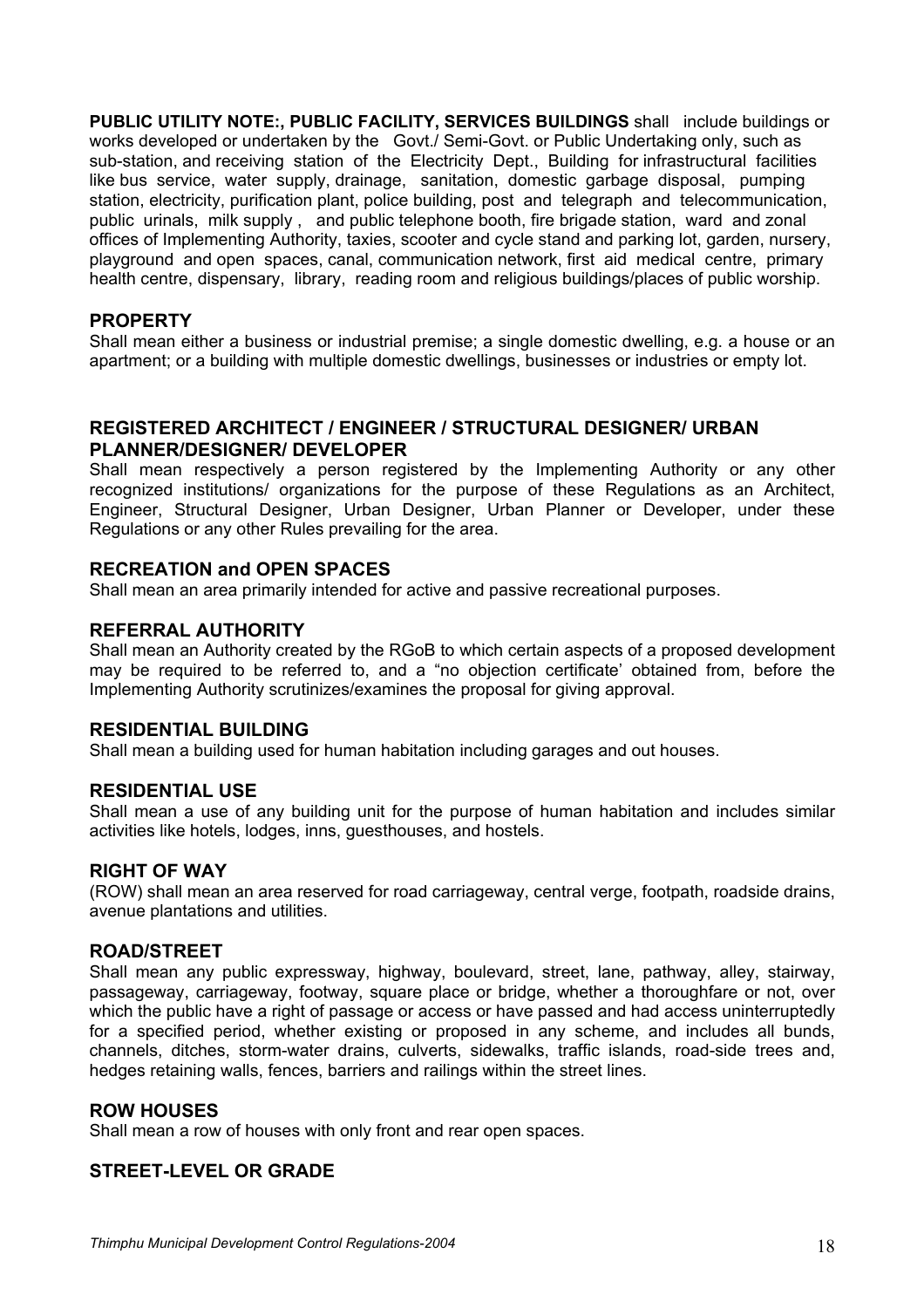Shall mean the officially established elevation or grade of the centre line of the street upon which a plot fronts, and if there is no officially established grade, the existing grade of the street at its midpoint.

## **SUB-DIVISION**

Shall mean the division of a single plot or building unit into two or more legal parts.

## **SANITARY INSPECTOR**

Shall mean a technical person authorized by the Implementing Authority to inspect and regulate water supply, drainage and sanitation.

## **SERVICE ESTABLISHMENT**

Is wherein the work done or the machinery installed in such as would render service to the local residents and would satisfy their day-to-day residential needs and which does not create nuisance to the surrounding development in terms of noise, dust, water and air pollution. It will be subject to the following restrictions:

- i. Power used will be electrical.
- ii. Maximum power used to be 10 KW for residential zone and not more than 25 KW in commercial zone.
- iii. Maximum floor space occupied will be 50 sq.m.
- iv. It shall be detached and housed in a shop or a building specially designed for the purpose. Such establishment may be a fuel filling and/or service station, flour mill, bakery, laundry, air compressor unit, electrical motor, optical repair and watch repair shop, repair of musical instrument, carpentry, book-binding, printing press, paper-cutting, water cooling, and juice extracting unit, black-smithy, vulcanising, motor winding, cutting and nut cutting unit etc.

### **SERVICE ROAD**

Shall mean a road/lane provided at the front, rear or side of a plot for service purposes and includes a road / lane provided along a major road or expressway to cater to local traffic.

## **SHOPPING CENTRE OR COMMERCIAL CENTRE**

Shall mean group of shops, offices and/or stalls designed to form market/office complex.

## **SITE DEVELOPMENT**

Means the carrying out of engineering, mining, or other operations, in, over, or under land or water or the making of any material or structural change including demolition of building or reclamation of land or any change in use of the premises and includes redevelopment and layout and subdivision of any land.

## **STAIR COVER**

Shall mean a structure with a covering roof over a staircase and it's landing built to enclose only the stairs for the purpose of providing protection from the weather, and not to be used for human habitation.

## **STOREY**

Shall mean the portion of a building included between the surface of any floor and the surface of the floor next above it, or if there be no floor above it, then the space between any floor and the ceiling next above it.

## **TENEMENT**

Shall mean an independent dwelling unit with a kitchen, or a cooking space.

## **TENEMENT BUILDING / OWNERSHIP FLATS**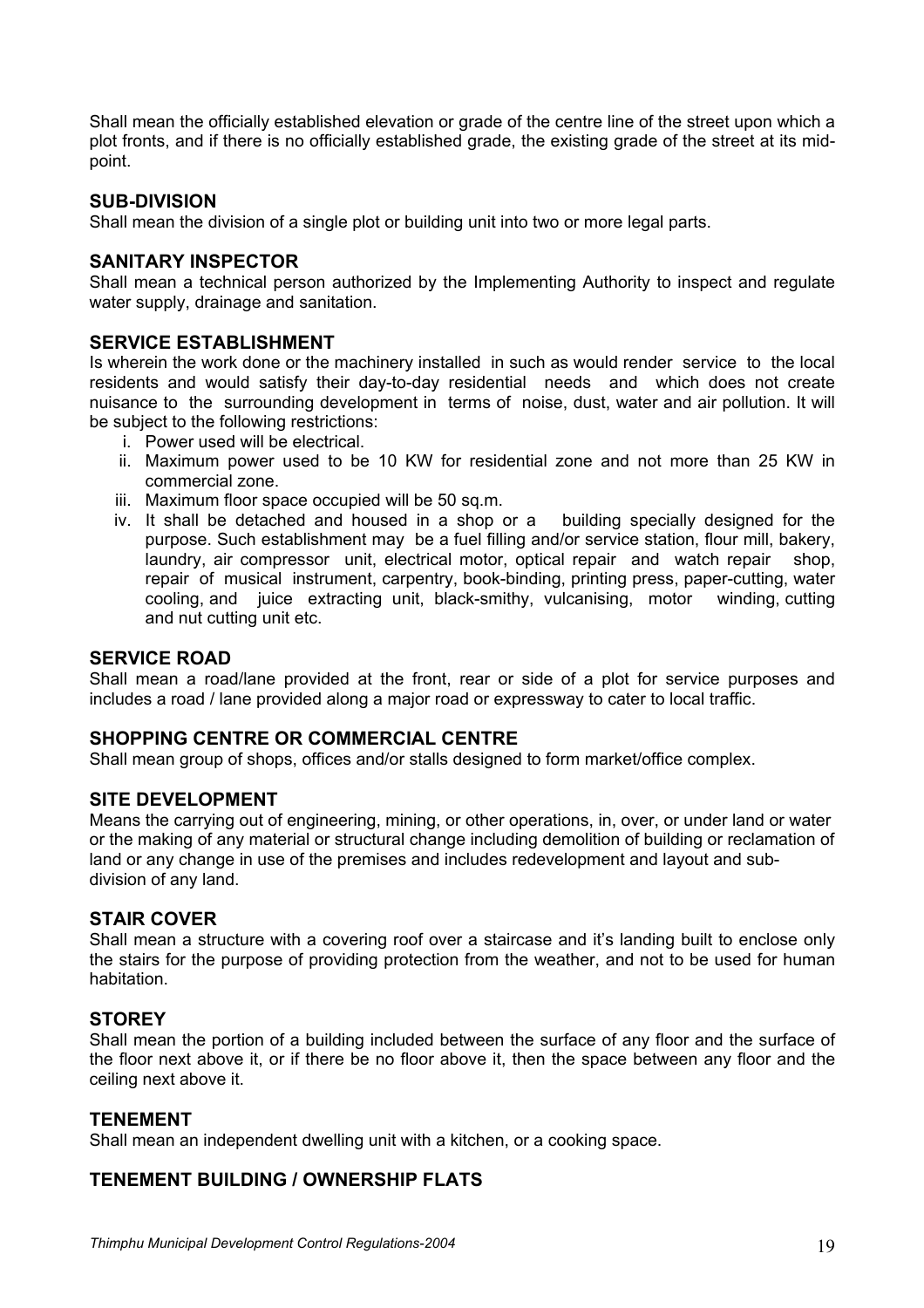Shall mean a residential building constructed in a detached manner, or in a semi-detached manner, or as ownership flats in a building unit, each being designed and constructed for separate occupation with independent provision of bath and WC.

## **TRAVEL DISTANCE**

Shall mean the distance from the remotest point of a building to a place of safety, be it a vertical exit or a horizontal exit or an outside exit, measured along the line of travel.

## **TRANSFERABLE DEVELOPMENT RIGHT**

Shall mean a development right to transfer the potential development on a site, designated for public purposes in a structure plan or local area plan. It is expressed in terms of total permissible built space, calculated on the basis of the 'Base FAR' allowable on that site / plot, and utilizable by the owner or transferred to someone else, from the present location to specified areas as per the structure plan or local area plan. It is allowable in lieu of compensation for the acquisition of the site / plot, free from all encumbrances, by the Implementing Authority.

## **URBAN CONTROL ZONE**

Shall mean a defined peripheral area immediately outside the municipal boundary as fixed by the Competent Authority and restricted for development activities.

## **URBAN PLANNER/DESIGNER**

Shall mean a person with degree or diploma in Urban Planning/Designing from an Institute, College or University accredited by the respective country's accreditation board to impart professional degrees in Urban Planning/Designing.

## **UNAUTHORIZED BUILDING**

Shall mean a building or structure which was constructed without sanction from the Implementing Authority empowered to control building pattern and form, at the time the concerned construction took place.

## **VENTILATOR**

Shall mean an appliance or an aperture which is usually used for the purpose of ventilating a room or space.

## **WATER CLOSET (WC)**

Shall mean a privy with an arrangement for flushing the pan with water, but does not include a bathroom. It shall not be smaller in floor area than one square metre.

## **WATER COURSE**

Shall mean a natural channel or an artificial channel formed by draining or diversion of a natural channel meant for carrying storm and wastewater.

## **WAREHOUSE OR GODOWN**

Shall mean a public or private building, the whole or a substantial part of which is used or intended to be used for the storage of goods whether for storing or for sale or for any similar purpose.

## **WHOLESALE TRADE**

Shall mean a business or enterprise, which operates on the basis of buying, receiving, transiting or taking goods from the producers and selling, trading, distributing such goods and products to retailers, convenience shops, etc., but not to the end users. Any trade where ninety percent of the premises used is for the storage of bulk goods, cartons and crates of goods, dissembled goods or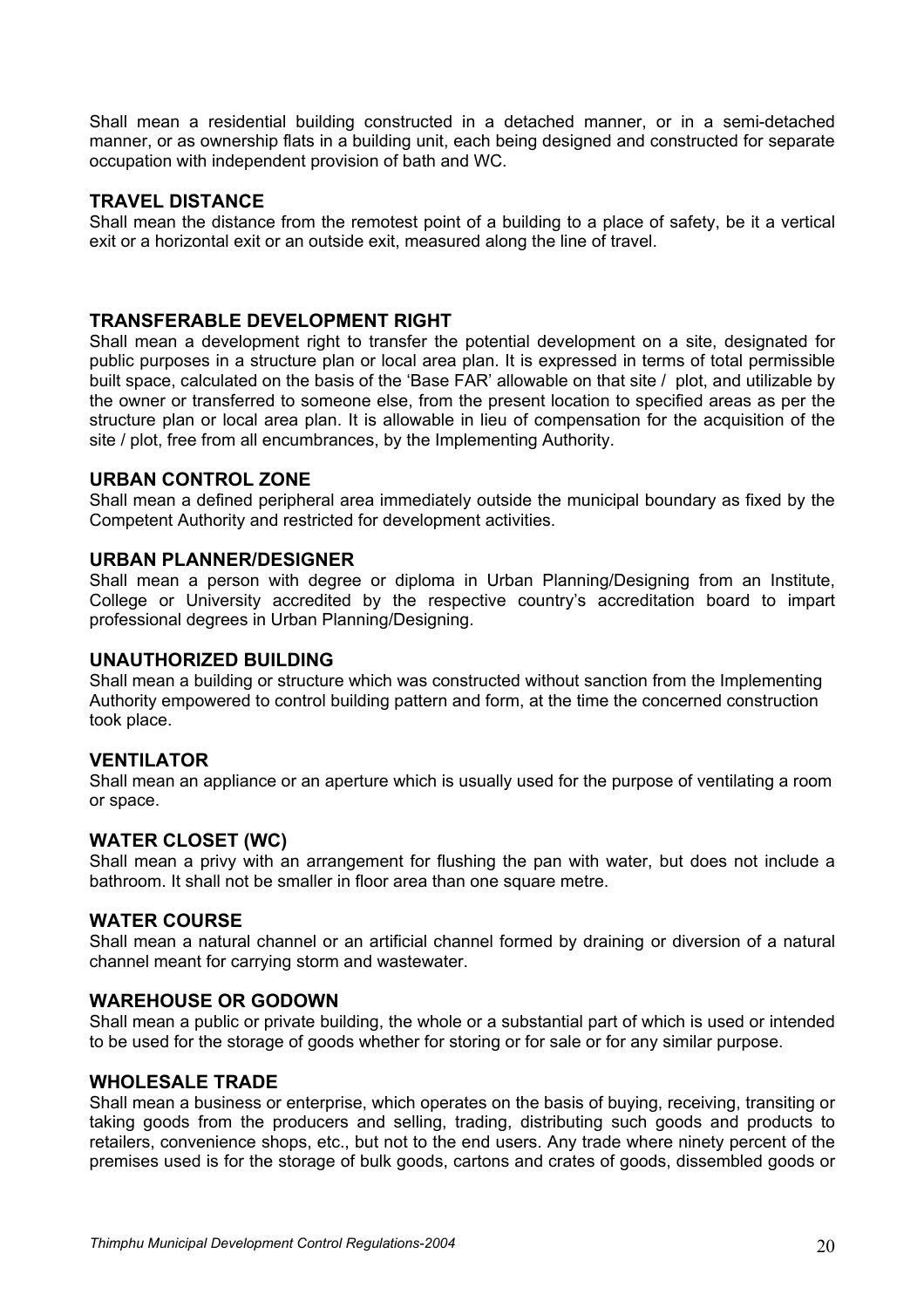goods to be passed on to retail units or direct sales outlets shall be deemed to be a Wholesale Trade use /activity.

## **WINDOW**

Shall mean an opening, other than a door, to the outside of a building, which provides all or part of the required ventilation.

#### **INTERPRETATION AND MEANING OF EXPRESSION**

The use of present tense includes future tense, the masculine gender includes feminine gender and singular includes plural or vice versa.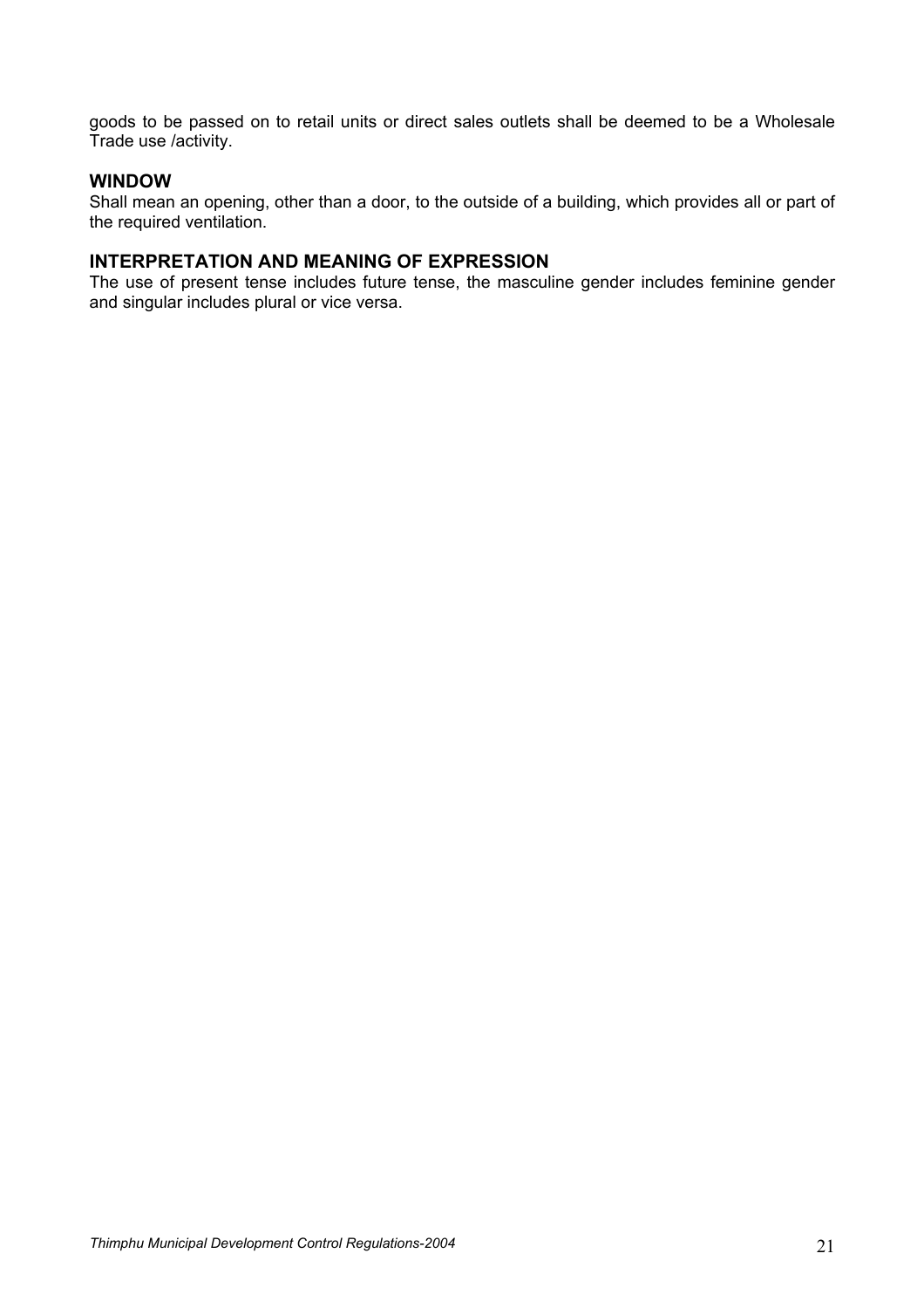## **SECTION 2A: LAND DEVELOPMENT/ SUBDIVISION/ CONSOLIDATION AND BUILDING PERMISSION**

## **2.0 PROCEDURE FOR OBTAINING DEVELOPMENT PERMISSION**

No person shall change the use of a land or carry out development without the written permission of the Implementing Authority.

Provided that no such development permission shall be necessary for the following:

- (i) Carrying out works for the maintenance, improvement or alteration of a building, being works which affect only the interior of the building without altering the structural members of the building or which do not materially affect the external appearance thereof – such as providing or closing of a window or a door or ventilator not opening towards other's property, providing intercommunication door, white washing / painting, retiling, plastering and patch work, re-flooring and replacement of flooring. Provided further that no built up area shall be added to the existing work without seeking the Implementing Authority's permission. Provided however that no such exemption shall be available in the case of heritage buildings / structures in heritage precincts.
- (ii) Carrying out the following works by / in compliance with an order or direction made by an authority under a law for the time being in force:
	- a) required for the maintenance or improvement of highway, road or public street, being works carried out on land within the boundaries of such highway, road or public street including repairs, extensions, modifications to existing service installations, culverts, bridges, tunnels, drains, foot over bridges, subways, pavements, pedestrian railings along pavements, medians, etc,
	- b) for the purpose of constructing, laying, inspecting, repairing or renewing drains, sewers, mains, pipes, cable, telephone or other apparatus including breaking open of a street or other land for that purpose,
	- c) falling in the purview of the operational constructions by Government departments/ bodies, such as water tanks – over head or underground, pumping stations, sub stations, traffic signals, bus stop shelters, overhead electrical equipment for electrification, etc.
- (iii) excavation ( including ) wells made in the ordinary course of agricultural operation;( for the construction of a road intended to give access to land solely for agricultural purposes
- (iv) for an occasional use of land such as exhibitions, fairs, etc., but shall obtain temporary permission from the Implementing Authority.

## **2.1 PROCEDURE FOR LAND DEVELOPMENT/ SUBDIVISION/ CONSOLIDATION PERMISSION**

## **2.1.1 APPLICATION FOR LAND DEVELOPMENT / SUBDIVISION / CONSOLIDATION PERMISSION**

A person or body intending to carry out layout development as defined in these Regulations in or over a land and /or subdivide and /or consolidate land or a building within the limits of the Thimphu Municipal Corporation shall obtain prior permission for the same from the Implementing Authority by applying on the prescribed form and furnishing all information in forms, formats and plans prescribed under these regulations and as may be amended from time to time by the Implementing Authority.

The application shall be signed by the legal owner of the plot or authorized signatory. The applicant shall submit signed plans and drawings along with the application as per clause 2.1.2 and pay the requisite scrutiny fees, development charges, betterment charges, and other charges and dues if any to be leviable under the Regulations.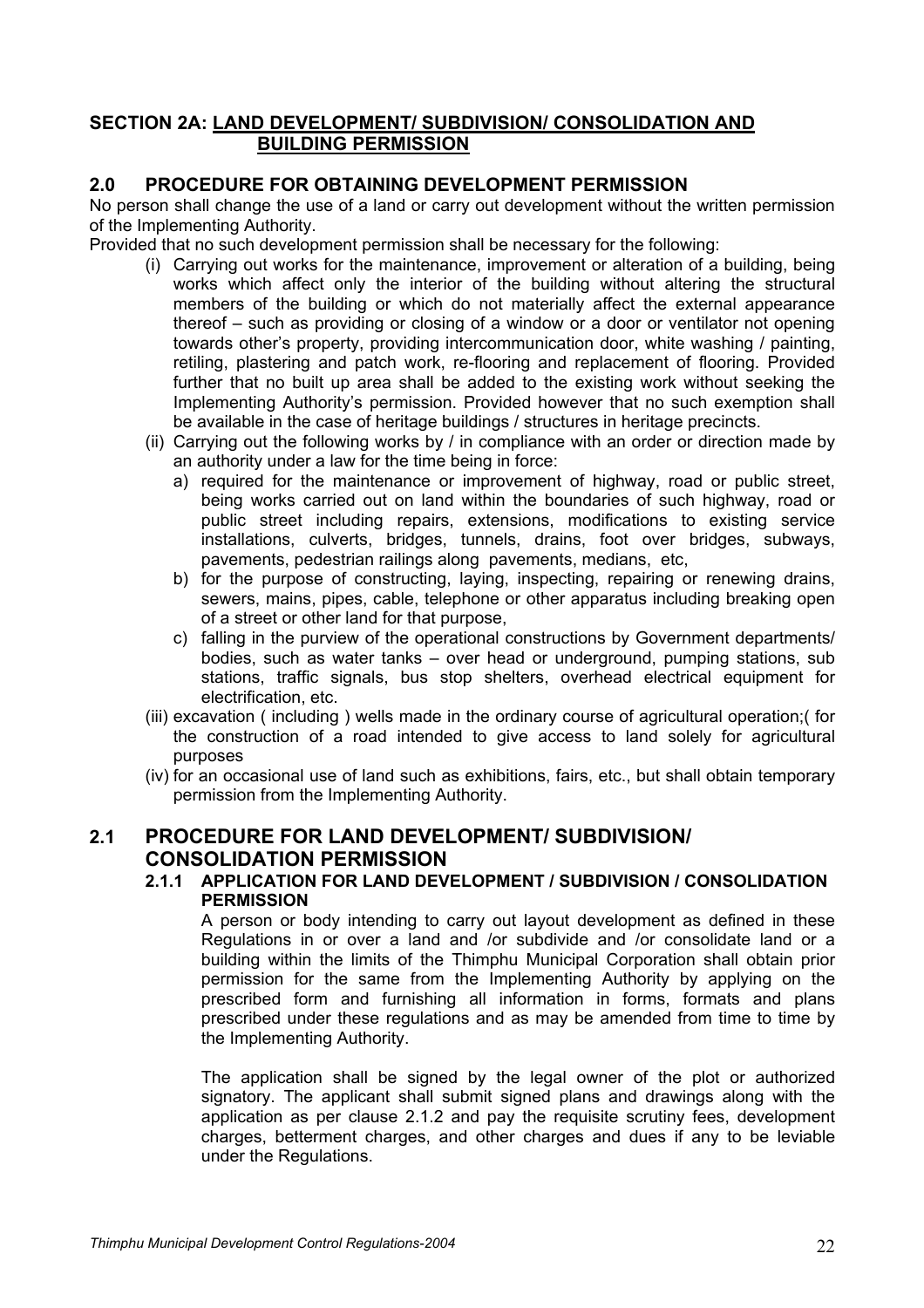## **2.1.2 DOCUMENTS AND PARTICULARS TO BE FURNISHED WITH THE APPLICATION**

The following particulars and documents shall be submitted along with the application.

- 1) Copy of the Land Ownership Certificate issued by the T.M.C.
- 2) Copy of the latest Site Plan certified / issued by the T.M.C.
- 3) Copy of Precinct Certificate substantiating " Use Conformity"
- 4) Three copies of proposed layout plan drawn to a scale of not less than 1:500 showing the details as listed in Appendix I, wherever applicable (in the case where plot is more than ten hectares, scale shall not be less than 1:1000) Note: Drawings shall be prepared in S.I. system only.

Certificate of undertaking in the prescribed Form by the registered Architect/ **Urban planner/Designer.** 

5). Full information should be furnished in the Form along with the plan.

The applicant shall also submit a copy of N.O.C. / clearance from relevant Authority as per wherever applicable.

## **2.1.3 PLANS / DRAWINGS AND SPECIFICATIONS TO BE PREPARED BY REGISTERED ARCHITECT/URBAN PLANNER/URBAN DESIGNER**

The plans and particulars prescribed under clause No.2.1.2 above shall be prepared by a registered **Architect**, **Urban Planner and Designer**

## **2.1.4 COLOR CODES FOR PLANS/ DRAWINGS**

The colour code to be used for plans / drawings referred to in 2.1.2. shall be as laid down in Appendix 4

## **2.1.5 SCRUTINY FEE**

A person or body applying for permission for carrying out development shall with his/its application pay to the Implementing Authority the scrutiny fees as mentioned in Appendix-5 or as decided by the Town Committee from time to time.

## **2.1.6 APPROVAL OF LAYOUT FOR PLOT SUBDIVISION**

The approval of layout proposed to be developed and /or subdivided *and /or consolidated* will be given in two stages:

- I. Preliminary approval, and<br>II. Final approval
- Final approval

## **2.1.7 PRELIMINARY APPROVAL**

The preliminary approval of the layout plan is the stage which approves the proposed layout plan enabling the commencement of work on the site to facilitate preliminary activity related to subdivision and transfer of land as per the relevant standards and as proposed in the layout plan submitted by the applicant.

## **2.1.8 FINAL APPROVAL**

The final approval for the layout and/or subdivision *and/or consolidation* shall be given only on the completion of all the requisite development on the site and after inspection and verification of the performance of the services and other common facilities / amenities provided as per the relevant standards. In case of any changes in the approved layout plan the proposal has to be revalidated by the TMC.

## **2.1.9 REJECTION OF APPLICATION**

If the plans and information given do not contain all the particulars necessary to deal satisfactorily with the development permission application, the application shall be rejected.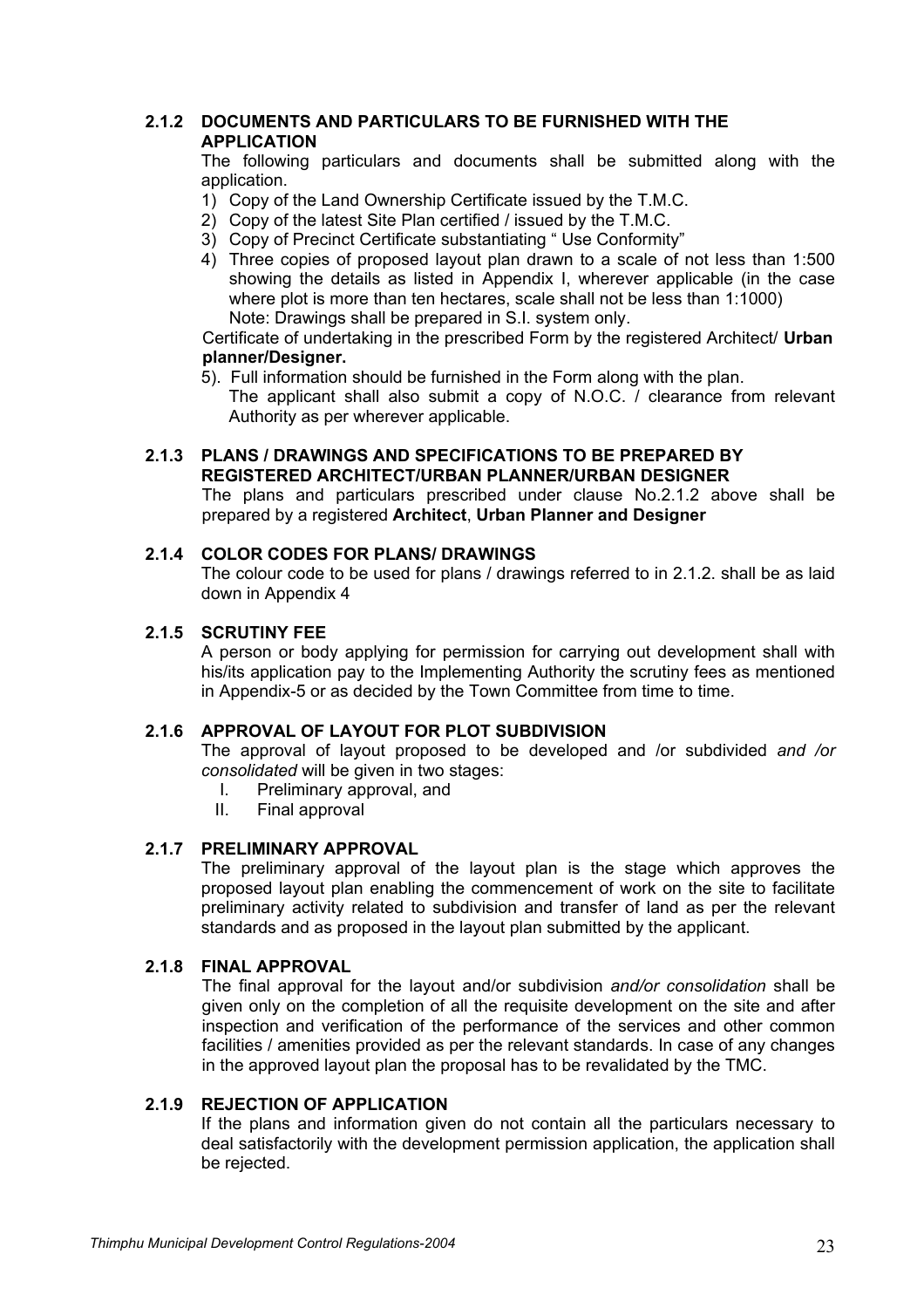## **2.1.10 CANCELLATION / REVOCATION OF APPROVAL**

The development permission if secured by a person/body by misrepresentation or by producing invalid documents, such development permission will be cancelled.

## **2.2 PROCEDURE FOR OBTAINING BUILDING AND OCCUPANCY PERMISSION**

A person / firm / body or developer shall not erect a building or carry out additions and alterations or carry out civil construction activity without obtaining a **building permit** from the Implementing Authority. A building permit shall be issued only to the legal owner of the land /plot.

However applications for temporary permission involving erection/construction of temporary structures shall be permitted only in specific locations which would have to be approved beforehand upon the payment of fees specified in appendix 5 by the TMC.

The procedures for obtaining building permission and also those procedures that are to be followed during construction are different for the two classes of buildings / construction:

- a) Residential structures not more than two floors (ground plus one floor) on sites up to 1000 sq.m.
- b) More than two floors (ground + two floors) on site more than 1000 sq.m. of land and / more than two floors / buildings for non-residential uses

A mechanism for speedier approvals in the case of tier "a" as above is proposed through a Green Channel of accredited architects / engineers. All building applications shall enclose an "ultimate structural capability of the structure" statement from the architect/ structural engineer, in terms of total number of floors.

For details of temporary permission refer to clause no. 2.5

The procedures for the different classes of buildings / constructions are described in the following charts.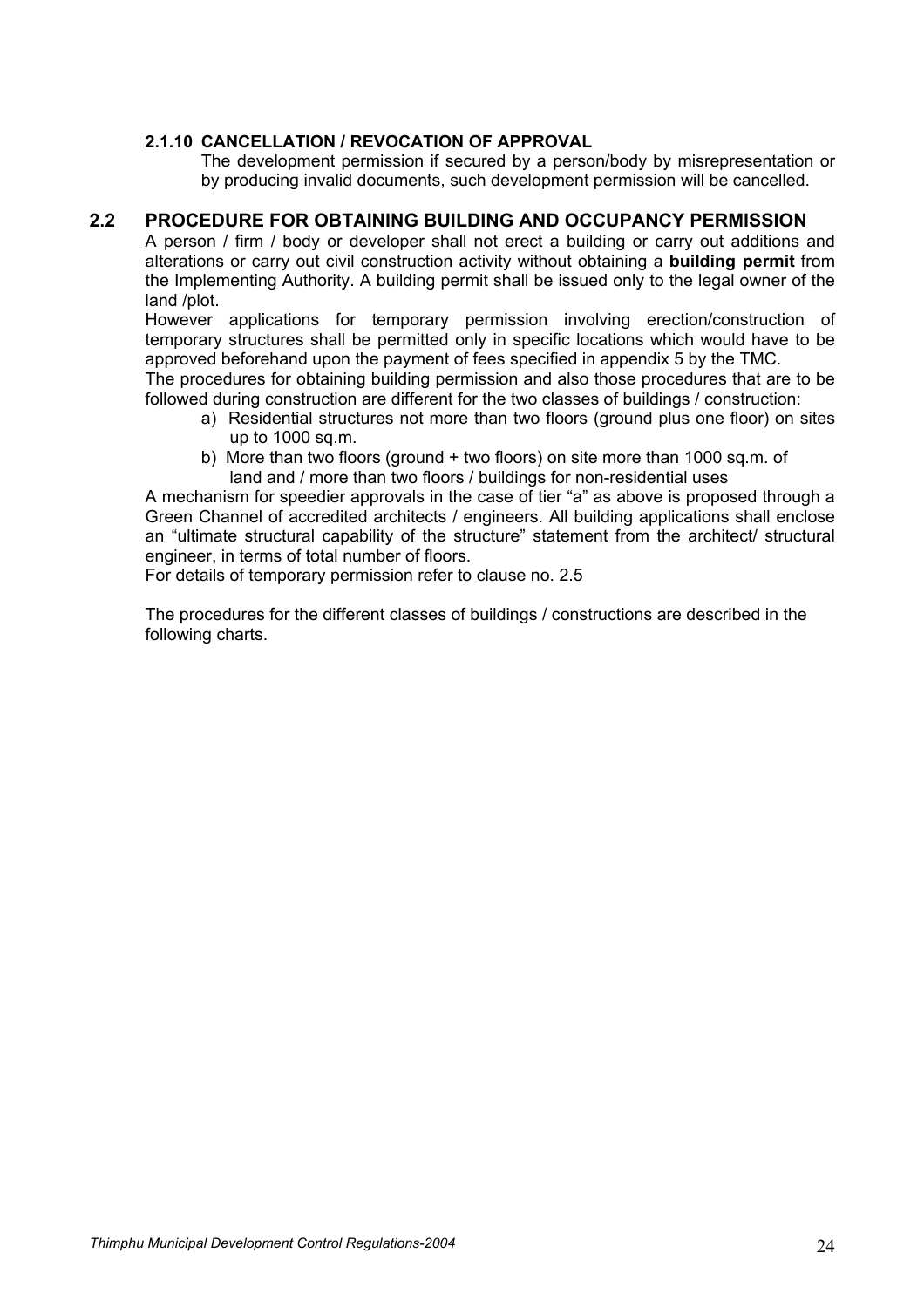## **CHART SHOWING PROCESS OF OBTAINING BUILDING PERMISSION, AND FOR COMPLETION OF BUILDING CONSTRUCTION OF RESIDENTIAL STRUCTURES NOT EXCEEDING TWO FLOORS ( ground plus one ) IN SITES UPTO 1000 SQ.M. (SPECIFICALLY FOR GREEN CHANNEL)**

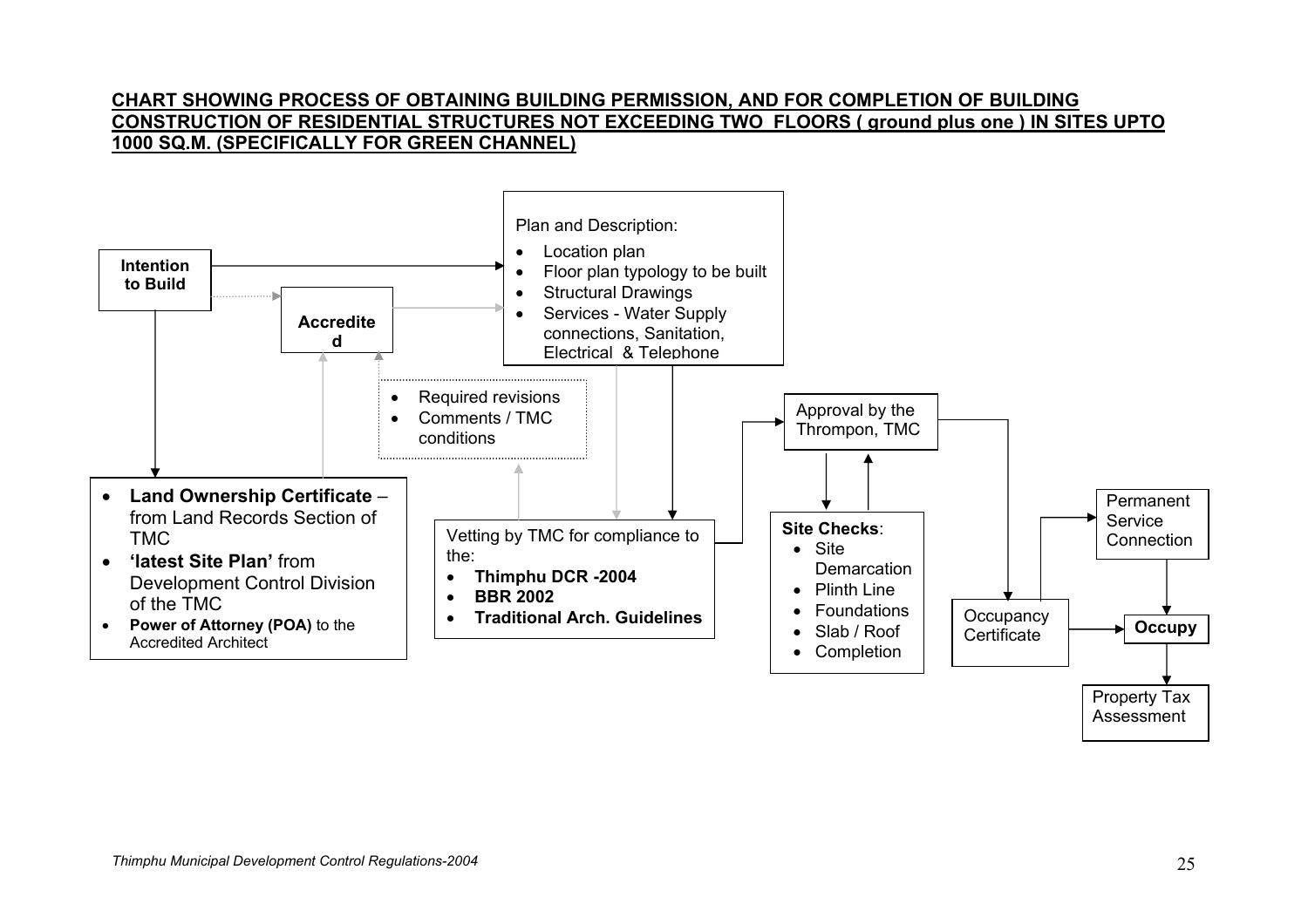## **CHART SHOWING PROCESS OF OBTAINING BUILDING PERMISSION, AND COMPLETION OF BUILDING CONSTRUCTION FOR CONSTRUCTION OF MORE THAN TWO RESIDENTIAL UNITS / BUILDINGS ON PLOTS MORE THAN 1000 SQ.M. / MORE THAN TWO FLOORS / BUILDINGS FOR NON- RESIDENTIAL USES / ANY BUILDING MORE THAN FOUR FLOORS /**

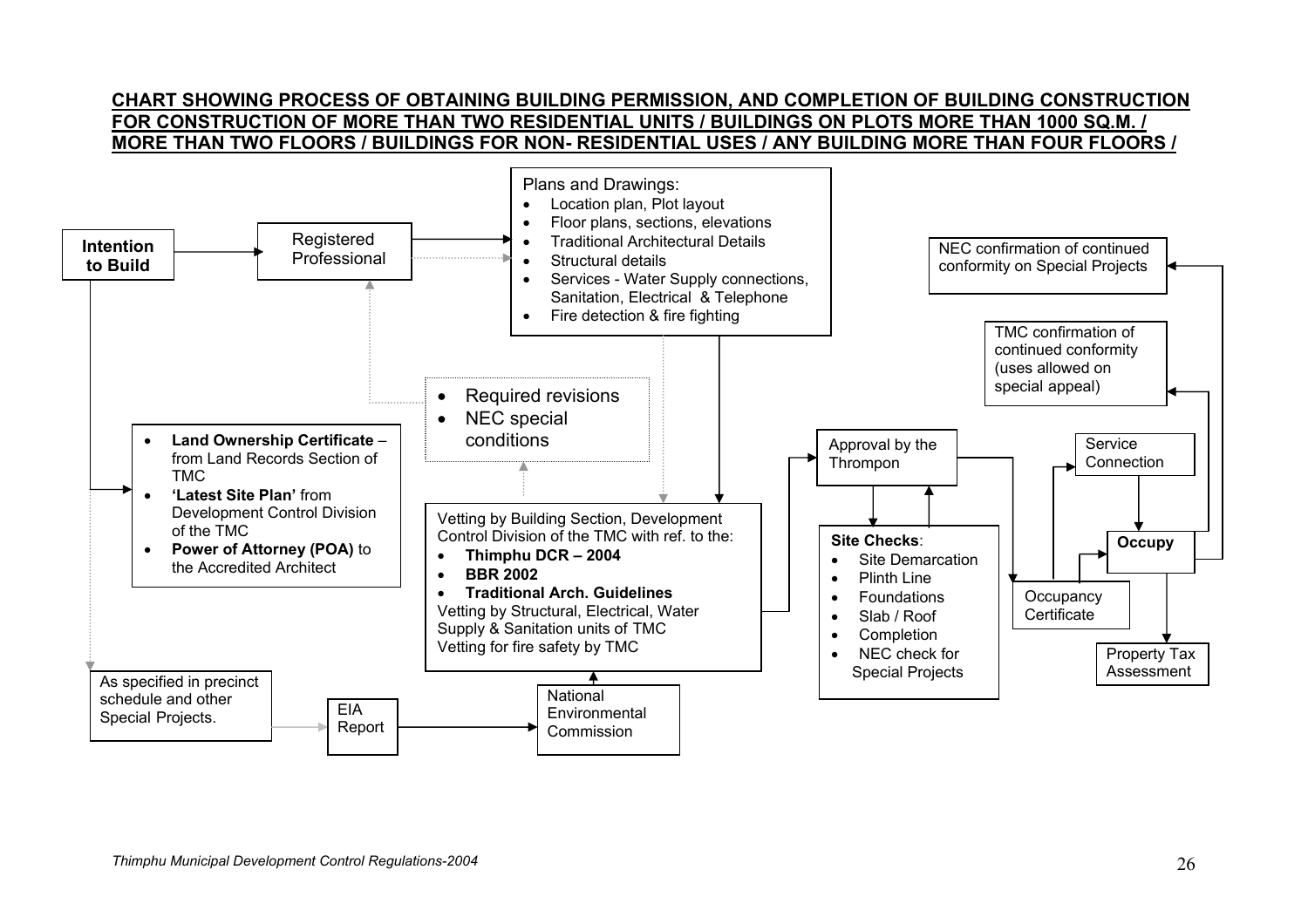## **2.2.1 APPLICATION FOR BUILDING PERMISSION**

A person or body intending to erect a building or carry out additions and alterations to a building or to carry out development as defined in these Regulations in or over land owned by him/it within the limits of the TMC shall obtain prior permission for the same from the Implementing Authority by applying on the prescribed form and furnishing all information in the forms and format prescribed under these regulations and as may be amended from time to time by the Implementing Authority. The application shall be signed only by the legal owner of the plot or authorized signatory. The applicant shall submit signed drawings along with the application as per the clause 2.2.2 below and pay the requisite scrutiny fees, development charges, betterment charges, and other charges and dues if any to be leviable under the Regulations

## **2.2.2 DOCUMENTS AND PARTICULARS TO BE FURNISHED WITH THE APPLICATION**

- a) The applicant shall sign all forms, plans, sections or written particulars or cause them to be signed by him and his duly authorized registered Architect, Engineer, Developer etc. as the case may be. Such person or authorized registered Architect, Engineer, developer shall furnish documentary evidence of his authority. If such notice or other document is signed by such authorized registered Architect, Engineer, Developer it shall state the name and address of the person on whose behalf it has been furnished.
- b) The forms, plans, sections and descriptions to be furnished under these Regulations shall all be signed by each of the following persons:
	- 1. A person making application for development permission.
	- 2. A person who has prepared the plans and sections with descriptions, and must be a registered Architect.
	- 3. A person who is responsible for the structural design and supervision of the construction i.e. a registered structural designer or civil engineer.
	- 4. A developer
- c) A person who is engaged either to prepare plan or to prepare a structural design and structural report or to supervise the building shall give an undertaking (accepting full responsibility for all of the above and liability in case of direct or indirect damage or loss) in the prescribed form.
- d) A person/body who under the provisions of the relevant sections of these regulations is required to furnish to the Implementing Authority, plans or other documents, shall furnish THREE copies of such plans and other documents. One copy of each plan and document shall be returned, on approval, to the applicant duly signed by the Implementing Authority or authorized officer.
- e) It shall be incumbent on the person/body whose plans have been approved, to submit amended plans for deviation leading to increase in built-up area, F.A.R,. building height or change in plans, he proposes to make during the course of construction of his building work, and the procedure laid down for plans or other documents hereto before, shall be applicable to all such amended plans.
- f) Approval of drawings and acceptance of statements, documents, structural report, structural drawings, progress certificate, or building completion certificates shall not discharge the Owner, Engineer, Architect, Structural Designer, Developer, from their responsibilities, imposed under these Regulations and other local laws.
- g) A certificate of structural capability of the building in terms of ultimate number of floors it is designed for, and the soundness of the structural design from the licensed structural designer in regard to the proposed building shall be submitted in the format prescribed under these Regulations. He shall also submit the detailed design and plans for office record.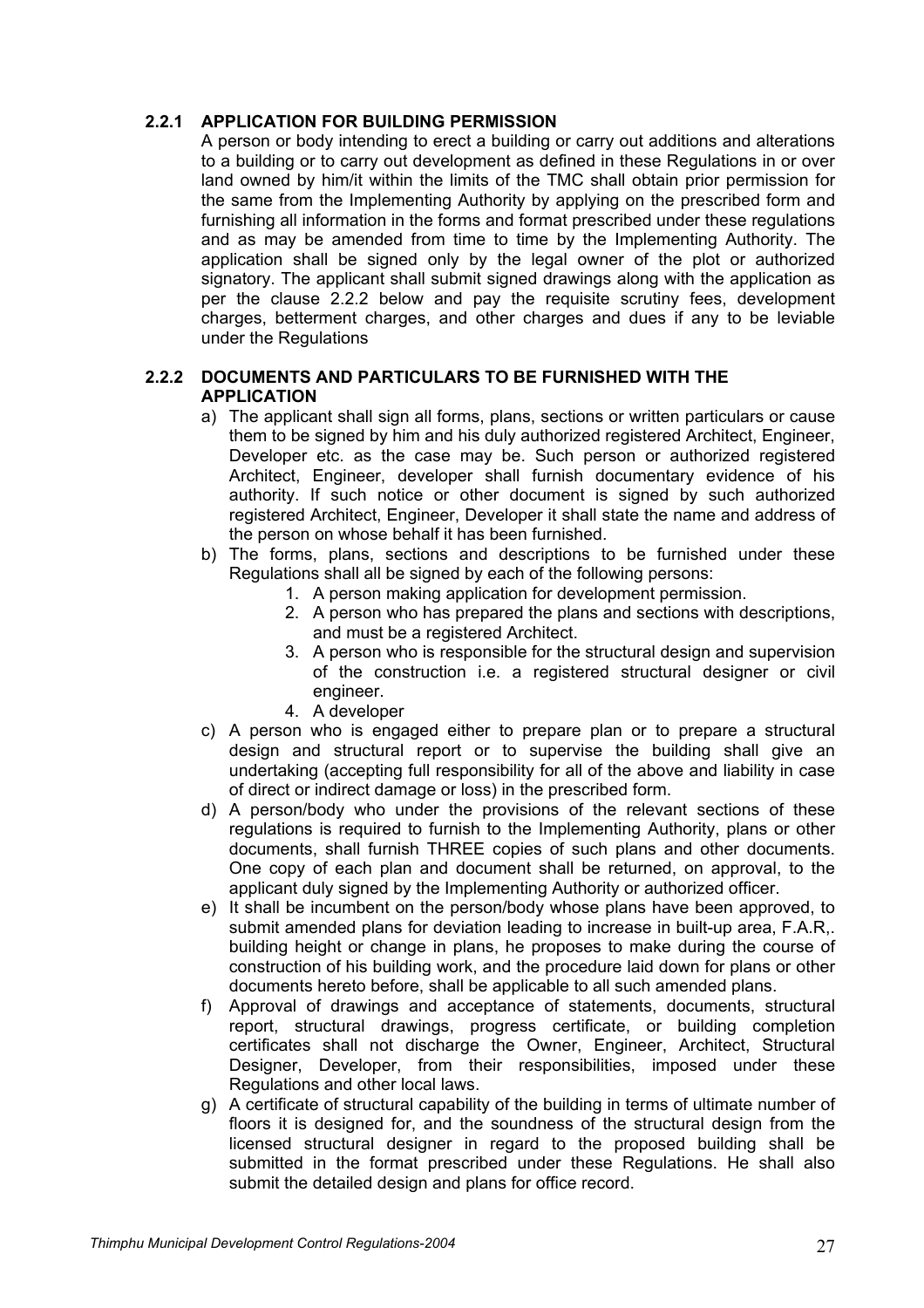- h) Three copies of the proposed layout plan of the area proposed to be developed shall be submitted to a readable scale, as the case may be showing the details as listed in the Appendix - 1 wherever applicable.
- i) Three copies of the detailed drawings showing the plans, sections and elevations of the proposed building work to a scale of 1:100 showing the details as listed in Appendix – 2, wherever applicable, shall be submitted.

## **2.2.3 PLANS / BUILDING DRAWINGS AND SPECIFICATIONS TO BE PREPARED BY REGISTERED PROFESSIONALS**

The plans / building drawings and particulars prescribed under these Regulations shall be prepared by a registered Architect.

## **2.2.4 COLOUR CODE FOR PLANS/ DRAWINGS**

The colour code to be used for plans shall be as laid down in Appendix-4

#### **2.2.5 SCRUTINY FEE**

The scrutiny fee payable at the time of application shall be as per the rates indicated in appendix–5 or as decided by the Town Committee from time to time.

#### **2.2.6 SERVICES AND AMENITY FEES**

Permission for carrying out development shall be granted by the Implementing Authority only on payment of service and amenities fees as may be decided by the City Committee from time to time. These fees and maintenance charges shall be revised on review by Implementing Authority from time to time.

#### **2.2.7 GRANT OF DEVELOPMENT PERMISSION**

 Grant of Development Permission shall mean acceptance by the Implementing Authority of all the requirements of these Regulations excluding the following a) Easement rights.

- b) Variation in area from recorded areas of a plot or a building.
- c) Structural reports and structural drawings.
- d) Soundness of material specifications used in construction of the building.

## **2.2.8 VALIDITY OF APPROVALS**

The validity of the approved building plan shall be for two years from the date of approval. The construction should start within two years from issue of building permission

#### **2.2.9 REVALIDATION / RENEWAL**

Building permission granted under these regulations shall be deemed to have lapsed, if such development work has not commenced till the expiry of two Gregorian calendar year from the date of development permission, provided that, the Implementing Authority may on application made to it before the expiry of above period (two Gregorian calendar year) extend such period by a further period of one Gregorian calendar year at a time by charging an amount to be fixed by the Town Committee from time to time for renewal of the building permission.

#### **2.2.10 PROCESS FOR REVALIDATION IN THE EVENT THAT THE DEVELOPER EXCEEDS THE VALIDITY PERIOD OF THE APPROVAL NEEDED:**

#### **APPROVAL OF LAYOUT**

The approval of building permission will be given in two stages:

- i. Preliminary approval, and
- ii. Final approval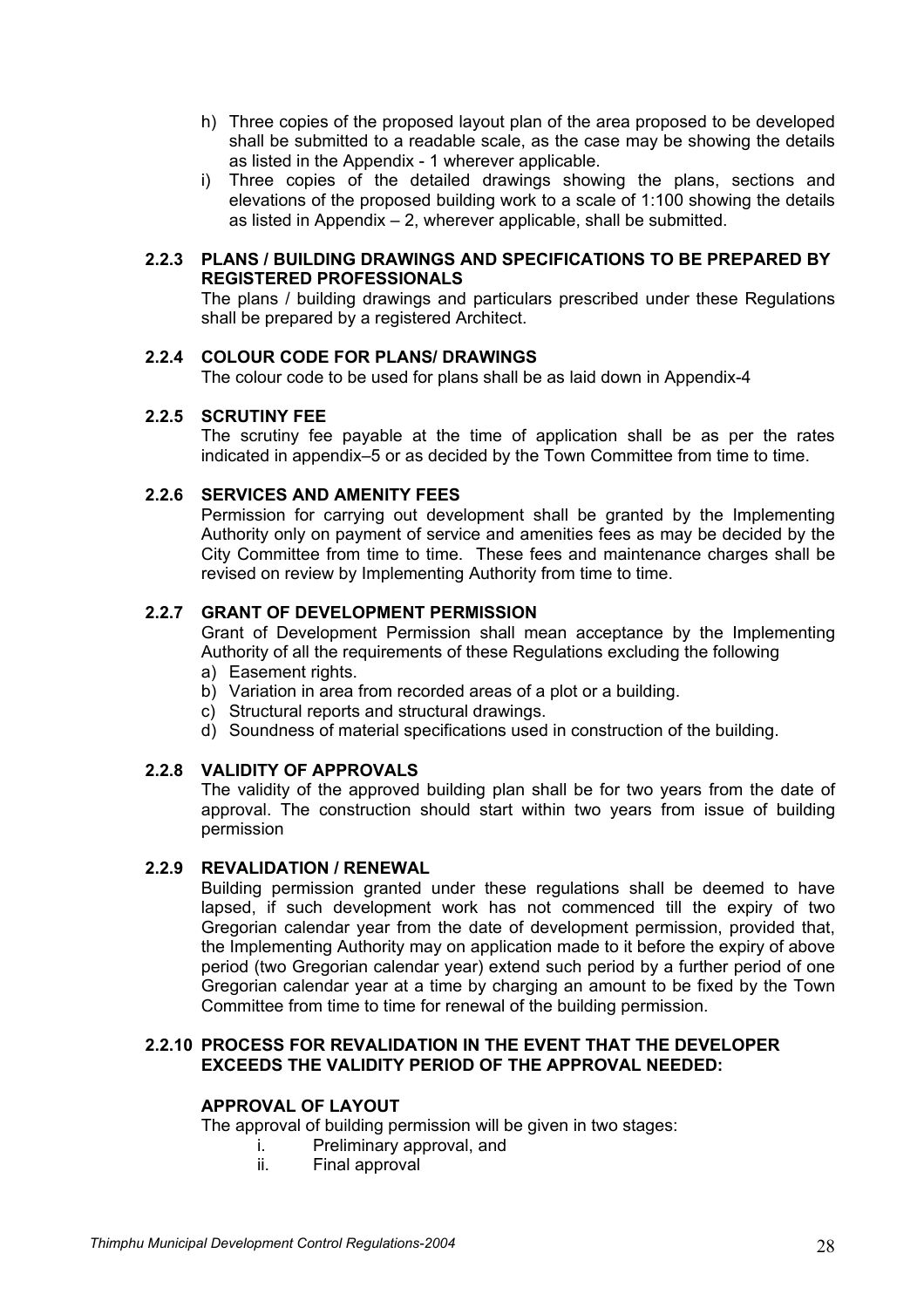#### **PRELIMINARY APPROVAL**

The preliminary approval of the layout plan is the stage which approves the proposed layout plan enabling the commencement of work on the site to facilitate preliminary activity related to subdivision and transfer of land as per the relevant standards and as proposed in the layout plan submitted by the applicant.

#### **FINAL APPROVAL**

The final approval of the building permission shall be given only on the completion of all the requisite development on the site and after inspection and verification of the performance of the services and other common facilities / amenities provided as per the relevant standards. In case of any changes in the approved layout plan the proposal has to be revalidated by the TMC.

#### **2.2.11 LIABILITIES AND RESPONSIBILITIES OF APPLICANT**

#### **LIABILITIES OF THE APPLICANT**

Notwithstanding the development permission granted under these Regulations, a person/body undertaking any development work shall continue to be wholly and solely liable for any injury or damage (direct or indirect) or loss whatsoever that may be caused to anyone in or around the area during such construction and no liability whatsoever in this regard shall be cast on the Implementing Authority.

### **RESPONSIBILITIES OF THE APPLICANT**

Neither the grant of development permission nor the approval of the plans, drawings and specifications shall in any way absolve the applicant of the responsibility for carrying out the development in accordance with requirement of these regulations.

#### **2.2.12 REJECTION OF APPLICATION**

If the plans and information given as per these Regulations do not give all the particulars necessary to deal satisfactorily with the Building permission application, the application shall be rejected

On receipt of the application for Building Permission, the Implementing Authority after making such inquiry as it thinks fit may communicate its decisions granting or refusing permission to the applicant as per the provisions of the Act.

The Building permission shall be in the prescribed form and it should be issued by the Implementing Authority. Every order granting permission subject to conditions or refusing permission shall state the grounds for imposing such conditions or for such refusal

#### **2.2.13 CANCELLATION / REVOCATION OF APPROVAL**

The building permission if secured by a person/body by a misrepresentation or by producing false documents is not valid and such development permission will be treated as cancelled/revoked.

## **2.2.14 CHANGE OF OWNERSHIP**

Building permission granted under these Regulations shall be deemed to be suspended / cancelled / revoked, in cases of change of ownership, unless the 'original' owner who applied for, and obtained the development approval submits a letter to the Implementing Authority about the change in ownership giving details of the transaction and the new owner submits an application duly attaching copies of all the official records of such a transaction and an undertaking that he accepts the transfer to himself, of all the responsibilities and liabilities of the previous owner that relate to the development on the site.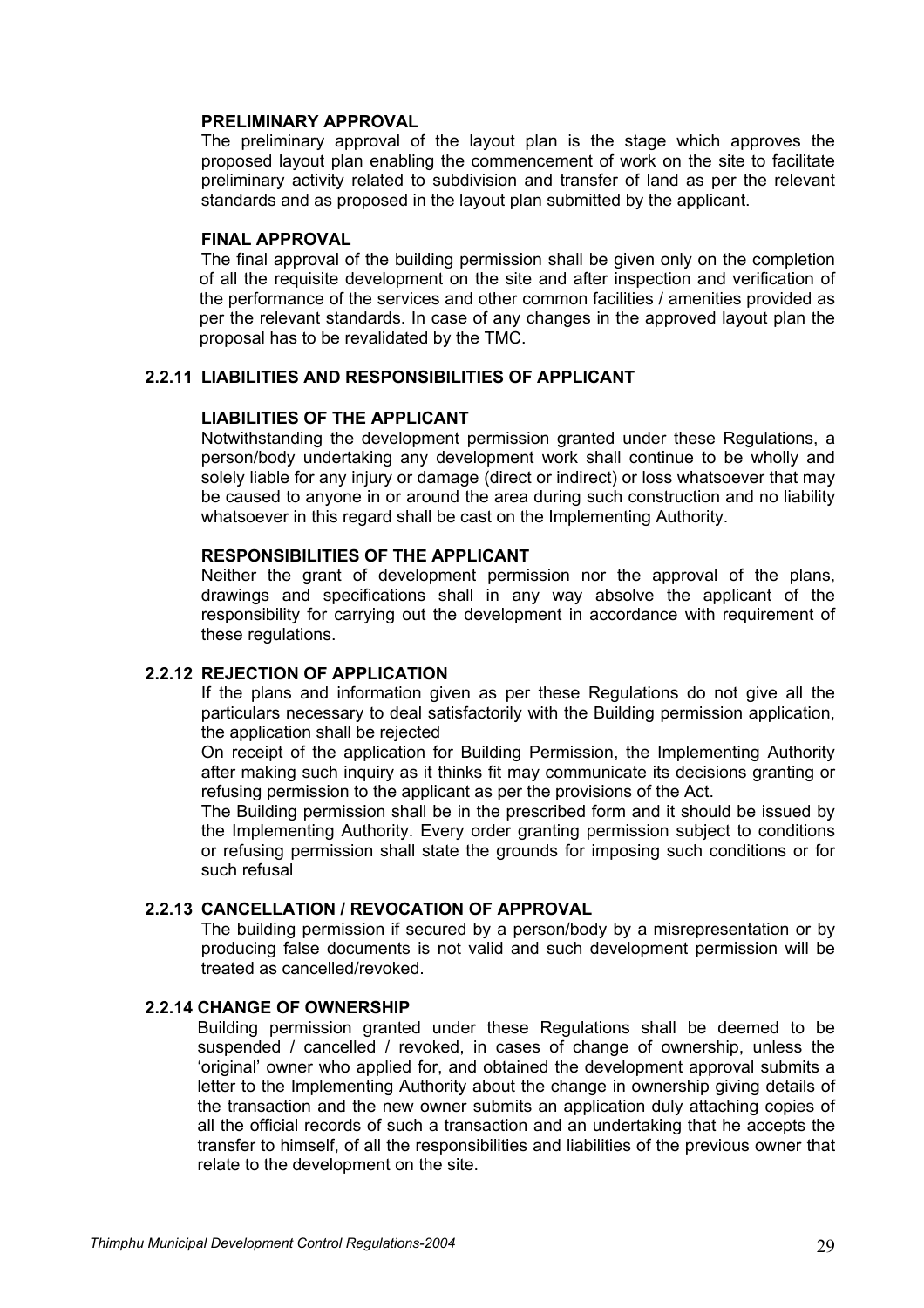## **2.3 No Objection Clearance (NOC) FROM REFERRAL AUTHORITIES FOR CERTAIN PROJECTS**

The proposal submitted shall be in conformity with other Acts / Regulations and shall, wherever applicable submit the NOC, from the respective authorities for conformity with:

- (a) The Department of Power's Electricity Grid Lines and the horizontal and vertical clear distances to be kept open to sky
- (b) The provisions of Environmental Assessment Act, 2000.
- (c) The provisions of NEC Secretariat's, 'Regulations for the Environmental Clearance of Projects, 2001'.
- (d) The conservation/ preservation of monuments and cultural heritage.
- (e) The Department of Industry, Ministry of Trade and Industry, RGoB for the establishment of industries.
- (f) The Department of Trade, Ministry of Trade and Industry, RGoB for the setting up and operation of fuel stations
- (g) The Department of Geology and Mines, Ministry of Trade and Industry, RGoB for the setting up and operation of:
	- a. Quarrying and mining activities on less than 3 hectares
	- b. Mineral exploration for verifying mineral deposits
	- c. Emergency responses to natural disasters/ hazards.
- (h) The Department of Forestry Services, Ministry of Agriculture, RGoB for :
	- a. Surface collection of sand and boulders,
	- b. All other activities governed by the Forest and Nature Conservation Act, 1995 and Rules, 2000, except sections that require NEC's clearance
- (i) The Department of Research and Development Services, Ministry of Agriculture, for :
	- a. Farm roads,
	- b. Irrigation channels,
	- c. Activities related to agriculture research and development

## **2.4 DEMOLITION AND/OR RECONSTRUCTION OF DANGEROUS / UNSAFE / DILAPIDATED BUILDINGS**

Wherever it is necessary to demolish a dilapidated / unsafe structure in the interest of public safety, such demolition shall be carried out by the owner wherever so directed by the Implementing Authority. However if the same is to be reconstructed, it shall be done in conformity with these Regulations with due approval from the Implementing Authority.

## **2.5 TEMPORARY PERMISSION**

Applications for temporary permissions need not be submitted through the registered professional. A scrutiny fee shall be paid as specified in the Appendix 5. These temporary permissions shall be permitted only for:

i) in the case of private premises - temporary sheds to be used for storing construction material / as watchmen's cabin during construction phase,

## **2.6 GREEN CHANNEL FOR BUILDING APPROVALS**

- 2.6.1. This provision is devised to simplify and expedite the procedure of getting building permission for proposals of a modest scale through accredited architects. If all compliances as laid down in these Regulations are made permission shall be granted within 2 weeks, failing which construction may be commenced
- 2.6.2. The accredited architects themselves shall scrutinize and submit such proposals to the Implementing Authority.
- 2.6.3. The procedure will be applicable only for getting sanction of plan. The site inspections and subsequent certificates such as plinth completion, etc up to the occupancy certificate shall be obtained as a matter of routine followed in other cases.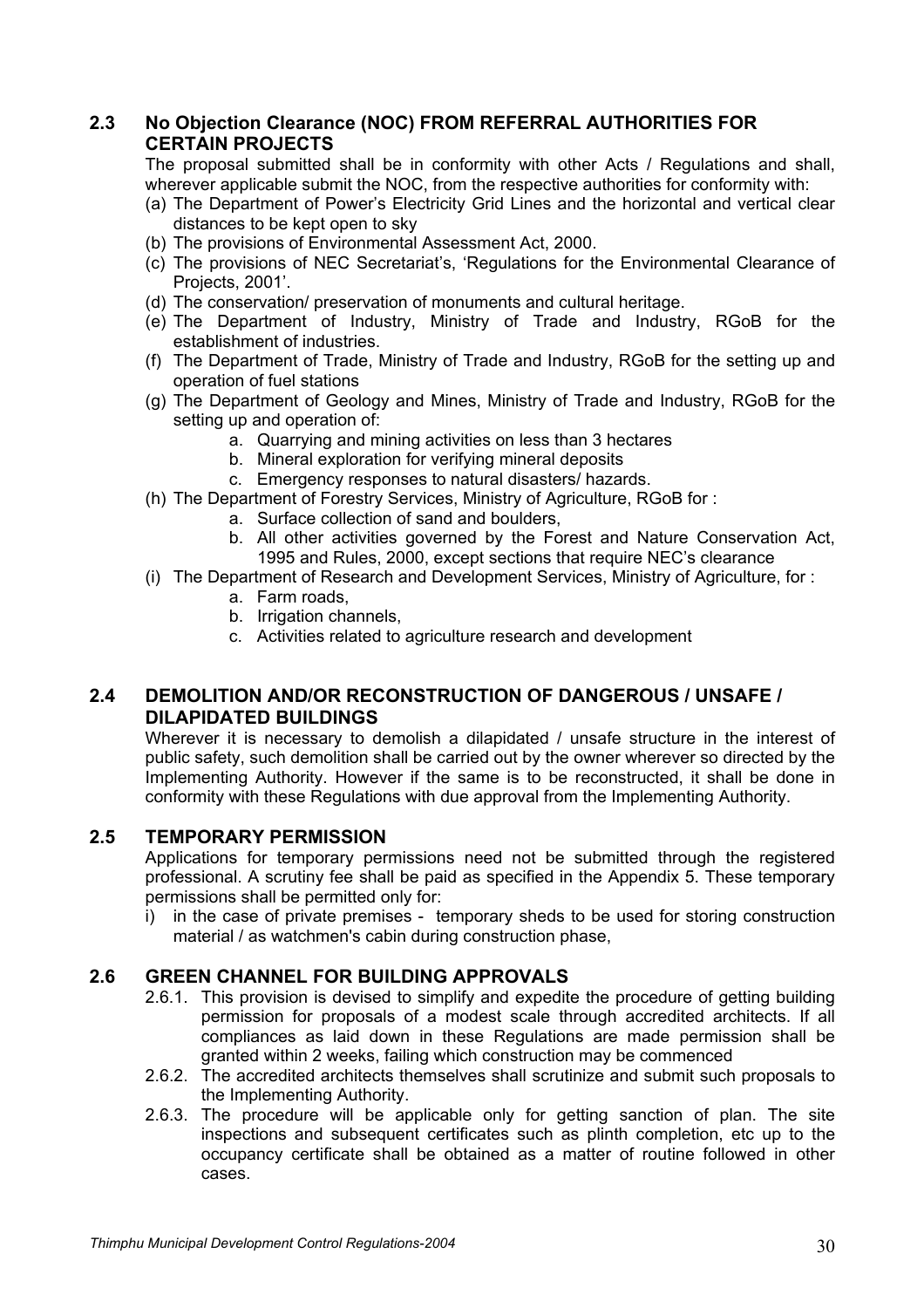- 2.6.4. Proposals for residential construction up to 2 floors, on plots upto 1000 sq.m, can be submitted to / through an accredited architect. The accredited architect will examine the proposal in light of these Regulations and obtain the necessary permission.
- 2.6.5. The owner shall remain fully liable for the work done by the professional selected by him/her.
- 2.6.6. The accreditation of professionals shall be done by the Implementing Authority or any other recognized institutions/ organizations on the basis of certain criteria laid down by it. Such professionals shall have to get their registration done with the Implementing Authority

## **2.7 DEVELOPMENT UNDERTAKEN ON BEHALF OF THE GOVERNMENT**

The Office-in-Charge of a Government Dept. shall inform in writing to the Implementing Authority of the intention to carry out development for its purpose along with the plans of proposed development or construction.

- 1) All the development undertaken on behalf of the Government shall strictly confirm to these regulations.
- 2) Any Government proposal which is not in conformity with Thimphu Structure Plan (its related Local Area Plans and Urban Design Proposals) and these regulations should have prior approval from the Competent Authority.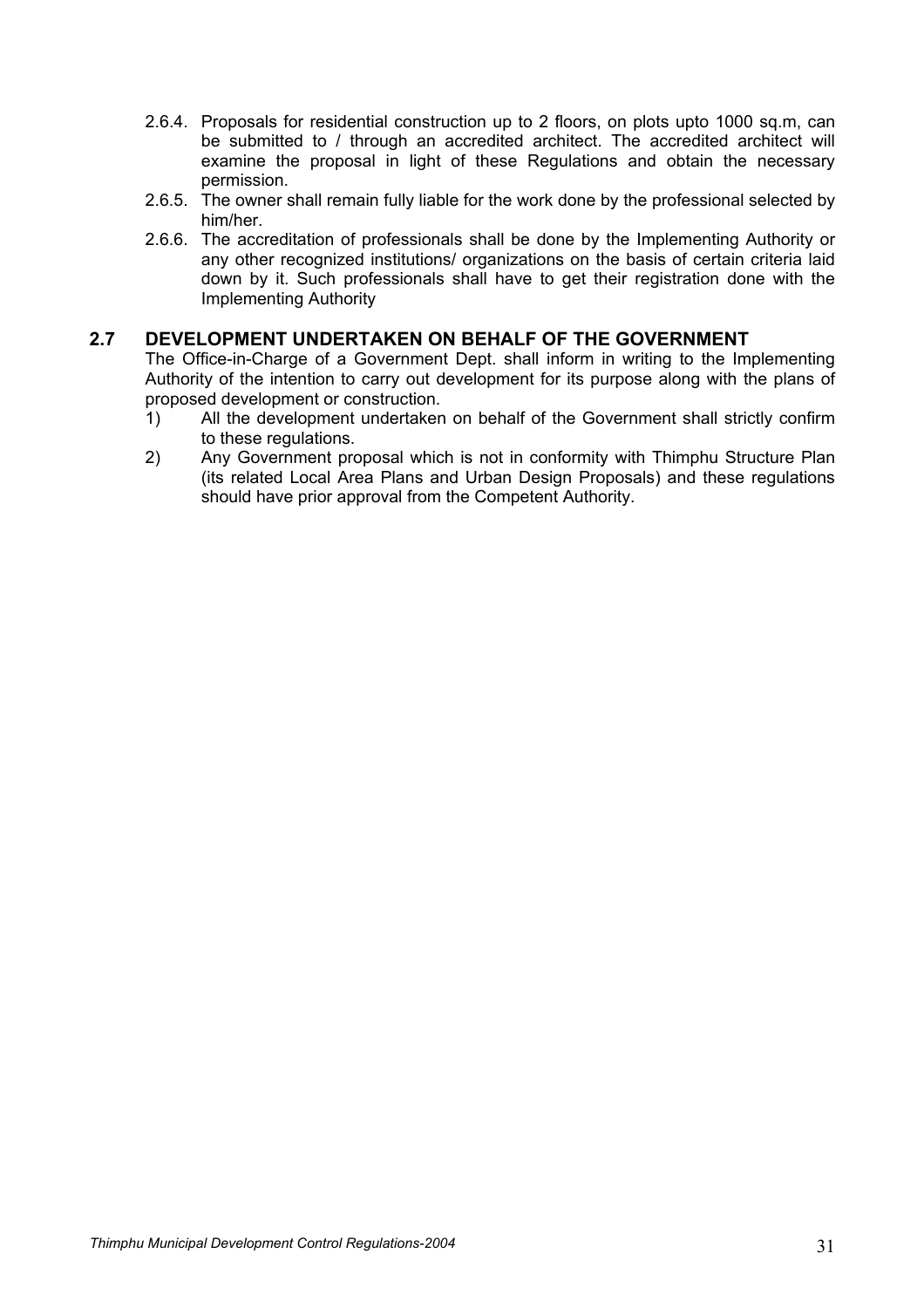## **SECTION – 2 B: PROCEDURE DURING DEVELOPMENT / BUILDING**

## **2.8 PROCEDURE DURING DEVELOPMENT / CONSTRUCTION**

- (a) No applicant shall carry out any further work after any of the inspection stages (clause 2.8.6) without an inspection and clearance by the Implementing Authority.
- (b) The progress certificate shall not be necessary in the following cases:
	- i) Alteration in Building not involving the structural part of the building.
	- ii) Extension of existing residential building on the ground floor up to maximum 15 sq.m in area provided it conforms to the set back rules and plot coverage.
- (c) On receipt of the progress report certifying that the work has been executed as per the approved plan, it shall be the duty of the Implementing Authority to inspect, verify and endorse the report.

#### **2.8.1 TEMPORARY SERVICE CONNECTIONS**

An applicant with a certified copy of building permit may apply to the respective agencies for temporary connection of services like electricity, water and sewerage

### **2.8.2 LOADING AND UNLOADING AND STACKING OF MATERIALS AND EQUIPMENT**

The use of a public street / road or a public place for loading and unloading and stacking of materials of construction and construction equipment and excavated materials shall not be allowed, unless permitted by the Implementing Authority. Material or equipment found on public street/road or public land without prior approval is liable to be confiscated and the owner shall be liable for penal charges.

## **2.8.3 DOCUMENTS AT SITE**

The person to whom development permission is issued shall during construction, keep -

- a. Posted in a conspicuous place, at the site for which permission has been issued a copy of the development permission and
- b. A copy of the approved drawings and specification on the site for which the permit was issued.

## **2.8.4 CHILD LABOUR**

It is incumbent that the architect/engineer/site supervisor sees that no under age workers, or children, are present on the construction site, either as employees, guests, or as dependents of legal employees.

A construction activity of a built-up area of 5000 sq.m or more shall provide a crèche or day care centre for the laborer's children, where one, or more, women are employed on site.

## **2.8.5 SAFETY ON SITE**

All construction sites must be organized in a manner that the safety of all persons (particularly laborers) on the site, at all times is assured. Every person on the construction site should be well equipped with helmet, boots, gloves, safety belts, first aid kit etc. On such sites safety barriers will be erected around all chutes, shafts, floor openings and slab edges, etc. All the workers at site should be insured.

#### **2.8.6 INSPECTIONS**

Building constructions shall be subject to routine / periodic inspections by the Implementing Authority or persons / bodies authorized by the Implementing Authority. In the event of deviation(s) from the approved plan and drawings or any of the conditions noted in this section, the Implementing Authority shall have the full authority to stop construction.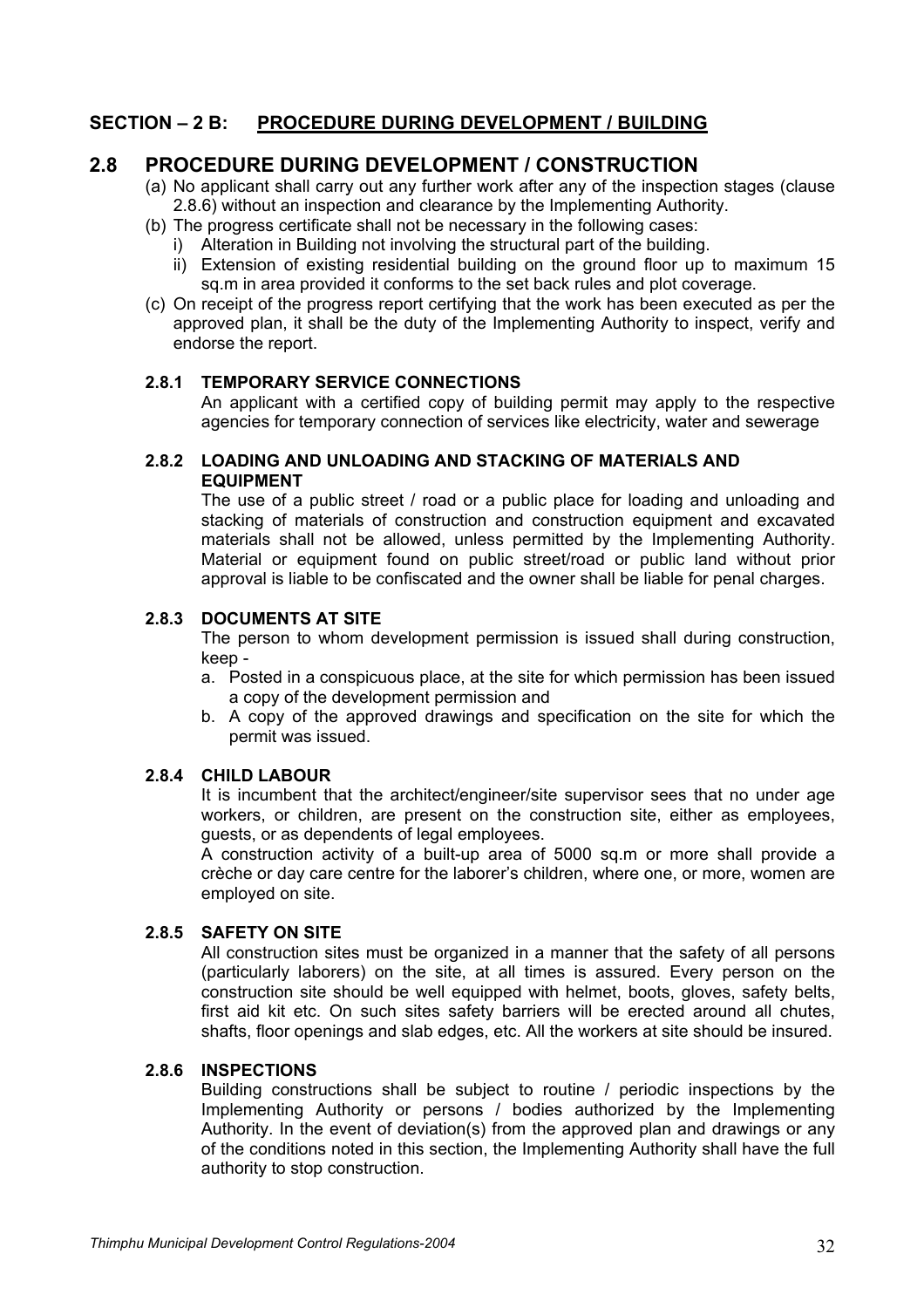The Implementing Authority may, at any time during erection of a building or the execution of work or development, make an inspection there of without giving prior notice of his intention to do so.

- 1) Inspection at various stages: Following shall be the recognized stages for progress verification and checking in the erection of a building or the execution of a work:
	- i) Site layout shall be verified and approved by the authorized Engineer / Building Inspector from the Implementing Authority,
	- ii) Foundation; before casting of footings
	- iii) Plinth ; in case of basement before the casting of basement slab,
	- iv) Each storey shall be inspected before any casting,
	- v) Before roofing
- 2) A person/body who is empowered/responsible under these Regulations shall give to the designated officer of the Implementing Authority at least four working days notice in writing of the time at which the work will be ready for inspection. This shall be called the progress certificate. This progress certificate shall be duly filled-in and kept with the owner / architect and produced at the time of each inspection to be scrutinized and signed / endorsed by the building inspector, before the commencement of the next stage of construction.
- 3) The applicant / developer / owner shall permit authorized officers of the Implementing Authority to enter the plot for which the development permission has been sought/ granted for carrying out development, at any time for the purpose of enforcing these regulations.
- 4) The applicant shall keep a board at site of development mentioning the survey no., city survey no, block no, final plot no, sub plot no, etc name of owner, and name of architect/engineer/developer/owner, building permit no.
- 5) The building shall also be inspected for fire safety norms as per the fire safety regulations.

## **2.8.7 DEVIATION DURING CONSTRUCTION**

Deviations during construction from the approved building plan shall require prior approval from the Implementing Authority and would be approved only if it is in conformity to these regulations. The procedure laid down for plans or other documents here to before shall apply to all such revised (amended) plans.

In case the approval for deviation (which is in conformity to these Regulations) is not sought from the Implementing Authority prior to deviation, penalty shall be paid to the Implementing Authority as per the following formula:

Amount= Excess area deviated x 1\*(prevailing unit area cost of construction, based on current BSR)

Note:

1. Internal deviations which does not have structural implications and which are within the set back rules may be approved after resubmission of as-built drawings and upon payment of a lump sum penalty as may be fixed by the City Committee from time to time.

2. Any deviations which are not in conformity to these Regulations shall be demolished at the owner's own risks/costs.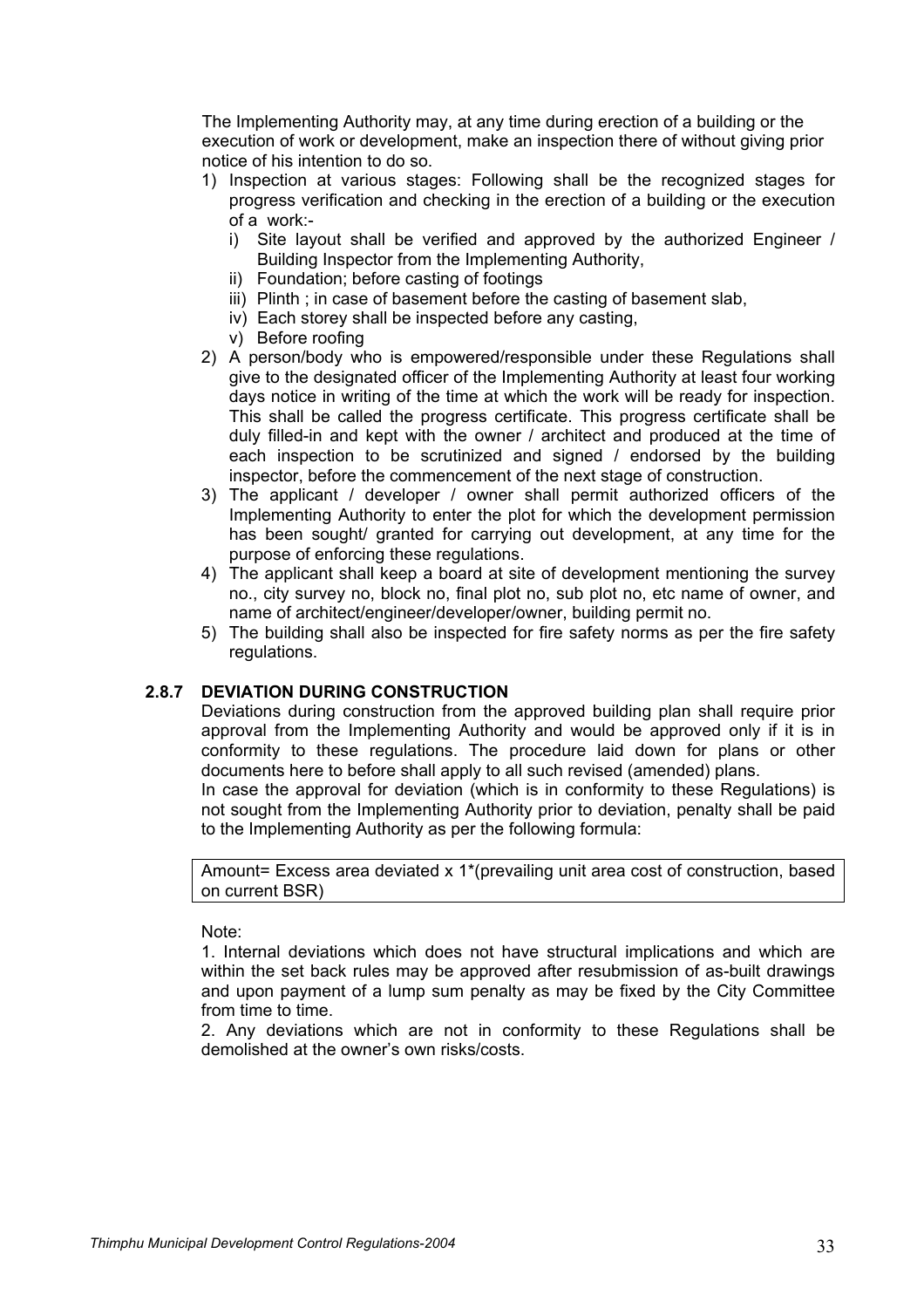## **2.8.8 ILLEGAL OCCUPATION OF BUILDING**

- (a) Notwithstanding the provision of other laws to the contrary the Implementing Authority may by written notice, order the whole building or part thereof to be vacated forthwith, or within the time specified in such notice:-
	- (i) if such building or part thereof has been unlawfully occupied in contravention of these Regulations.
	- (ii) if a notice has been issued in respect of such building, or part thereof, requiring the alteration or reconstruction of works specified in such notice have not been commenced or completed.
	- (iii) if the building or part thereof is in a ruinous or dangerous condition, which are likely to fall and cause damage to persons occupying, restoring to or passing by such building/structures or any other structure or place in the neighbourhood thereof.
	- (iv) If the site is in danger of collapsing, due to land slide, or erosion, or flood, or if the site is in danger of stones, boulders, debris, earth falling on it from areas at a higher elevation
- (b) The reasons for requiring such building or portion thereof to be vacated shall be clearly specified in the notice.
- (c) The affixing of the written notice on the premises shall be deemed a sufficient intimation to the occupiers of the building or portion thereof.
- (d) On the issue of notice, a person occupying the building or portion thereof to which the notice relates shall vacate the building or portion as directed in the notice and no person shall so long as the notice is withdrawn, enter the building or portion thereof, except for the purpose of carrying out a work of reinstatement which be lawfully permitted to be carried out.
- (e) A person who acts in contravention of the above provisions or who obstructs the action taken under these regulations shall be removed from such building or part thereof by the police, which may also use such force as is reasonably necessary to affect entry in the said premises.
- (f) The cost of measures taken under this provision shall be recovered from the owners.

# **2.8.9 OCCUPANCY CERTIFICATE**

The applicant shall obtain occupancy certificate from the Implementing Authority prior to occupancy or use of development so completed.

The application for Occupancy Certificate shall include:

- i) In case of any change from the approved plans, (which is permissible within these regulations), a completion report in the prescribed form along with two copies of the 'as built' drawings endorsed by the Architect / Engineer. It shall also be incumbent on every person who is engaged under these Development Control Regulations to supervise the erection or re-erection of the building, to endorse this completion report. One copy of the 'as built' drawings shall be stamped and returned to the applicant after inspection and approval by the Implementing Authority.
- ii) A copy of the progress certificate containing all the comments and endorsements of the building inspector at every stage of inspection.

In case of occupying the building or part thereof without obtaining occupancy certificate, all service connections shall be disconnected.

On receipt of the application, the building and its premises shall be inspected within 2 weeks by the Implementing Authority to verify that the work has been completed as per the approved building drawings, or if there is a change, permissible within the Regulations, approve and endorse the 'as built' drawings submitted along with the completion report. The inspection team shall consist of authorized Architect and Engineer from the Implementing Authority. Based on this inspection report the Occupancy Certificate shall be issued.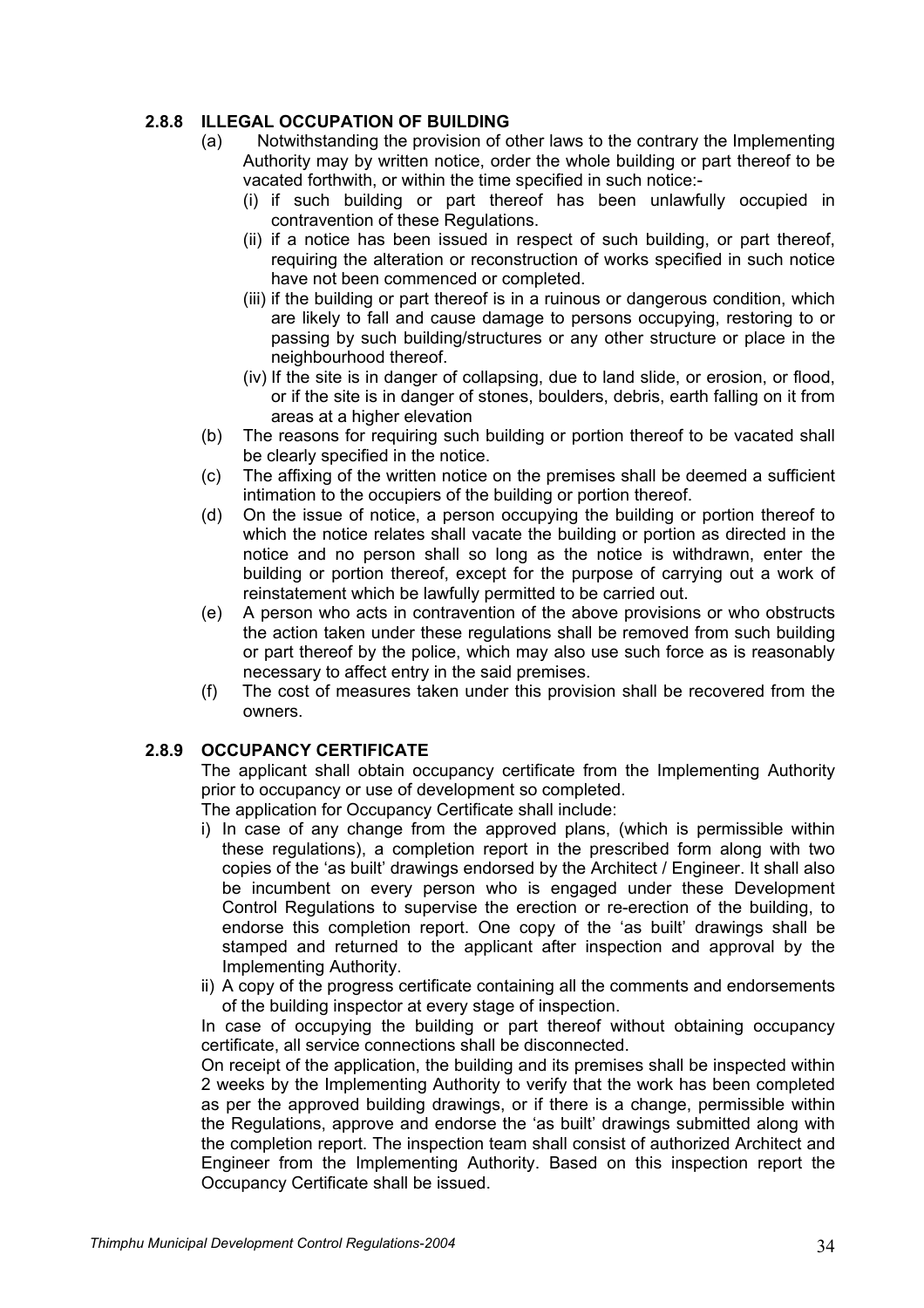The Implementing Authority issuing occupancy certificate before doing so shall also inspect the building for the fire safety provisions (as per the norms) and issue a certificate that necessary requirements for the fire protection (wherever applicable) under these regulations have been fulfilled and if not, the applicant shall be asked to carry out necessary additions, alterations or rectifications to the satisfaction of the Implementing Authority before issuing occupancy certificate.

#### **ISSUE OF OCCUPANCY CERTIFICATE**

The Authority issuing occupancy certificate shall ensure that

- a) Septic tank and soak-pit have been constructed as per standards and are located as per approved plan.
- b) Domestic drains (to collect the rainwater) have been constructed as per standards and are connected and as directed by the Municipal Corporation.
- c) The completed portion of the building/dwelling unit applied for occupation is fit and safe for occupancy.
- d) Construction debris around the building, and/or on the abutting road, and/or adjoining property is cleared by the applicant.
- e) The applicants have permanently displayed the full postal address (house number, street name and zone) outside the main entrance to the building and where appropriate, each dwelling unit, with unit number.
- f) The planned trees as per the section 4.3 are planted on site or ensure this by taking suitable deposits as decided from time to time for specific period by the Implementing Authority.
- g) Parking space is properly paved and the layout of parking space is provided as per the approved plans. Signboards indicating the entrance, exit and location of parking spaces for different types of vehicles shall be permanently erected and maintained at a prominent place of a building unit.
- h) Certificate of lift Inspector has been procured and submitted by the owner, regarding satisfactory erection of Lift.
- i) Proper arrangements are made for regular maintenance of lift as provided in Building Code of Bhutan 2003 and in these regulations
- j) The completion report endorsed by the Implementing Authority and certificate of fire safety for the building (as per the fire safety norms) has been procured and submitted by the owner.
- k) Proper arrangements are made for regular maintenance of fire protection services as provided in Building Code of Bhutan 2003 and in these regulations
- l) There shall be a percolating well at the lowest corner of the site in a building land parcel having area more than 1500 sq. m.
- m) In the case of buildings with three storeys or more, public gathering places, cinemas, auditoria, schools, colleges, government building and hospitals, a Certificate of Structural Stability shall be obtained from the site engineer.

The occupancy certificate shall not be issued unless the required information is furnished by the owner and the site engineer / Architect concerned, in the schedule as prescribed by the Implementing Authority from time to time. The occupancy certificate shall be issued within one week after the receipt of all the required information.

Permanent connection to services like water, sewerage, electricity and telephone to the building shall be given by the respective agencies after issue of occupancy certificate only.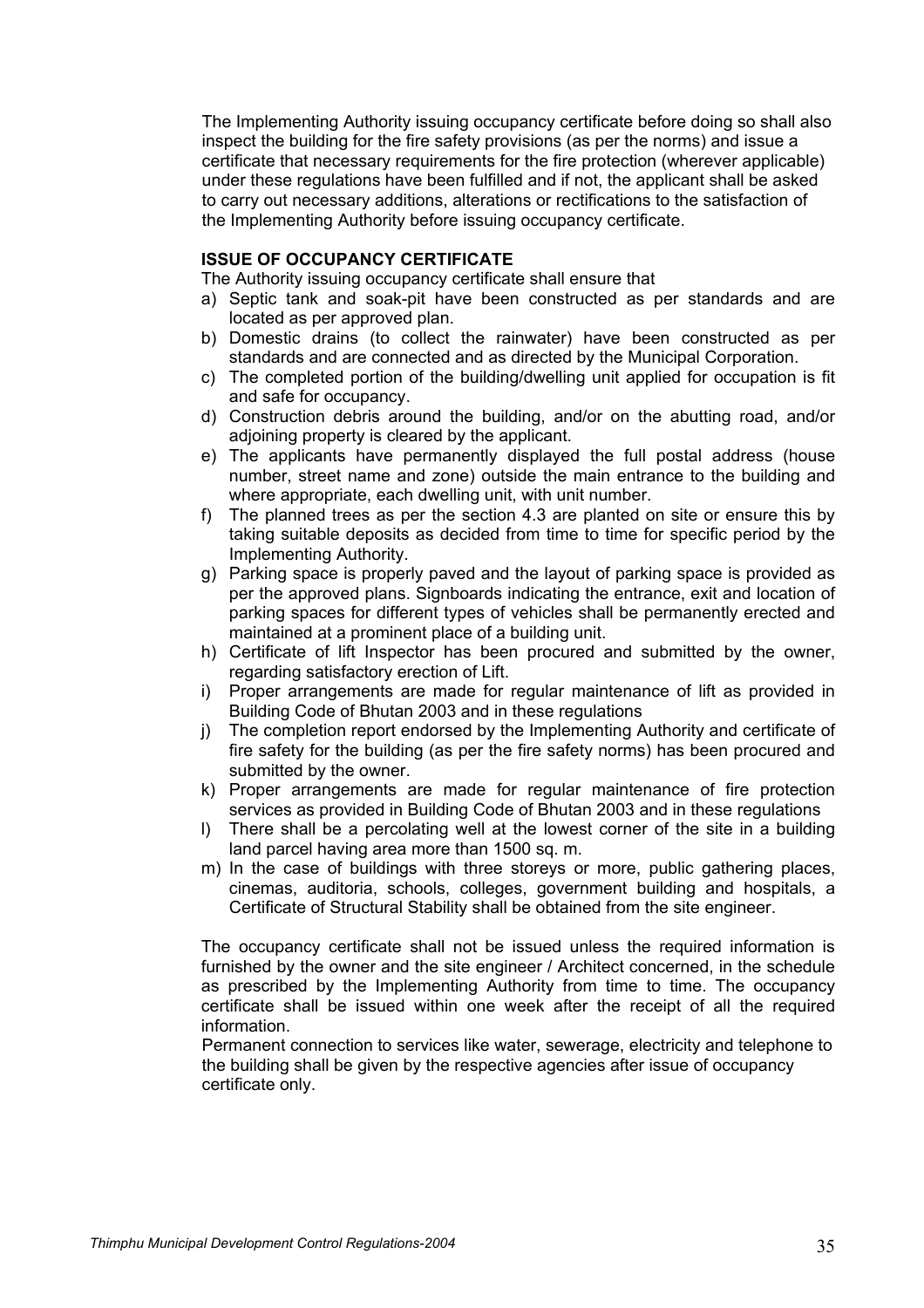# **2.9. REVOCATION / CANCELLATION OF APPROVAL**

If the construction is not as per the approved building drawings, the Implementing Authority shall, by written notice, direct the owner to stop further construction. The construction shall be resumed only after approved rectification is carried out to the satisfaction of the Implementing Authority. In case the owner fails to rectify the deviations which are not acceptable, the Implementing Authority shall cancel the building permit and disconnect the services.

# **2.10 DEVELOPMENT WITHOUT PRIOR WRITTEN APPROVAL**

**2.10.1** If the work requiring the written permission of the Implementing Authority under the provision of these Regulations or other rules*,* regulation or by-law is done by a person without obtaining written permission and not conforming to the provisions of these regulations it shall be deemed to be unauthorized. The Implementing Authority shall at any time, by written notice, order the same to be removed, pulled down or undone.

The Owner of an unauthorized structure shall be served at least three notices by the Implementing Authority before the demolition of an unauthorized building:

- 1. First notice of 15 calendar days failing which
	- a. Reminder notice of 10 calendar days failing which
		- b. Final notice of 5 calendar days failing which the illegal/unauthorized building shall be demolished by the demolition squad.

If the person carrying out such work is not the owner at the time of giving such notice, he shall be liable for carrying out the order of the Implementing Authority.

A demolition squad shall consist of representatives from the Implementing Authority, Division of Power and Royal Bhutan Police or any other agencies as directed by the Competent Authority.

- 2. If such erection or execution is not stopped forthwith, the Implementing Authority shall remove the person who is directing or carrying on the erection or execution from the premises by the police and shall take necessary steps to prevent the reentry of such person on the premises without permission.
- 3. If the requisitions contained in the order are not carried out by the person or owner within the given period, the Implementing Authority shall remove or alter such work and the expenses thereof shall be paid by the person or owner as the case may be.
- 4. Take suitable action against the registered architect/ engineer, developer and others as specified in the Regulations.

**2.10.2** In cases where development has already started/commenced on site for which development permission in writing is not obtained from the Implementing Authority, but where this development on site is in conformity to the provisions of these Regulations, the development permission for such work on site without the prior permission may be granted by the Implementing Authority on the merits of each individual case. For such development works the development shall be regularized by paying the penalty addition to the Scrutiny Fee and Service and Amenities Fees.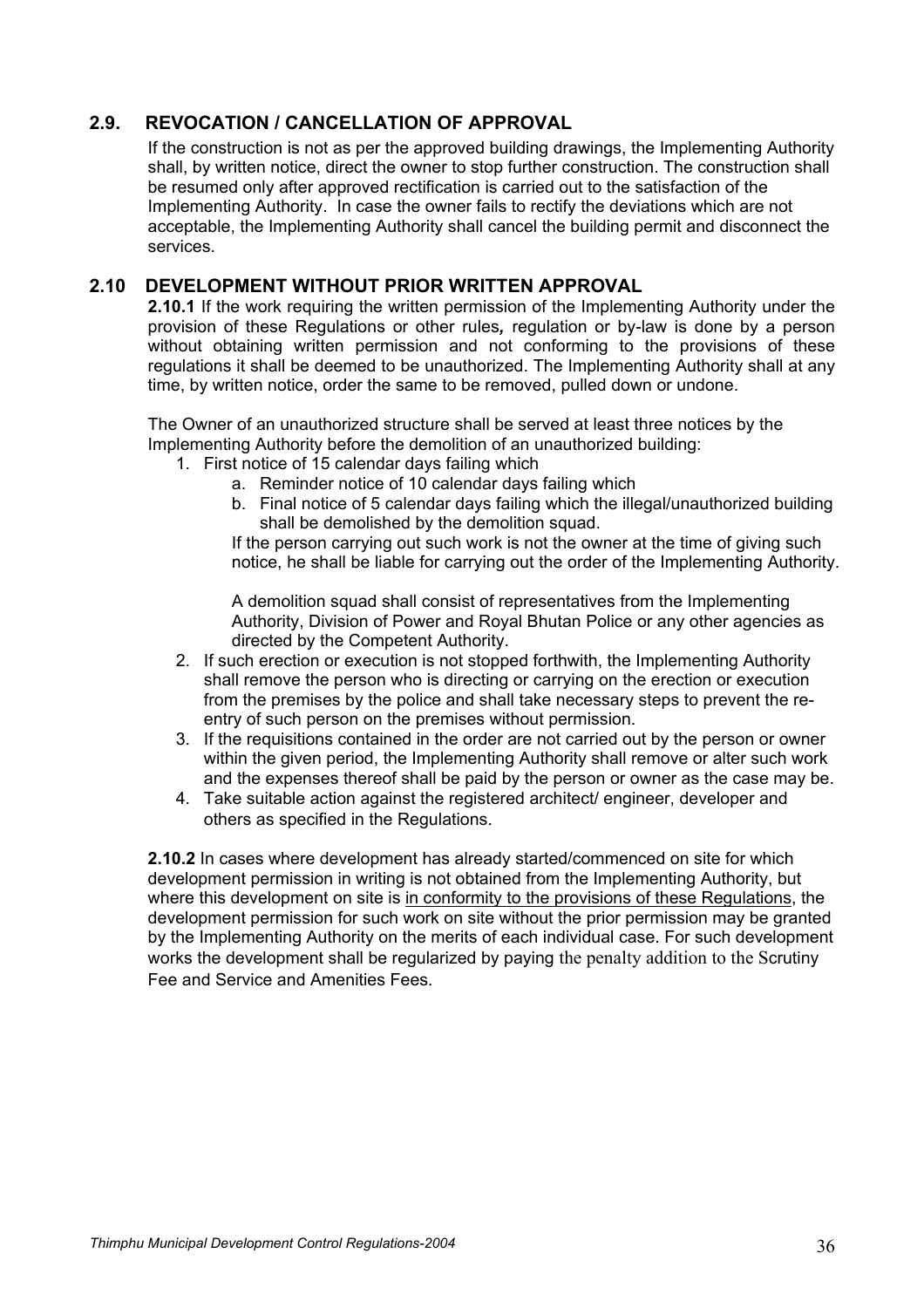## **Table 2.10.2: RATES OF REGULARIZATION FEE FOR DEVELOPMENT PRIOR TO WRITTEN PERMISSION**

1. For Construction/ development of Buildings without approval but in conformity to these Regulations.

The penalty shall be paid to the Implementing Authority as per the following formula:

## **Amount= Total Built-up Area x 1\*(prevailing unit area cost of construction, based on current BSR)**

| All other "open uses" including layout and<br>2<br>sub-division of land for which<br>development approval has not been<br>obtained | 2 times of the regular fees / charges |
|------------------------------------------------------------------------------------------------------------------------------------|---------------------------------------|
|------------------------------------------------------------------------------------------------------------------------------------|---------------------------------------|

Note: The above table is applicable only if the development without prior written approval is in conformity to these regulations.

# **2.11. CHANGE OF BUILDING OR PREMISES USE**

The applicant shall apply in writing to the Implementing Authority for conversion of building or premises to other uses or activity. Permission for change of use shall be given only if the building use conforms to precinct use schedule, structural safety of the building and other relevant clauses of these regulations. Change of building use without written permission of the implementing authority shall be regularised on payment of fines only if it conforms to the land use schedule and safety standards. If the building use does not conform to the land use and safety standards it will revert to the original use and the defaulter shall still pay a fine. **The fine shall be 20% of the cost of construction of misused floor area.** 

# **2.12. CONFIRMATION INSPECTIONS BY NEC AND TMC REGARDING SPECIAL PROJECTS SANCTIONED / APPEALS**

Developments sanctioned through special conditions / appeals as listed in the Precinct Sanctions (refer 3.0) shall be liable for inspections by the NEC or the Implementing Authority for revalidation of the development permission. (Refer to note 4 and 5 under the Precinct Schedule showing 'Uses Permissible' in designated precincts under 3.0.1).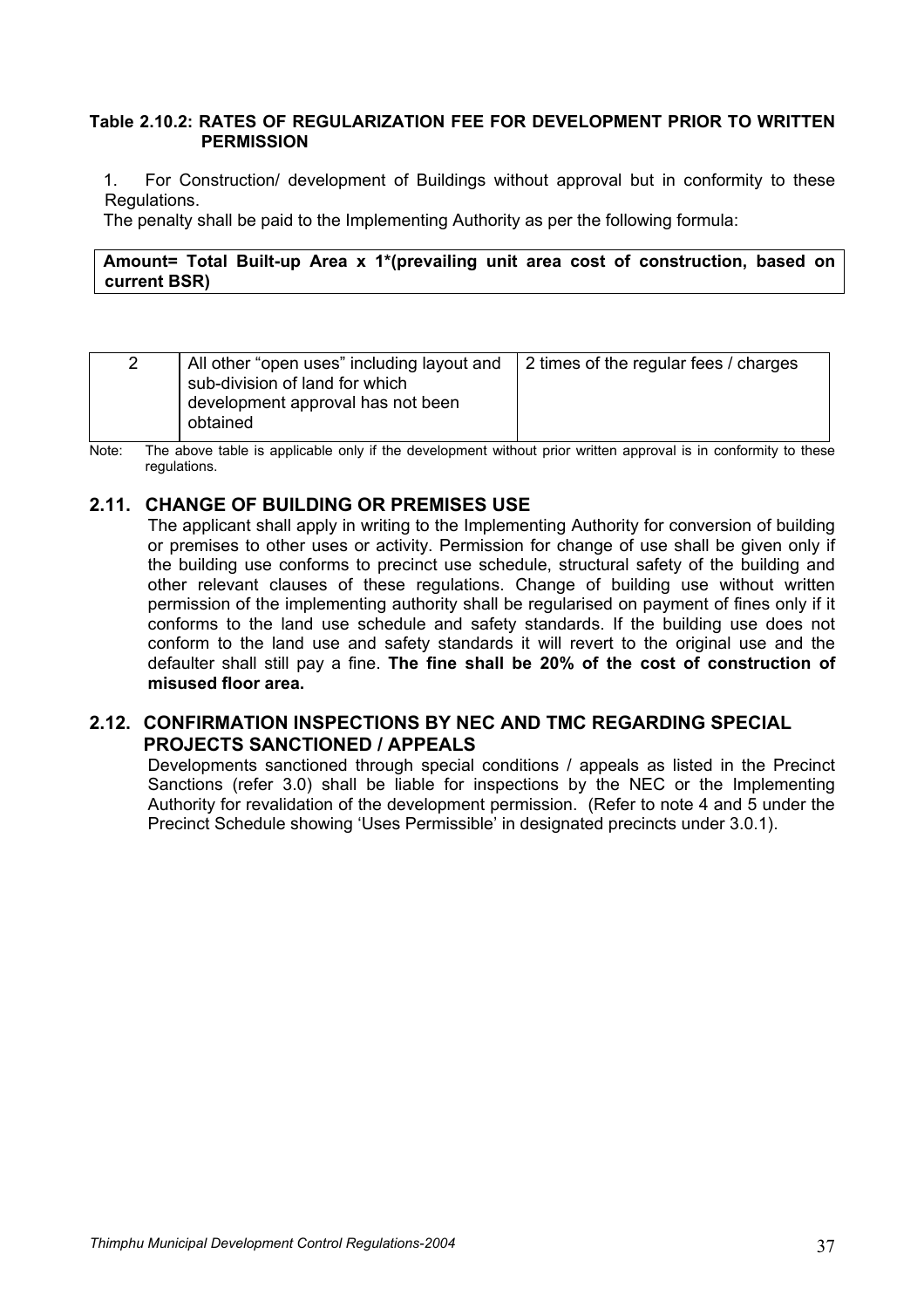# **2.13. PARKING REQUIREMENTS TABLE 2.13: PARKING REQUIREMENTS**

| <b>DESCRIPTION</b>                                                                 | <b>NUMBER OF VEHICLE PARKING SPACE</b><br><b>REQUIRED</b>                                                                                                                                                                                                                                      |
|------------------------------------------------------------------------------------|------------------------------------------------------------------------------------------------------------------------------------------------------------------------------------------------------------------------------------------------------------------------------------------------|
| 1. Residential (one family houses and<br>apartments)                               | Residential unit with total area less<br>$\bullet$<br>than 60sqm: 25% cars and 75% 2-<br>wheelers.<br>Residential unit with<br>total<br>area<br>between 60-100sqm: 50% cars and<br>50% 2-wheelers.<br>Residential unit with total area equal<br>to or more than 100sqm: 1 car every<br>100sqm. |
| 2. Public halls, community centers, non-<br>residential clubs.                     | 1 car for every 30sqm. Of public floor space<br>or part thereof.                                                                                                                                                                                                                               |
| 3. Restaurants, bars, and cafes.                                                   | 1 car for every 15sqm. Of public space or<br>part thereof.                                                                                                                                                                                                                                     |
| 4. Shops (up to 40 m2 clear retail floor<br>space)                                 | 1 car for every 5 shops                                                                                                                                                                                                                                                                        |
| 5. Shops (over 50m2 clear retail floor<br>space                                    | 1 car for each 40m2                                                                                                                                                                                                                                                                            |
| 6. Departmental Store or Shopping center<br>(over 450 m2 clear retail floor space) | 1 car for each 25 m2 clear retail floor space                                                                                                                                                                                                                                                  |
| 7. Offices                                                                         | 1 car for each 30 m2 net usable office floor<br>area or at least 5 per office                                                                                                                                                                                                                  |
| 8. Theatres and cinema                                                             | 1 car for every 10 fixed seats of public<br>accommodation or part thereof. 25% 2-<br>wheelers and 75% car space.                                                                                                                                                                               |
| 9. Hotels and Guest Houses                                                         | 1 for every 30 m2 clear retail floor space                                                                                                                                                                                                                                                     |
| 10.Hospitals                                                                       | 1 for each 10 beds                                                                                                                                                                                                                                                                             |
| 11. Industry and/or Workshops                                                      | 1 for each 80 m2 usable floor space                                                                                                                                                                                                                                                            |
| 12. Warehouses                                                                     | 1 for each 100m2 of usable floor space                                                                                                                                                                                                                                                         |
| 13. Vehicles service and Repair Workshop                                           | 5 for each service and/or repair bay                                                                                                                                                                                                                                                           |

\* % of total units.

# **Note:**

- 1. No on-street parking will be allowed for streets identified by the Implementing Authority. Conversion of garages for other uses will not be allowed unless otherwise approved by the Implementing Authority in conformity to these regulations.
- 2. For the general Public Use the Municipality or private developers shall provide paid parking spaces according to local area plan for commercial zones. General parking spaces shall be charged as designated by the municipality and according to the charges fixed by the management.

# **2.14 PAINTING**

Same as BBR 2002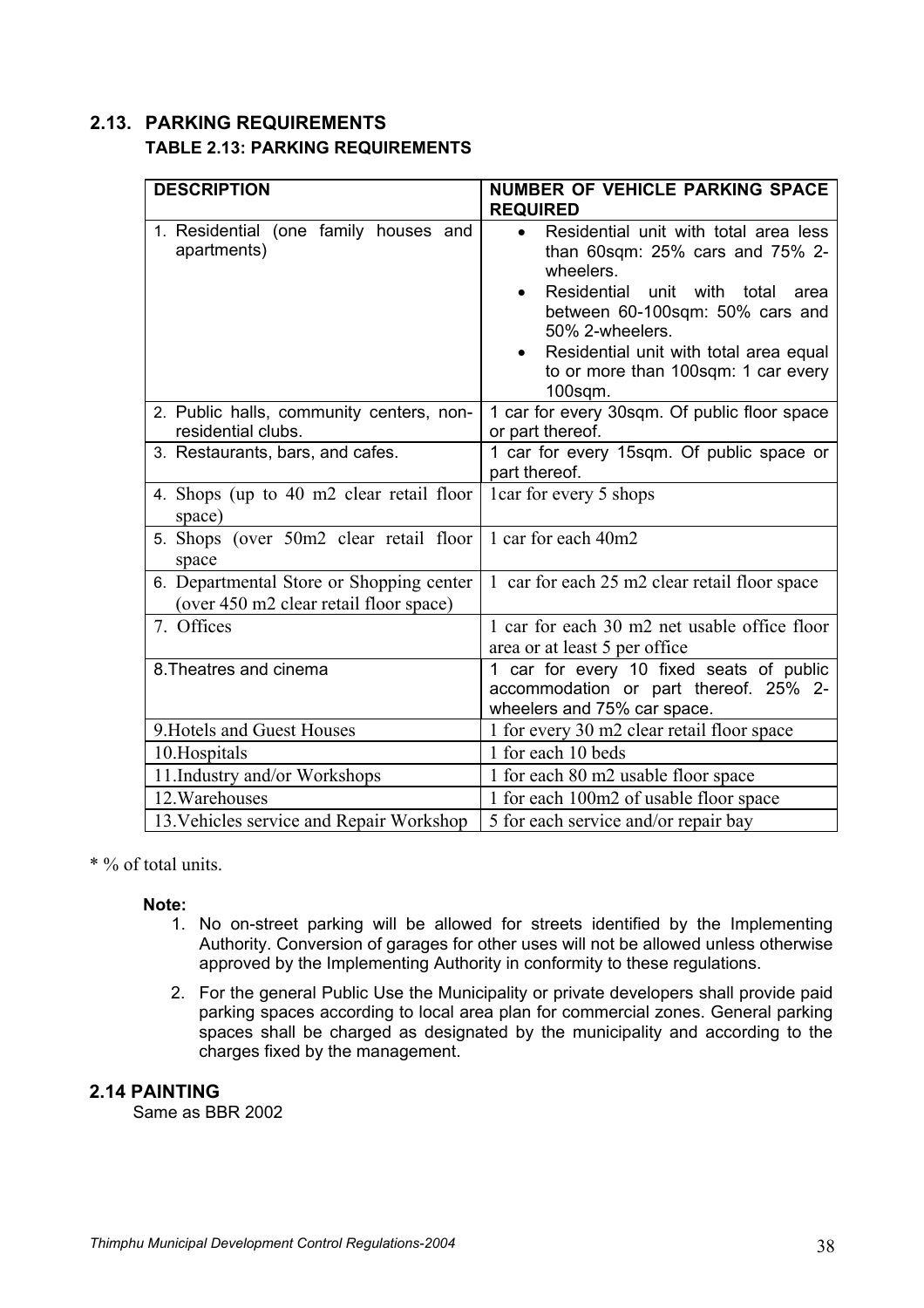### **2.15 MAXIMUM NUMBER OF STOREYS**

The maximum number of storeys of the building shall be as per the Precinct Regulations mentioned in table no. 3.0.1 and 3.0.2. In case of areas for which Local Area Plans are in place the maximum number of storeys will be governed by the respective Local Area Plans. The number of storeys shall be counted from the lowest natural ground level.

## **2.16 ARCHITECTURAL CONTROL**

Same as BBR 2002

**MINIMUM FLOOR SPACE OF ROOMS IN RESIDENTIAL BUILDINGS**  Same as BBR 2002

**CIRCULATION SPACE REQUIREMENTS**  Same as BBR 2002

**LIGHT AND VENTILATION REQUIREMENTS**  Same as BBR 2002

**ARTIFICIAL LIGHTING AND MECHANICAL VENTILATION** Same as BBR 2002

**VENTILATION SHAFT**Same as BBR 2002

**PLINTH HEIGHT**  Same as BBR 2002

**FIRE SAFETY**  Same as BBR 2002

**ELEVATORS**  Same as BBR 2002

**GARAGE CUM SERVANTS QUARTERS**  Same as BBR 2002

# **PORCH**

Same as BBR 2002

# **SEPTIC TANK & SOAK PIT**

Same as BBR 2002

# **ROOF AND SITE DRAINAGE**

Same as BBR 2002

**2.17 ACCESS FOR THE DISABLED** Same as BBR 2002

#### **2.18 STRUCTURAL CONTROL**  Same as BBR 2002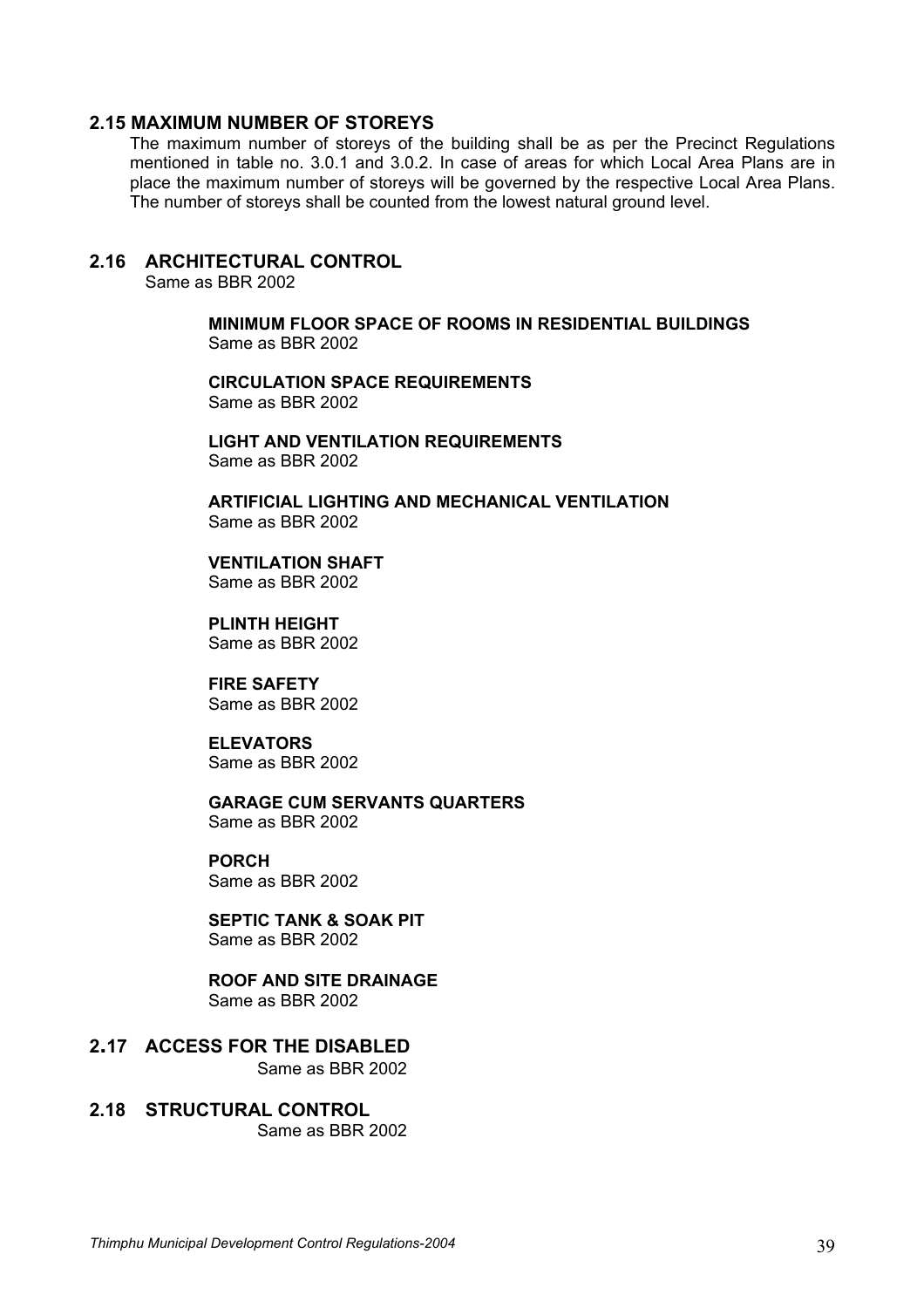- **2.19 WATER SUPPLY AND SANITATION CONTROL**  Same as BBR 2002
- **2.20 ELECTRICAL INSTALLATIONS CONTROL**  Same as BBR 2002

# **2.21 TELEPHONE**

Same as BBR 2002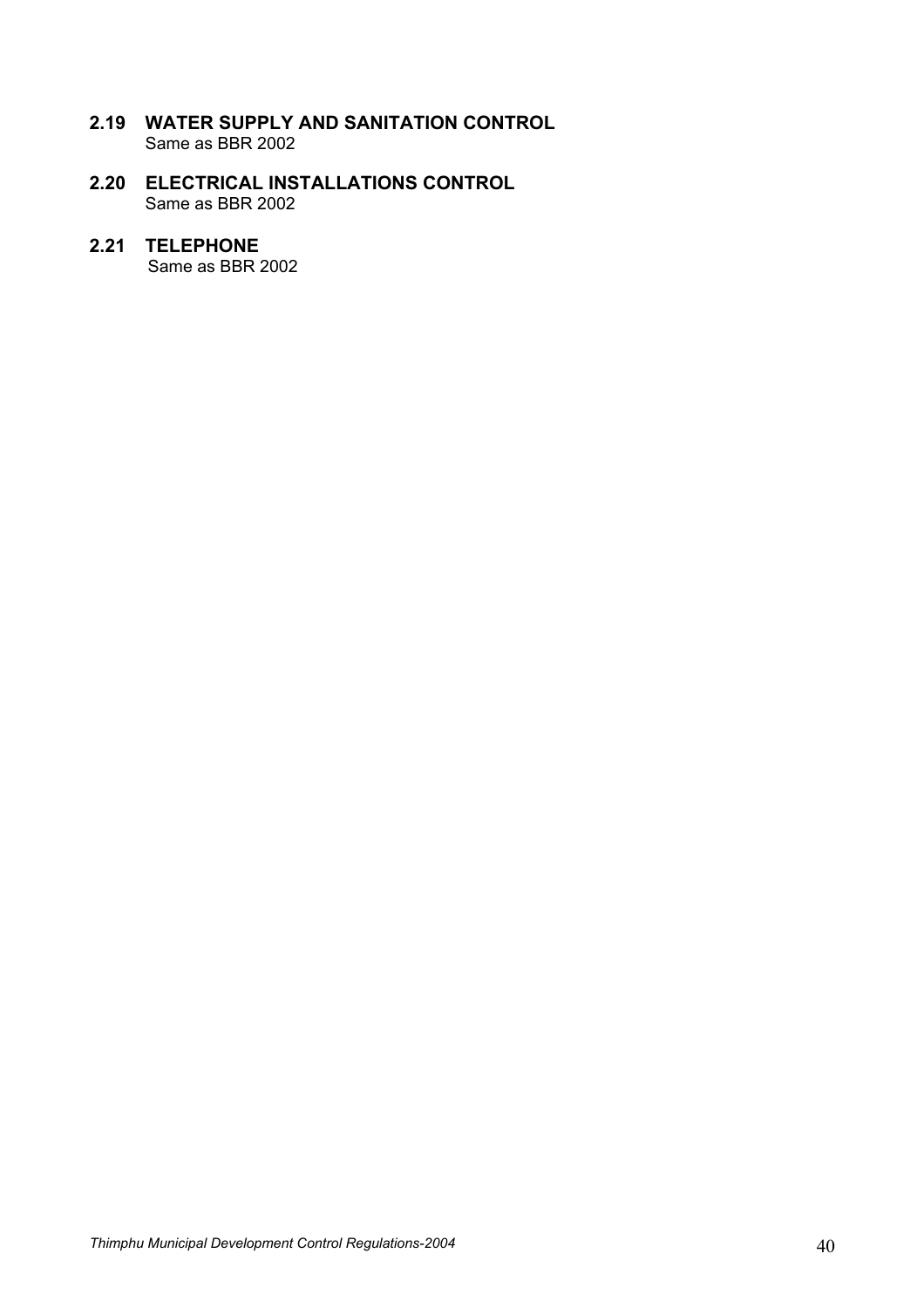# **SECTION – 3: PRECINCT SANCTITY (REGULATIONS ON USE, BUILDING BULK AND HEIGHT)**

# **3.0 LIST OF PRECINCTS DESIGNATED IN THE THIMPHU STRUCTURE PLAN**

The following list of Precinct categories has been formed so that the city can function in harmony. Each precinct protects a group of human activities from the interfering, or destructive aspects of other human activities. The definition of Precincts maintains an ecological balance between nature's order and an order of human activities. Thus each precinct reflects a sphere of human, or natural, conduct. By defining and separating these spheres, the optimum meaning and functionality of each sphere is protected. Just as favourable influences are carried over the city from prayer flags offering ritual protection, the sanctity of precincts offer spatial protection to the people of Thimphu.

With this principle in mind, the following precincts have been defined.

- UV-1 **Urban Village Core**
	- High density, mixed use precinct
- UV-2 (MD) **Urban Village Periphery** (and its sub-category)
- Medium and mixed use precinct
- UV-2 (LD) **Low Density**

Low density residential precinct

- UV-3 **Urban Village Enclave** 
	- Temporary settlement precincts
- TV **Traditional Village**

Precincts of traditional villages

UC **Urban Core** 

The Thimphu Town Centre, a precinct of trade and commerce

# UH **Urban Hubs**

 To be created in the North and South of Thimphu as major entertainment, transport and shopping precincts

#### NN **Neighbourhood Nodes**

 Convenience shopping, basic services and amenities precincts for the urban villages

# I **Institutional**

Local, National and International Institutions

## H **Heritage Precincts**

Precincts for sacred activities and places of historical importance

## D **Dzong Precinct**

 Precinct for the national icon, a symbol of His Majesty the King and His Holiness the Jey Khempo

## G-1 **National Open Green Spaces**

 Precincts of national importance such as a national sports complex, archery ranges, and exhibition areas, etc.

## G-2 **Green Space System**

 Precincts of public assets like parks, gardens, sport facilities and recreation areas

# E-1 **Environmental Conservation Precinct**

Enhancement and protection of Thimphu's fragile ecological legacy

## E-2 **Forest Environments**

 Precincts devoted to the natural forest preserves in the "no development zone"

#### E-3 **Agricultural Environments**

 Precincts characterized by paddy lands, agricultural areas, flood plains, farming activities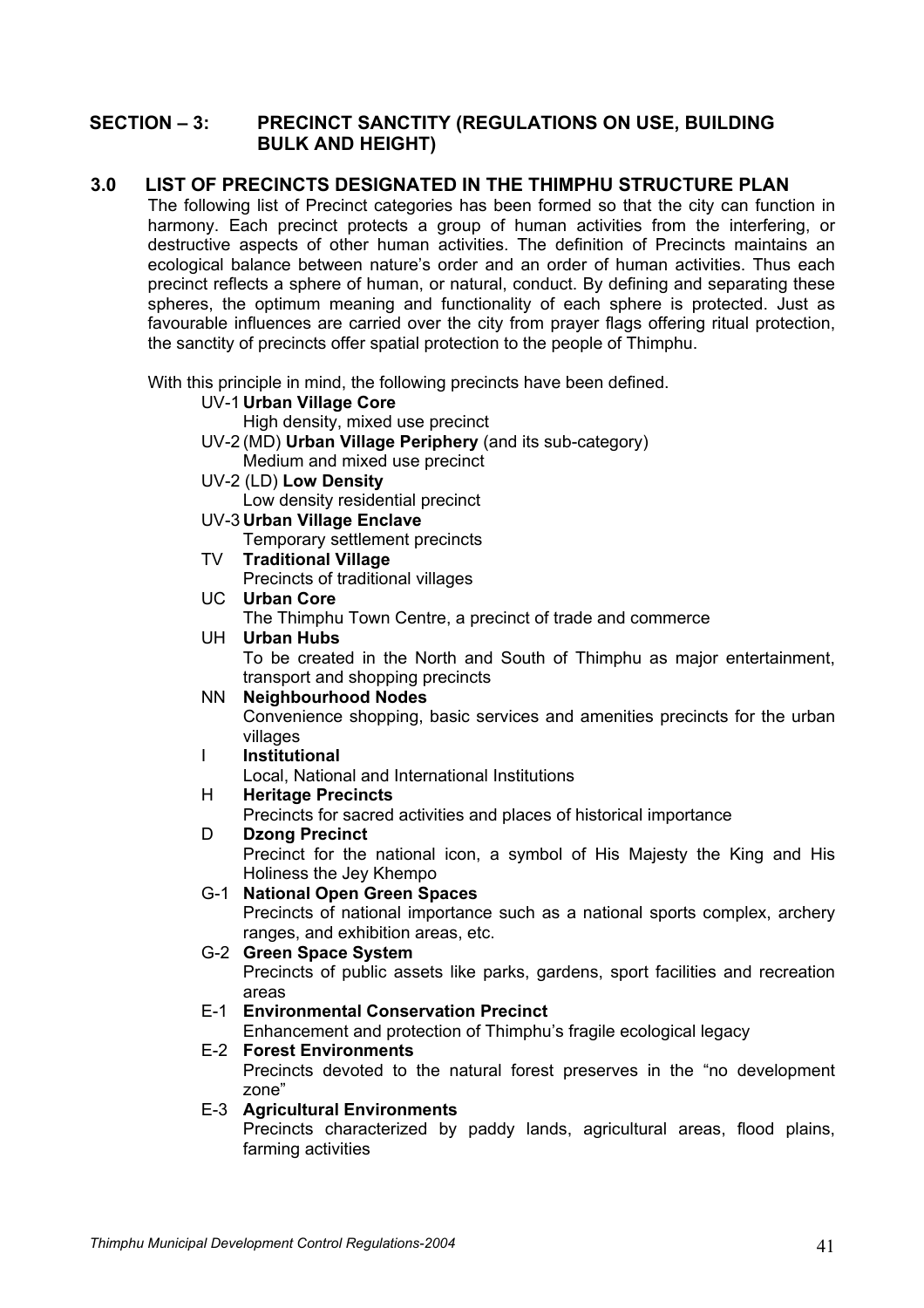## E-4 **Agri-based Environments**

 Precincts with 30% and above slopes characterized by orchards, green houses, on-farm food processing and research

## SP **Services Precinct**

 Precincts characterized by industrial, heavy maintenance, wholesaling and warehousing. These fall in the proposed "Regional Plan".

#### M **Military**

 Precincts related to national security. These are proposed at the portals of the National Capital Region.

## R **Royal Uses**

Precincts related to Royal uses

## EN **Endowment for the Future**

Precincts of land whose use determination is deferred to future generations.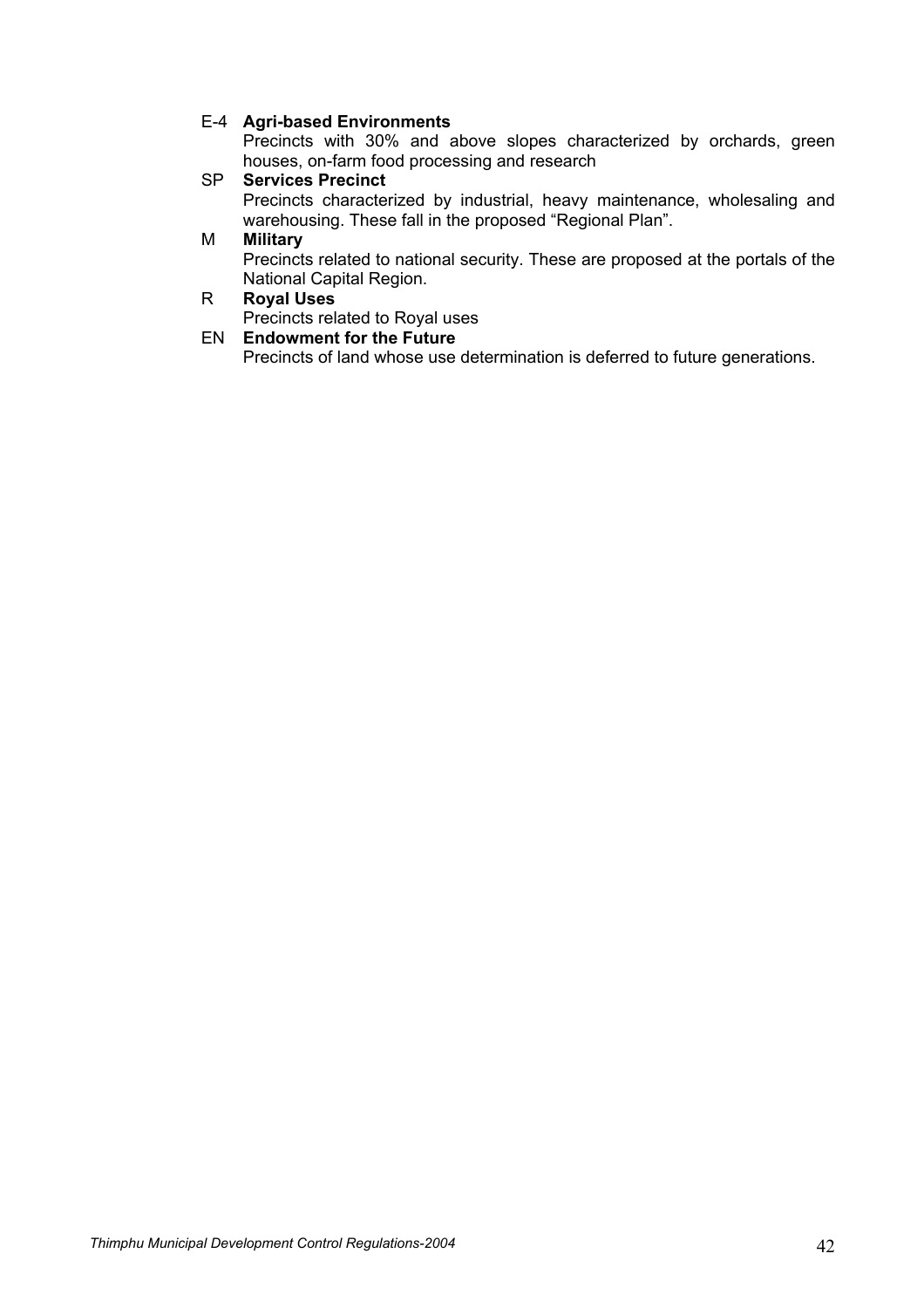# **3.0.1 THE PRECINCT SCHEDULE SHOWING USES PERMISSIBLE IN DESIGNATED PRECINCTS**

The type of development in each precinct shall be regulated as per the following Table of the Precinct Schedule Showing Uses Permissible in the Designated Precincts.

| SI. No | <b>DESIGNATED URBAN</b> | <b>USES PERMISSIBLE</b>                                                                                     | <b>SPECIAL CONDITIONS AND</b> |
|--------|-------------------------|-------------------------------------------------------------------------------------------------------------|-------------------------------|
|        | <b>PRECINCT</b>         |                                                                                                             | <b>RESTRICTIONS</b>           |
|        | $UV -1$                 | <b>High Density, Mixed use Precinct</b>                                                                     | Min. Plot size $-$ 1000 sq.m  |
|        | Urban Village Core      | Apartments and group housing are permitted.                                                                 |                               |
|        |                         | Residential, local level retail shops and services,                                                         |                               |
|        |                         | household economic activity and cottage industries not                                                      |                               |
|        |                         | involving use of, or installation of, a machinery driven by                                                 |                               |
|        |                         | more than 1 KW power and which do not create noise,                                                         |                               |
|        |                         | vibrations, fumes, dust, etc. only in independent dwelling                                                  |                               |
|        |                         | units (not in tenement dwellings or flats). Bagos<br>Improvement Schemes All types of residential dwellings |                               |
|        |                         | including apartments and group housing, professional                                                        |                               |
|        |                         | services, commercial, Institutions etc.                                                                     |                               |
|        |                         | a) Household economic activity, light home workshops,                                                       |                               |
|        |                         | and cottage industries not involving use of, or                                                             |                               |
|        |                         | installation of, any machinery driven by more than 10                                                       |                               |
|        |                         | KW power and which do not create noise, vibrations,                                                         |                               |
|        |                         | fumes, dust, etc., only in independent dwelling units (not                                                  |                               |
|        |                         | in tenement dwellings or flats).                                                                            |                               |
|        |                         | b) Play fields, gardens, gymnasium, swimming pool, public                                                   |                               |
|        |                         | facilities and utilities, club house, local community hall,                                                 |                               |
|        |                         | etc.                                                                                                        |                               |
|        |                         | c) L.P.G., Cylinder delivery center for the domestic                                                        |                               |
|        |                         | consumption only if on a separate plot of at least                                                          |                               |
|        |                         | 1000 sq.m. with no other use on the premises<br>d) All uses permitted in neighbourhood nodes precinct       |                               |
|        |                         | shall be permitted; recreational uses like bars,                                                            |                               |
|        |                         | discothèque, pool rooms and any other night time                                                            |                               |
|        |                         | recreational centers shall not be permitted in buildings                                                    |                               |
|        |                         | accommodating any residential uses.                                                                         |                               |
|        |                         |                                                                                                             |                               |
|        |                         |                                                                                                             |                               |
|        |                         |                                                                                                             |                               |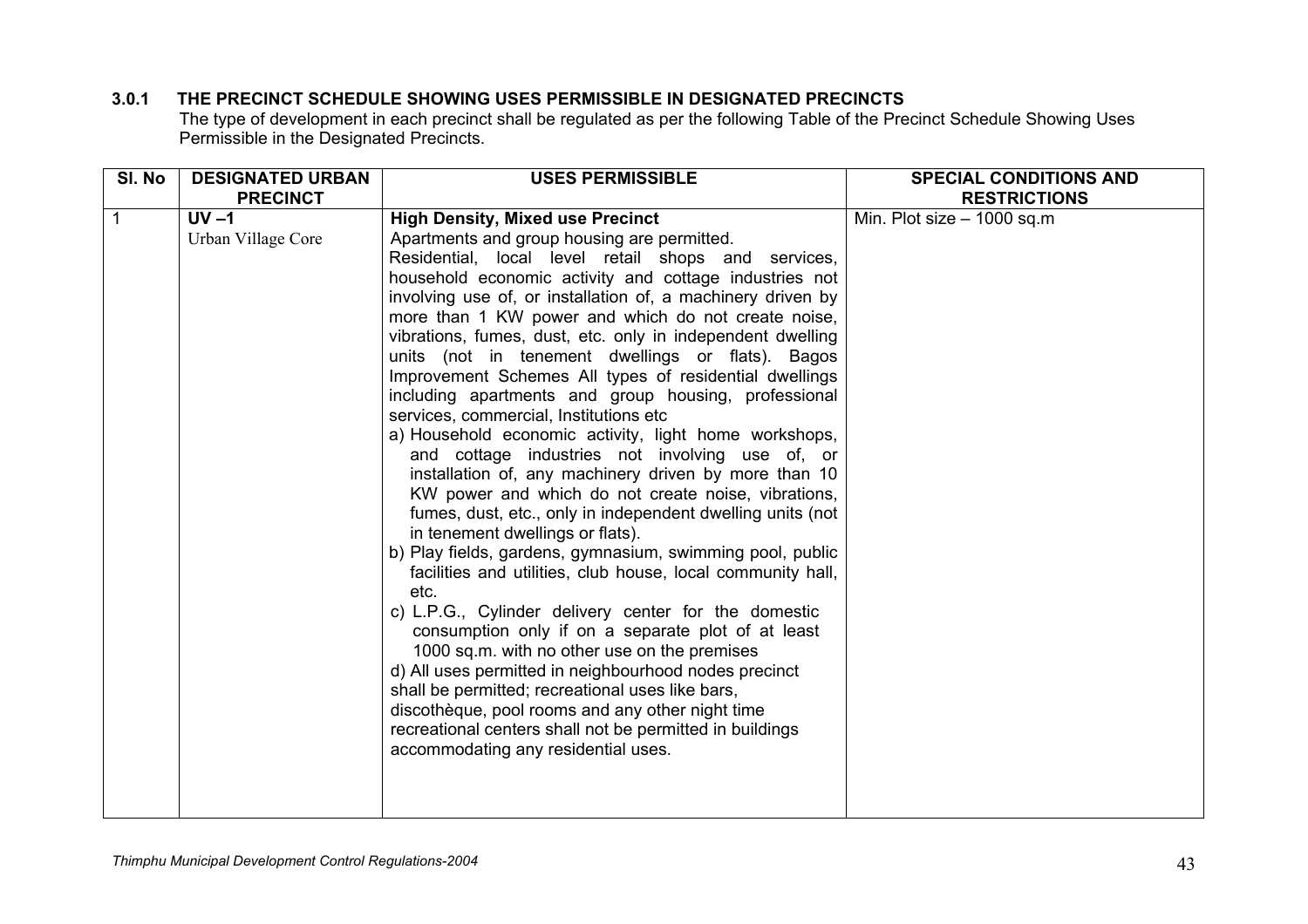| $\overline{2}$ | $UV - 2$ (MD)                  | <b>Medium Density Mixed Use Precinct</b>                                                                               | Institutional uses in a minimum of 1000 sq.   |
|----------------|--------------------------------|------------------------------------------------------------------------------------------------------------------------|-----------------------------------------------|
|                |                                | Apartments and group housing are permitted.                                                                            | m. plot may be permitted.                     |
|                | <b>Urban Village</b>           | Residential, local level retail shops and services,                                                                    | Resorts, Hotels with boarding and lodging     |
|                | <b>Periphery</b>               | household economic activity and cottage industries not                                                                 | facilities in a minimum of 2500sq.m plot may  |
|                |                                | involving use of, or installation of, a machinery driven by                                                            | be permitted.                                 |
|                | <b>UV2-SUBCATEGORY I</b>       | more than 1 KW power and which do not create noise,                                                                    |                                               |
|                | <b>URBAN VILLAGE</b>           | vibrations, fumes, dust, etc. only in independent dwelling                                                             |                                               |
|                | PERIPHERY SUB-I                | units (not in tenement dwellings or flats). Bagos                                                                      |                                               |
|                | <b>UV2-SUBGATORY II</b>        | Improvement Schemes. Commercial uses like local level                                                                  |                                               |
|                | <b>URBAN</b><br><b>VILLAGE</b> | retail shops with floor area less than 40m.sqm or                                                                      |                                               |
|                | PHERIPHERY SUB-II              | internet browsing centre, fast food outlets, canteens,                                                                 |                                               |
|                |                                | snack bars not exceeding floor area of 30m.sq area will                                                                |                                               |
|                |                                | be permitted only on the ground floor per plot.                                                                        |                                               |
|                |                                | Educational institutional buildings, day-care centers,                                                                 |                                               |
|                |                                | dispensaries, clinics, public facilities and utilities, local                                                          |                                               |
|                |                                | community halls are allowed. Bars, discotheque, pool                                                                   |                                               |
|                |                                | rooms and any other night time recreational centers and<br>activities contradicting with residential uses would not be |                                               |
|                |                                | permitted.                                                                                                             |                                               |
| 3              | $UV - 2$ (LD) Low              | <b>Low Density Residential Precinct</b>                                                                                | a.Minimum<br>plot size for<br>like,<br>uses   |
|                | <b>Density</b>                 | Maximum plot coverage should be 25 %. Only                                                                             | educational institutions and office buildings |
|                |                                | residential uses, resorts, professional services, office                                                               | shall be 1000sq.m.                            |
|                |                                | spaces, and educational institutes shall be permitted.                                                                 | b. Resorts, Hotels with boarding and lodging  |
|                |                                | Any commercial use including retail outlets, shops, ware                                                               | facilities in a minimum of 2500sq.m plot may  |
|                |                                | house and recreational centers shall not be permitted.                                                                 | be permitted.                                 |
| 4              | $UV - 3$                       | <b>Bagos and Unplanned Settlements</b><br><b>Existing</b>                                                              | Non-residential uses<br>permissible in a      |
|                | <b>Temporary</b>               | <b>Precincts</b>                                                                                                       | residential area may be permitted in a        |
|                | <b>Settlements</b>             | Temporary settlements Schemes, Site and Services                                                                       | residential dwelling only on ground floor or  |
|                | <b>Precinct</b>                | Schemes, Construction of Community WC's and                                                                            | other floors with separate means of           |
|                |                                | <b>Bathing Places</b>                                                                                                  | access/staircase from within the building or  |
|                |                                |                                                                                                                        | outside the building, but not within the      |
|                |                                |                                                                                                                        | prescribed marginal /setback space.           |
| 5              | <b>TV</b>                      | <b>Precincts of Traditional Villages</b>                                                                               |                                               |
|                | <b>Traditional Village</b>     | Special guidelines framed for each traditional village<br>to be followed                                               |                                               |
| 6              | <b>UC</b>                      | <b>Town Center</b>                                                                                                     |                                               |
|                | <b>Urban Core</b>              | Refer Urban Design Guidelines for Core in table 3.0.2                                                                  |                                               |
|                |                                |                                                                                                                        |                                               |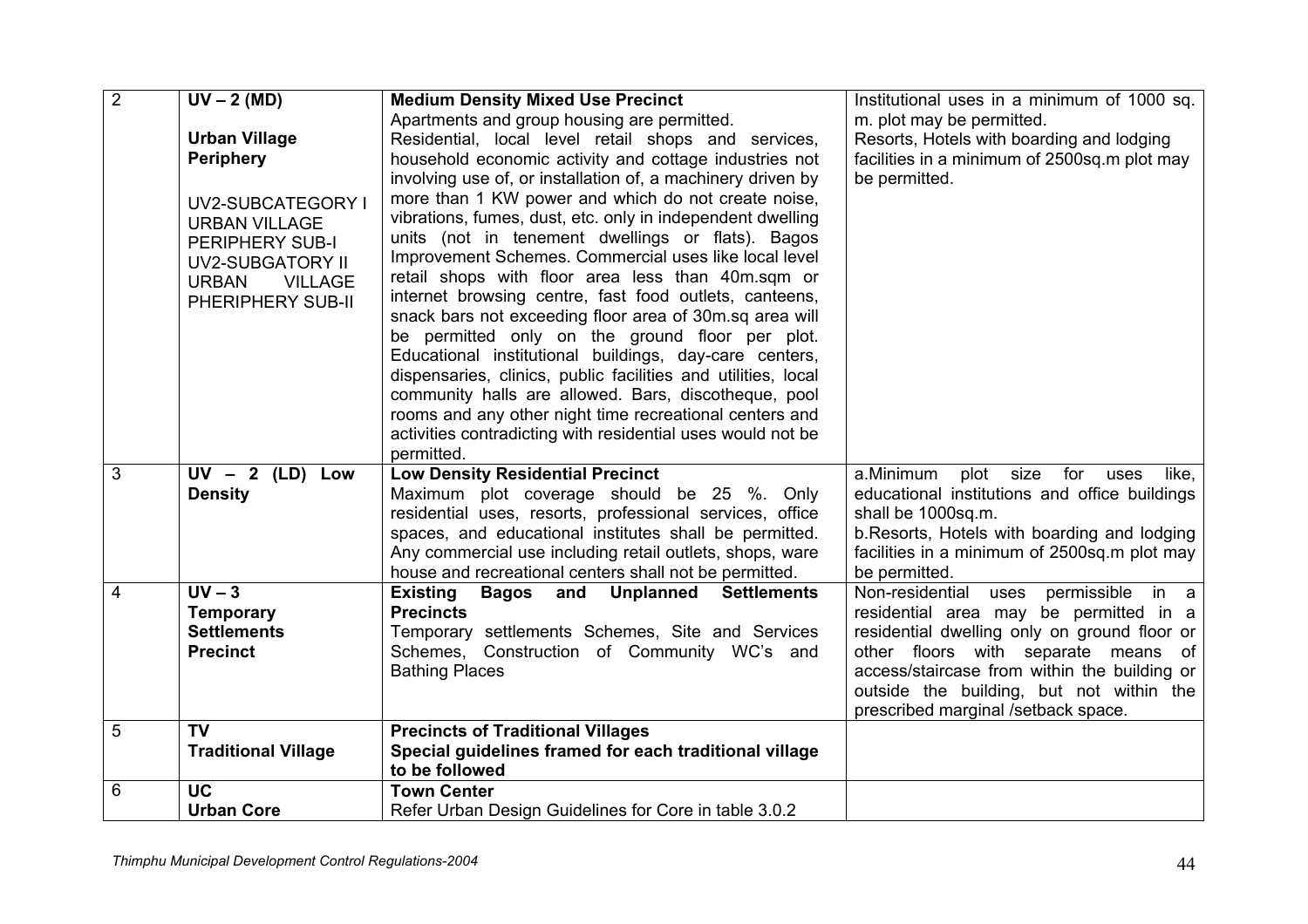| $\overline{7}$ | <b>UH</b>        | <b>Entertainment and Shopping Centers</b>                     | Small printing press, Residential, incidental   |
|----------------|------------------|---------------------------------------------------------------|-------------------------------------------------|
|                | <b>Urban Hub</b> | All uses allowed in NH                                        | to and limited to 20 % of the area occupied     |
|                |                  | Cinema Hall, Multiplexes, Shopping Centers, Food              | by the educational / training / research        |
|                |                  | Courts, Bowling Alleys, Pool and Billiard Halls, Lodging      | institutions permissible in this precinct shall |
|                |                  | and Boarding Houses, Hotels, Tourism and Recreation           | be permitted only on plots $> 4000$ sq.m.       |
|                |                  | based facilities. Commercial Center, Public Buildings,        |                                                 |
|                |                  | auditorium,<br>transport terminal<br>for<br>passengers,       |                                                 |
|                |                  | pathological laboratories, Nursing Home, Hospitals,           |                                                 |
|                |                  | Office Buildings, Public Facilities, Public Utilities, banks, |                                                 |
|                |                  | Professional Offices, Parks, Gardens, Playgrounds,            |                                                 |
|                |                  | Schools, Colleges, Educational Buildings, training            |                                                 |
|                |                  | institutes, research institutions, hostels,<br>boarding       |                                                 |
|                |                  | houses, staff quarters, canteens, sports complex              |                                                 |
|                |                  | gymnasium, library, Assembly buildings<br>including           |                                                 |
|                |                  | swimming pool, club, stadium, theatre, Open space             |                                                 |
|                |                  | proposed for party and marriage ceremony and                  |                                                 |
|                |                  | amusement and recreation activities, Art Galleries,           |                                                 |
|                |                  | Exhibition Halls, Discotheques, Bars (in association          |                                                 |
|                |                  | with eating establishments of 100 sq.m. and over ).           |                                                 |
| 8              | <b>NN</b>        | <b>Convenience Shopping / Basic Amenities</b>                 |                                                 |
|                | Neighbourhood    | Retail commercial use such as Retail shops,                   | LPG delivery centers and Fuel station can       |
|                | <b>Node</b>      | Restaurants, Hostels, Hotels, Clinics, Convenience            | be permitted under the fulfillment of all       |
|                |                  | Shopping, professional offices and establishments (of         | relevant safety norms.                          |
|                |                  | less than 15 employees), ATMs, Crèche / Children's day        |                                                 |
|                |                  | center, pre-primary<br>educational<br>facilities.<br>care     |                                                 |
|                |                  | dispensaries, clinics, Public facilities, Public Utilities,   |                                                 |
|                |                  | Public Transportation Stops, Gardens, etc, bakeries,          |                                                 |
|                |                  | local libraries, club houses, community halls, service        |                                                 |
|                |                  | stations with or without petrol pumps, Kiosks, taxi           |                                                 |
|                |                  | vegetable<br>vendors,<br>display<br>stands.<br>areas,         |                                                 |
|                |                  | Neighbourhood Pub, bars, Discotheques, Pool rooms,            |                                                 |
|                |                  | Outdoor cafes and Indoor games parlour.                       |                                                 |
| 9              |                  | <b>Local, National and International Institutions</b>         | Residential and other activities incidental     |
|                | Institutional    | Educational, training, cultural and government institutions,  | to the main institutional use, provided not     |
|                |                  | public libraries, Museums, Art galleries, Diplomatic          | more than 10 % of the site shall be used        |
|                |                  | Enclave, government offices                                   | for such activities.                            |
|                |                  |                                                               |                                                 |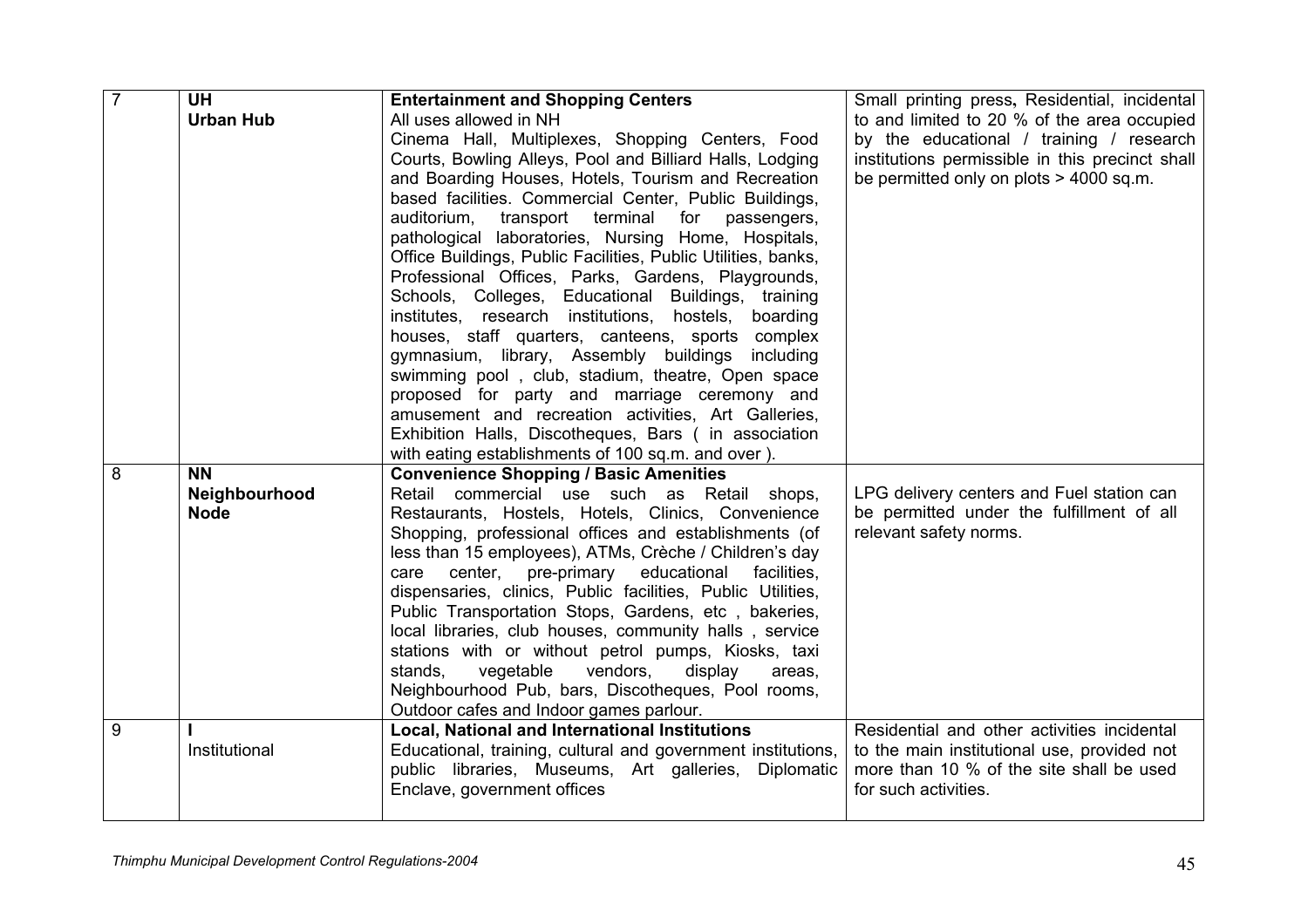| $\overline{10}$ | H<br><b>Heritage Precincts</b>                                           | <b>Cultural and Religious Heritage</b><br>Spiritual and religious artifacts and places, Chortens, mani<br>walls, Ihakhangs, prayer wheels, statues, monasteries and<br>activities related to enhancement / protection<br>conservation of the heritage structures and/or precincts<br>and permitted / undertaken by or on behalf of the National<br><b>Commission for Cultural Affairs.</b>                                                                                                                                                                                                                                                                                                                                                                                                                                                                                                            | NOC to be obtained from the National<br><b>Commission for Cultura. Affairs</b>                                                                                                                                                                                                                                                                                                                                                                                                                                                                                                                                                                                                                     |
|-----------------|--------------------------------------------------------------------------|-------------------------------------------------------------------------------------------------------------------------------------------------------------------------------------------------------------------------------------------------------------------------------------------------------------------------------------------------------------------------------------------------------------------------------------------------------------------------------------------------------------------------------------------------------------------------------------------------------------------------------------------------------------------------------------------------------------------------------------------------------------------------------------------------------------------------------------------------------------------------------------------------------|----------------------------------------------------------------------------------------------------------------------------------------------------------------------------------------------------------------------------------------------------------------------------------------------------------------------------------------------------------------------------------------------------------------------------------------------------------------------------------------------------------------------------------------------------------------------------------------------------------------------------------------------------------------------------------------------------|
| 11              | D<br><b>Dzong Precinct</b>                                               | Dzong complex<br>Only activities which enhance the image, use and<br>iconography of the Dzong                                                                                                                                                                                                                                                                                                                                                                                                                                                                                                                                                                                                                                                                                                                                                                                                         | To be cleared by the Council of Ministers.                                                                                                                                                                                                                                                                                                                                                                                                                                                                                                                                                                                                                                                         |
| 12              | $G - 1$<br><b>National</b><br>Open<br><b>Green Spaces</b>                | <b>Precincts of National Importance</b><br>Open Space Precincts of national importance such as<br>National Sports Complexes, Archery Ranges, National<br>Botanical Gardens, national Zoological Parks, Memorial<br>Parks/Gardens, and National Level Open Exhibition<br>Areas etc.                                                                                                                                                                                                                                                                                                                                                                                                                                                                                                                                                                                                                    | NOC to be obtained from the NEC and the<br>Council of Ministers.                                                                                                                                                                                                                                                                                                                                                                                                                                                                                                                                                                                                                                   |
| 13              | $G-2$<br><b>Green</b><br><b>Space</b><br><b>System</b>                   | <b>Public Assets</b><br>Open Space Precincts of Public assets like Parks,<br>gardens, Community Level/Local Recreational and Sports<br>Facilities etc.                                                                                                                                                                                                                                                                                                                                                                                                                                                                                                                                                                                                                                                                                                                                                |                                                                                                                                                                                                                                                                                                                                                                                                                                                                                                                                                                                                                                                                                                    |
| 14              | $E-1$<br><b>Environmental</b><br><b>Conservation</b><br><b>Precincts</b> | Natural reserve and sanctuary, the River Basin, Streams,<br>Rivulets, avi-fauna, fauna breeding places, unique flora<br>and bio-mass preserves.<br>Activities related to environmental enhancement<br>protection and permitted / undertaken by or on behalf of<br>the National Environment Commission<br>Existing structures with an approval may be retained,<br>but new development and extension to the old structure<br>(except the above mentioned) is not permissible.<br>Footpaths and cycle tracks, footbridges, vegetable and<br>flower gardens, nurseries, landscape elements like lamp<br>posts, benches, gazebos, children's play equipments and<br>litter bins, shall be permitted only beyond fifteen meters of<br>the edge of the Wang Chhu and major streams.<br>Footpaths shall be permitted along the fifteen meters<br>boundary of the rivulets and other streams protection zone. | NOC to be obtained from the NEC<br>No access road or any service installations<br>to private plots to be permitted through this<br>zone.<br>1. No development or construction shall be<br>permitted within thirty meters of the edge of<br>the watercourse or the edge of the gullies of<br>Wang Chhu and major stream or such<br>distance as may be prescribed under any<br>other general or specific orders of Royal<br>government or any other authority.<br>2. No development or building construction<br>shall be permitted within fifteen meters of the<br>edge of all natural rivulets and natural<br>drainage channels or such distance as may<br>be prescribed under any other general or |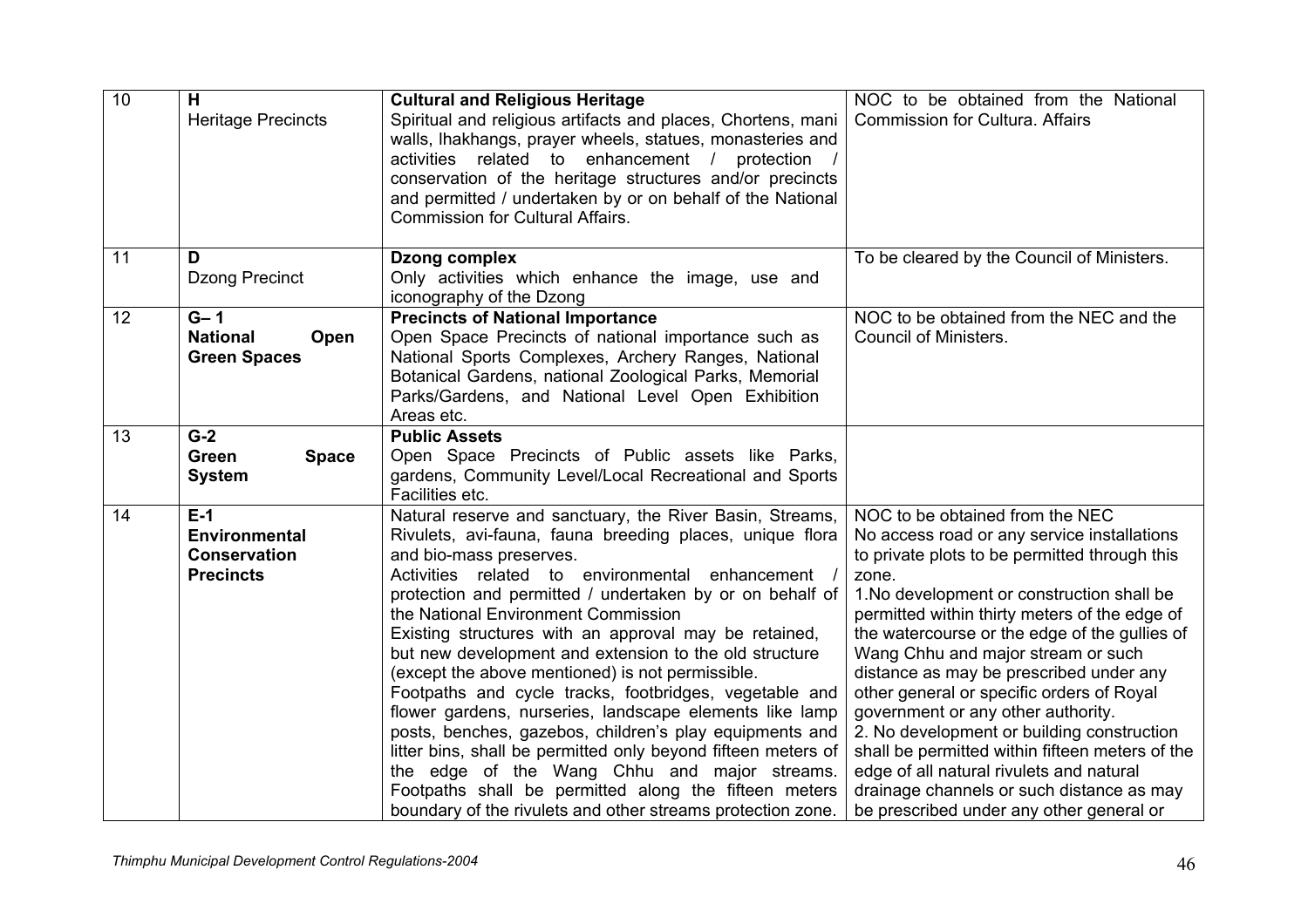|    |                                                     | Edge/Bank protection works for river and major streams<br>shall be permitted under the clearance from the National<br>Environment Commission and the Nature Conservation<br>Division.<br>Certain stretches, which are identified, as not ecologically<br>sensitive will have recreational open spaces like parks,<br>sports facilities and riverfronts, under the clearance from<br>the National Environment Commission and the Nature<br><b>Conservation Division.</b> | specific orders of Royal Government or any<br>other authority.<br>3. Natural landscape features of the river,<br>major streams and rivulets, which includes<br>the natural course of the water feature.<br>banks/ edges, soil, vegetation (Trees, shrubs<br>and ground covers), rocky outcrops,<br>boulders and any feature or element which is<br>part of the ecosystem or which is considered<br>to be of scenic value should not be damaged<br>or disturbed from its natural state of being.<br>4. Construction of roads, laying of<br>underground cables and other service<br>networks, other structures like high - tension<br>cable pylons, transmission towers and<br>installations of electric substations shall not<br>be permitted within the thirty meters zones of<br>the river and major streams, and the fifteen<br>meters zone of the rivulets.<br>5. Dumping of solid wastes, sewage<br>disposal, washing of vehicles/automobiles or<br>any action considered being as an action of<br>polluting this zone shall not be permitted<br>6. Existing structure can be retained and<br>further development shall not be permitted<br>7. Existing land use, which is considered<br>not to cause impact on the ecosystem,<br>can be retained under the clearance/No<br>Certificate<br>Objection<br>from<br>National<br><b>Environment Commission.</b> |
|----|-----------------------------------------------------|-------------------------------------------------------------------------------------------------------------------------------------------------------------------------------------------------------------------------------------------------------------------------------------------------------------------------------------------------------------------------------------------------------------------------------------------------------------------------|----------------------------------------------------------------------------------------------------------------------------------------------------------------------------------------------------------------------------------------------------------------------------------------------------------------------------------------------------------------------------------------------------------------------------------------------------------------------------------------------------------------------------------------------------------------------------------------------------------------------------------------------------------------------------------------------------------------------------------------------------------------------------------------------------------------------------------------------------------------------------------------------------------------------------------------------------------------------------------------------------------------------------------------------------------------------------------------------------------------------------------------------------------------------------------------------------------------------------------------------------------------------------------------------------------------------------------------------------------------|
| 15 | $E-2$<br><b>Forest</b><br><b>Environments</b>       | Activities related to and permitted / undertaken by or on<br>behalf of the Forest Department                                                                                                                                                                                                                                                                                                                                                                            | As per Forest Conservation Act 1995                                                                                                                                                                                                                                                                                                                                                                                                                                                                                                                                                                                                                                                                                                                                                                                                                                                                                                                                                                                                                                                                                                                                                                                                                                                                                                                            |
| 16 | $E-3$<br><b>Agricultural</b><br><b>Environments</b> | <b>Agriculture</b><br>Agriculture, Horticulture and Forestry                                                                                                                                                                                                                                                                                                                                                                                                            | To be cleared by the Competent Authority.                                                                                                                                                                                                                                                                                                                                                                                                                                                                                                                                                                                                                                                                                                                                                                                                                                                                                                                                                                                                                                                                                                                                                                                                                                                                                                                      |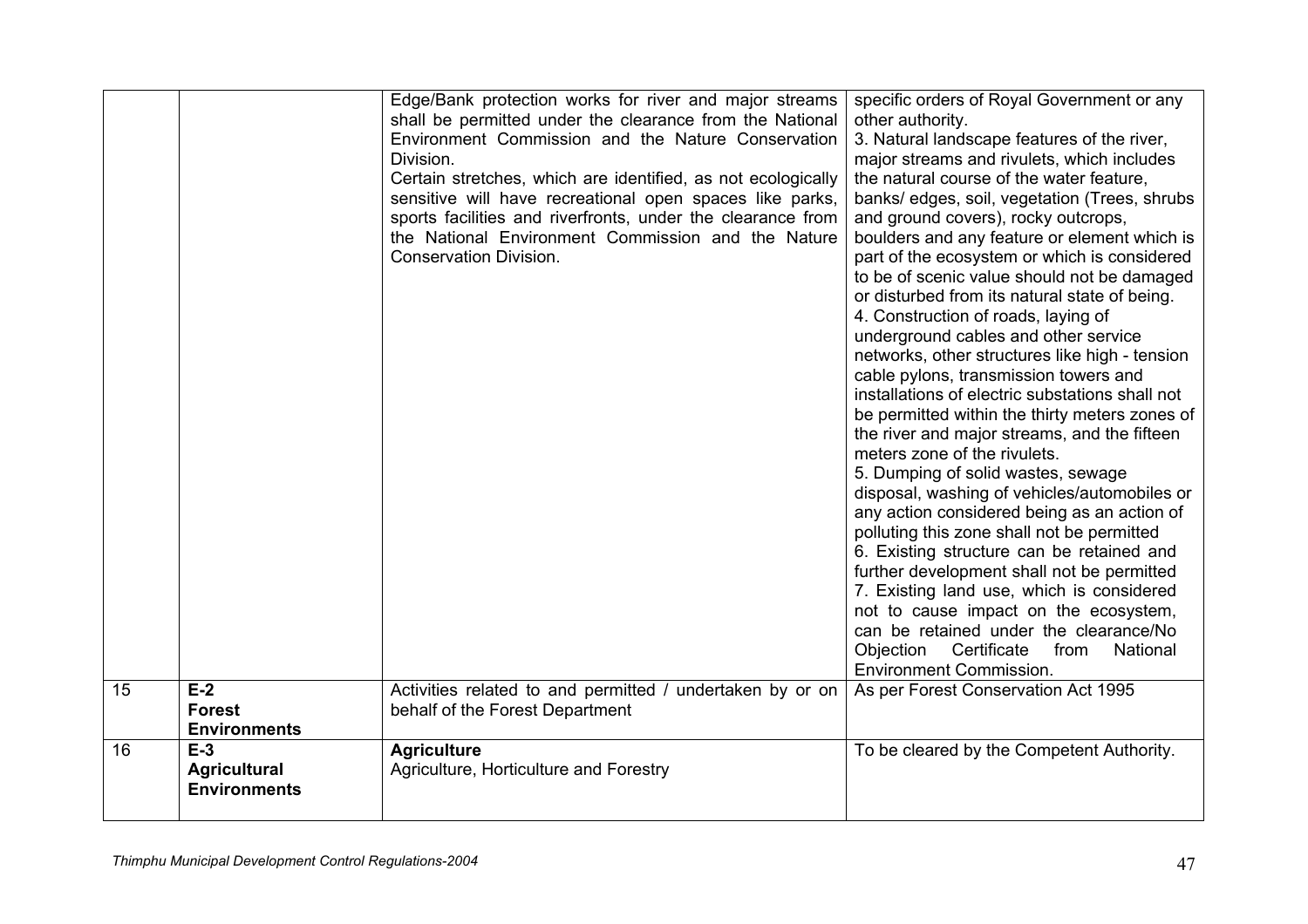| 17 | $E-4$                                    | <b>Allied Agricultural Activities</b>                                                                                                                                                                                                                                                                                                                                                                                                                                                                                                                                                                                                                                                                                                                                                                                                                                                                                                                                                                              | based<br>Industry,<br>Agro<br>garage<br>and                                                                                                                                                                                                                                                                                                                                                                                                                                                                                                                                                                                                                                     |  |
|----|------------------------------------------|--------------------------------------------------------------------------------------------------------------------------------------------------------------------------------------------------------------------------------------------------------------------------------------------------------------------------------------------------------------------------------------------------------------------------------------------------------------------------------------------------------------------------------------------------------------------------------------------------------------------------------------------------------------------------------------------------------------------------------------------------------------------------------------------------------------------------------------------------------------------------------------------------------------------------------------------------------------------------------------------------------------------|---------------------------------------------------------------------------------------------------------------------------------------------------------------------------------------------------------------------------------------------------------------------------------------------------------------------------------------------------------------------------------------------------------------------------------------------------------------------------------------------------------------------------------------------------------------------------------------------------------------------------------------------------------------------------------|--|
|    | Agri-based                               | All uses permitted in E-1, E-2 and E-3                                                                                                                                                                                                                                                                                                                                                                                                                                                                                                                                                                                                                                                                                                                                                                                                                                                                                                                                                                             | workshop,                                                                                                                                                                                                                                                                                                                                                                                                                                                                                                                                                                                                                                                                       |  |
|    | Environments                             | Agriculture, Horticulture, Orchards, Floriculture, Vegetable<br>Gardens, Facilities for Plant Tissue-culture, Mushroom<br>Culture, Green Houses, Cold Storage incidental to<br>Agriculture and related uses, Agro- based research Labs,<br>Herbal Extraction Units, Diary Farms, Poultry Farms,<br>Herbal based health centres, afforestation. Light home<br>workshops, workshops related to agricultural activity,<br>repair of tools and implements of agricultural use, timber<br>depots, uses pertaining to processing of agro/farm/milk<br>products, institutional uses, vocational training center, ice<br>factory and cold storage, go-downs and warehouses<br>subject to N.O.C./approval and conditions laid down by<br>warehousing corporation/ FCB/ Appropriate Govt./ Semi<br>Govt. Department, Studio, cemetery and burial ground, jail,<br>hospital for infectious and contiguous diseases, mental<br>hospital and sanatorium ( subject to NOC/Approval and<br>conditions laid down by Civil Surgeon) | a) More than one farmhouse structure (may<br>accommodate more than one household)<br>may be permitted provided the minimum<br>area required for each farmhouse<br>structure is 1000 sq.m.<br>Ho<br>b)<br>No sub-division of land shall be allowed<br>$\mathbf{C}$<br>for any kind of development including<br>farm houses<br>Slaughterhouse, drive-in-cinema, storage<br>of inflammable materials and explosive<br>goods subject to NOC/Approval and<br>conditions laid down by concerned<br>department/ authority dealing with such<br>work.<br>(2) Percentage of ground coverage shall not<br>exceed 15+5% of the land area.<br>(3) Height shall be allowed up to ground plus |  |
| 18 | <b>Service Precinct</b>                  | Public utility, public facility, services buildings, Water<br>treatment plant, sewage aerobic & mechanical plants,<br>electric substations, incineration plants, cremation/burial<br>grounds, abattoir/slaughter house, etc                                                                                                                                                                                                                                                                                                                                                                                                                                                                                                                                                                                                                                                                                                                                                                                        |                                                                                                                                                                                                                                                                                                                                                                                                                                                                                                                                                                                                                                                                                 |  |
| 19 | $\mathsf{R}$<br><b>Royal Uses</b>        | <b>Precincts related to Royal uses</b><br><b>Royal Uses</b>                                                                                                                                                                                                                                                                                                                                                                                                                                                                                                                                                                                                                                                                                                                                                                                                                                                                                                                                                        | To be cleared by Royal Secretariat                                                                                                                                                                                                                                                                                                                                                                                                                                                                                                                                                                                                                                              |  |
| 20 | <b>EN</b><br>Endowment for the<br>Future | Precincts of land whose use determination is differed to<br>future generations                                                                                                                                                                                                                                                                                                                                                                                                                                                                                                                                                                                                                                                                                                                                                                                                                                                                                                                                     | Any development in the Endowment<br>Precinct should have prior Government<br>approval and shall be processed by<br>Thimphu City Corporation based on UV-2<br>precinct regulations.                                                                                                                                                                                                                                                                                                                                                                                                                                                                                              |  |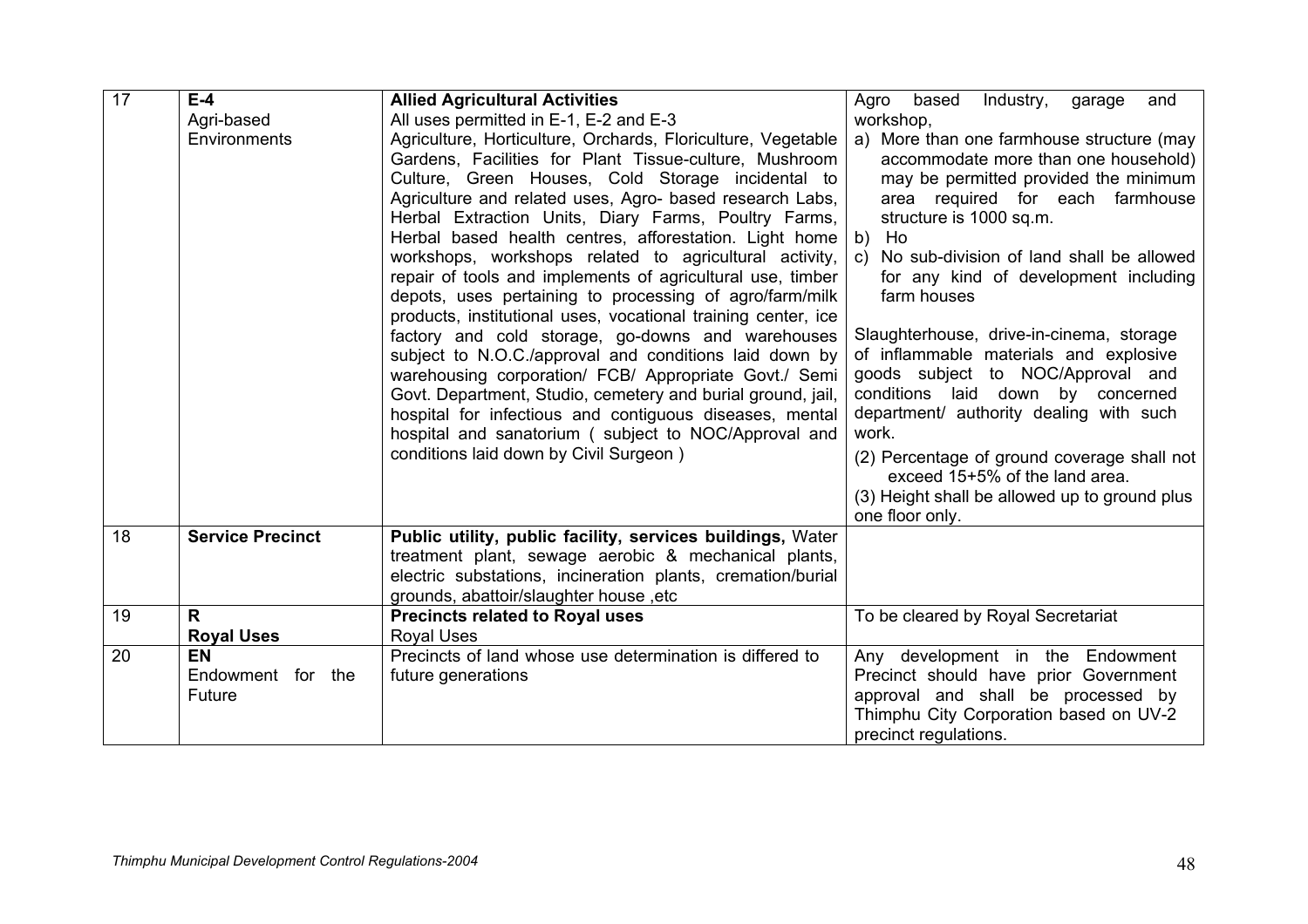|                | COVERAGES, AND BUILDING NEIGN 13 ALLOWADLE IN DESIGNATED FRECINCTS |                                                                                                  |                                     |                                                                            |                      |
|----------------|--------------------------------------------------------------------|--------------------------------------------------------------------------------------------------|-------------------------------------|----------------------------------------------------------------------------|----------------------|
|                | <b>DESIGNATED</b><br><b>PRECINCT</b>                               | <b>PLOT AREA</b>                                                                                 | <b>MAX. PLOT</b><br><b>COVERAGE</b> | <b>SET BACKS</b><br>Front, Side, & Rear                                    | <b>MAX. HEIGHT</b>   |
|                |                                                                    | (SQ.M.)                                                                                          | $(\%)$                              | <b>Meter</b>                                                               | <b>No. Of Floors</b> |
| $\mathbf{1}$   | $UV-1$                                                             | 1000 - 2500                                                                                      | 50                                  | 2 m in the Front <sup>1</sup> ,                                            | 5                    |
|                | <b>Urban Village Core</b>                                          | 2501-5000                                                                                        | 45                                  | 3&5 m in the Side <sup>2</sup>                                             | 5                    |
|                |                                                                    |                                                                                                  | 40                                  | 3 or 5 at the Rear <sup>3</sup>                                            | $\overline{5}$       |
|                |                                                                    | > 5000                                                                                           |                                     | (Refer footnotes 1, 2                                                      |                      |
|                |                                                                    |                                                                                                  |                                     | and 3 below)                                                               |                      |
| $\mathbf 2$    | <b>UV-2 (MD)</b><br><b>Urban Village Periphery</b>                 | $371.6 - 1000$<br>1001-2500                                                                      | 40<br>45                            | 3 m on three sides<br>and 5 m on the side                                  | 4<br>$\overline{4}$  |
|                |                                                                    | >2500                                                                                            | 40                                  | accommodating the                                                          | 4                    |
|                |                                                                    |                                                                                                  |                                     | septic tank                                                                |                      |
|                |                                                                    |                                                                                                  |                                     |                                                                            |                      |
| 2A             | <b>UV-2 SUB CATOGARY - I</b>                                       | $371.6 - 1000$                                                                                   | 40                                  | 3 m on three sides                                                         | 3                    |
|                | Urban<br>Village<br>Periphery<br>Sub-I                             | 1001 - 2500                                                                                      | 45                                  | and 5 m on the side                                                        | $\overline{3}$       |
|                |                                                                    | >2500                                                                                            | 40                                  | accommodating the<br>septic tank                                           | 3                    |
|                |                                                                    |                                                                                                  |                                     |                                                                            |                      |
| 2B             | <b>UV-2 SUB CATOGARY - II</b>                                      | $371.6 - 1000$                                                                                   | 40                                  | 3 m on three sides                                                         | $\overline{2}$       |
|                | Urban<br>Village<br>Periphery                                      | 1001-2500                                                                                        | 45                                  | and 5 m on the side                                                        | $\overline{2}$       |
|                | Sub-II                                                             | >2500                                                                                            | 40                                  | accommodating the                                                          | $\overline{2}$       |
|                |                                                                    |                                                                                                  |                                     | septic tank                                                                |                      |
|                |                                                                    |                                                                                                  |                                     |                                                                            | 3                    |
| $\mathbf{3}$   | UV-2 (LD) Low Density                                              | $371.6 - 1000$<br>1001 - 2500                                                                    | $\overline{25}$<br>25               | 3 m on three sides<br>and 5 m on the side                                  | 3                    |
|                |                                                                    | >2500                                                                                            | $\overline{25}$                     | accommodating the                                                          | $\overline{3}$       |
|                |                                                                    |                                                                                                  |                                     | septic tank                                                                |                      |
| 4              | $UV-3$                                                             | < 50                                                                                             | $\overline{70}$                     |                                                                            | $\overline{2}$       |
|                | <b>Temporary Settlements</b><br><b>Precinct</b>                    | $51 - 200$                                                                                       | 60                                  |                                                                            | 2                    |
| 5              | <b>TV</b><br><b>Traditional Village</b>                            | According to the Urban Design Projects/guidelines framed for each<br><b>Traditional Villages</b> |                                     |                                                                            |                      |
| $6\phantom{1}$ | $\overline{UC}$                                                    | Refer table no. 3.0.3                                                                            |                                     |                                                                            |                      |
|                | <b>Urban Core</b>                                                  |                                                                                                  |                                     |                                                                            |                      |
| $\overline{7}$ | <b>UH</b>                                                          |                                                                                                  |                                     | As would be outlined in the "Final Approved Local Area Plans" for Simtokha |                      |
|                | <b>Urban Hubs</b>                                                  | and Jongshina                                                                                    |                                     |                                                                            |                      |
| 8              | <b>NN</b>                                                          | Not applicable                                                                                   | 50                                  | 3 m on three sides                                                         | 3                    |
|                | <b>Neighbourhood Nodes</b>                                         |                                                                                                  |                                     | and 5 m on the side                                                        |                      |
|                |                                                                    |                                                                                                  |                                     | accommodating the                                                          |                      |
| 9              |                                                                    | >1000                                                                                            | 30                                  | septic tank<br>3 m on three sides                                          | $\overline{5}$       |
|                | Institutional                                                      |                                                                                                  |                                     | and 5 m on the side                                                        |                      |
|                |                                                                    |                                                                                                  |                                     | accommodating the                                                          |                      |
|                |                                                                    |                                                                                                  |                                     | septic tank                                                                |                      |
| 10             | н<br><b>Heritage Precincts</b>                                     | As per the guideline of Heritage Precinct.                                                       |                                     |                                                                            |                      |
| 11             | D<br><b>Dzong Precinct</b>                                         | $\overline{a}$                                                                                   |                                     |                                                                            |                      |
| 12             | $G-1$                                                              |                                                                                                  | 10                                  |                                                                            | 3                    |
|                | <b>National</b><br>Open<br>Green<br><b>Spaces</b>                  |                                                                                                  |                                     |                                                                            |                      |
| 13             | $G-2$                                                              |                                                                                                  | 10                                  |                                                                            | $\overline{2}$       |
|                | <b>Green Space System</b>                                          |                                                                                                  |                                     |                                                                            |                      |

## **TABLE 3.0.2 THE PRECINCT SCHEDULE SHOWING PLOT SIZES, MAXIMUM PLOT COVERAGES, AND BUILDING HEIGHTS ALLOWABLE IN DESIGNATED PRECINCTS**

<sup>&</sup>lt;sup>1</sup> For plots abutting the Express way the front setback shall be 4.5 meters<br><sup>2</sup>The side set back between two buildings should add up to 8 meters in UV-1 and 6 meters in UV-2<br><sup>3</sup>The setback where the septic tank is to be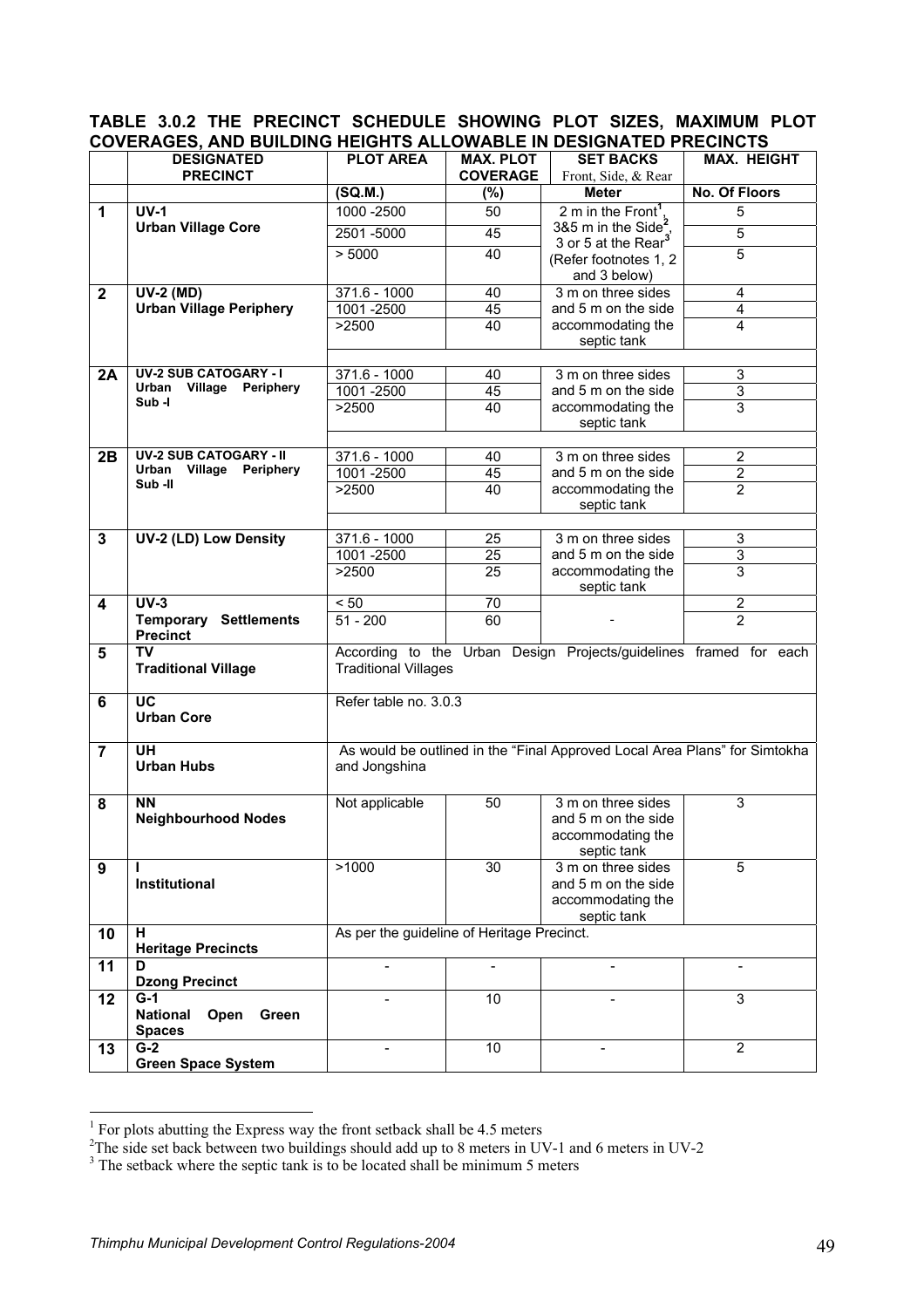| 14 | $E-1$                                                                                                     |                                         |    |                  |   |
|----|-----------------------------------------------------------------------------------------------------------|-----------------------------------------|----|------------------|---|
|    | Environmental                                                                                             |                                         |    |                  |   |
|    | <b>Conservation Precincts</b>                                                                             |                                         |    |                  |   |
| 15 | $E-2$                                                                                                     |                                         |    |                  |   |
|    | <b>Forest Environments</b>                                                                                |                                         |    |                  |   |
| 16 | $E-3$                                                                                                     |                                         |    |                  |   |
|    | <b>Agricultural</b>                                                                                       |                                         |    |                  |   |
|    | <b>Environments</b>                                                                                       |                                         |    |                  |   |
| 17 | $E-4$                                                                                                     | 1000                                    | 20 |                  | 2 |
|    | Agri-based                                                                                                |                                         |    |                  |   |
|    | <b>Environments</b>                                                                                       |                                         |    |                  |   |
| 18 | <b>SP</b>                                                                                                 |                                         |    | 3 m on all sides | 2 |
|    | <b>Service Precinct</b>                                                                                   |                                         |    |                  |   |
|    |                                                                                                           |                                         |    |                  |   |
| 19 | R - Royal Uses                                                                                            |                                         |    |                  |   |
| 20 | <b>EN</b> - Endowment for the                                                                             | No further development shall be allowed |    |                  |   |
|    | future                                                                                                    |                                         |    |                  |   |
|    |                                                                                                           |                                         |    |                  |   |
| 21 | For existing plots below 371.6 sq. m. within old Municipal boundary and in Guided Land Development (GLD)  |                                         |    |                  |   |
|    | areas, the setbacks shall be as per UV-2 (MD) with maximum building height of two floors. The use allowed |                                         |    |                  |   |
|    | shall be purely 'residential'.                                                                            |                                         |    |                  |   |

#### **NOTE 1**:

**Plot Coverage**: The maximum permissible plot coverage shall be within the **set back rules** as prescribed in this regulations, and balconies (not enclosed or roofed) projecting up to 1.2 m from the ground floor external wall face shall be permitted. Such projections/structures shall not cover the septic tanks. In the case of commercial buildings cantilevered balconies shall be allowed only at the rear side .

#### **NOTE 2:**

The above-mentioned Precinct Schedule is framed for the overall Thimphu Structure Plan; however, for the detailed Precinct Schedule that addresses the local level issues please refer the Precinct Schedule framed under each LOCAL AREA PLAN and URBAN DESIGN PROPOSALS.

#### **NOTE 3:**

All permitted proposals within the respective precincts should provide plot level parking spaces as per the parking standard mentioned in the Table No. 2.13 "Parking Requirements".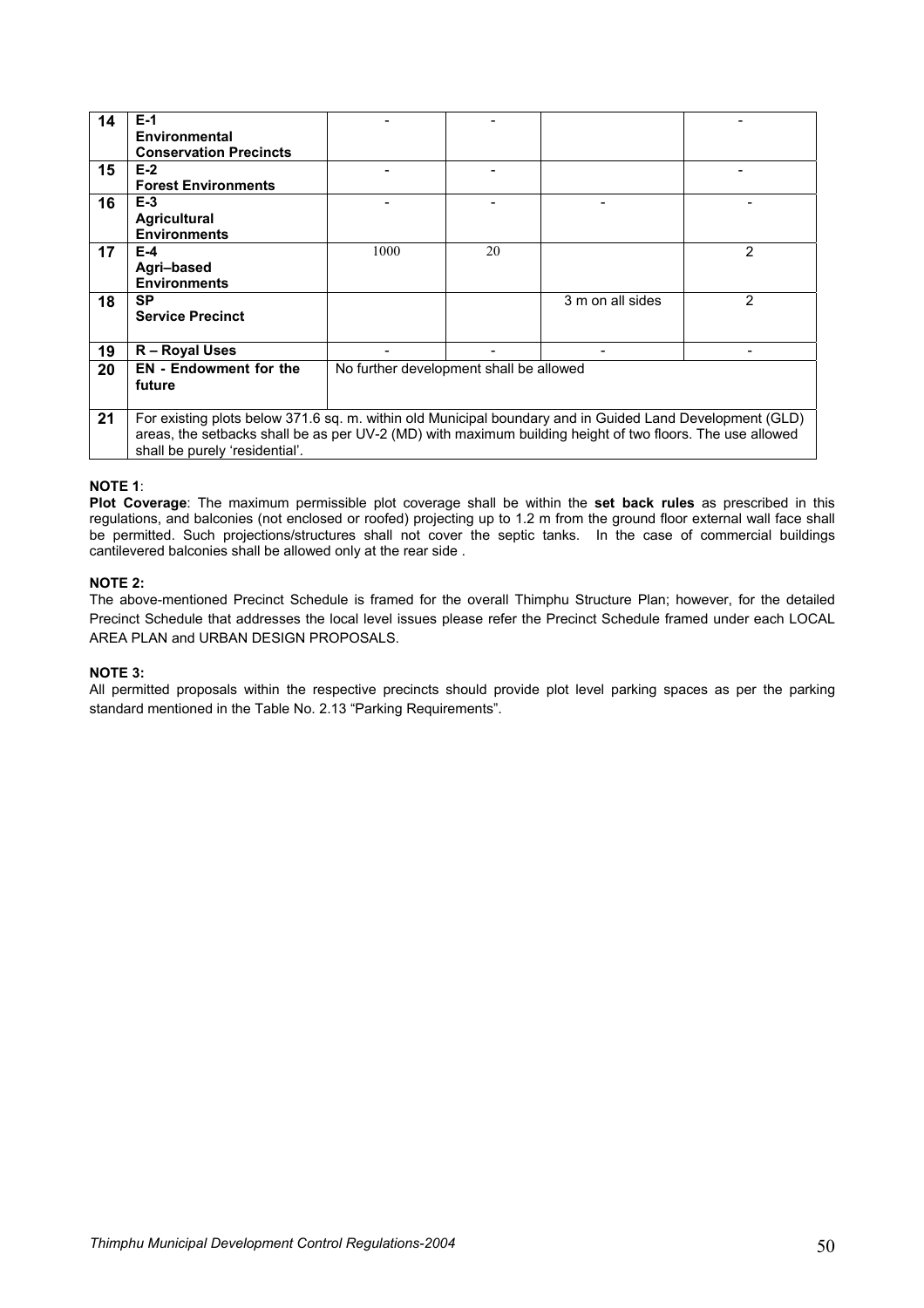| 3.0.3<br>THE DEVELOPMENT AND URBAN DESIGN GUIDELINES FOR THE URBAN CORE PRECINCT FOR THE |                                                                                                                                                                     |                                  |                                     |  |  |  |
|------------------------------------------------------------------------------------------|---------------------------------------------------------------------------------------------------------------------------------------------------------------------|----------------------------------|-------------------------------------|--|--|--|
| <b>DESIGNATED SUB-PRECINCTS ARE AS FOLLOWS:</b>                                          |                                                                                                                                                                     |                                  |                                     |  |  |  |
|                                                                                          | 3.0.3 A: DEVELOPMENT GUIDELINES FOR SUB-PRECINCT I, II AND III.<br><b>PARAMETERS</b><br><b>SUB-PRECINCT- II</b><br><b>SUB-PRECINCT-I</b><br><b>SUB-PRECINCT-III</b> |                                  |                                     |  |  |  |
| <b>Definition</b>                                                                        | All Plots abutting or directly accessed                                                                                                                             | All Plots abutting or directly   | All Plots abutting or directly      |  |  |  |
|                                                                                          | from Primary Roads are zoned as                                                                                                                                     | accessed from Secondary          | accessed from Access Roads          |  |  |  |
|                                                                                          | Sub-Precinct One. Primary roads                                                                                                                                     | Roads are zoned as Sub-          | (roads with carriageway width       |  |  |  |
|                                                                                          | have Right of Way of Fifteen meters                                                                                                                                 | Precinct Two. Secondary roads    | less than eight meters to a         |  |  |  |
|                                                                                          | or above and carriageway of                                                                                                                                         | have a right of way of ten to    | minimum of 4.5 meters) are          |  |  |  |
|                                                                                          | Fourteen meters or above.                                                                                                                                           | fourteen meters and minimum      | zoned as Sub-Precinct Three.        |  |  |  |
|                                                                                          |                                                                                                                                                                     | carriageway of eight meters.     |                                     |  |  |  |
| <b>Minimum Plot Area</b><br>1.                                                           | 1000 square meters.                                                                                                                                                 | 1000 square meters.              | 371.6 square meters.                |  |  |  |
| <b>Permitted for Development</b>                                                         |                                                                                                                                                                     |                                  |                                     |  |  |  |
| after sub division                                                                       |                                                                                                                                                                     |                                  |                                     |  |  |  |
| (in square meters)                                                                       |                                                                                                                                                                     |                                  |                                     |  |  |  |
| <b>Maximum Plot</b><br>2.                                                                | Fifty percent (50%)                                                                                                                                                 | Forty five percent (45%)         | Forty percent (40%)                 |  |  |  |
| <b>Coverage permitted for</b>                                                            |                                                                                                                                                                     |                                  |                                     |  |  |  |
| plots with an area equal                                                                 |                                                                                                                                                                     |                                  |                                     |  |  |  |
| and above 1000sqm<br><b>Maximum Plot</b><br>2a.                                          | Forty five percent (45%)                                                                                                                                            | Forty percent (40%)              | Thirty five percent (35%)           |  |  |  |
| <b>Coverage permitted for</b>                                                            |                                                                                                                                                                     |                                  |                                     |  |  |  |
| plots between 371.6 sqm                                                                  |                                                                                                                                                                     |                                  |                                     |  |  |  |
| and 999sqm.                                                                              |                                                                                                                                                                     |                                  |                                     |  |  |  |
| (Valid for existing plots                                                                |                                                                                                                                                                     |                                  |                                     |  |  |  |
| only)                                                                                    |                                                                                                                                                                     |                                  |                                     |  |  |  |
| <b>Maximum Plot</b><br>$2b$ .                                                            | Forty percent (40%)                                                                                                                                                 | Forty percent (40%)              | Forty Percent (40%)                 |  |  |  |
| <b>Coverage permitted for</b>                                                            |                                                                                                                                                                     |                                  |                                     |  |  |  |
| plots between 223.04 sqm                                                                 |                                                                                                                                                                     |                                  |                                     |  |  |  |
| and 371.6sqm (Valid for                                                                  |                                                                                                                                                                     |                                  |                                     |  |  |  |
| existing plots only)                                                                     |                                                                                                                                                                     |                                  |                                     |  |  |  |
| <b>Maximum Plot</b><br>2c.                                                               | Forty percent (40%)                                                                                                                                                 | Forty percent (40%)              | Forty Percent (40%)                 |  |  |  |
| <b>Coverage permitted for</b>                                                            |                                                                                                                                                                     |                                  |                                     |  |  |  |
| plots below 223.04 sqm.                                                                  |                                                                                                                                                                     |                                  |                                     |  |  |  |
| (Valid for existing plots                                                                |                                                                                                                                                                     |                                  |                                     |  |  |  |
| only)                                                                                    |                                                                                                                                                                     |                                  |                                     |  |  |  |
| <b>Permitted Building</b><br>3.                                                          | Total permitted number of floors in                                                                                                                                 | Total permitted number of floors | Total permitted number of floors    |  |  |  |
| <b>Height in terms of floors</b>                                                         | Sub-Precinct-I is five (Ground floor,                                                                                                                               | in Sub-Precinct-II is four       | in Sub-Precinct-III is four (Ground |  |  |  |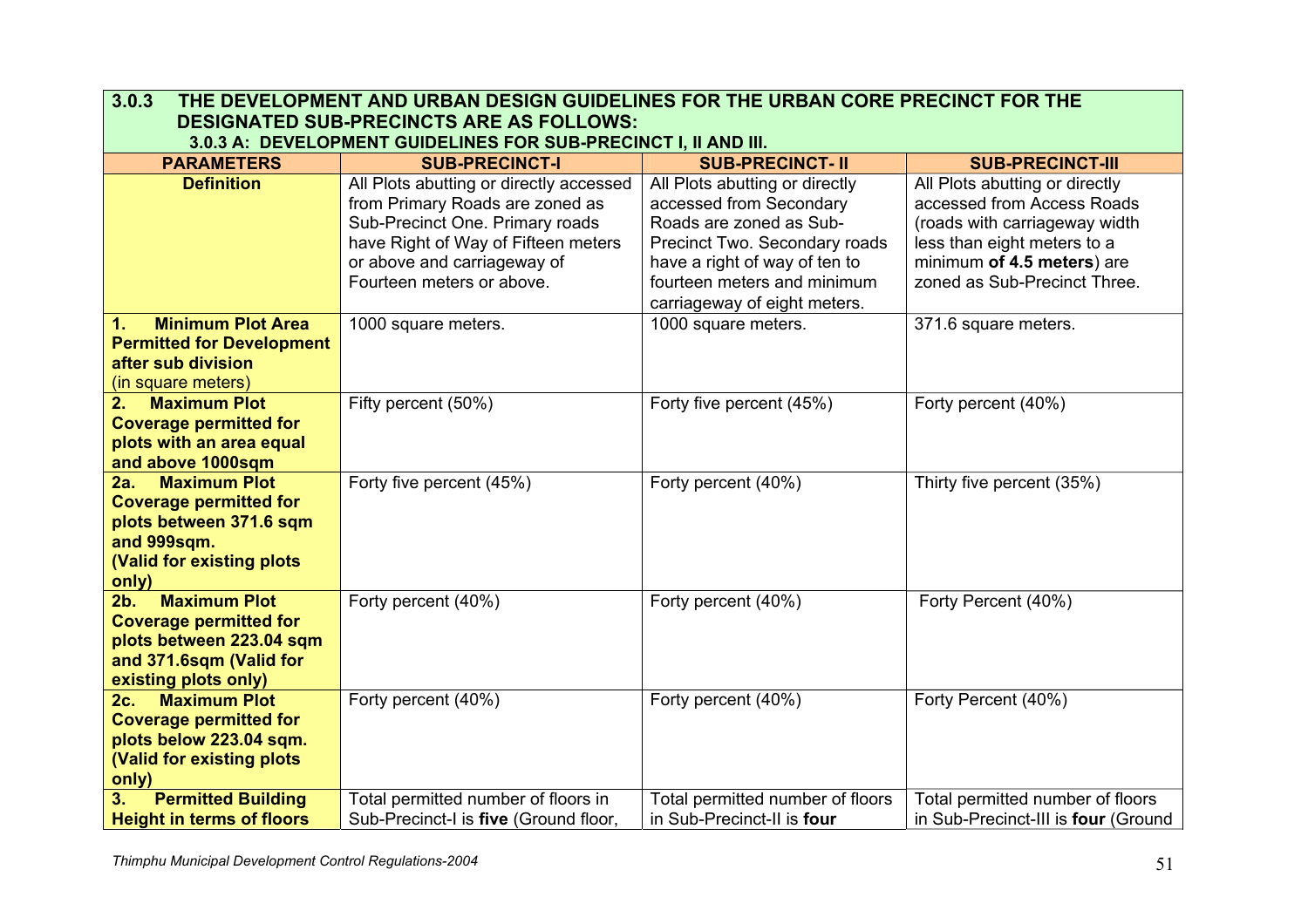| for plots with an area           | plus four upper floors, Basement       | (Ground floor, plus three upper                                | floor, plus three upper floors,     |
|----------------------------------|----------------------------------------|----------------------------------------------------------------|-------------------------------------|
| equal or above 371.6 sqm.        | floors are permitted only for parking  | floors, Basement floors are                                    | Basement floors are permitted       |
|                                  | and other building services)           | permitted only for parking and                                 | only for parking and other building |
|                                  |                                        | other building services)                                       | services)                           |
| <b>3a. Permitted Building</b>    | Total permitted number of floors in    | Total permitted number of floors                               | Total permitted number of floors    |
| <b>Height in terms of floors</b> | Sub-Precinct-I is Three (Ground        | in Sub-Precinct-II is Three                                    | in Sub-Precinct-III is three        |
| for plots with an area           | floor, plus two upper floors,          | (Ground floor, plus two upper                                  | (Ground floor, plus two upper       |
| between 371.6 sqm and            | Basement floors are permitted only     | floors, Basement floors are                                    | floors, Basement floors are         |
| 223.04 sqm. (Valid for           | for parking and other building         | permitted only for parking and                                 | permitted only for parking and      |
| existing plots only)             | services)                              | other building services)                                       | other building services)            |
| <b>3b. Permitted Building</b>    | Total permitted number of floors in    | Total permitted number of floors                               | Total permitted number of floors    |
| <b>Height in terms of floors</b> | Sub-Precinct-I is Two (Ground floor,   | in Sub-Precinct-II is two                                      | in Sub-Precinct-III is two (Ground  |
| for plots with an area less      | plus one upper floors, Basement        | (Ground floor, plus one upper                                  | floor, plus one upper floors,       |
| than 223.04 sqm. (Valid for      | floors are permitted only for parking  | floors, Basement floors are                                    | Basement floors are permitted       |
| existing plots only)             | and other building services)           | permitted only for parking and                                 | only for parking and other building |
|                                  |                                        | other building services)                                       | services)                           |
| 4. Permitted Minimum Set         |                                        |                                                                |                                     |
| <b>Backs</b>                     |                                        |                                                                |                                     |
| Front set back (In meters)       | $\overline{2}$                         | 2                                                              | 3                                   |
| Side Set Backs for plots with    | Minimum permitted side set back        | Minimum permitted side set                                     | Minimum permitted side set back     |
| an area equal or above           | should be 3 m and the total side set   | back should be 3 m and the total                               | should be 3 m and the total side    |
| 1000sqm                          | back of the plot should not be less    | side set back of the plot should                               | set back of the plot should not be  |
|                                  | than 8 m                               | not be less than 8 m                                           | less than 8 m                       |
| Side Set Backs for all plots     | Minimum permitted side set back        | Minimum permitted side set                                     | Minimum permitted side set back     |
| with an area less than           | should be 3 m and the total side set   | back should be 3 m and the total                               | should be 3 m and the total side    |
| 1000sqm                          | back of the plot should not be less    | side set back of the plot should                               | set back of the plot should not be  |
|                                  | than 6 m                               | not be less than 6 m                                           | less than 6 m                       |
| Rear (In meters)                 | 3 metres for sewered areas and 5       | 3 metres for sewered areas and                                 | 3 metres for sewered areas and 5    |
|                                  | metres for unsewered areas             | 5 metres for unsewered areas                                   | metres for unsewered areas          |
| Front Set back (Road facing      | 1. Building plinth line should be      | 1. Building plinth line should be                              | 1. Building plinth line should be   |
| side)                            | minimum two meters away from           | minimum two meters away from                                   | minimum three meters away           |
|                                  | theproperty line along the road facing | the property line along the road                               | from the property line along the    |
|                                  | side.                                  | facing side.                                                   | road facing side.                   |
|                                  | 2. Ground floor of building should     | 2. Buildings with commercial                                   |                                     |
|                                  | have colonnade along the façade,       | establishments on the ground<br>floor should have an colonnade |                                     |
|                                  | facing the road, with a minimum clear  | along the road facing façade,                                  |                                     |
|                                  | width of 1.5 Meters                    |                                                                |                                     |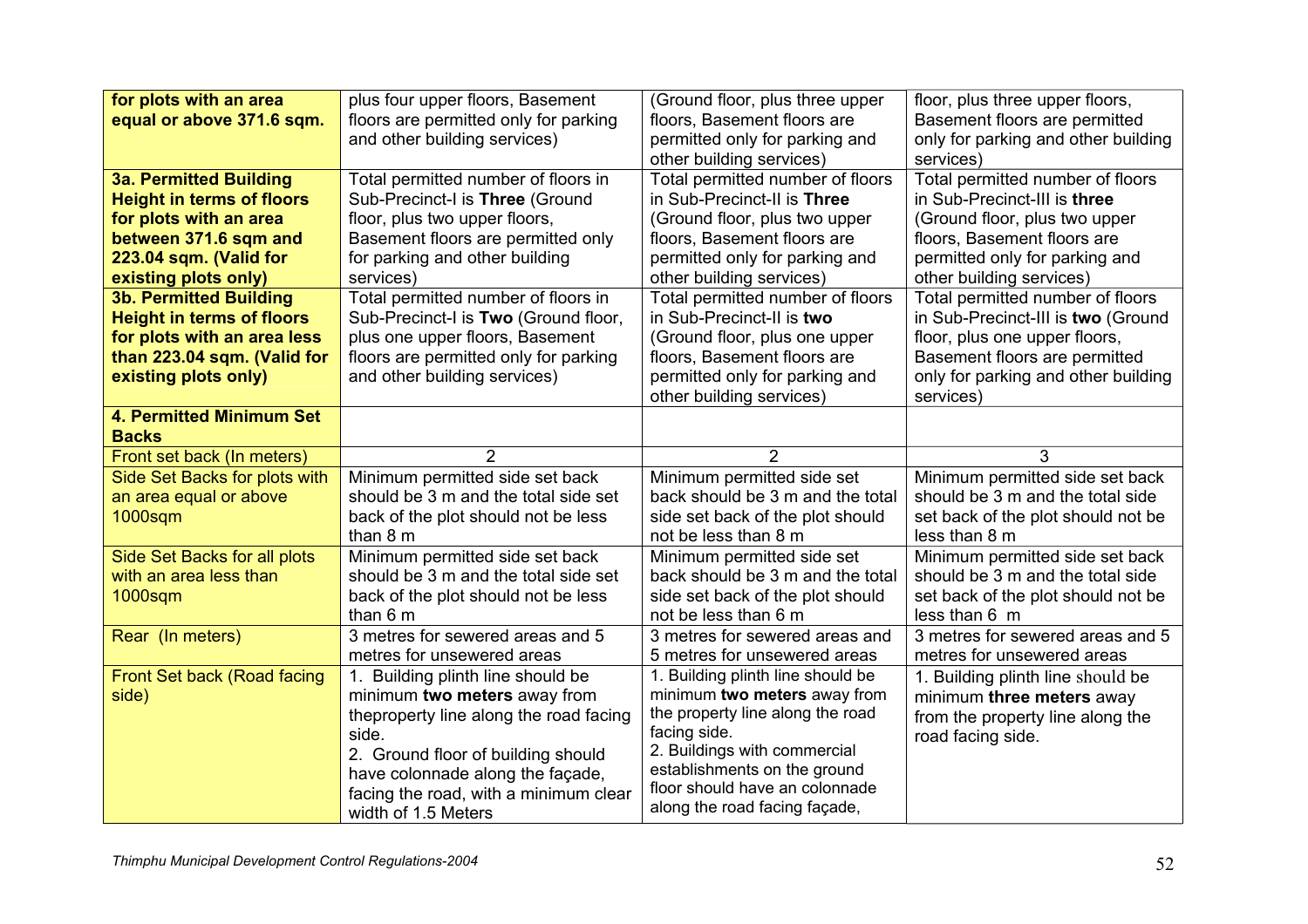|                                           |                                                                                                                                                                                                                                                                                                                                                                                                                                                                                                                                                                                                                                                                       | facing the road, with a minimum<br>clear width of 1.5 Meters                                                                                                                                                                                                                                                                                                                                                                                                                                                                                                                                                                                                      |                                                                                                                                                                                                                                              |
|-------------------------------------------|-----------------------------------------------------------------------------------------------------------------------------------------------------------------------------------------------------------------------------------------------------------------------------------------------------------------------------------------------------------------------------------------------------------------------------------------------------------------------------------------------------------------------------------------------------------------------------------------------------------------------------------------------------------------------|-------------------------------------------------------------------------------------------------------------------------------------------------------------------------------------------------------------------------------------------------------------------------------------------------------------------------------------------------------------------------------------------------------------------------------------------------------------------------------------------------------------------------------------------------------------------------------------------------------------------------------------------------------------------|----------------------------------------------------------------------------------------------------------------------------------------------------------------------------------------------------------------------------------------------|
| Uses permitted on front set<br>back Space | 1. Front set back will act as a shop<br>front space and as a buffer between<br>footpath and the building<br>2. Hard and soft paved surfaces,<br>street furniture, prayer flags and<br>planters with shrubs shall be<br>permitted.<br>3. Two wheeler parking shall be<br>permitted on certain sections on<br>special approval for Thimphu<br>Municipal Corporation.<br>4. Special landscape features should<br>get approval form Thimphu<br>Municipal Corporation.<br>5. No building element other than<br>traditional elements permitted in<br><b>Traditional Architectural Guidelines,</b><br>should project into the set<br>backspace from the building<br>facades. | 1. Front set back will act as a<br>shop front space and as a buffer<br>between footpath and the<br>building<br>2. Hard and soft paved<br>surfaces, street furniture, prayer<br>flags and planters with shrubs<br>shall be permitted.<br>3. Two wheeler parking shall be<br>permitted on certain sections on<br>special approval for Thimphu<br>Municipal Corporation.<br>4. Special landscape features<br>should get approval from<br>Thimphu Municipal Corporation.<br>5. No building element other<br>than traditional elements<br>permitted in Traditional<br>Architectural Guidelines, should<br>project into the set backspace<br>from the building facades. | 1. No building element other than<br>traditional elements permitted in<br>architectural guidelines, should<br>project into the set backspace<br>from the building facades.<br>2. Soft landscaping with shrubs<br>and trees shall be allowed. |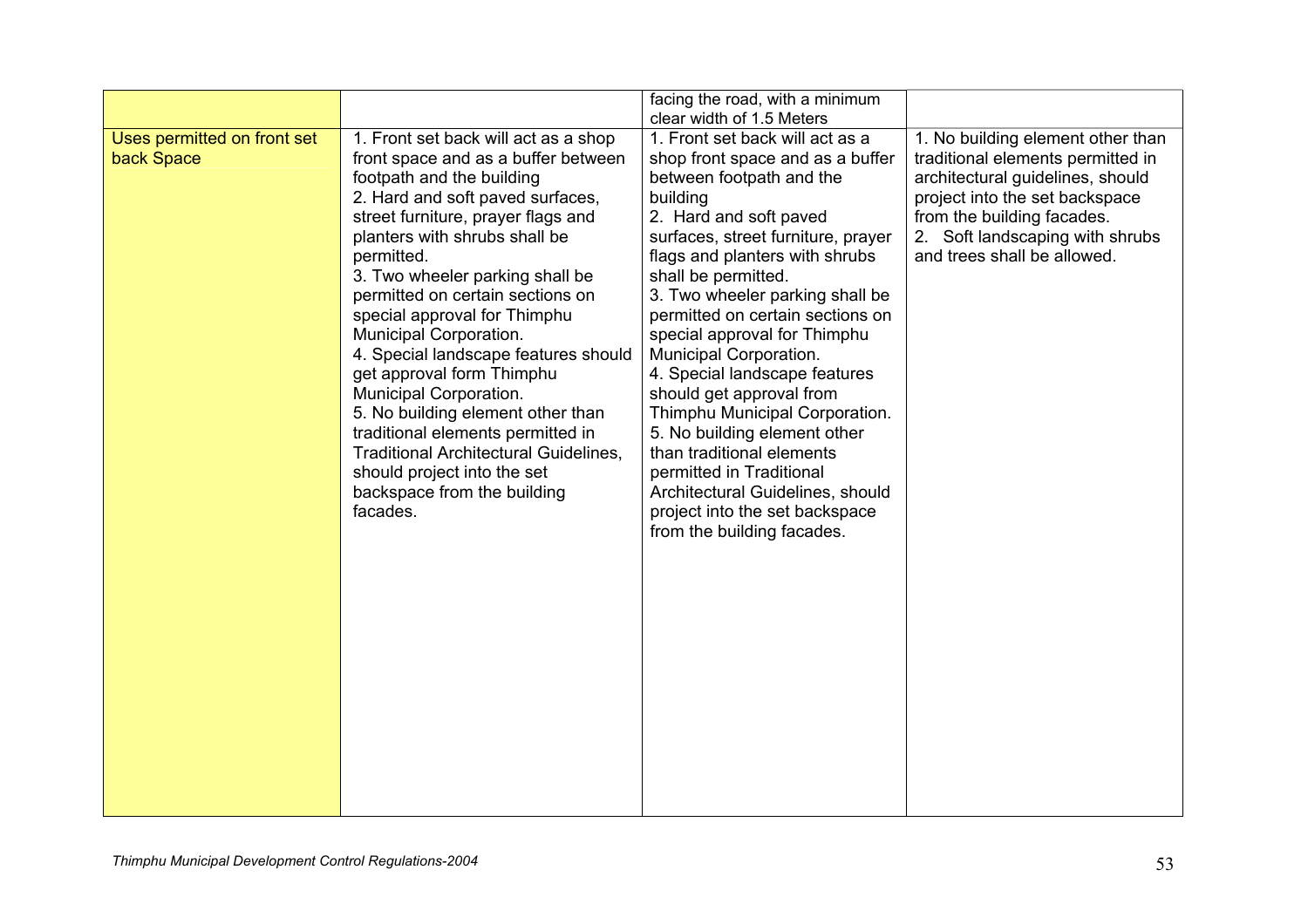| <b>PARAMETERS</b>                                                          | <b>SUB-PRECINCT-I</b>                                                                                                                                                              | <b>SUB-PRECINCT- II</b>                                                                                                                                                                        | <b>SUB-PRECINCT-III</b>                                                                                                                             |
|----------------------------------------------------------------------------|------------------------------------------------------------------------------------------------------------------------------------------------------------------------------------|------------------------------------------------------------------------------------------------------------------------------------------------------------------------------------------------|-----------------------------------------------------------------------------------------------------------------------------------------------------|
| Relationship between road<br>width, building height and<br>front set back. | 2m<br>2m<br>setba<br>흇<br>$\omega$<br>пеа<br>18m wide Primary Road<br>14 meters wide carriageway<br>Bldg line with 2 meters wide foot footpath<br>on either side.<br>Property line | 2m<br>2m<br><b>Front</b><br>setback<br>area<br>12 meters wide<br>secondary road<br>Bldg line<br>9 meters wide carriageway<br>with 1.5 meters wide footpath<br>Property line<br>on either side. | 3m<br>$\rm 3m$<br>7.5 meters<br>area<br>wide Access<br>road.<br>-Bldg line<br>Property line<br>6 meters wide<br>carriageway with<br>1.5 meters wide |
| Uses permitted on Other set<br><b>backs</b><br>(other than front set back) | 1. Five meters set back on one side<br>will act as a space for driveways and<br>basement parking ramp.                                                                             | 1. Five meters set back on one<br>side will act as a space for<br>driveways and basement                                                                                                       | 1. Five meters set back on one<br>side will act as a space for<br>driveways and basement parking                                                    |
|                                                                            | 2. Shall be used for landscaping with                                                                                                                                              | parking ramp.                                                                                                                                                                                  | ramp.                                                                                                                                               |
|                                                                            | shrubs and trees                                                                                                                                                                   | 2. Shall be used for landscaping                                                                                                                                                               | 2. Shall be used for landscaping                                                                                                                    |
|                                                                            | 3. Two wheeler parking shall be                                                                                                                                                    | with shrubs and trees                                                                                                                                                                          | with shrubs and trees                                                                                                                               |
|                                                                            | allowed on the side set backs.                                                                                                                                                     | 3. Two wheeler parking shall be<br>allowed on side set backs.                                                                                                                                  | 3. Landscaping, parking for two<br>wheelers, basement parking                                                                                       |
|                                                                            | 4. Landscaping, parking for two<br>wheelers, basement parking ramps,                                                                                                               | 4. Landscaping, parking for two                                                                                                                                                                | ramps, driveways, septic tanks                                                                                                                      |
|                                                                            | driveways, septic tanks and                                                                                                                                                        | wheelers, basement parking                                                                                                                                                                     | and generator rooms shall be                                                                                                                        |
|                                                                            | generator rooms shall be permitted in                                                                                                                                              | ramps, driveways, septic tanks                                                                                                                                                                 | permitted on the rear set                                                                                                                           |
|                                                                            | the rear set back space.                                                                                                                                                           | and generator rooms shall be                                                                                                                                                                   | backspace.                                                                                                                                          |
|                                                                            | 5. No building element other than                                                                                                                                                  | permitted on the rear set back                                                                                                                                                                 | 4. Combining the rear set back                                                                                                                      |
|                                                                            | traditional elements permitted in<br><b>Traditional Architectural Guidelines,</b>                                                                                                  | space.<br>5. Combining the rear set back                                                                                                                                                       | spaces of the adjacent plots can<br>be used as plot level open space;                                                                               |
|                                                                            | should project into the set                                                                                                                                                        | spaces of the adjacent plots can                                                                                                                                                               | kitchen garden and children play                                                                                                                    |
|                                                                            | backspace from the building                                                                                                                                                        | be used as plot level open                                                                                                                                                                     | area.                                                                                                                                               |
|                                                                            | facades.                                                                                                                                                                           | space and children play area.                                                                                                                                                                  | 5. No building element other than                                                                                                                   |
|                                                                            |                                                                                                                                                                                    | 6. No building element other                                                                                                                                                                   | traditional elements permitted in                                                                                                                   |
|                                                                            |                                                                                                                                                                                    | than traditional elements                                                                                                                                                                      | <b>Traditional Architectural</b>                                                                                                                    |
|                                                                            |                                                                                                                                                                                    | permitted in Traditional                                                                                                                                                                       | Guidelines, should project into the                                                                                                                 |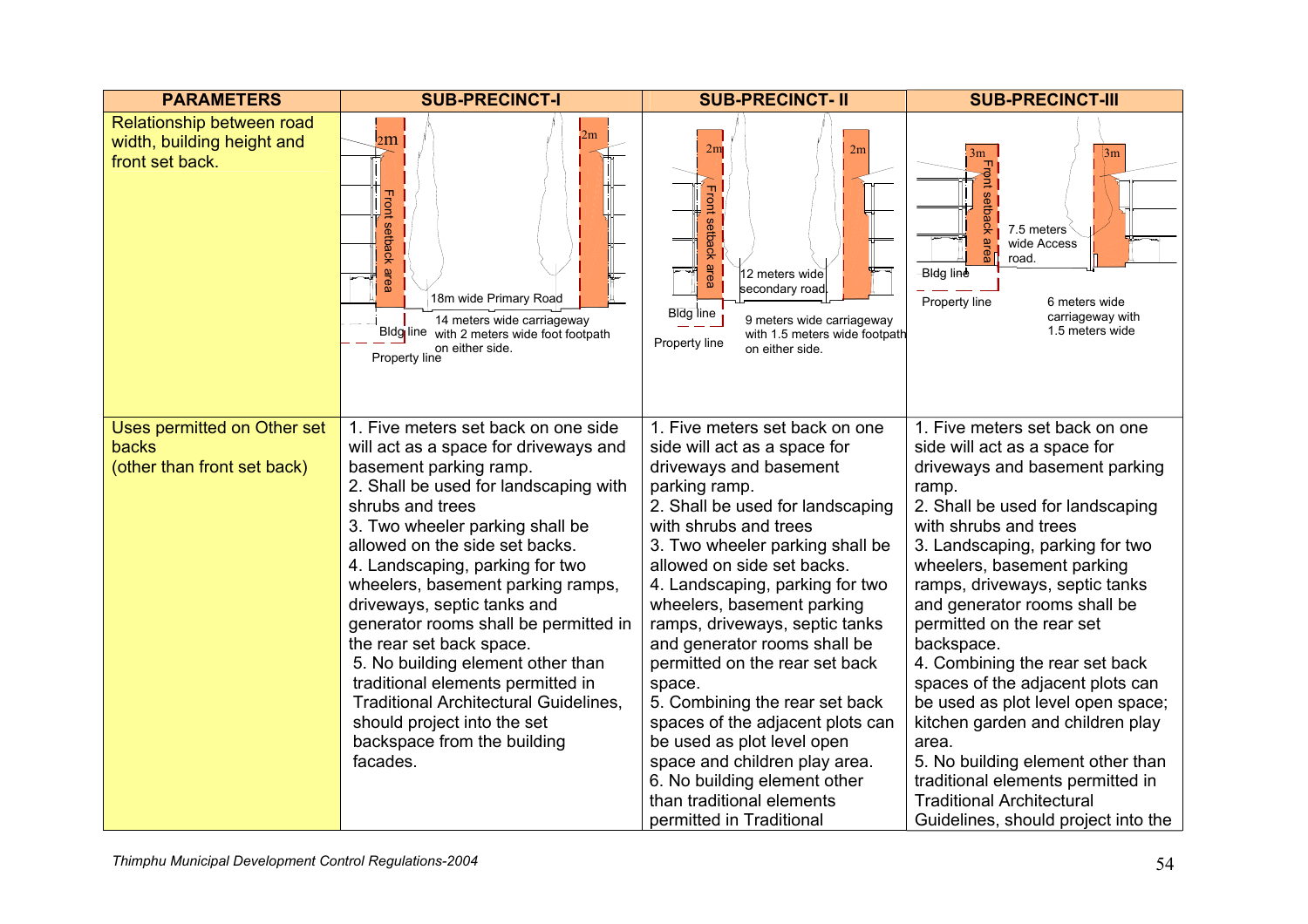|                            |                                                                            | Architectural Guidelines, should                                     | set backspace from the building                           |
|----------------------------|----------------------------------------------------------------------------|----------------------------------------------------------------------|-----------------------------------------------------------|
|                            |                                                                            | project into the set backspace<br>from the building facades.         | facades.                                                  |
| 5. Maximum Allowed Roof    | Two meters on all sides from the                                           | Two meters on all sides from the                                     | Two meters on all sides from the                          |
| Projection.                | building line.                                                             | building line                                                        | building line                                             |
| <b>6. Boundary Wall</b>    | 1. Boundary wall, or any type of                                           | 1. Boundary wall, or any type of                                     | 1. Boundary wall shall be                                 |
|                            | fencing, will not be permitted on the                                      | fencing, will not be permitted on                                    | permitted on all four sides.                              |
|                            | road facing sides.                                                         | the road facing sides.                                               | 2. The height of the boundary wall                        |
|                            | 2. The height of the boundary wall                                         | 2. The height of the boundary                                        | should not exceed 1.5 meters                              |
|                            | should not exceed 1.5 meters from                                          | wall should not exceed 1.5                                           | from the plinth level.                                    |
|                            | the plinth level.                                                          | meters from the plinth level                                         |                                                           |
| 7. Vehicular Access        | From Primary Road only                                                     | From Secondary Road only                                             | From Access Road and also                                 |
| <b>Possibility</b>         |                                                                            |                                                                      | through private roads.                                    |
| 8. Permitted Building      | Permitted activities include large                                         | <b>Permitted</b><br>activities<br>include                            | <b>Permitted activities</b><br>in Sub-                    |
| Uses for plots equal to or | commercial uses such as shopping                                           | commercial uses such as retail                                       | Precinct Three include all types of                       |
| above 371.6 sqm.           | complexes and centres, retail shops,                                       | shops, restaurants, convenience                                      | residential<br>dwellings<br>including                     |
|                            | departmental stores,<br>restaurants,                                       | shopping, food courts, bowling                                       | apartments and group housing,                             |
|                            | cinema halls, multiplexes, shopping                                        | alleys, pool and billiard halls,                                     | professional services, household                          |
|                            | centres, food courts, bowling alleys,                                      | tourism,<br>vegetable<br>vendors,                                    | economic activities, light home                           |
|                            | pool and billiard halls, lodging and                                       | neighbourhood pubs, outdoor                                          | workshops, and cottage industries                         |
|                            | boarding houses, hotels, tourism and                                       | cafes and recreation based                                           | (not involving<br>use<br>of, or                           |
|                            | based<br>facilities<br>recreation<br>are                                   | facilities are permitted and                                         | installation of, any machinery                            |
|                            | allowed. Commercial centres, public                                        | should occupy only fifty percent                                     | driven by more than 10 KW power                           |
|                            | (50%) of the total built up area<br>buildings, auditoria, petrol pumps,    |                                                                      | and which do not create noise,                            |
|                            | transport terminals, nursing homes,                                        | of the building. Activities which                                    | vibrations, fumes, dust,) provided                        |
|                            | hospitals, office buildings, public                                        | include<br>large<br>commercial                                       | that such home occupations and                            |
|                            | public<br>utilities,<br>banks,<br>facilities,                              | establishments like shopping                                         | cottage industries and other non-                         |
|                            | offices,<br>professional<br>schools,                                       | centres which occupy the entire                                      | residential uses shall not be                             |
|                            | colleges,<br>educational<br>buildings,                                     | building, departmental stores,<br>hotels of three star and five star | permitted<br>the<br>tenement<br>in                        |
|                            | training institutes, government and<br>semi-government buildings and their | categories and buildings which                                       | dwellings or flats. Play fields,<br>gardens,<br>gymnasium |
|                            | activities, autonomous bodies and                                          | attract<br>large<br>crowd<br>like                                    | and<br>swimming<br>pool, are allowed.                     |
|                            | public sector undertaking buildings                                        | multiplexes,<br>auditoriums,                                         | Commercial uses like local level                          |
|                            | activities,<br>non-governmental<br>and                                     | cinema halls, marriage halls and                                     | retail shops with floor areas less                        |
|                            | buildings, registered<br>organization                                      | multipurpose halls with capacity                                     | than forty square meters, and                             |
|                            | charitable<br>buildings<br>trust<br>and                                    | more than 100 seats, shall not                                       | establishments,<br>service<br>small                       |
|                            | health,<br>educational,<br>medical,                                        | be permitted.                                                        | restaurants will be permitted only                        |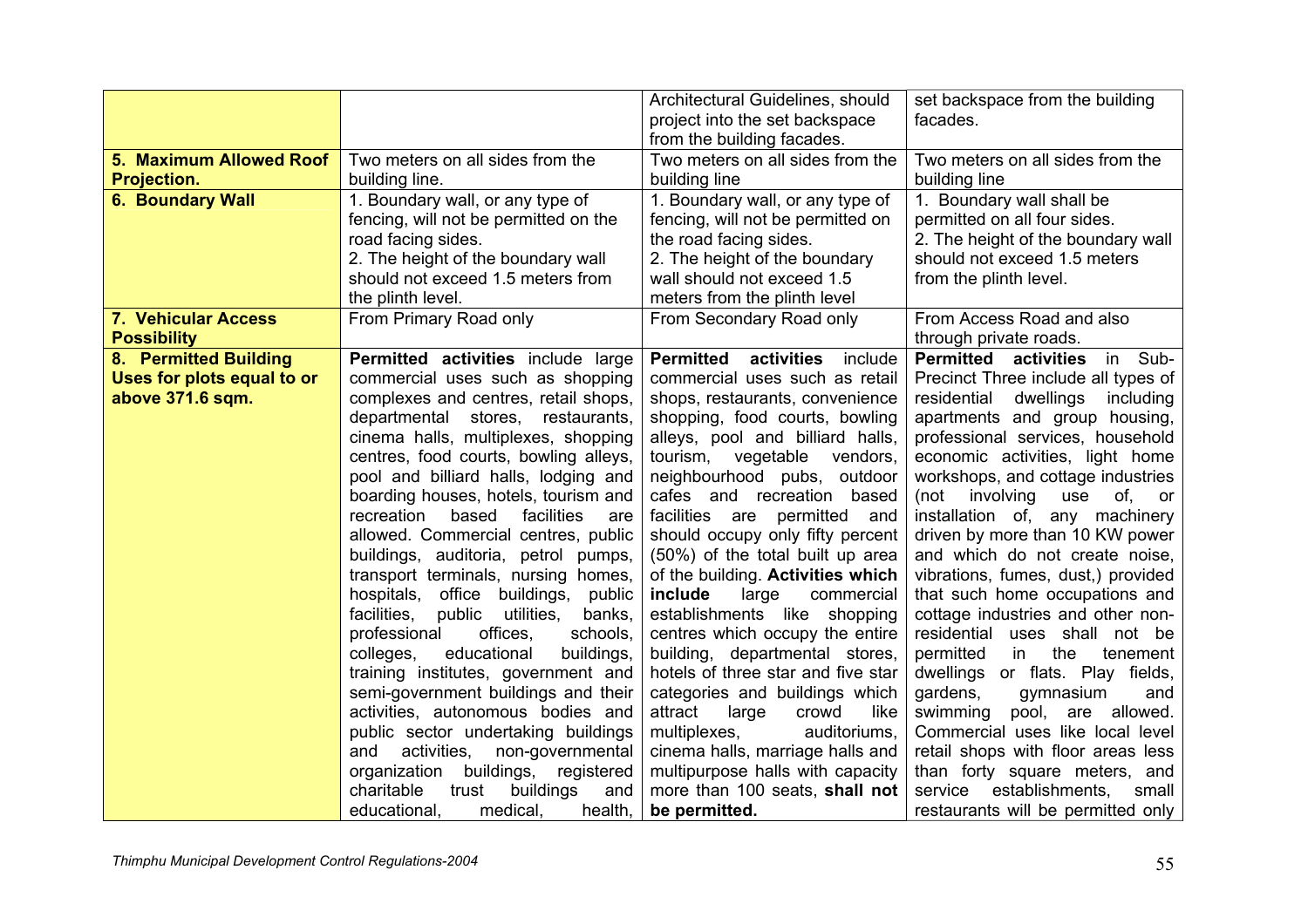|                               | religious and public welfare activities, |                                      | on ground floors. Pre-primary and       |
|-------------------------------|------------------------------------------|--------------------------------------|-----------------------------------------|
|                               | tourist units as recommended by the      | Lodging and boarding houses,         | schools, dispensaries,<br>primary       |
|                               | tourism corporation, and bars, will be   | hospitals with less than 25 beds,    | facilities<br>clinics,<br>public<br>and |
|                               | allowed.                                 | maternity homes, clinics, office     | utilities,<br>clubhouses,<br>local      |
|                               | Other permitted activities include       | buildings, hostels, professional     | community halls are allowed.            |
|                               | hostels,<br>boarding<br>Institutions,    | offices and establishments (of       |                                         |
|                               | houses, staff quarters, canteens,        | than<br>15<br>less<br>employees),    |                                         |
|                               | complexes,<br>gymnasium,<br>sports       | crèches<br>children's<br>day-care    |                                         |
|                               | libraries,<br>assembly<br>buildings      | centres, kindergartens, primary      |                                         |
|                               | swimming<br>including<br>pools, club,    | schools, dispensaries, clinics,      |                                         |
|                               | stadium, theatre, and open spaces        | health<br>centres,<br>pathological   |                                         |
|                               | proposed for party and marriage          | laboratories,<br>local<br>hospitals, |                                         |
|                               | ceremonies and amusement and             | public facilities, public utilities, |                                         |
|                               | recreation activities, art galleries,    | transportation<br>public<br>stops,   |                                         |
|                               | exhibition halls, discotheques, and      | parks, gardens, playgrounds,         |                                         |
|                               | bars                                     | apartments and all residential       |                                         |
|                               |                                          | types, service establishments,       |                                         |
|                               |                                          | libraries, club houses,<br>local     |                                         |
|                               |                                          | community halls, petrol pumps        |                                         |
|                               |                                          | (with or without service stations)   |                                         |
|                               |                                          | kiosks, taxi stands and<br>all       |                                         |
|                               |                                          | institutional uses allowed in        |                                         |
|                               |                                          | Sub-Precinct One are allowed         |                                         |
|                               |                                          | without<br>restriction<br>any<br>on  |                                         |
|                               |                                          | occupancy percentage.                |                                         |
| 8a. Permitted Building        | Residential uses defined as per row      | Residential uses defined as per      | Residential uses defined as per         |
| <b>Uses for plots between</b> | No.8 of Sub-Precinct III would be        | row No.8 of Sub-Precinct III         | row No.8 of Sub-Precinct III would      |
| 371.6 sqm to 223.04           | permitted with commercial uses like      | would<br>permitted<br>with<br>be     | be permitted. No commercial uses        |
| sqm(Valid for existing        | retail shops with floor areas less than  | uses like<br>retail<br>commercial    | would be permitted.                     |
| plots only)                   | forty square meters, and service         | shops with floor areas less than     |                                         |
|                               | establishments, small restaurants will   | forty square meters, and service     |                                         |
|                               | be permitted only on ground floors       | establishments,<br>small             |                                         |
|                               |                                          | restaurants will be permitted        |                                         |
|                               |                                          | only on ground floors.               |                                         |
| 8b. Permitted Building        | Only the residential uses defined as     | Only the residential uses            | Only the residential uses defined       |
| <b>Uses for plots below</b>   | per row No.8 of Sub-Precinct III         | defined as per row No.8 of Sub-      | as per row No.8 of Sub-Precinct         |
| 223.04 sqm (Valid for         | would be permitted. No commercial        | Precinct III would be permitted.     | III would be permitted. No              |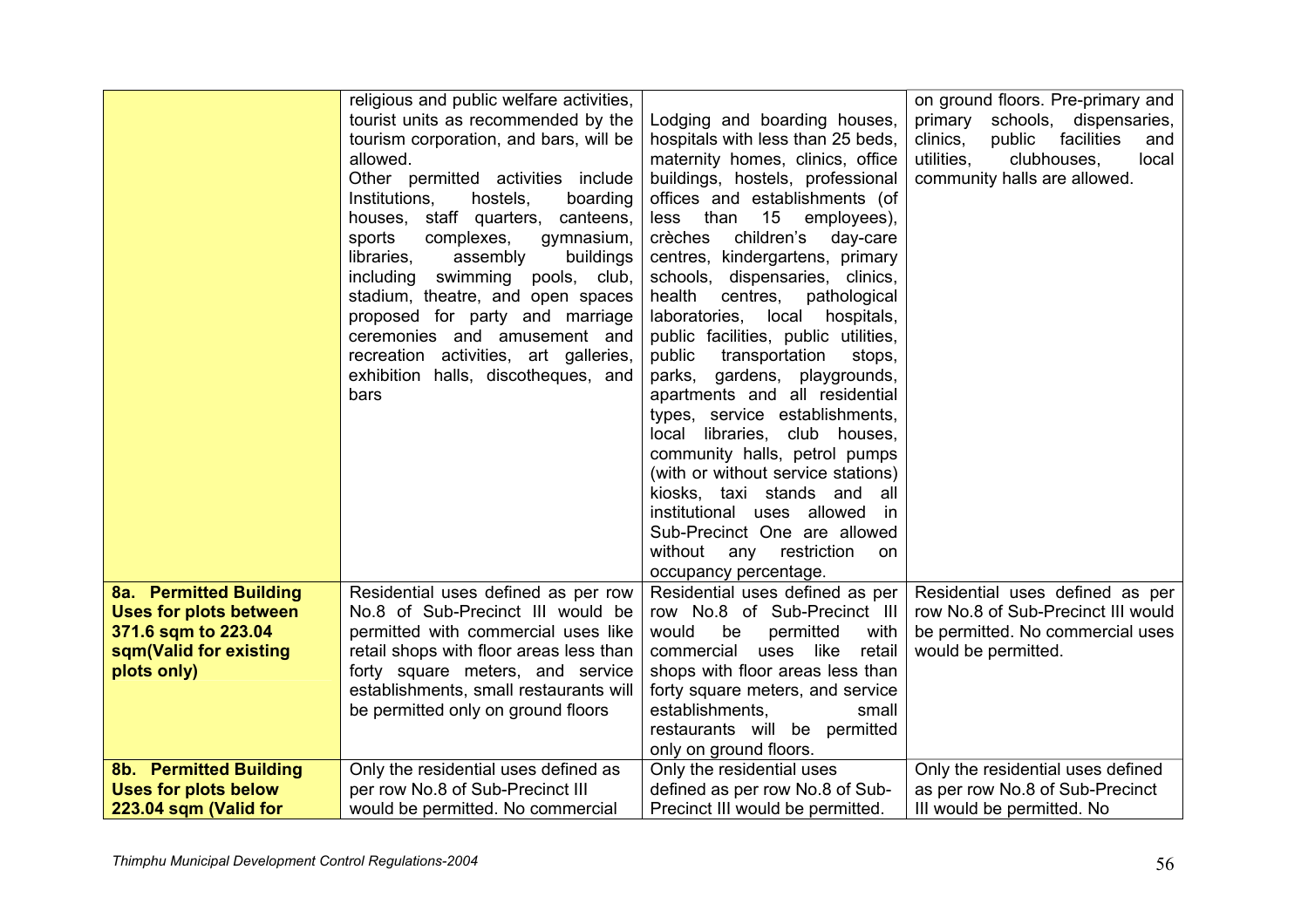| existing plots only) | uses would be permitted.             | No commercial uses would be      | commercial uses would be         |
|----------------------|--------------------------------------|----------------------------------|----------------------------------|
|                      |                                      | permitted.                       | permitted.                       |
| 9. Parking           | Plot level parking is compulsory and | Plot level parking is compulsory | Plot level parking is compulsory |
|                      | the number of parking spaces should  | and the number of parking        | and the number of parking spaces |
|                      | be as per parking requirements as    | spaces should be as per parking  | should be as per parking         |
|                      | specified under these regulations    | requirements as specified under  | requirements as specified under  |
|                      |                                      | these regulations                | these regulations.               |

**Note:** 1. For plots falling under Sub-Precinct IA and Royal Boulevard please refer the tables below.

 2. The Development Guidelines on Permitted Building Height, Minimum Developable Plot Size and regulation for Colonnade, proposed for Sub-Precinct-I are not valid for plots abutting the Royal Boulevard. For detailed development guideline for plots abutting the Royal Boulevard please refer the proposed Urban Design Guidelines for the Royal Boulevard.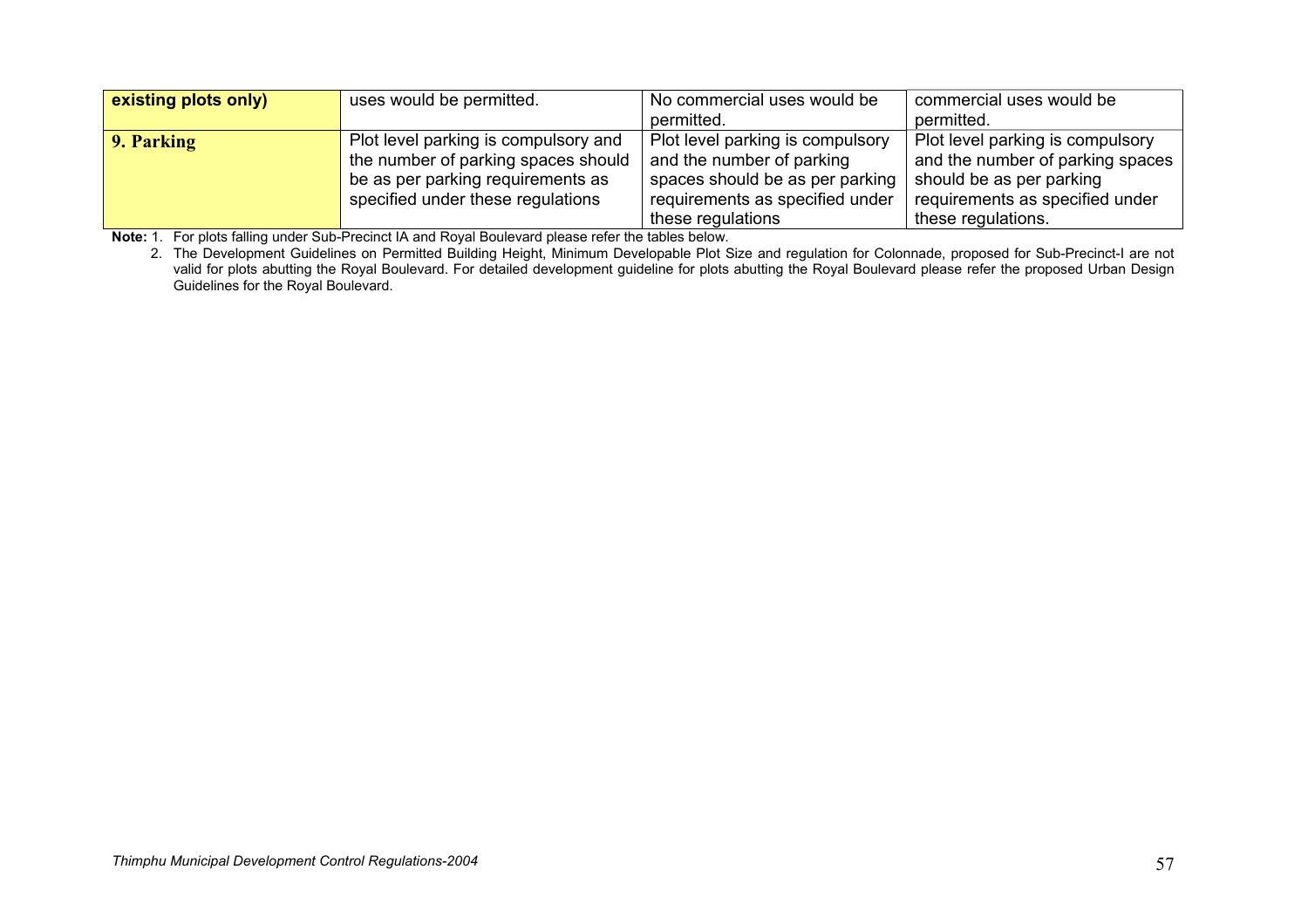| 3.0.3 B: SPECIAL DEVELOPMENT AND URBAN DESIGN GUIDELINES FOR PLOTS ABUTTING THE ROYAL BOULEVARD<br>(SUB PRECINCT- I) |                                                 |                                                |  |  |
|----------------------------------------------------------------------------------------------------------------------|-------------------------------------------------|------------------------------------------------|--|--|
|                                                                                                                      |                                                 |                                                |  |  |
| <b>PARAMETERS</b>                                                                                                    | <b>GUIDELINES</b>                               | <b>COMMENTS</b>                                |  |  |
| 1. Minimum Developable plot size                                                                                     | 1000 sqm. Minimum plot area after sub-          |                                                |  |  |
| permitted for subdivision                                                                                            | division should not be less than 1000sqm.       |                                                |  |  |
| 2. Minimum Developable plot size                                                                                     | All existing plot having an area equal to or    | To ensure a uniform height and character       |  |  |
|                                                                                                                      | above 371.6 sqm would be permitted for          | along the Royal Boulevard.                     |  |  |
|                                                                                                                      | development. Any plot less than 371.6sqm        |                                                |  |  |
|                                                                                                                      | would not be permitted for development.         |                                                |  |  |
| 3. Permitted Building Height in terms of                                                                             | 1. For plots to the west of The Royal           | To ensure an appropriate facade width to       |  |  |
| floors.                                                                                                              | Boulevard, a maximum building height of five    | height ratio and also an appropriate plot area |  |  |
|                                                                                                                      | stories $(G+4)$ would be allowed, and for       | to built area ratio.                           |  |  |
|                                                                                                                      | those to the east of The Royal Boulevard, a     |                                                |  |  |
|                                                                                                                      | maximum building height of five stories         |                                                |  |  |
|                                                                                                                      | (G+4) from the Royal Boulevard level would      |                                                |  |  |
|                                                                                                                      | be allowed. Floors below the Royal              |                                                |  |  |
|                                                                                                                      | Boulevard level up to the lower natural         |                                                |  |  |
|                                                                                                                      | ground level would be permitted as              |                                                |  |  |
|                                                                                                                      | additional developable floors and should fulfil |                                                |  |  |
|                                                                                                                      | additional<br>parking<br>requirements<br>the    |                                                |  |  |
|                                                                                                                      | generated by these floors as specified in       |                                                |  |  |
|                                                                                                                      | these regulations.                              |                                                |  |  |
| <b>4. Colonnade</b>                                                                                                  | Minimum 1.5 meters wide (CLEAR) one             | 1. To allow for shaded areas as an important   |  |  |
|                                                                                                                      | storey high colonnade only on the Royal         | component of the public domain.                |  |  |
|                                                                                                                      | Boulevard facing side.                          |                                                |  |  |

**Note:** 1). The Development Guidelines on **Plot coverage**, **Set Backs, Plot Coverage, Maximum Allowed Roof Projection, Boundary wall, Building use, Architectural Guidelines, and Parking** will remain same as proposed for **Sub-Precinct-I.**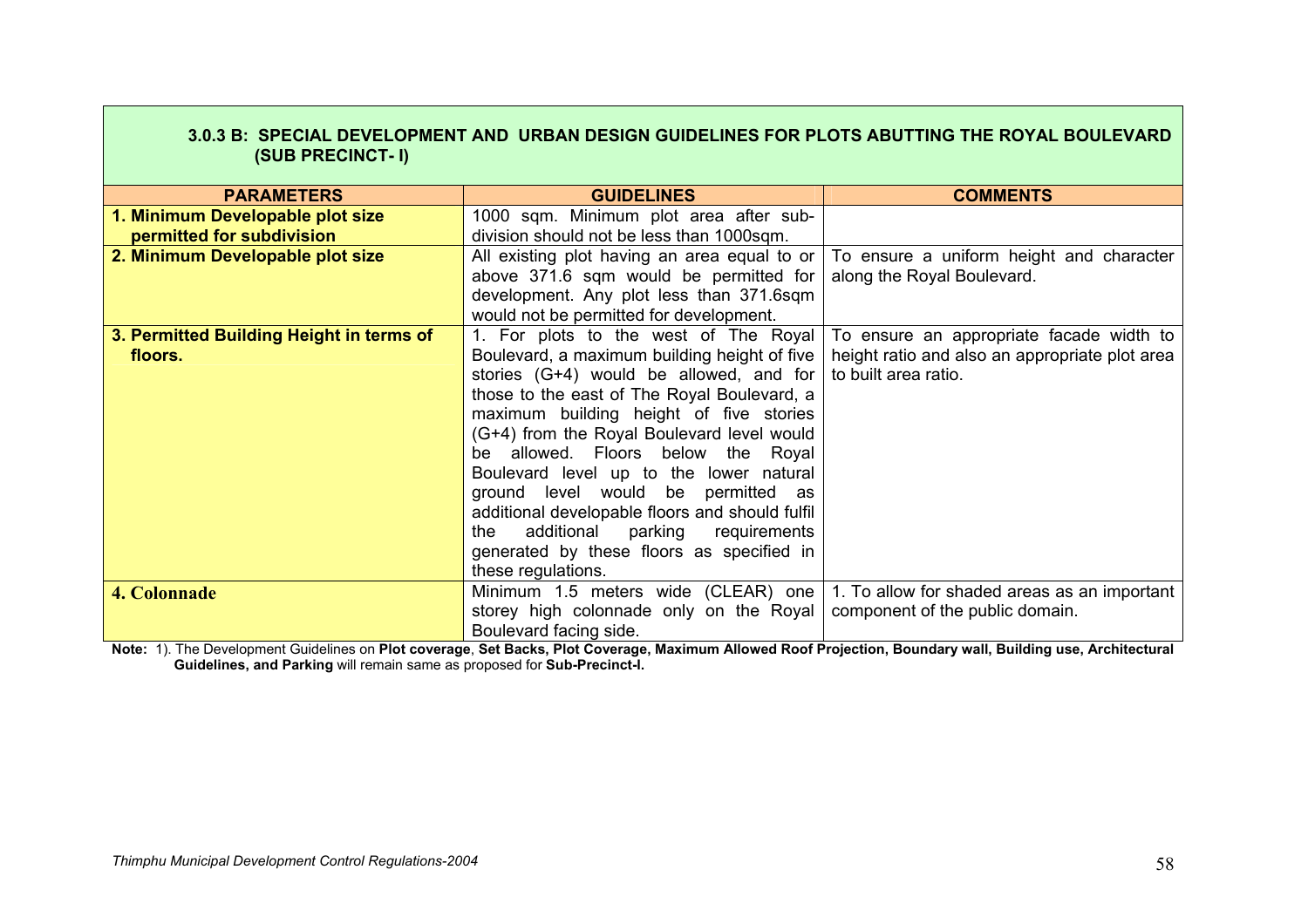|               | 3.0.3 C: DEVELOPMENT AND URBAN DESIGN GUIDELINES FOR PLOTS UNDER SUB-PRECINCT-1-A<br>(All plots located along the western side of Norzin Lam, plots along Wogzin Lam, plots abutting Chang Lam upto the drain<br>north of Mendalaya meat shop, all plots along Norzin Lam towards the east up to the Druk Shopping complex.) |                                                                                                                                                                                                                                                                                                                                                                                                                                                                                                                                                                              |  |  |
|---------------|------------------------------------------------------------------------------------------------------------------------------------------------------------------------------------------------------------------------------------------------------------------------------------------------------------------------------|------------------------------------------------------------------------------------------------------------------------------------------------------------------------------------------------------------------------------------------------------------------------------------------------------------------------------------------------------------------------------------------------------------------------------------------------------------------------------------------------------------------------------------------------------------------------------|--|--|
|               | <b>PARAMETERS</b>                                                                                                                                                                                                                                                                                                            | <b>GUIDELINES</b>                                                                                                                                                                                                                                                                                                                                                                                                                                                                                                                                                            |  |  |
|               |                                                                                                                                                                                                                                                                                                                              |                                                                                                                                                                                                                                                                                                                                                                                                                                                                                                                                                                              |  |  |
| $\mathbf 1$ . | Minimum Plot Area Permitted for Development (in square<br>meters)                                                                                                                                                                                                                                                            | 223.04 square meters for all existing plots directly abutting Norzin<br>Lam.                                                                                                                                                                                                                                                                                                                                                                                                                                                                                                 |  |  |
|               |                                                                                                                                                                                                                                                                                                                              | Note: No further subdivision of plots will be allowed within this Sub-<br>Precinct.                                                                                                                                                                                                                                                                                                                                                                                                                                                                                          |  |  |
| 2.            | Permitted Building Height in terms of Floors.                                                                                                                                                                                                                                                                                | 1. Total permitted number of floors for plots of area less than or<br>equal to 371.6 square meters will be Four (Ground floor, plus three<br>upper floors including basement floors).<br>2. Total permitted number of floors for plots of area greater than 400<br>square meters will be Five (Ground floor, plus four upper floors<br>including basement floors)<br>3. Total permitted number of floors for all plots sizes located towards<br>north of milk booth junction will be only Four floors. (Ground floor,<br>plus three upper floors including basement floors). |  |  |
| 3.            | <b>Permitted Minimum Set Backs</b>                                                                                                                                                                                                                                                                                           | 1. Front side setback : 1.5 or existing building line as per BBR.<br>2. Side setbacks<br>$: 2$ meters<br>Rear setback<br>3 metres for areas connected to public sewer<br>areas and 5 metres for plots with<br>sepictanks.<br>The permissible uses on the side set backspaces are as per the<br>proposed Development Guidelines for Sub-Precinct One.                                                                                                                                                                                                                         |  |  |
| 4.            | <b>Maximum Permitted Roof Projection</b>                                                                                                                                                                                                                                                                                     | 1.5 meters.                                                                                                                                                                                                                                                                                                                                                                                                                                                                                                                                                                  |  |  |
| 5.            | mentioned in Planning Standards for Urban Settlements in Bhutan, as public parking rights.                                                                                                                                                                                                                                   | Parking: The building owners should buy the number of four and two wheeler parking spaces required as per the parking standards                                                                                                                                                                                                                                                                                                                                                                                                                                              |  |  |
|               | Note: 1. The Development Guidelines on Colonnade, Building use and Architectural Guidelines will remain same as proposed for<br>Sub-Precinct-One in section 4.10.1.                                                                                                                                                          |                                                                                                                                                                                                                                                                                                                                                                                                                                                                                                                                                                              |  |  |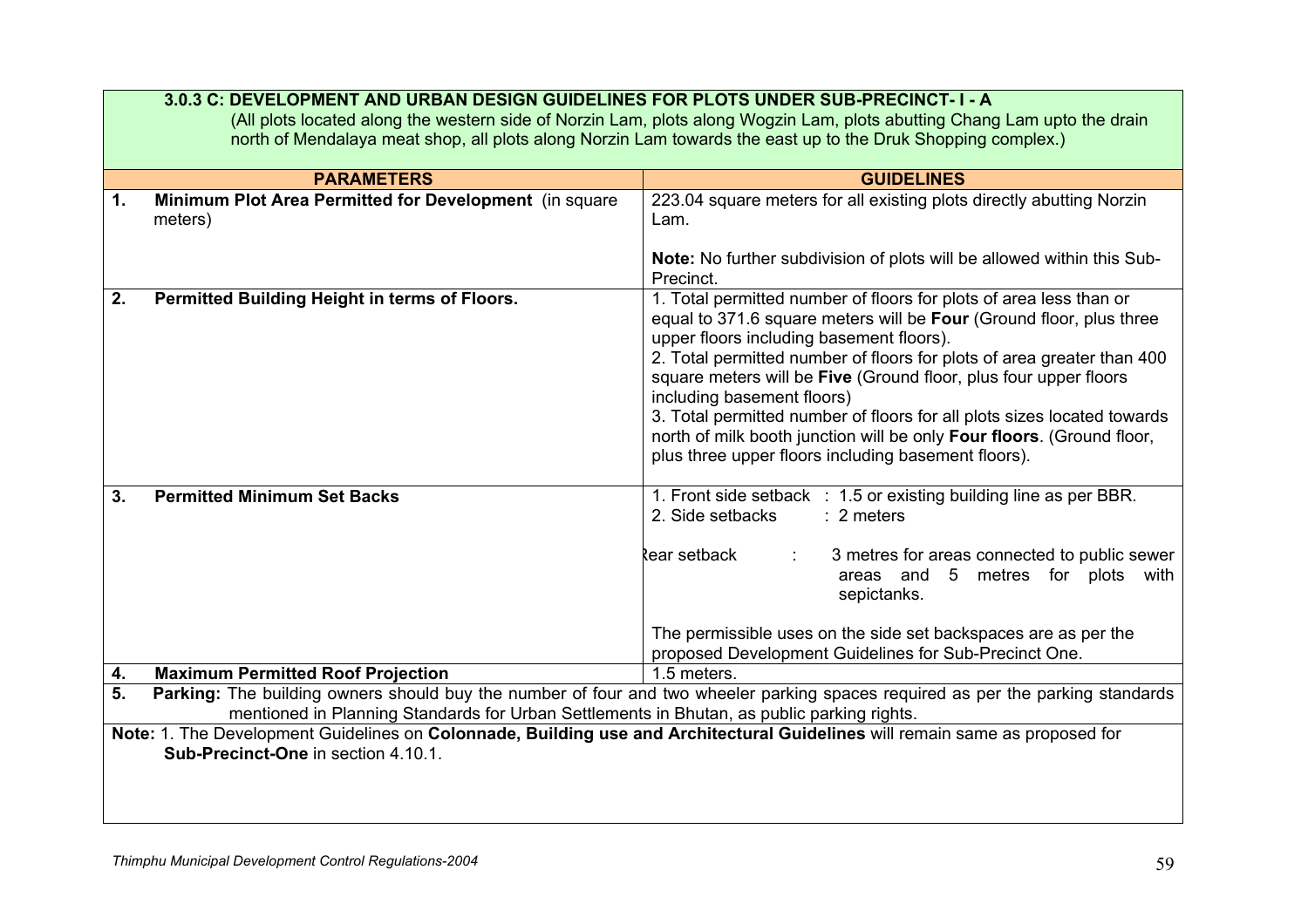| 6. | <b>Additional Free Air Rights:</b><br>(Applicable only after pedestrainization of Norzin Lam) | 1. Free air rights would be allowed only at the first floor level, to a<br>depth of 4 meters and to a length of 1.5m more than the full width<br>of the facade of the building facing Norzin Lam. This would be<br>allowed from the plot line over public domain only on the Norzin<br>Lam facing side. |
|----|-----------------------------------------------------------------------------------------------|---------------------------------------------------------------------------------------------------------------------------------------------------------------------------------------------------------------------------------------------------------------------------------------------------------|
|    |                                                                                               | 2. Similar free developable space, would be allowed on both the<br>sides of the building, to a depth of 1.5m and length of 2m from the<br>building edge facing Norzin Lam.                                                                                                                              |
| 7. | Colonnade:<br>(Applicable only after pedestrainization of Norzin Lam)                         | Minimum 4 meters wide one storey high colonnade only on Norzin<br>Lam facing side (below the free additional first floor space).                                                                                                                                                                        |
| 8. | <b>Projections:</b><br>(Applicable only after pedestrainization of Norzin Lam)                | 1. First floor level (G+1) built projection is compulsory over the public<br>domain for a width of 4 meters only on Norzin Lam facing side.                                                                                                                                                             |
|    |                                                                                               | 2. No building element other than Traditional Elements permitted in<br>Traditional Architectural Guidelines by Department of Urban<br>Development and Housing is allowed to project into the setback<br>space.                                                                                          |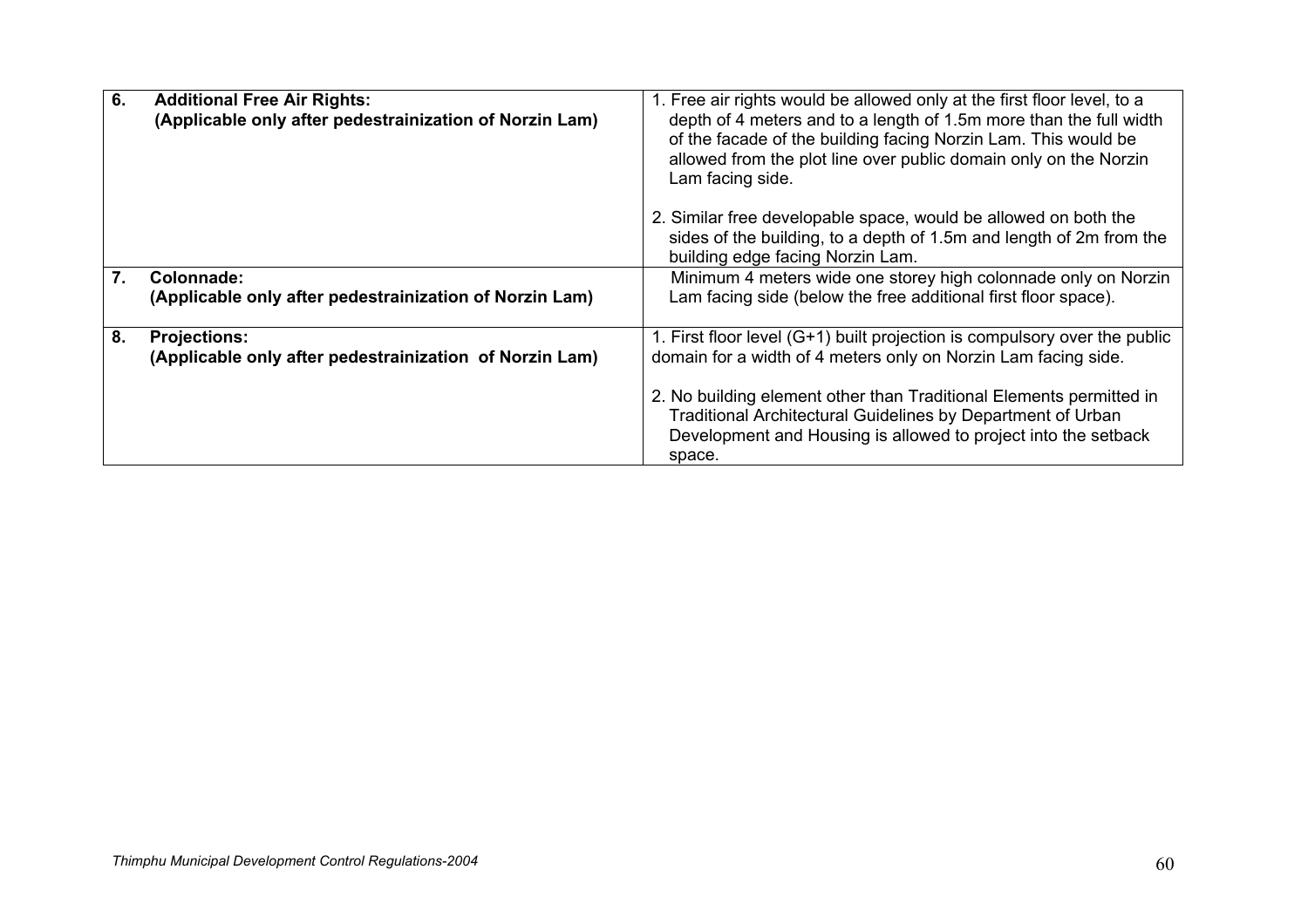|                                                                                                                                                                                | 3.0.3 D: DEVELOPMENT GUIDELINES FOR SUB PRECINCT II A, II B, IV and IVA                                                                                                                                                                                                                                                                                                                                                      |                                                                                                                                                                                                                                                           |                                                                                                                                                                                                                                                                                                                                                                                                                                                                                                                  |                                                                                                                                                                                                                                                                                                                                                                                                                                                                                                                                            |  |
|--------------------------------------------------------------------------------------------------------------------------------------------------------------------------------|------------------------------------------------------------------------------------------------------------------------------------------------------------------------------------------------------------------------------------------------------------------------------------------------------------------------------------------------------------------------------------------------------------------------------|-----------------------------------------------------------------------------------------------------------------------------------------------------------------------------------------------------------------------------------------------------------|------------------------------------------------------------------------------------------------------------------------------------------------------------------------------------------------------------------------------------------------------------------------------------------------------------------------------------------------------------------------------------------------------------------------------------------------------------------------------------------------------------------|--------------------------------------------------------------------------------------------------------------------------------------------------------------------------------------------------------------------------------------------------------------------------------------------------------------------------------------------------------------------------------------------------------------------------------------------------------------------------------------------------------------------------------------------|--|
| <b>PARAMETERS</b>                                                                                                                                                              | <b>SUB-PRECINCT-II - A</b>                                                                                                                                                                                                                                                                                                                                                                                                   | <b>SUB PRECINT -II - B</b>                                                                                                                                                                                                                                | <b>SUB-PRECINCT-IV</b>                                                                                                                                                                                                                                                                                                                                                                                                                                                                                           | <b>SUB-PRECINCT - IVA</b>                                                                                                                                                                                                                                                                                                                                                                                                                                                                                                                  |  |
| <b>Definition</b>                                                                                                                                                              | Plots behind<br>(west of)<br>weekend<br>vegetable<br>market,<br>abutting<br><b>or</b><br>directly<br>accessed<br>from<br>Kundey Lam and<br>few<br>plots towards<br>south of<br>weekend<br>vegetable<br>market.<br>Note: Though these plots<br>Sub-Precinct-II.<br>in<br>fall<br>they were in commercial<br>zone as per the previous<br>and<br>thus<br>plan,<br>the<br>regulations were revised<br>to facilitate these plots. | Plots abutting the access<br>roads (ROW less than 10<br>meters) but demarcated<br>as Semi- Commercial<br>Zones as per the previous<br>plan. This sub precinct<br>covers, especially the<br>plots located west of<br>Norzin Lam (Hong Kong<br>market area) | Plots falling in Sub-<br>Precinct-I (plots abutting<br>primary road), but<br>restricted in development<br>due to its vicinity to any<br>Historical or traditional<br>building or Precinct, or<br>due to the topography or<br>elevation of the land, or<br>due to the reasons of<br>anticipated visual impact<br>or due to any other<br>special considerations of<br>similar concern. In core<br>area the area below (east<br>of) Chhubar Chhu circle,<br>abutting the primary road<br>falls under this precinct. | Plots falling in Sub-<br>Precinct-II (plots abutting<br>secondary road), but<br>restricted in development<br>due to reasons like, its<br>vicinity to any Historical or<br>traditional building or<br>Precinct, or due to the<br>topography or elevation of<br>the land, or due to the<br>reasons of anticipated<br>visual impact or due to<br>any other special<br>considerations of similar<br>concerns. In core area the<br>area below (east of)<br>Chhubar Chhu circle,<br>abutting the Secondary<br>road falls under this<br>precinct. |  |
| <b>Minimum Plot Area</b><br>1.<br><b>Permitted for</b><br><b>Development after sub</b><br>division or minimum<br>plot area required for<br>sub division. (in square<br>meters) | 1000 square meters                                                                                                                                                                                                                                                                                                                                                                                                           | 1000 square meters                                                                                                                                                                                                                                        | 1000 square meters                                                                                                                                                                                                                                                                                                                                                                                                                                                                                               | 1000 square meters                                                                                                                                                                                                                                                                                                                                                                                                                                                                                                                         |  |
| <b>Maximum Plot</b><br>2.<br><b>Coverage permitted for</b><br>plots with an area equal<br>and above 1000 sqm.                                                                  | Fifty percent (50%)                                                                                                                                                                                                                                                                                                                                                                                                          | Forty five percent (45%)                                                                                                                                                                                                                                  | Fifty percent (50%)                                                                                                                                                                                                                                                                                                                                                                                                                                                                                              | Forty five percent (45%)                                                                                                                                                                                                                                                                                                                                                                                                                                                                                                                   |  |
| <b>Maximum Plot</b><br>2a.<br><b>Coverage permitted for</b><br>plots between 371.6                                                                                             | Fifty percent (50%)                                                                                                                                                                                                                                                                                                                                                                                                          | Forty percent (40%)                                                                                                                                                                                                                                       | Forty five percent (45%)                                                                                                                                                                                                                                                                                                                                                                                                                                                                                         | Forty percent (40%)                                                                                                                                                                                                                                                                                                                                                                                                                                                                                                                        |  |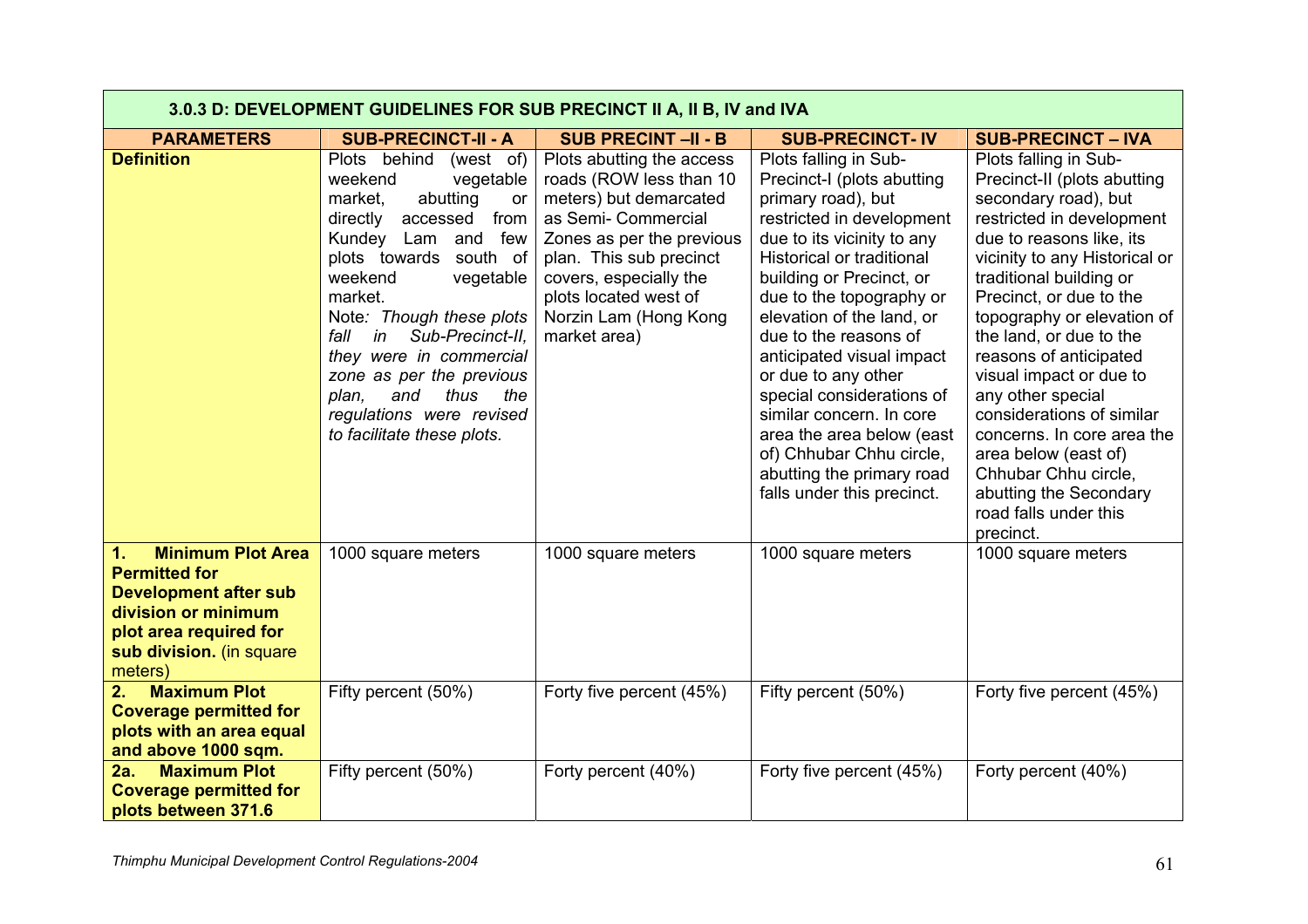| sqm and 999sqm.                                                                                                                                                                                                                                                  |                                                                                                                                                                               |                                                                                                                                                                                        |                                                                                                                                                                                     |                                                                                                                                                                                    |
|------------------------------------------------------------------------------------------------------------------------------------------------------------------------------------------------------------------------------------------------------------------|-------------------------------------------------------------------------------------------------------------------------------------------------------------------------------|----------------------------------------------------------------------------------------------------------------------------------------------------------------------------------------|-------------------------------------------------------------------------------------------------------------------------------------------------------------------------------------|------------------------------------------------------------------------------------------------------------------------------------------------------------------------------------|
| <b>Maximum Plot</b><br>2b.<br><b>Coverage permitted for</b><br>plots below 371.6 sqm.<br>(Valid for existing plots<br>only)                                                                                                                                      | Forty percent (40%)                                                                                                                                                           | Forty percent (40%)                                                                                                                                                                    | Forty percent (40%)                                                                                                                                                                 | Forty percent (40%)                                                                                                                                                                |
| 3.<br><b>Permitted Building</b><br><b>Height in terms of floors</b><br>for plots with an area<br>equal or more than<br>371.6 sqm.                                                                                                                                | Total permitted number of<br>floors in Sub-Precinct-IIA<br>is four (Ground floor, plus<br>three upper floors<br>excluding floors used for<br>parking and other<br>services).  | Total permitted number of<br>floors in Sub-Precinct-IIB<br>is four (Ground floor, plus<br>three upper floors<br>excluding basement floors<br>used for parking and<br>other services).  | Total permitted number of<br>floors in Sub-Precinct-IV<br>is three (Ground floor,<br>plus two upper floors<br>excluding basement floors<br>used for parking and<br>other services). | Total permitted number of<br>floors in Sub-Precinct-IV<br>is three (Ground floor,<br>plus two upper floors<br>excluding basement floors<br>used for parking and<br>other services. |
| <b>Permitted</b><br>3a.<br><b>Building Height in terms</b><br>of floors for plots with<br>an area between 371.6<br>sqm and 223.04 sqm.<br>(Valid for existing plots<br>only)                                                                                     | Total permitted number of<br>floors in Sub-Precinct-IIA<br>is three (Ground floor,<br>plus three upper floors<br>excluding floors used for<br>parking and other<br>services). | Total permitted number of<br>floors in Sub-Precinct-IIB<br>is three (Ground floor,<br>plus three upper floors<br>excluding basement floors<br>used for parking and<br>other services). | Total permitted number of<br>floors in Sub-Precinct-IV<br>is three (Ground floor,<br>plus two upper floors<br>excluding basement floors<br>used for parking and<br>other services). | Total permitted number of<br>floors in Sub-Precinct-IV<br>is three (Ground floor,<br>plus two upper floors<br>excluding basement floors<br>used for parking and<br>other services. |
| <b>Permitted</b><br>3 <sub>b</sub><br><b>Building Height in terms</b><br>of floors for plots with<br>an area less than 223.04<br>sqm. (Valid for existing<br>plots only)                                                                                         | Total permitted number of<br>floors in Sub-Precinct-IIA<br>is two (Ground floor, plus<br>one upper floor excluding<br>floors used for parking<br>and other services).         | Total permitted number of<br>floors in Sub-Precinct-IIB<br>is two (Ground floor, plus<br>one upper floors<br>excluding basement floors<br>used for parking and<br>other services).     | Total permitted number of<br>floors in Sub-Precinct-IV<br>is two (Ground floor, plus<br>one upper floors<br>excluding basement floors<br>used for parking and<br>other services).   | Total permitted number of<br>floors in Sub-Precinct-IV<br>is two (Ground floor, plus<br>one upper floors<br>excluding basement floors<br>used for parking and<br>other services.   |
| <b>Other regulations</b><br>4.<br>(Minimum Set backs,<br><b>Permitted uses within</b><br>the set backs, Maximum<br>allowed roof projection,<br><b>Boundary Wall,</b><br><b>Vehicular Access</b><br><b>Possibility, Parking and</b><br><b>Betterment Charges)</b> | As per Sub-Precinct II                                                                                                                                                        | As per Sub- Precinct II                                                                                                                                                                | As per Sub- Precinct I                                                                                                                                                              | As per Sub- Precinct II                                                                                                                                                            |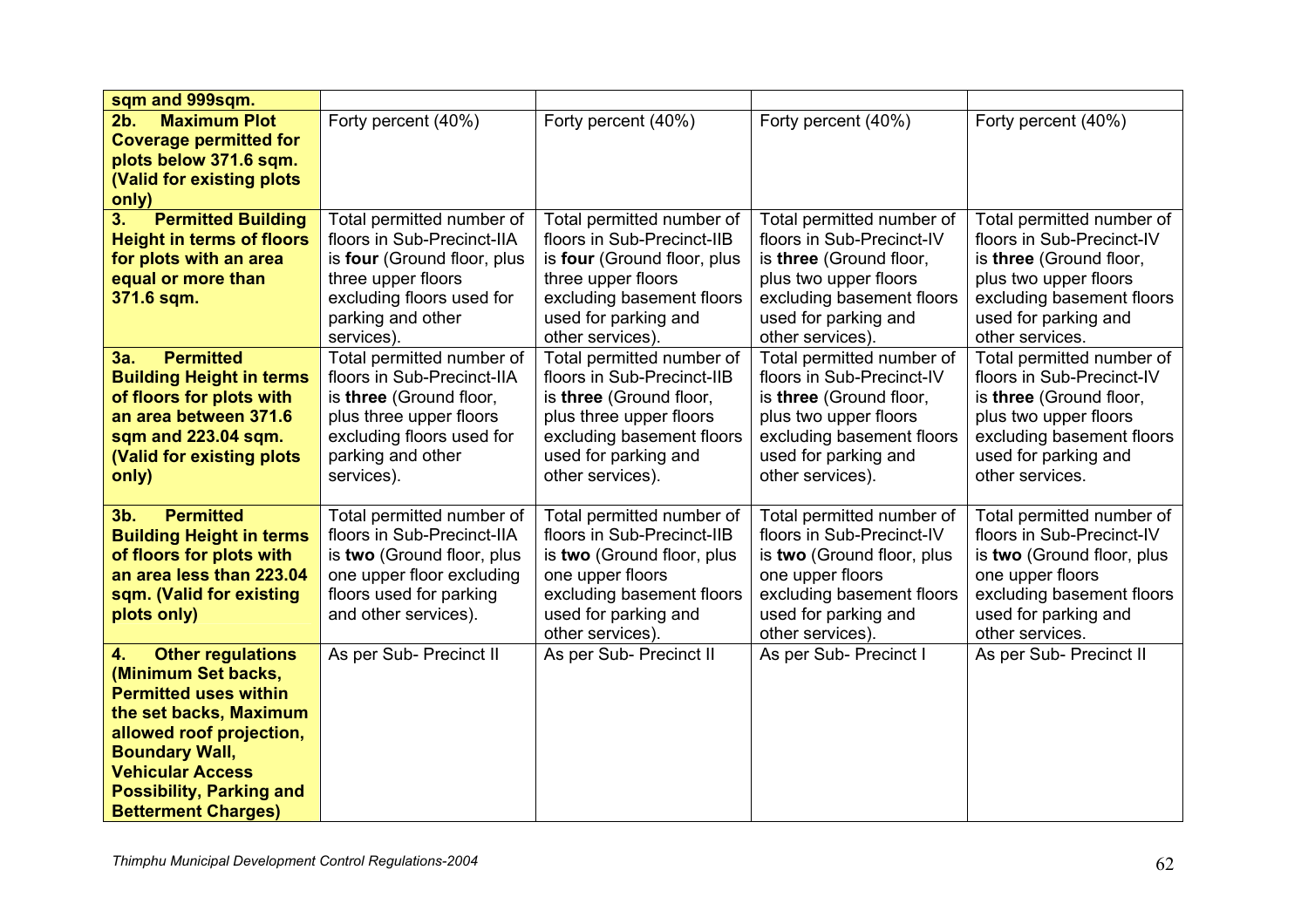| <b>5. Permitted Building</b><br>Use for plots with an<br>area above 371.6 sqm.                                                                                                                                                                     | As per the Building use<br>permitted for Sub-<br>Precinct II                                                                                                                                                                                                                                           | Commercial uses<br>permitted under Sub-<br>Precinct II would be<br>permitted only in the<br>ground floor. Remaining<br>floors would be permitted<br>with only residential uses<br>as permitted in Sub<br>Precinct III.                                                                       | As per the Building use<br>permitted for Sub-<br>Precinct I                                                                                                                                                                                                                                  | As per the Building use<br>permitted for Sub-<br>Precinct II                                                                                                                                                                                                                                 |
|----------------------------------------------------------------------------------------------------------------------------------------------------------------------------------------------------------------------------------------------------|--------------------------------------------------------------------------------------------------------------------------------------------------------------------------------------------------------------------------------------------------------------------------------------------------------|----------------------------------------------------------------------------------------------------------------------------------------------------------------------------------------------------------------------------------------------------------------------------------------------|----------------------------------------------------------------------------------------------------------------------------------------------------------------------------------------------------------------------------------------------------------------------------------------------|----------------------------------------------------------------------------------------------------------------------------------------------------------------------------------------------------------------------------------------------------------------------------------------------|
| <b>5a. Permitted Building</b><br>uses for plots between<br><b>371.6sqm. to</b><br>223.04sqm. (valid for<br>existing plots only)                                                                                                                    | Residential uses defined<br>as per row No.8 of Sub-<br>Precinct III would be<br>permitted. with<br>commercial uses like<br>retail shops with floor<br>areas less than forty<br>square meters, and<br>service establishments,<br>small restaurants will be<br>permitted only on ground<br>floors wthout | Residential uses defined<br>as per row No.8 of Sub-<br>Precinct III would be<br>permitted with commercial<br>uses like retail shops with<br>floor areas less than forty<br>square meters, and<br>service establishments,<br>small restaurants will be<br>permitted only on ground<br>floors. | Residential uses defined<br>as per row No.8 of Sub-<br>Precinct III would be<br>permitted with commercial<br>uses like retail shops with<br>floor areas less than forty<br>square meters, and<br>service establishments,<br>small restaurants will be<br>permitted only on ground<br>floors. | Residential uses defined<br>as per row No.8 of Sub-<br>Precinct III would be<br>permitted with commercial<br>uses like retail shops with<br>floor areas less than forty<br>square meters, and<br>service establishments,<br>small restaurants will be<br>permitted only on ground<br>floors. |
| For plots less than 223.04 sqm (2400 sqft) under all the Sub-Precincts (Valid for existing plots only): Only the residential uses<br>5b.<br>defined as per row No.8 of Sub-Precinct III would be permitted. No commercial uses would be permitted. |                                                                                                                                                                                                                                                                                                        |                                                                                                                                                                                                                                                                                              |                                                                                                                                                                                                                                                                                              |                                                                                                                                                                                                                                                                                              |

**Note:** Basement floors would be permitted to have only for Vehicular Parking and building services. Other uses would be permitted only for the additional developable floors for plots along Royal Boulevard's eastern side, but the parking requirements have to be fulfilled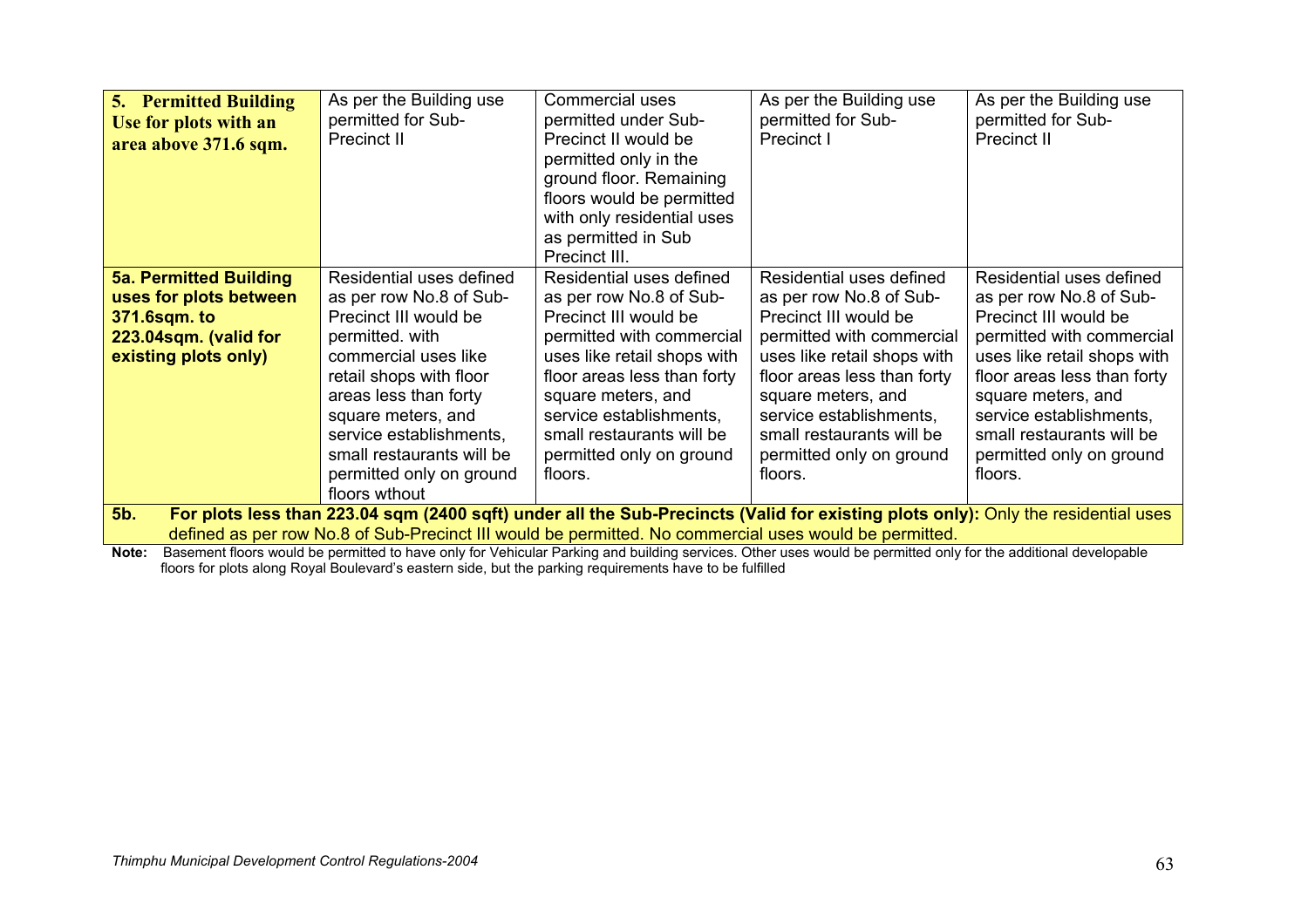# **3.1 TREE PLANTATION**

Tree plantation at the rate of one tree for every 100 sq.m. of land, shall have to be undertaken and maintained in all sites (Not compulsorily in Sub-Precinct 1A of Urban Core Precinct only).

# **3.2 COLLECTION AND DISCHARGE OF STORM WATER**

Every site development should include:

- A) Channels at the lower elevation/ level of the site which discharges rainwater runoff into public storm water drains.
- B) There shall be an underground water collection cistern at the lower portion of the site to store rainwater. It shall have the capacity for every 50 sq.m. of land coverage of the site, a volume which can store 150 litres of water, collected from the site run-off. This water shall be used for landscaping, car washing and other non-potable uses.

# **3.3 VERTICAL EXTENSION:**

 Vertical Extension (addition of floors to an existing structure) of the existing building would be permitted only upon satisfying the following requirements.

- 1. The application for the vertical extension should include the Building Permit and the approved drawings of the existing building, submitted along with the proposed drawings for the vertical extension.
- 2. The application for vertical extension shall be processed only if the existing building was strictly constructed as per the approved drawings. If the attic of the existing building is currently being used as a habitable floor, the application shall be rejected.
- 3. The Total Built-up area (Plinth Area X Number of floors) of the building should be within the maximum permissible built-up area achieved by multiplying the maximum Plot Coverage and maximum number of floors permitted under the respective precincts mentioned for the respective plot sizes as per the 'Thimphu DCR'.
- 4. **The parking requirements** for the proposed additional built-up area should be fulfilled as per the parking standard mentioned in Table No. 2.13 "Parking Requirements".
- 5. Structural Stability of the existing structural system should be proven to be adequate to accommodate the proposed vertical extension or additional floors (while complying with the current Building Code of Bhutan).

# **3.4 BETTERMENT CHARGES**

Betterment Charges would be collected for areas within the local area planning under land pooling but where physical pooling is not feasible totally. The charges would be equivalent to the land that would be contributed in correspondence to percentage of pooling of that particular LAP and if that particular area/plot does not have any direct vehicular access then the percentage of land contributed to access road shall be deducted from the overall pooling percentage. These charges would be applicable for areas within LAP which are partially pooled and the betterment charges shall be charged based on the remainder percentage of pooling.

**The rate considered for calculating betterment charges would be as per Land Compensation Rate, 1996.**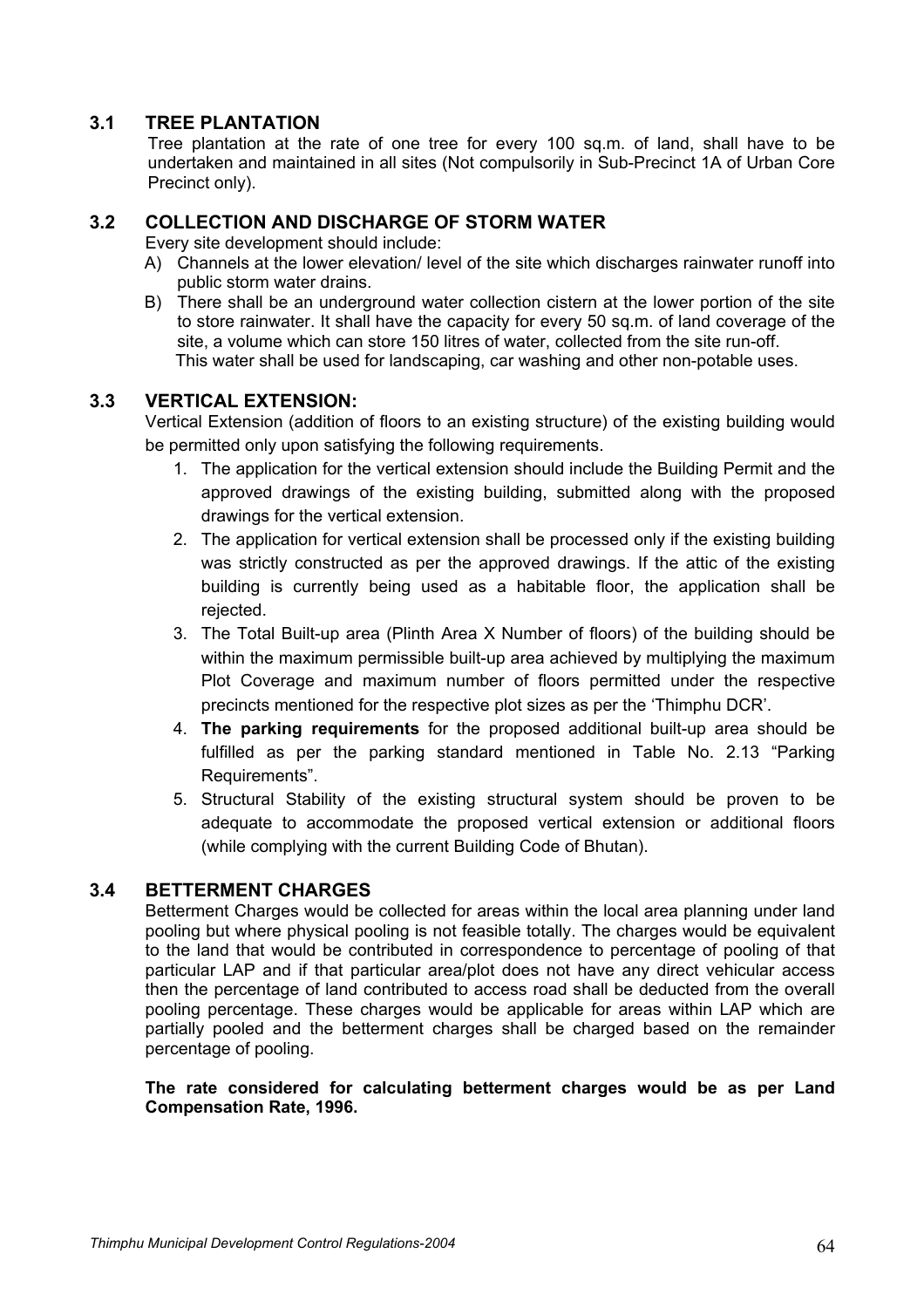# **3.5 EXISTING NON-CONFORMING USES**

A lawful use of land existing prior to the notification of the Thimphu Structure Plan of which these Precinct Sanctions forms a part and which do not conform to the designated Precinct Sanctions, shall be permitted to continue, subject to the condition that no extension, modification of the buildings, nor extension, or intensification of the non-confirming use shall be permitted. The existing use (structures) will continue but once the structure is demolished no further development/ redevelopment shall be allowed.

Uses like workshops, sawmills etc shall be allowed to continue operations for a minimum of five calendar years from the date these Precinc9t Sanctions become operational.

# **3.6 REDEVELOPMENT / RECONSTRUCTION OF DILAPIDATED / UNSAFE BUILDINGS**

In the case of proposals involving redevelopment / reconstruction of dilapidated / unsafe buildings, the maximum allowable Total Built-up Area shall be equal to the Total Built-up Area legitimately consumed or the base Total Built-up Area allowable under these Regulations, whichever is more.Buildings with uses that do not conform to those permissible in the Precinct shall be permitted to be reconstructed only if their intended future use is permitted by the Implementing Authority, according to the regulations of the precinct in which they fall.

If the structures are found to be unsafe, or not fit for habitation the Implementing authority shall pull down the structure as per the BBR, at the cost of the owner.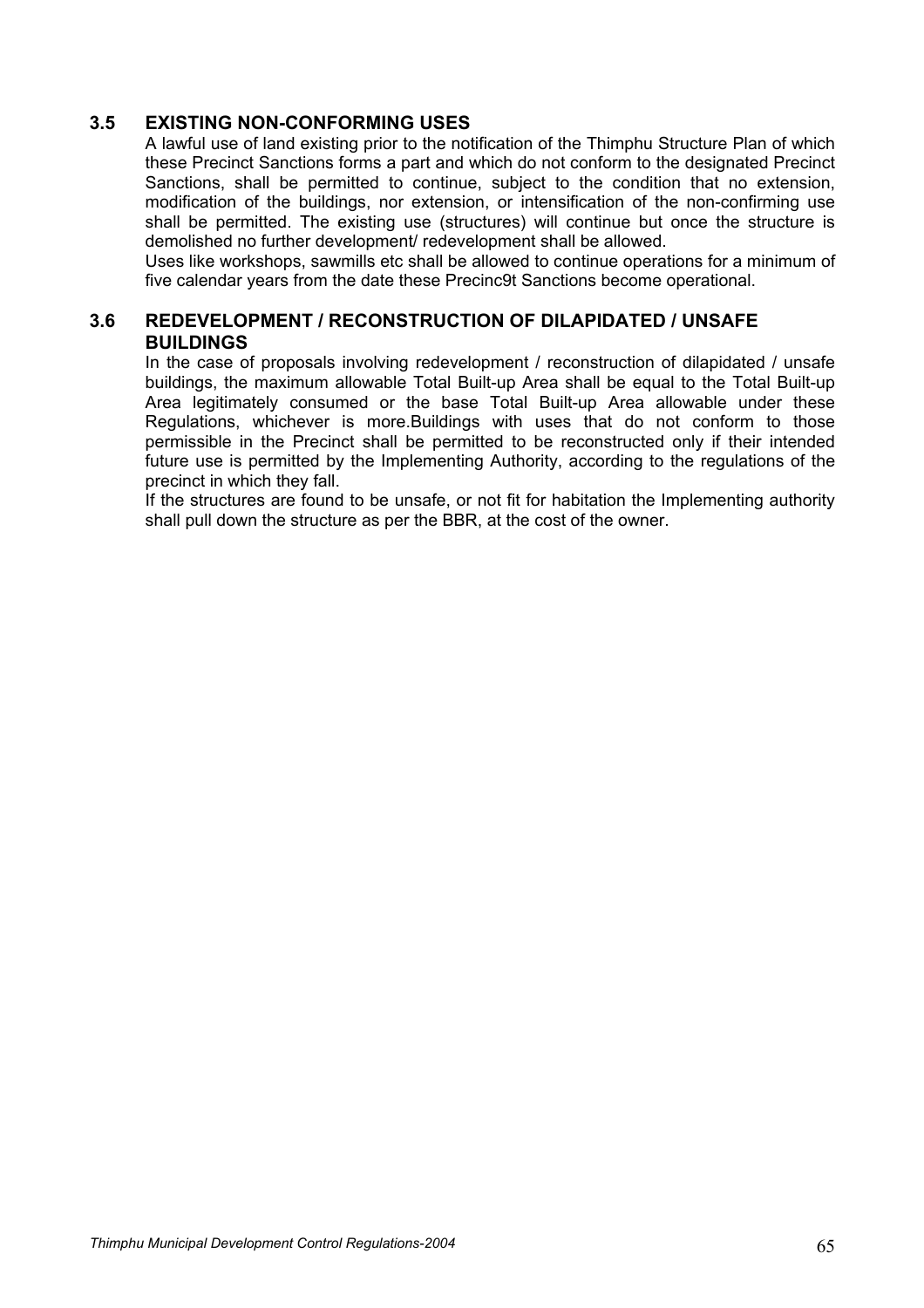# **SECTION – 4 LAND DEVELOPMENT AND SUBDIVISION REGULATIONS (GENERAL PLANNING REQUIREMENTS)**

# **4.0 DEVELOPMENT OF LAND**

For undertaking land development that includes layout /subdivision / consolidation of land/plots, and/or building activity, the application (refer Section 2.1 of these Regulations) shall comply with the following planning requirements of these Regulations**.** A preliminary approval will be given if the application complies with these requirements, on the basis of which the applicant may start the site development.

Final Approval shall be given only on the fulfillment of the requirements under these Regulations on the site.

# **4.1 REQUIREMENTS OF SITE**

## 4.1.1 **MEANS OF ACCESS**

Subdivision of a land into smaller parcels for developing a layout or for construction of building/s shall not be permitted unless it derives access from an authorized and developed street/means of access prescribed in these Regulations (Section 4.1.3, and 4.2.1). This implies that land locked / trapped sites shall not be sub-divided.

## 4.1.2 **ACCESS FROM HIGHWAYS / IMPORTANT ROADS**

In case the land proposed to be developed abuts a highway or an important primary road, the access to the land shall be regulated such that:

- i) it is located on the farthest point of the frontage from any junction,
- ii) it is combined with an adjoining access way leading to the adjoining land,
- iii) if possible, access the main road through a service road,
- iv) provide the access in such a way that it is clearly visible from at least 60 m. away on the highway/road, from both directions, and
- v) when the access to the site has a gradient of more than 1 in 10, there shall be a minimum of six metres buffer space between the edge of the road and the gate to the site.

# 4.1.3 **APPROACH TO BUILDINGS**

For residential development with buildings up to two floors:

 The width of the approach from the public street or means of access to a building shall not be less than:

- a) 1.8 m. wide provided its length is not more than 3 m. and /or the floor area of the building served does not exceed 100 sq.m. and /or the building consists of only one housing unit.
- b) 2.5 m. wide if its length is more than 3.0 m. and /or the floor area of the building served does not exceed 100 sq.m. and /or the building consists of only one housing unit.
- c) 3.5 m. wide in all other cases.

Such approach way shall be paved and shall always be kept open to sky and no projection or overhang shall be permitted over such pathways

Subdivision of property where buildings with more than two floors exist, or are proposed, (residential or non-residential buildings), shall be permissible only if the following additional provisions of means of access are ensured:

1. The width of the main street on which the building abuts shall not be less than 4.5 m. and one end of this street shall join another street not less than 6 m in width

.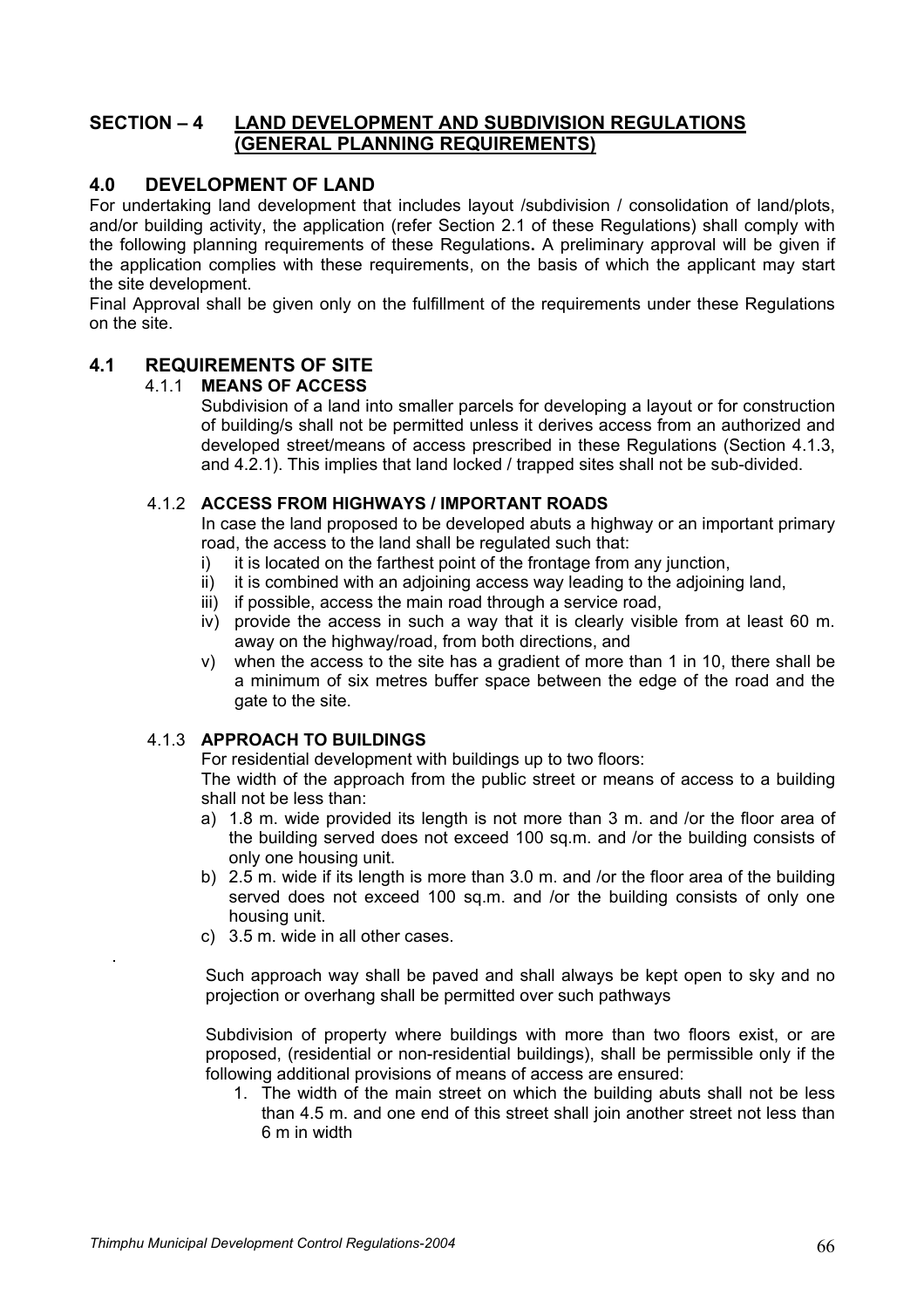- 2. Provision shall be made for one entrance to the plot, of adequate width to allow easy access to the fire engine.
- 3. The entrance gate shall fold back in the plot against the compound wall of the premises, thus leaving the exterior access to the plot free for movement of fire service vehicle.

## 4.1.4 **NO OBJECTION CERTIFICATE FROM REFERRAL AUTHORITIES**

## • **In the Case of Use For Industrial Activity**

If the land is to be used for general industrial use, other than a service industry, the application has to be accompanied by a No Objection Certificate from the Department of Industry

- **In the Case of Development in Royal Precincts**  The application has to be accompanied by a No Objection Certificate from the Royal Secretariat.
- **In the Case of Development in Heritage Precincts**  The application has to be accompanied by a No Objection Certificate from the National Commission for Cultural Affairs (MH&CA)
- **In the Case of Development in E-1 ( Environmental Conservation), E-2 ( Forest Environments ) Precincts and E-4 ( Agri-based Environments )**  The application has to be accompanied by a No Objection Certificate from the National Environment Commission
- **In the Case of the Dzong Precinct and E-3 (Agricultural Environments)**  The application has to be accompanied by a No Objection Certificate from the Competent Authority.

## 4.1.5 **DISTANCE FROM RIVERS AND STREAMS**

## **4.1.5.1 RIVERS AND MAJOR STREAMS**

No development or building construction shall be permitted within 30 m. of the edge of the water course/edge of the gullies/ banks of the following listed rivers / streams:

- 1. Wang Chhu river /Thimphu Chhu river,
- 2. Ngabe Rong Chhu,
- 3. Ola Rong Chhu,
- 4. Chhubar Chhu and its 3 major tributaries,
- 5. Samteling stream (Silikha Chhu),
- 6. The two streams of Taba [Menchuna, and the stream between Taba Settlement and the forest area to the south ( Taba Gorge)],
- 7. The stream next to Dechencholing Palace towards the North and the Dechencholing stream,
- 8. And other natural streams as may be prescribed under other general or specific orders of the Royal Government or other authority.

## **4.1.5.2 RIVULETS / MINOR STREAMS**

No development or building construction shall be permitted within 15 m. of the edge of all natural rivulets/ gulleys and natural drainage channels or such distance as may be prescribed under other general or specific orders of royal government or other Authority.

## **4.1.5.3 Development permissible on environmental clearance from the Relevant Authority**

1. Beyond 15 m. from the edge of the above rivers / streams and beyond 10 m. from the edge of the rivulets / minor streams : Foot paths and cycle tracks, foot bridges, edge/bank protection works for river, vegetable and flower gardens,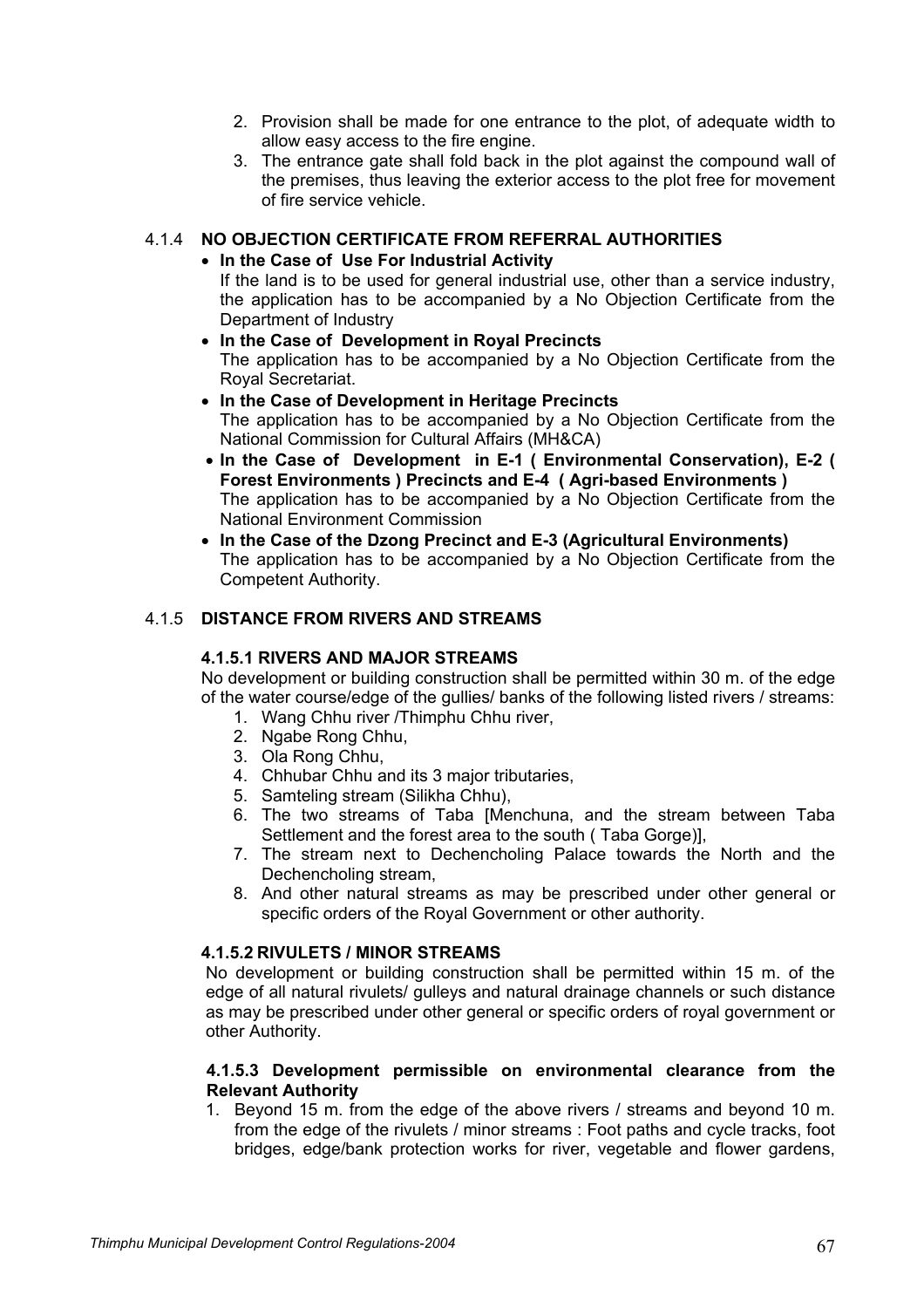nurseries, street furniture like lamp posts, benches, gazebos/pavilions, basic children's play equipment and plot level litter bins,

2. Actions related to conservation of the precinct and enhancement of the environment under the guidance of Nature Conservation Division and the NEC.

## **Addendum:**

- a) Natural landscape features of the rivers, major streams and rivulets, which includes the natural course of the water, banks/ edges, soil, vegetation (trees, shrubs and ground covers), rocky outcrops, boulders and other features or elements which are considered as part of the ecosystem or which are considered to be of scenic value shall not be damaged or disturbed from their natural state of being.
- b) Construction of roads, laying of underground cables and other service networks, structures like high-tension cable pylons, transmission towers and installations of electric substations shall not be permitted within the 30 m. zone of the rivers and major streams, and within the 15m. zone of the rivulets. Underground cables and service network shall be permitted within this buffer under special considerations with NOC from NEC.
- c) Dumping of solid wastes, sewage disposal, cleaning and servicing of vehicles/automobiles or other action considered as polluting shall not be permitted.

## 4.1.6 **GENERAL REQUIREMENT**

The proposed development shall not have a detrimental impact on the ecology or be against the aesthetic sensibility within the environmental setting or be against public interest.

# **4.2 SUB-DIVISION / LAYOUT OF LAND**

## **4.2.1 LAND UTILIZATION**

In case of land development for the purpose of plotted development, or for group housing in the form of flatted development, the following land utilization indices shall be achieved.

| Land utilization                                                                                                                                          | For layouts of above<br>one hectare area | For layouts of<br>less than one<br>hectare area |
|-----------------------------------------------------------------------------------------------------------------------------------------------------------|------------------------------------------|-------------------------------------------------|
|                                                                                                                                                           | % of Total Land                          | % of Total Land                                 |
| Residential *                                                                                                                                             | to 65<br>60.                             | 65 to 70                                        |
| Roads and footpaths                                                                                                                                       | up to 27                                 | 20 to 25                                        |
| Open space#                                                                                                                                               | 10                                       | 10                                              |
| Public amenities (day care, school, health<br>center, etc.)                                                                                               | 2 to $4$                                 |                                                 |
| Public Utilities (over head tank, septic<br>tank garbage collection arrangement,<br>electric substation, water supply reservoir<br>/ pumping station, etc |                                          |                                                 |

Table 4.2.1 Land Utilization as Percentage of the Residential Layout Area

\* Within this, plots for commercial use (permissible on ground floor only) shall be limited to 5 % of the total layout area. Such plots where commercial use is limited to the ground floor shall be allowed only along main roads within the layout and the building shall have a minimum setback of three metres.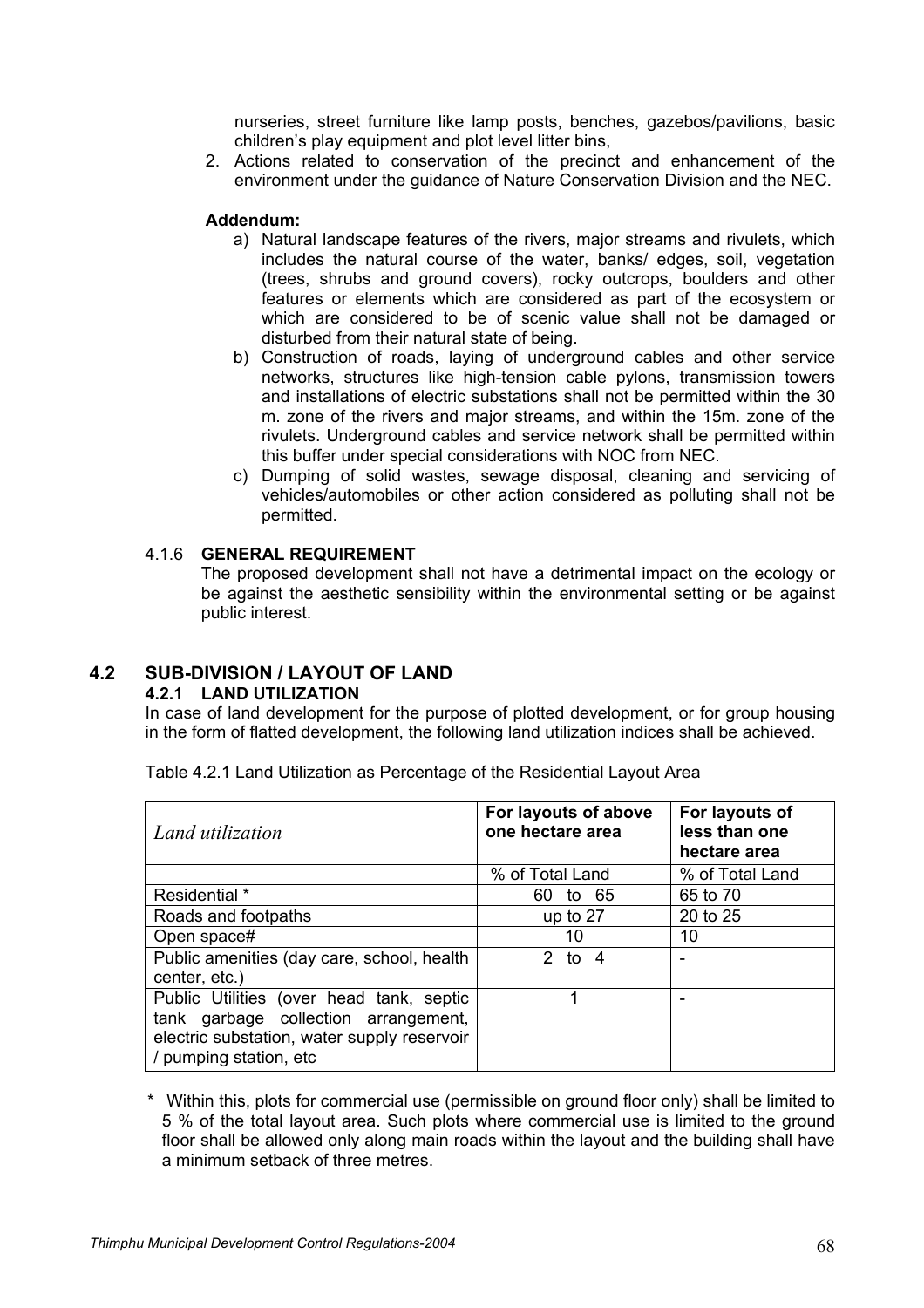# the area under open spaces should be planned in such a way that at least half of such an area is provided at a central location.

# **4.2.2 INTERNAL ROAD LAYOUT**

## 4.2.2.1 **Minimum Width of Road**

The width of internal road right of ways in a layout for different purposes and the width of the internal approaches for tenements and ownership tenement flats shall be regulated as outlined in the LAP or as per Urban Road Standards.

## 4.2.2.2 **PLOT CONSOLIDATION**

 In the case of a site/plot with existing buildings, its sub-division or consolidation shall not be approved unless it fulfils all the requirements under these regulations.

#### **APPROACH ROAD**

Consolidation of plots shall be allowed only if:

- a) The minimum width of the roads within the layout shall be a minimum of 6 metres for Development of Plots, Development of Flats / other nonresidential development in UV2 precincts and should not be less than 4.5 meters in UV2 Low Density and E4 precints.
- b) The minimum specified road widths shall be developed completely up to the plot boundaries by providing all the required infrastructure networks: sidewalks, street lighting, trees, etc.

## **FOOTPATHS**

 Where there is no motorable road access to individual plots, but only footpaths, the following shall apply as in Traditional Villages or in the Temporary Settlements.

| <b>Width of footpath</b><br>$\mathbf m$ | <b>Maximum Length</b><br>(m) | Maximum No. of plots to<br>be served |
|-----------------------------------------|------------------------------|--------------------------------------|
| 1.5                                     | 20                           | :C                                   |
| 2.0                                     | 32                           |                                      |
| 3.0                                     | 52                           | 12                                   |

# The widths of paved pathways should be as follows:

### 4.2.2.3 **INTERNAL ARRANGEMENT OF A LAYOUT**

- 1. The arrangement of tenements, shopping centres, ownership tenements / flats in a plot, shall be approved by the Implementing Authority with due regard to internal approach roads, marginal open spaces/setbacks, common plot, water supply, drainage, and internal road lighting.
- 2. In the case of shopping centres and commercial or industrial development the minimum width of road/access to shops, stall/ complex entrance, or industrial factory shed shall be 7.5 m.
- 3. In the case of tenement type buildings such as ownership flats, row type, cluster type, group housing, semidetached buildings, 1.5 m. margin/setback will be necessary from internal approach roads, wherein no steps shall be permitted in the margin/setback.
- 4. The minimum clear distances between two detached structures shall be 6 metres. However, staircase open to sky shall be permitted**.**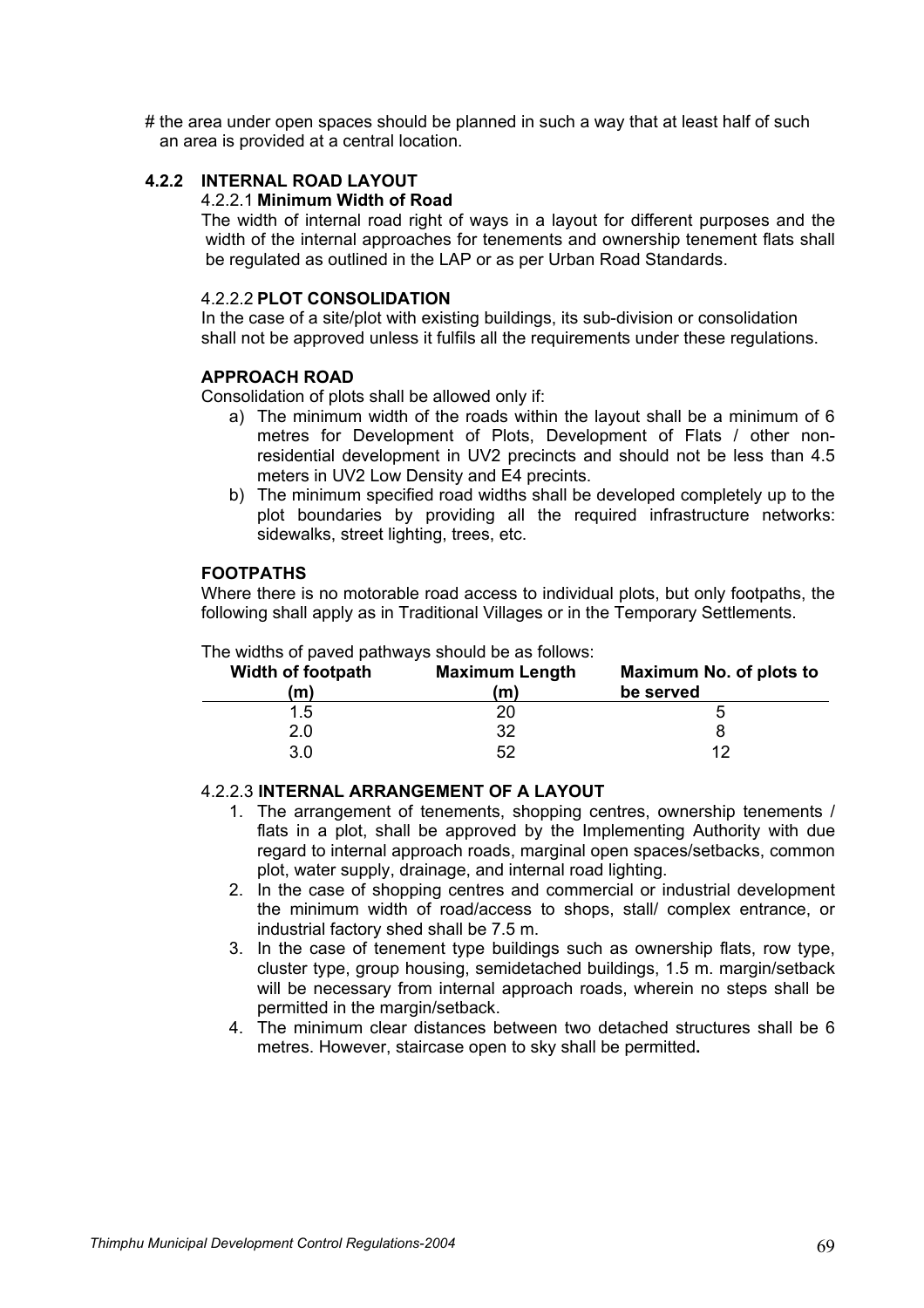# **4.2.3 MINIMUM PLOT SIZES**

## **4.2.3.1 MINIMUM PLOT SIZES FOR DIFFERENT USES**

Unless otherwise stated specifically in these Regulations, the minimum building plot/ unit shall be as follows:

|  | Table: 4.2.3.1: Minimum Plot Sizes for Different Uses |
|--|-------------------------------------------------------|
|--|-------------------------------------------------------|

| Category of Use /Occupancy     | Minimum Plot Size (sq.m.) |
|--------------------------------|---------------------------|
| <b>Educational Buildings</b>   | 1000                      |
| Community / multi-purpose hall | 2000                      |
| Petrol pump                    | 500                       |

#### **4.2.4 COMMON AREAS COMMON PLOT**

Common Plot for the development of tenements, flats, group housing, and subdivision of land for industrial uses shall be required as under:

- 1. For Residential use :
	- a. In a building land parcel of 1500 sq.m. or more in area, a common plot shall be mandatory.
	- b. The minimum area of the common plot shall be 10% of the total site area and shall be provided preferably in a central place.
- 2. For Industrial use:
	- a. No common plot need to be provided for site area up to 5000 sq.m.
	- b. In a building unit of more than 5000 sq.m in area, the common plot shall be provided at the rate of 8% of the area of the site layout.
- 3. The common plot area shall be exclusive of approaches, margins/setbacks and parking area. No projection shall be permitted in common plot.
- 4. Minimum size of the common plot shall be 300 sq.m., with no side less than 12 m.
- 5. 20% of area of the common plot may be permitted for the construction of community building on ground floor only, for the common use of residents with required margins; rest of the common plot shall be kept open to sky. No construction except an electric sub-station shall be permitted on the roadside of the common plot.
- 6. The area of the common plot may be permitted to be sub-divided provided that the common plot has a minimum area of 300 sq.m with no sides less than 12 m. For group housing, or for a building with ground floor plus two upper floors, further sub-divisions of the common plot shall be allowed by the Implementing Authority.

## **CONSOLIDATED OPEN PLOT (COP) (Excepting in the Urban Core)**

- $\triangleright$  A minimum consolidated open plot (COP) of 30% of the area of the site shall be provided for commercial and mixed development.
- $\triangleright$  The said consolidated open plot may be inclusive of the margins and approaches to be provided on such a site in so far as margins/setbacks are contiguous and approaches are passing through the COP. The area of this COP shall not be deducted for the consideration of the Total Built-up Area of a building unit.
- $\geq$  The minimum width of the consolidated open plot shall be 15 m.
- $\triangleright$  COP shall be provided compulsorily covering the full frontage of the site. In case of buildings with four and above floors, the minimum width of such COP shall be 5.5 m plus required margins and in the case of low-rise building the minimum width of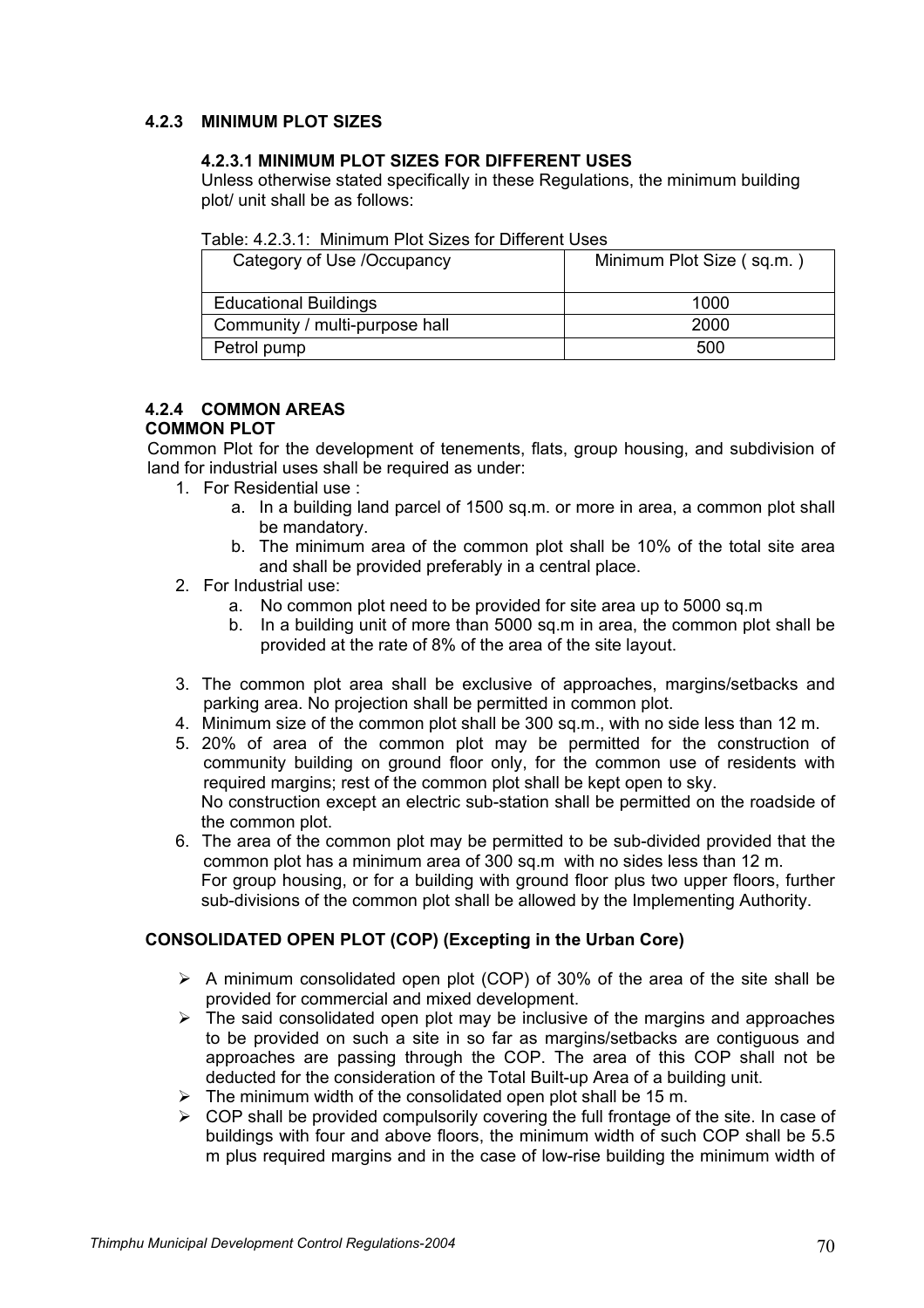such COP shall be 2.5 m plus required margins/setbacks provided that such COP shall be used for visitor's parking only.

- $\triangleright$  Except in the case of Cinema, or Theatre, 50% of the total COP shall be allowed to be used as parking space including the driveway and parking aisles.
- $\triangleright$  No construction shall be allowed in the COP except the electric sub-station, subject to minimum roadside margin.
- $\triangleright$  In the case of mixed development the COP shall be provided as above subject to the following conditions.
	- a. Separate area of 300 sq.m. or 10% of the required COP, whichever is more shall be provided exclusively for the use of residents, provided no parking shall be allowed in such common area.
	- b. Separate access shall be provided for the residents and the common area exclusively.

 Ancillary structures such as underground water-tank, overhead tank, electric substations, common garages for scooters and cars, etc. shall be permitted on the corner of the common open space of 500 square metres or more area, only up to 10 per cent of the open space area, and up to maximum of 200 square metres.

## **SPECIAL REQUIREMENTS FOR OPEN SPACES**

- Community open space in plotted development for Urban Village Enclave / temporary settlements shall be spread as extended street areas with the standard of 0.1 hectare per 100 plots.
- In the case of layouts above one hectare area and having more than 50 plots, an open space of at least 700 square metres shall be provided at one place, adjoining community facilities such as a nursery school, community welfare centre etc.
- In the case of layouts with more than 100 plots, an open space of a minimum of 1000 square metres should be provided at one place.

## **4.3 TREE PLANTATION**

Tree plantation at the rate of one tree for every 100 sq.m. of land, shall have to be undertaken and maintained in all layouts. These trees shall preferably be planted at a spacing of between four to eight metres along the roads and streets, and along the edge of the common open spaces.

## **4.4 ON-SITE PHYSICAL INFRASTRUCTURE**

In all layouts larger than two hectares, or containing forty or more plots, an area of at least one percent of the site shall be provided for garbage collection arrangement, electric substation, water supply storage reservoir / pumping station, etc. This space shall be provided such that it is located on a major internal road of the layout and as per the directions of the TMC and the Department of Power.

## **4.5 COLLECTION AND DISCHARGE OF WATER**

Every site development shall provide channels at the lower elevation/ level of the site which collects rainwater runoff over the site and discharges this runoff into public storm water drains. The lower plot shall provide an easement or allow / provide a right of way or channel for the discharge of storm water run off from natural sources or adjacent plots of higher elevation into the public storm water drains.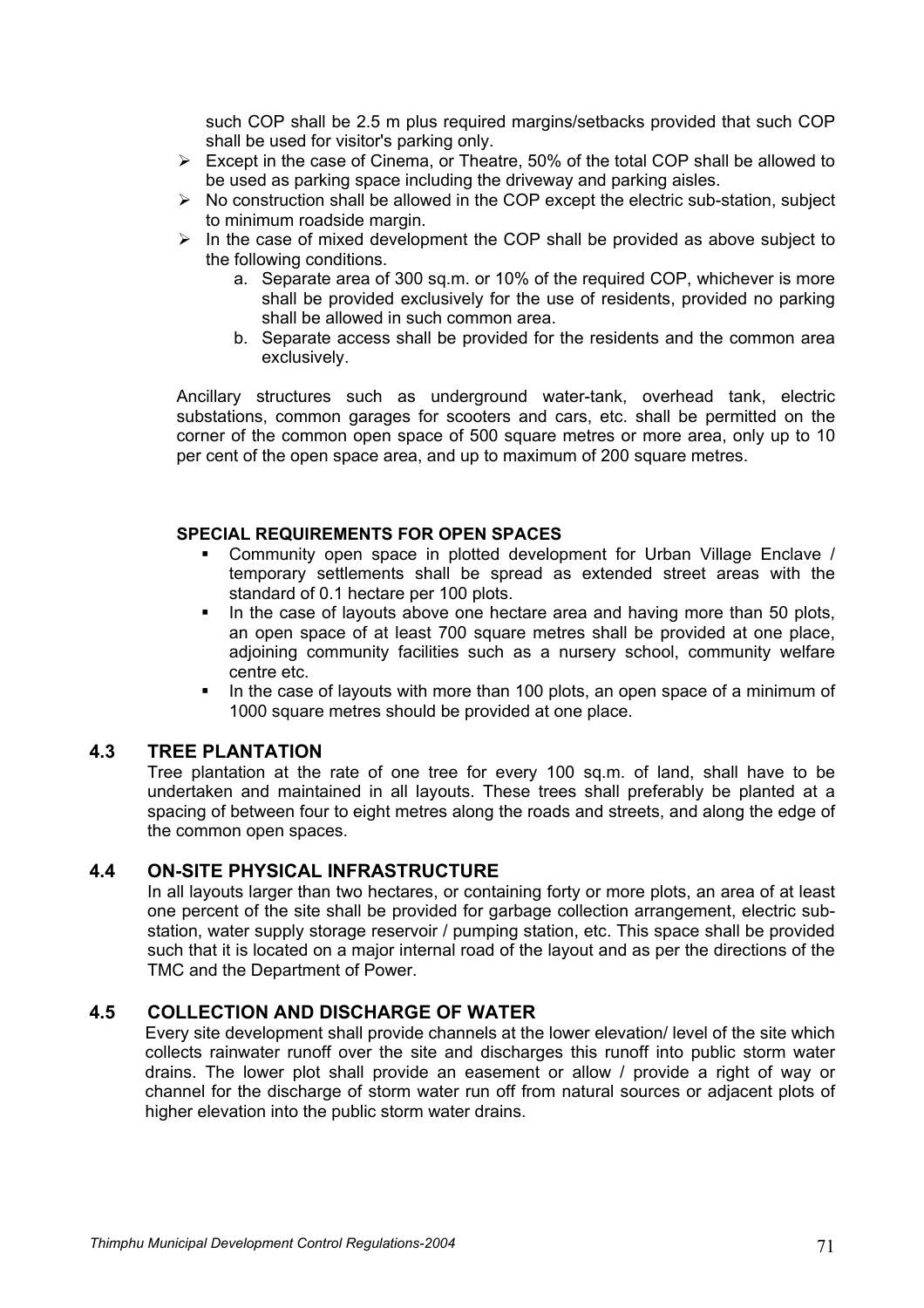# **4.6 SPECIAL REGULATIONS FOR LOW INCOME GROUP HOUSING SCHEMES AND TEMPORARY SETTLEMENT REHABILTATION SCHEMES SCOPE:**

These regulations shall be applicable to the development of residential schemes for the lowincome groups or in Temporary Settlements rehabilitation schemes, undertaken by public agencies, co-operative societies, Government, or Semi-Government, Non-Governmental bodies. The housing scheme proposed using the following regulations shall be developed only within areas designated/declared by the Competent Authority as Temporary Settlement Precincts (UV3 precinct) at any point of time within the planned period.

# **PLANNING GUIDELINES**

- I. At every eight such continuous plots, a 4.0 m. wide space open to sky shall be provided as a footpath and firebreak.
- II. Common plot at the rate of 10 percent of the area of the plot / land developed shall be provided for open space / community open space which shall be exclusive of approach roads, path ways or margins,  $1/6<sup>th</sup>$  of the area of such an open space / community open space shall be allowed to build over with ground floor structure for community facilities like library, school, community hall and other public utility services.

|                                | <b>Residential Development</b><br>for Low Income Group |                     | <b>Temporary Settlement</b><br><b>Rehabilitation Scheme</b> |                     |
|--------------------------------|--------------------------------------------------------|---------------------|-------------------------------------------------------------|---------------------|
| Type of development            | Sites and                                              | Group               | Sites and                                                   | Group               |
|                                | services or                                            | Housing             | services or                                                 | Housing             |
|                                | independent                                            |                     | semi-                                                       |                     |
|                                | dwelling units                                         |                     | detached or                                                 |                     |
|                                | (incl. row                                             |                     | row housing                                                 |                     |
|                                | housing)                                               |                     |                                                             |                     |
| <b>Regulation</b>              |                                                        |                     |                                                             |                     |
| Max. Density (D.U /Ha)         | N.A                                                    | 225                 | N.A.                                                        | 350                 |
| Max. Land Area under Res. Use  | 70 %                                                   | 70 %                | 75 %                                                        | 70 %                |
| Min. Open Space                | 10 %                                                   | 10 %                | 7%                                                          | 10 %                |
| Min. Land for Common           | 5 %                                                    | 5 %                 | 3%                                                          | 5 %                 |
| Amenities                      |                                                        |                     |                                                             |                     |
| Min. Width of Approach Road    | 3                                                      | 6                   | 3                                                           | 6                   |
| (m.)                           |                                                        |                     |                                                             |                     |
| Min. Width of Motorable Street | 6                                                      | 9                   | 6                                                           | 9                   |
| (m. )                          |                                                        |                     |                                                             |                     |
| Min. Width of Footpath (m.)    | 1.2                                                    | 1.8                 | 1.2                                                         | 1.8                 |
| Min. Plot Size (sq.m.)         | 50                                                     | N.A.                | 50                                                          | N.A.                |
| Max. Plot Size (sq.m.)         | 200                                                    | N.A.                | 100                                                         | N.A.                |
| Max. Coverage (%)              | 70                                                     | 70                  | 70                                                          | 70                  |
| Max. No. of Floors             | $\overline{2}$                                         | $\overline{2}$      | $\overline{2}$                                              | $\overline{2}$      |
| Min. Width of Plot (m.)        | 7.5                                                    | N.A.                | 4.5                                                         | N.A.                |
| Min. Front Setback (m.)        | 1.5                                                    | 3 (From the         | 1.5                                                         | 3 (From the         |
|                                |                                                        | road/footpath       |                                                             | road/footpath       |
| Min. Rear Setback (m.)         | 1.5                                                    | edge)<br>3 (Between | 1.5                                                         | edge)<br>3 (Between |
|                                |                                                        | structures)         |                                                             | structures)         |
| Min. Side Setback (m.)         |                                                        | 3 (Between          |                                                             | 3 (Between          |
|                                |                                                        | structures)         |                                                             | structures)         |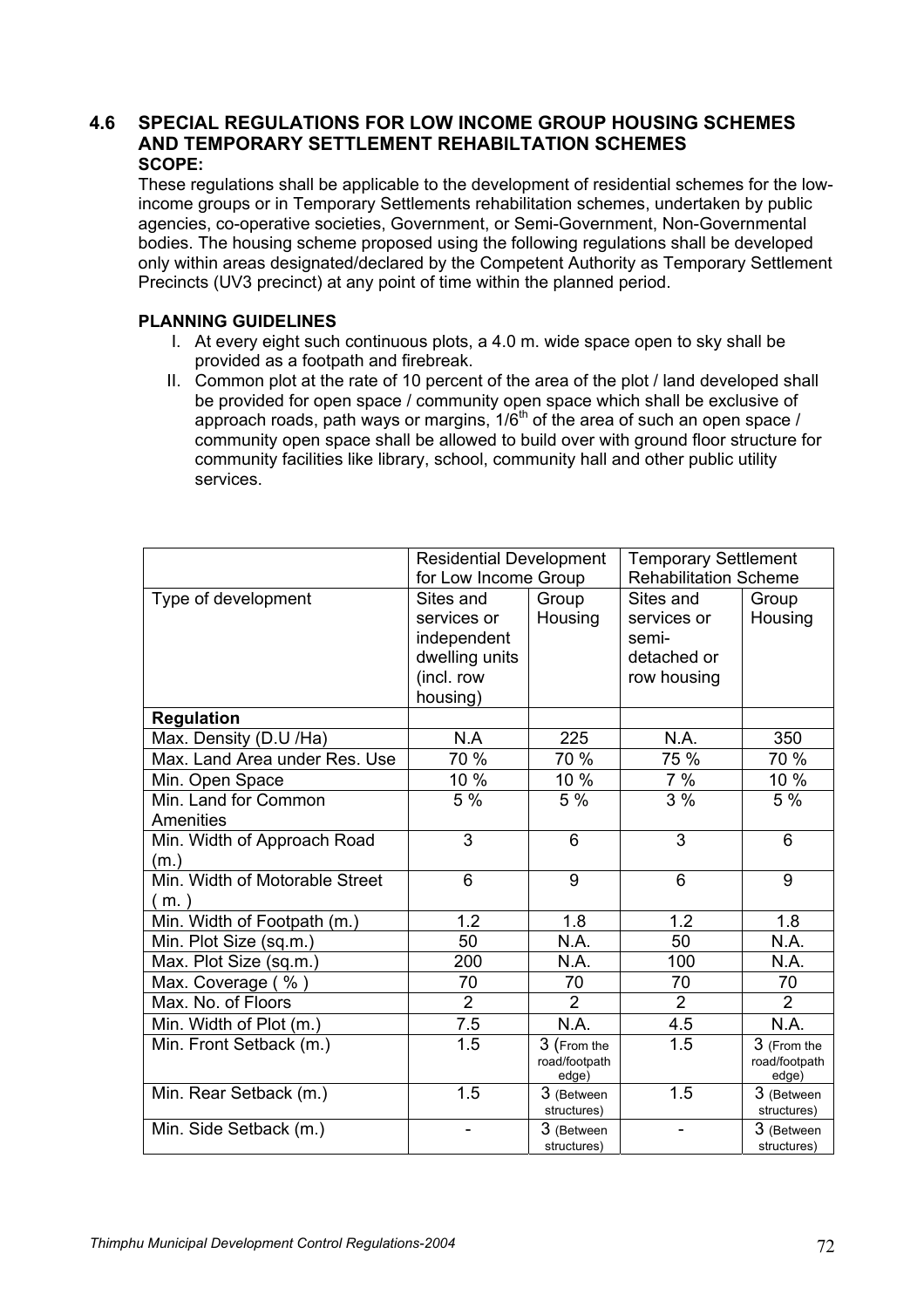A minimum setback of 5 m should be maintained to the side where the common septic tank is accommodated

**Note:** Low Income Group Housing Schemes or Rehabilitation Schemes is also permissible in UV -1, UV - 2 and Urban Core as per the respective Precinct Regulations.

## **APPROACH ROAD**

Minimum widths of approach roads should be as follows:

| <b>Type of Development</b> |                                |          |          |
|----------------------------|--------------------------------|----------|----------|
|                            | Distance from Proposed Road or |          |          |
|                            | Other Main Road (m)            |          |          |
|                            | Up<br>to $10$                  | 10 to 20 | Above 20 |
| Up to 11 plotted units     | 3.0                            | 3.0      | 4.5      |
| More than 11 plotted units | 4.5                            | 5.5      | 6.0      |
|                            |                                |          |          |
| Plotted development        | 5.5                            | 6.5      | 8.0      |

### **ROADS AND FOOTPATHS**

- I. The area under roads and pathways in such housing project shall normally not exceed 20 percent of the total area of the area.
- II. Access to the dwelling units where motorized vehicles are not normally expected, shall be through a right of way of at least 4.5 m. with a paved footpath of at least 1.0 m. wide. The right of way shall be adequate to allow for plying of emergency vehicles and also for side drains and plantation. Such access ways shall not exceed 50 m. in length.
- III. Where motor able access is to be provided, the widths of the streets not longer than 50 m. shall be at least 6m. and if longer than 50 m shall be at least 7.5 m. wide. However if the site area to be developed is more than 2500 sq.m. there shall be at least one major road with a minimum width of 9 m.

# **4.6.1 SIZE OF ROOMS**

- a. Habitable room
	- **F** minimum 6.25 square metres in plotted development
	- minimum 9.5 square metres in case of flatted development
	- **F** minimum clear width of 2.5 metres in both the cases.

#### b. Cooking alcove

- square metres minimum clear usable area with a width of 1.25 metres.
- c. Water-closet
	- 1.10 square metres as minimum clear usable area with 7 metres clear width; and, WC pan of a minimum of 46 centimetres in length.
	- Shared WCs for up to a maximum of four tenements should be allowed.
	- In the case of plotted development, a WC without flushing cistern should be permitted if a septic tank is provided.
- d. Bathroom
	- 1.2 square metres with a minimum clear width of 1 metre as individual bathing space.
- e. Combined toilet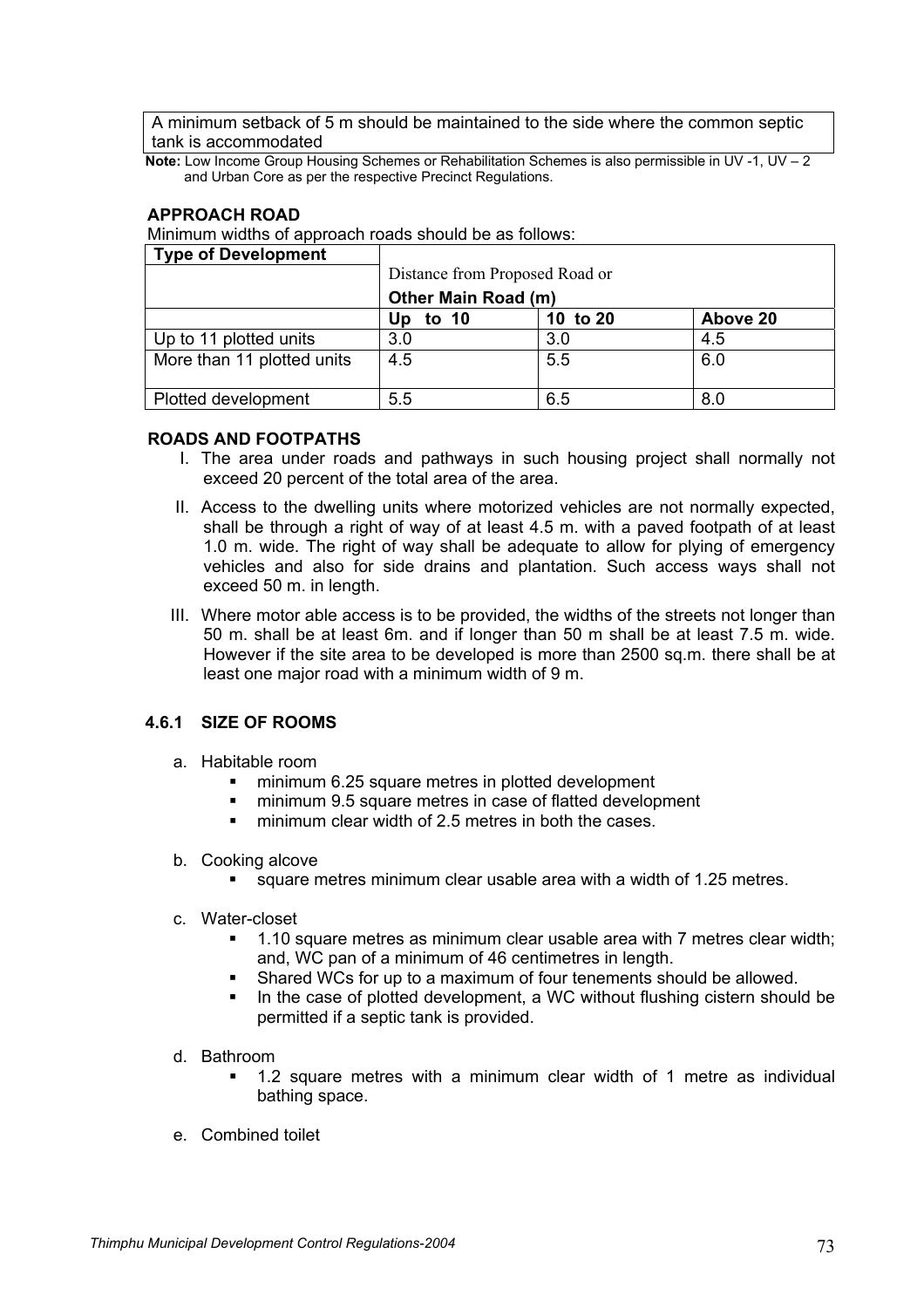- Combined WC and bathroom should have clear usable area of 1.85 square metres with a minimum clear width of 1 metre.
- f. Lighting and Ventilation
	- Total opening area through windows, ventilators, grills etc. should be oneeighth of the room floor area.
- g. Minimum Heights

| а. | Plinth                                |   | 30 cms. From surrounding ground level and in any<br>case above the high-flood level.      |
|----|---------------------------------------|---|-------------------------------------------------------------------------------------------|
| b. | Habitable Rooms                       |   |                                                                                           |
|    | -with flat roof<br>-with sloping roof |   | 2.6 metres clear height<br>2.5 metres average height with minimum 2.0<br>metres at eaves. |
| C. | Kitchen/cooking<br>alcove             |   | 2.4 metres clear or average height                                                        |
| d. | WC/bath                               |   | 2.2 metres clear height                                                                   |
| е. | Corridor/passage                      | ÷ | 2.1 metres clear height                                                                   |

#### h. Staircase

- Common circulation area including staircase should not exceed two square metres per tenement on any floor
- Minimum dimensions for staircases should be as follows:

| <b>Number of Floors</b> |                 |                                                                                                                                          |                  | <b>Three</b>      |
|-------------------------|-----------------|------------------------------------------------------------------------------------------------------------------------------------------|------------------|-------------------|
|                         |                 | $Tw$ <sup>o</sup>                                                                                                                        |                  |                   |
|                         | <b>Straight</b> | Winding                                                                                                                                  | <b>Straight</b>  | <b>Winding</b>    |
| <b>Type of Stairway</b> |                 |                                                                                                                                          |                  |                   |
|                         |                 |                                                                                                                                          |                  |                   |
|                         | 600 mm          | 750 mm                                                                                                                                   | 750mm            | 900 <sub>mm</sub> |
| Clear usable width      |                 |                                                                                                                                          |                  |                   |
|                         |                 |                                                                                                                                          |                  |                   |
| Tread                   | 225 mm          | 225 mm; also 200 mm<br>clear between perpends if<br>open riser, nosing<br>or<br>inclined riser is provided to<br>have effective going of | 250 mm           | 250 mm            |
|                         |                 |                                                                                                                                          |                  |                   |
| Riser                   | 200 mm          | maximum                                                                                                                                  | $125 \text{ mm}$ | minimum           |
|                         |                 |                                                                                                                                          |                  |                   |
| Head room               | 2100 mm clear   |                                                                                                                                          |                  |                   |

- i. External Walls
	- <sup>115</sup> millimetres thick external walls without plaster should be permitted.
- j. Septic Tank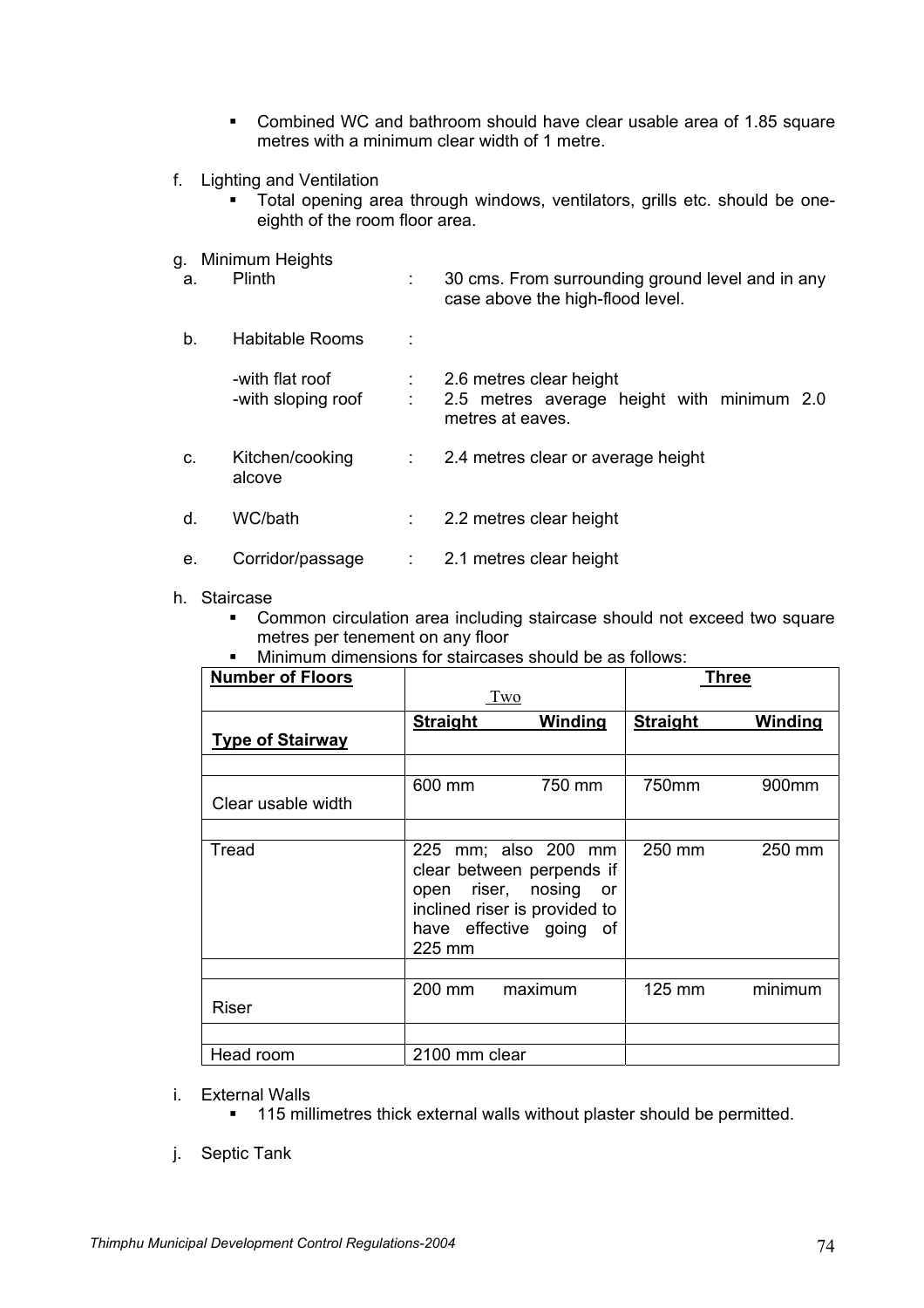Septic tank should be provided where the municipal sewerage system is not available and the water table in the area permits. Per capita liquid capacities of the specific tanks should be provided as given in Table A-1.

| No. of users<br>per Septic Tank Units | No. of Dwelling | No. of WCs per<br><b>Septic Tank</b> | <b>Per Capita Liquid</b><br><b>Capacity in litres*</b> |
|---------------------------------------|-----------------|--------------------------------------|--------------------------------------------------------|
| 5                                     |                 |                                      | 130                                                    |
| 10                                    |                 |                                      | 90                                                     |
| 200                                   | 40              | 40                                   | 70                                                     |

Table A-1: PER CAPITA LIQUID CAPACITIES FOR SEPTIC –TANK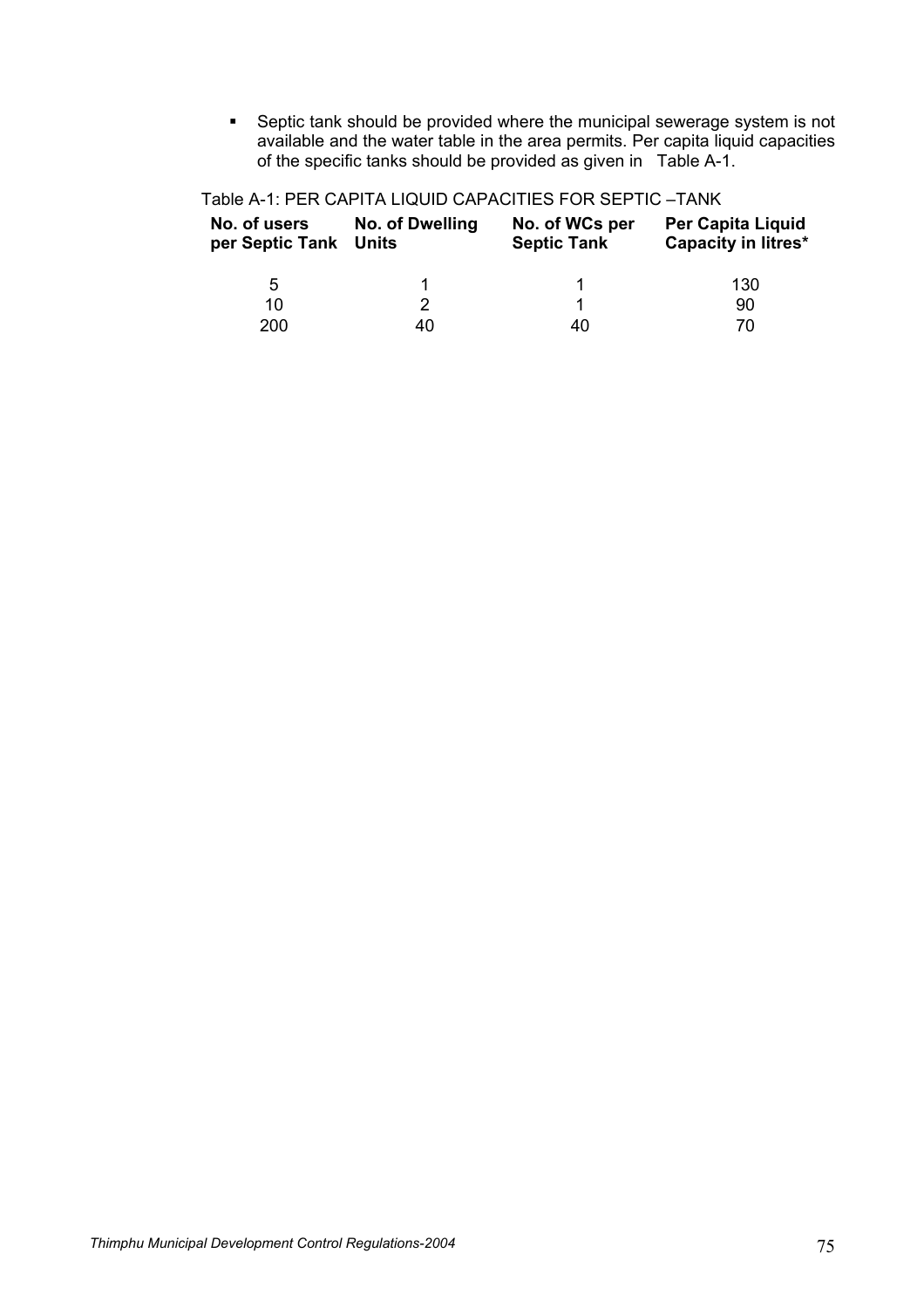# **5.0 SECTION V - BUILDING REGULATIONS**

# **5.1 SITE SLOPE AND PLOT COVERAGE**

The Thimphu Municipal Corporation, out of concern for future erosion of soils in the city, silting and flooding of the river, percolation of ground water and for recharging the underground aquifer systems requires the following measures:

## **(1) MEANING OF SLOPE**

That the highest level and the lowest level of the site be stated, along with the horizontal level distance between these two points. That the slope be calculated as per H (highest level) minus L (lowest level) equals E (elevation distance) between the two H and L points

## **(2) MEANING OF OPEN GROUND / GROUND COVERAGE**

Open Ground means areas of the ground not covered by

- i) building plinths including plinth protection
- ii) walls
- iii) paved areas ( footpaths, driveways, terraces, parking areas, etc. )
- iv) security structures
- v) servant's quarters
- vi) storage structures
- vii) septic tank, overhead or underground tanks
- viii) any other structure which stops bio-mass from growing or natural water from percolating into the ground

Where large rocks (over 10 sq.m. in exposed surface area are on the site, or other natural stone surfaces which prohibit ground water percolation, these shall be included as ground coverage and not as open land.

### (3) **Slope and Ground Coverage Ratio**

As the slope of a site increases, the ground coverage allowed decreases (applicable only for sites with the slopes above 40 %)

| Slope                    | Ground Coverage                                      |  |
|--------------------------|------------------------------------------------------|--|
| above $60\%$             | No structure allowed                                 |  |
| 45 % up to 60 %          | five percent allowed                                 |  |
| 40 % up to 44 %          | Subject to clearance $by$<br>ten percent allowed ___ |  |
| ons from Ground Coverage | $\lambda T \Gamma \cap$                              |  |

### (4) **Exemptions from Ground Coverage**

Where it does not conflict with any other rule, limitation or regulation (like setbacks, etc), up to ten percent of a site may be added to the allowed ground coverage if the structure is built on columns / stilts which are at least 2.5 m. clear distance from the ground, which shall be confirmed at the time of issuing Occupancy Certificate and any other date. These areas shall never be enclosed/used for storage of wood, materials, parking, or for any habitation, or occupation. The natural ground profile should not be disturbed. This clause will be applicable only for plots with slopes above 40 %.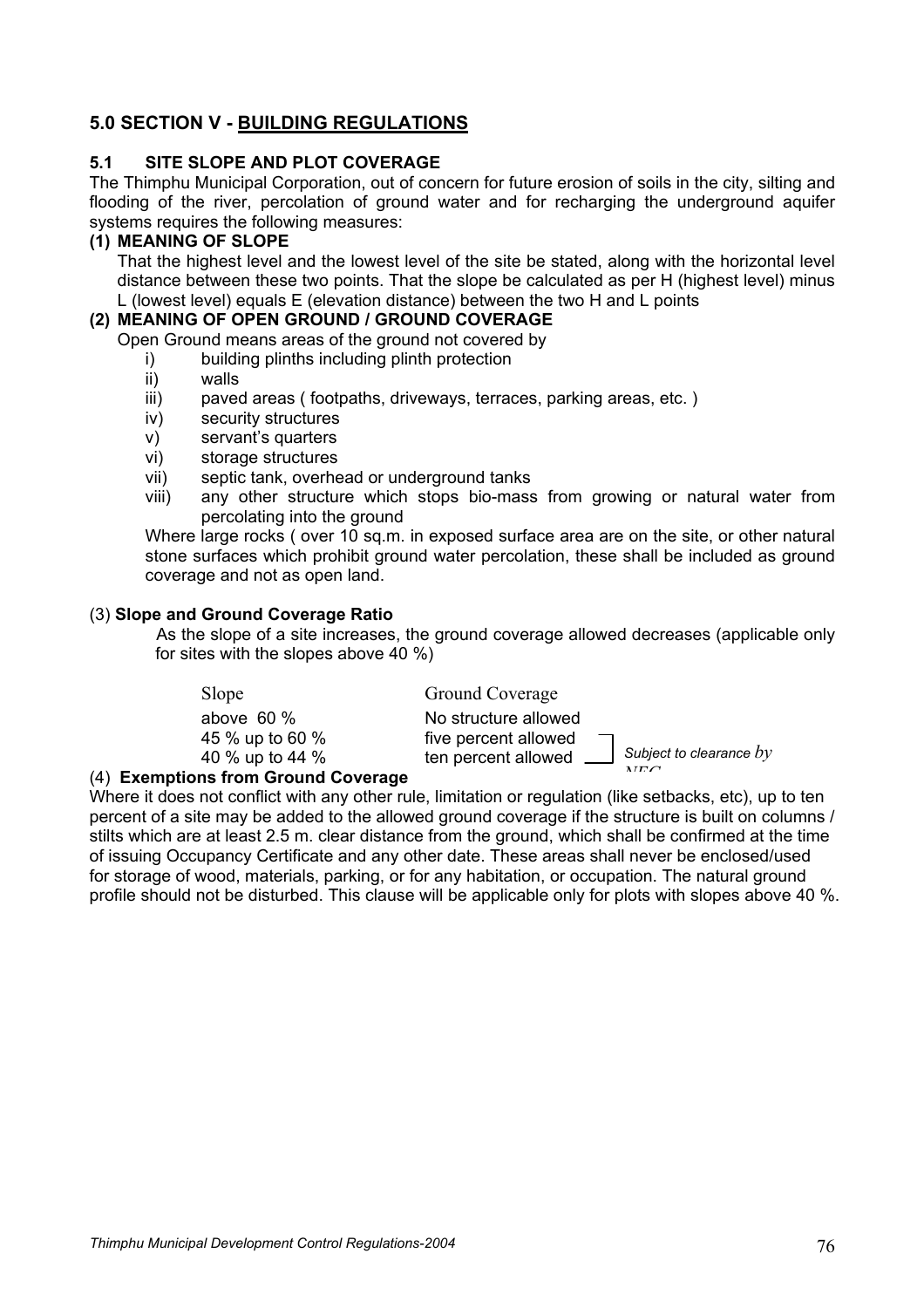## **APPENDIX 1: LIST OF DETAILS TO BE SHOWN ON PROPOSED LAND DEVELOPMENT PLAN / SUBDIVISION PLAN (WHEREVER APPLICABLE)**

- i) The boundaries of the plot and plot level in relation to neighbouring road level.
- ii) The highest and lowest levels of the plot and average slope with direction thereof.
- iii) The position of the plot in relation to neighbouring streets and name of the streets
- iv) Width of the proposed streets and internal roads.
- v) Sub-division of the land or plot or building unit with dimension and area of each of the proposed sub-divisions and their use in conformity with these regulations.
- vi) Dimensions and areas of open space and common amenities plots provided for under these regulations.
- vii) All the existing buildings and other development standing on or under the site.
- viii) The position of buildings and of all other buildings and construction which the applicant intends to erect.
- ix) The means of access from the street to the buildings or the site and all other building and constructions which the applicant intends to subdivide.
- x) Yards and open spaces to be left around the subdivided buildings to secure free circulation of air, admission of light and access.
- xi) The width of street in front and of the street at the side or rear of the subdivided building.
- xii) The direction of north point relative to the plan of the site or the buildings.
- xiii) Any physical feature such as trees, wells, drains, pipelines, high-tension lines etc.
- xiv) Existing streets on all sides indicating clearly the regular line for streets if any prescribed under the Structure Plan and passing through the building units
- xv) The location of the building in the plot with complete dimensions.
- xvi) A plan indicating parking spaces, with egress and ingress if required under these regulations
- xvii) The positions of the building units immediately adjoining the proposed development.
- xviii) The position of every water closet, privy, urinal, bathrooms, cess pool, well or cistern in connection with the building other than those shown in the detailed plan.
- xix) The lines of sewers on the site and/or building, the size, depth and inclination of every sewer and the means to be provided for the ventilation of the sewers.
- xx) The position and level of the outfall of the sewer.
- xxi) The position of sewer, where the sewerage is intended to be connected to sewer.
- xxii) Tree plantation required under regulation No.4.3.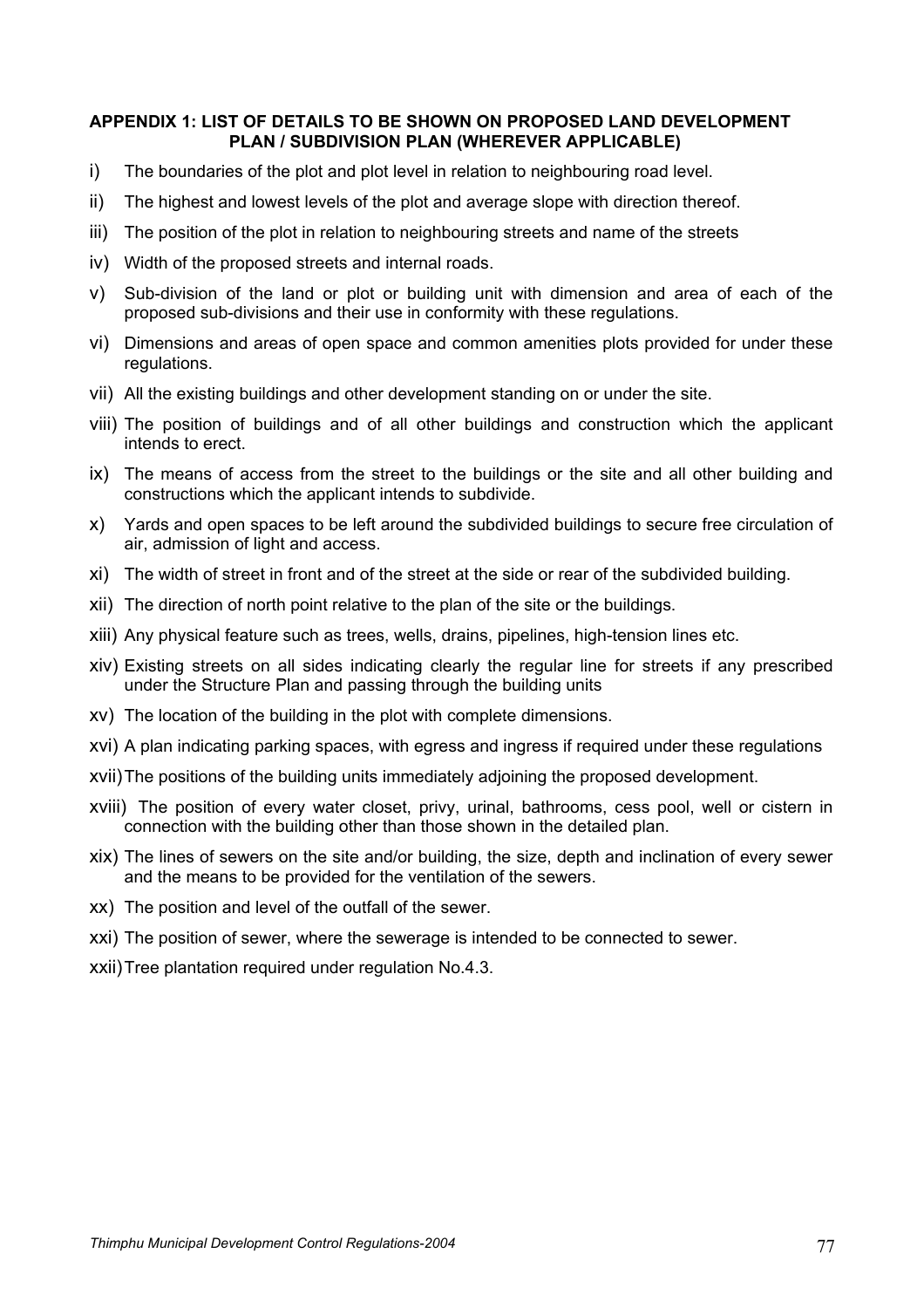# **APPENDIX 2: LIST OF DETAILS TO BE SHOWN IN DRAWINGS / PLANS FOR OBTAINING BUILDING PERMISSION**

# **DRAWING GUIDELINES**

Drawings with complete design information and details, but not limited to the following, shall be submitted to the Implementing Authority for scrutiny and approval.

# **A) ARCHITECTURAL DRAWINGS**

- a) Site plan shall be drawn to scale and shall include the position of the proposed building in the plot showing the dimensions of the plot boundaries, set back lines and showing the approach road, location of septic tanks, soak pit, roof drainage, and drainage plan. The site plan shall clearly show any proposed widening right of way, no build line where a 30 m. or a 15 m. clearance is required from rivers, major streams, minor streams, cliffs, ledges, etc. are required as indicate by the latest official site plan issued by TMC (for safety and environmental protection)
- b) Site plan shall include a schematic drawing showing information on adjacent plot like building line, permanent features, drainage, access road, septic tank and soak pit location.
- c) Layout plan of each floor, elevations of all sides of the building, sections through toilets and staircases, details of doors, windows, traditional cornices, railing/parapet, opening and other methods of ventilation, details of toilet and kitchen.
- d) Proposed parking layout as prescribed under this regulation
- e) A digital copy of the drawings for reference, if available.
- f) Drawings shall have proper title block indicating name and signature of owner, Architect, type and number of storey, location, date, revision number and date, scale, and north direction.
- g) The following minimum scales shall be followed:
	- Site Plan  $1:500$
	- Elevation/plan/section 1:100
	- Stair case/toilet/kitchen details 1:50
	- Door/windows/cornice details 1:25

# **B) STRUCTURAL DRAWINGS**

- a) A copy of design calculation notes.
- b) Design codes used shall be listed on the drawing.
- c) Loads (assumed or actual) shall be listed on the drawing.
- d) Material properties shall be listed on the drawing.
- e) Assumed soil bearing capacity or soil investigation report shall be attached.
- f) Foundation plan, truss layout plan showing truss and purlin spacing, beam and slab layout plan for each floor showing clearly the staircase opening, shaft opening and any other openings and depressions.
- g) Concrete and reinforcement details for foundation, beams, slab, staircase, lintel, cornice, projections, zhu and rabsey, wall, etc.
- h) Truss elevations and connection details showing the holding down details.
- i) Details of separation gap indicating the location of such gap on the plan wherever required
- j) Details of splice locations and splice length for beams, columns, slab and staircase.
- k) For Load bearing walls, details of plinth band, lintel band, roof band including vertical bars at corners, opening jambs, wall junctions to be shown.
- l) Foundation details indicating depth of foundation and plinth level.
- m) Dimensions shall be clearly indicated for all structural members
	- Anchorage of beam bars in an external beam column junction
	- Column ties and Beam stirrups details
	- Retaining details in case of foundation founded on different levels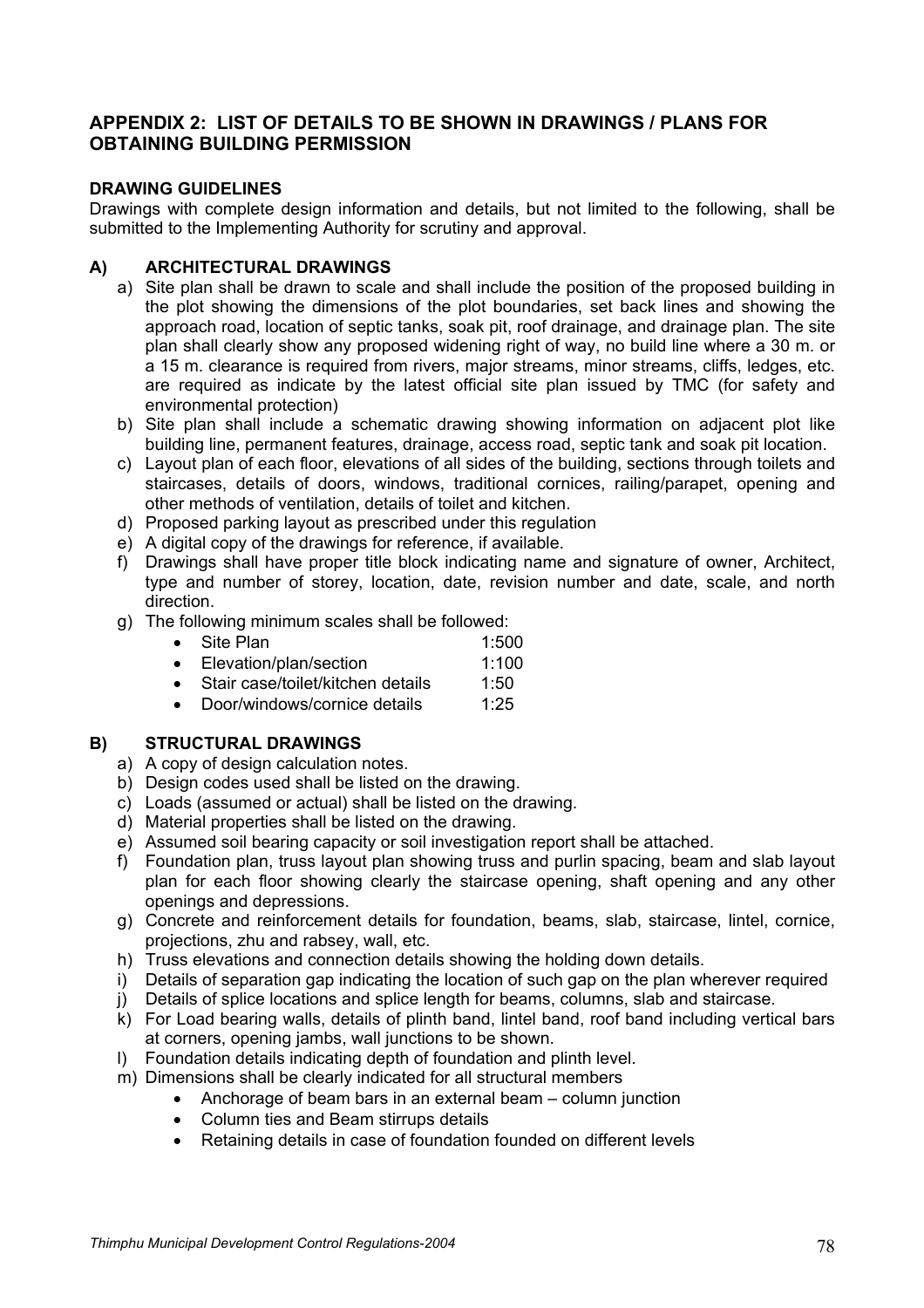- n) Drawings shall bear proper title block indicating name and signature of owner, Structural Engineer, type and number of storey, location, drawing title, date, revision number.
- **C) ELECTRICAL CONNECTIONS** 
	- a) Single line diagram of total electrical system showing incoming terminal point and distribution network.
	- b) Electrical layout plan showing positions of light points, power points, any other outlets, switches and wiring diagram.
	- c) Tapping off junctions, switchboards, and distribution circuits for power and lighting from SDB and phase distribution (in the case of multiphase installations) shall be indicated clearly on the wiring layout plan.
	- d) Sub distribution boards showing circuits and respective loads and protection devices.
	- e) Power distribution boards for large multi-storey buildings showing floor- wise distribution from main control board and incoming power line.
	- f) For multi-storied / complex buildings, design calculations shall be submitted.
	- g) Drawings shall bear proper title block indicating name and signature of owner, Electrical Engineer, type and number of storey, location, drawing title, date, and revision number.

# **ADDITIONS AND/OR ALTERATIONS TO EXISTING INSTALLATIONS**

The following information shall be submitted for additions and/or alterations to existing Installation:

- a) Polarity test results
- b) Insulation test results
- c) Earth continuity test results
- d) Earthing test results
- e) Capacity, condition and specification of existing spare circuits
- f) Rating, specification and condition of existing incoming mains control gear
- g) Composite (existing and proposed) layout plans for all floors

**Note:** For factories, relevant by laws shall be followed as per Bhutan factory, electricity rules or relevant international standards.

## **LEGEND SHALL SHOW**

- a) Type and wattage of fixtures
- b) Type of SDBs
- c) Type of PCBs and connected load
- d) Type of MCBs
- e) Switches and Switchboards
- f) Junction boards

## **COMPOUND ELECTRIFICATION WORK**

- a) Fixture and fitting specification
- b) Foundation details for support poles etc.
- c) Terminal box details.
- d) Size and type of cable proposed to be used.
- e) Single line diagram showing
	- (i) Connections
	- (ii) Phase distribution
	- (iii) Circuitry

## **TELEPHONE CONNECTIONS**

Submitted drawings shall indicate symbols and legend. All points, junctions, routes ducts, telephone terminal cabinet are to be clearly indicated.

Drawings shall bear proper title block indicating name and signature of owner, Concerned Engineer, type and number of storey, location, drawing title, date, and revision number.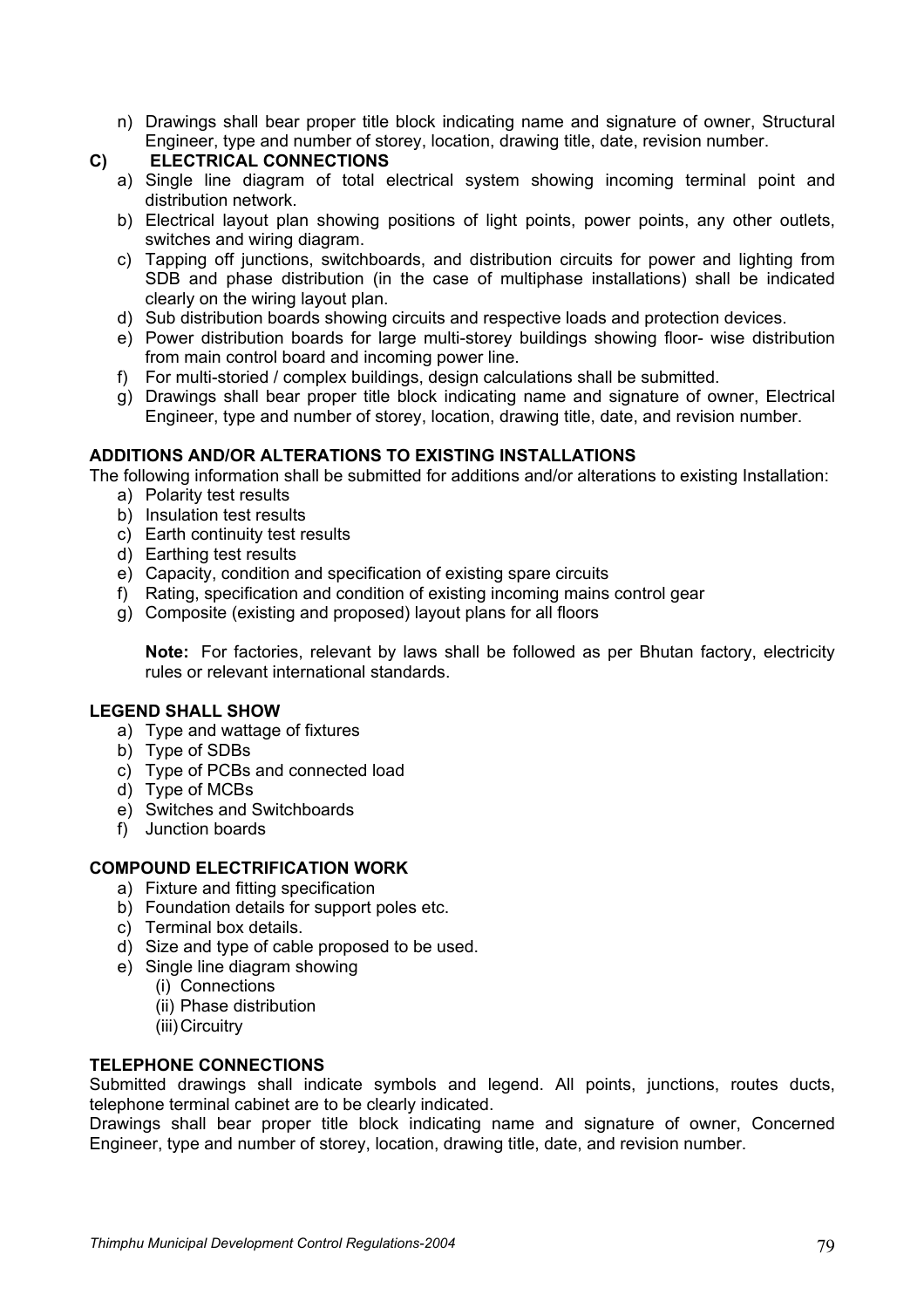# **D) DRAINAGE AND SANITATION**

- a) Plan showing Kitchen, bathroom and WC outlets.
- b) Plan showing location of septic tank and soak-pit or sanitary pipe lay out to the nearest sewer line, including manholes, wherever it exists.
- c) Drainage layout plan connecting to the nearest storm water drain.
- d) Sewer design shall be in accordance with plumbing code of practice.
- e) Materials and sizes of pipeline.

## **E) WATER SUPPLY**

- a) Layout plan of internal plumbing system of each floor with details of pipe sizes and material.
- b) Water meters shall be provided for each dwelling unit.
- c) Plumbing design shall be in accordance with plumbing code of practice.
- d) Materials and sizes of pipe line
- e) Drawings shall bear proper title block indicating name and signature of owner, Engineer, type and number of storey, location, drawing title, date, and revision number.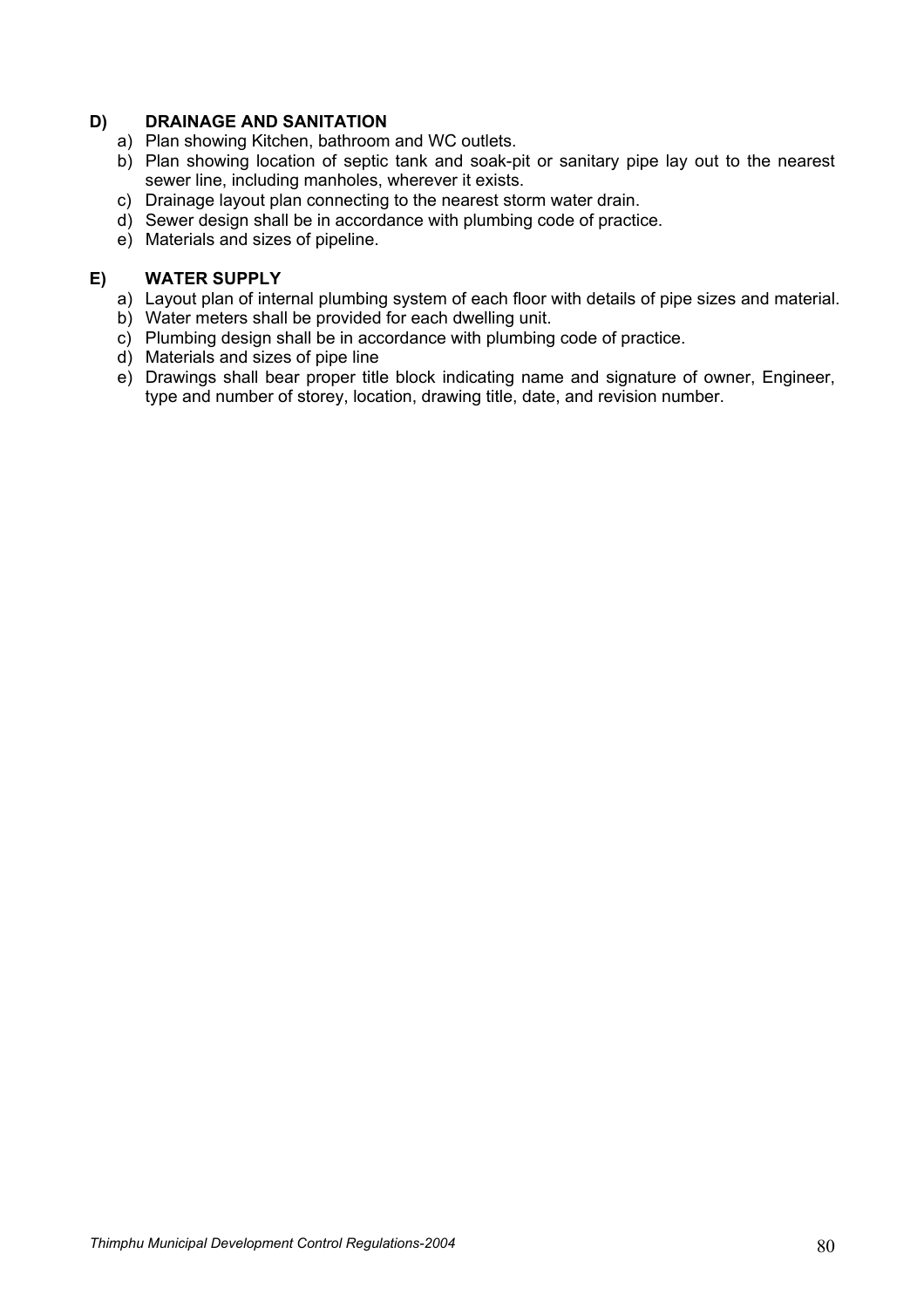# **APPENDIX 3: REGISTRATION OF ARCHITECT, ENGINEER, STRUCTURAL DESIGNER, DEVELOPER**

# **APPLICATION FOR REGISTRATION**

The Implementing Authority shall register Architect, Engineer, Structural Designer, and Developer. *The registration may also be done by an Institute/Organization recognized by the Royal Government of Bhutan.* Application for registration as Architect, Engineer, Structural Designer, Developer, shall be in the prescribed form. Registration shall be valid for the period of five years or part thereof and shall be renewable or part thereof.

## **REVOCATION OF REGISTRATION**

A registration shall be liable to be revoked temporarily or permanently by the Implementing Authority *or the recognized Institute/Organization.* If the registered person is found guilty of negligence or default in discharge of his responsibilities and duties or of any breach of any of these Regulations, it would lead to cancellation of his/her registration unless the Implementing Authority is satisfied with the justification/show cause.

# **GENERAL DUTIES AND RESPONSIBILITIES APPLICABLE TO ALL:**

- I. They shall study and be conversant with the provisions of the Bhutan Municipal Act, 1999, the rules made there under, the Thimphu Development Control Regulations - 2004, and the other instructions circulated by the Implementing Authority and the provisions in force from time to time along with the instructions printed/mentioned on prescribed application forms and permission letter.
- II. They shall inform the Implementing Authority of their employment/assignment / resignation for any work within 7 days of the date of such employment / assignment / resignation.
- III. They shall prepare and submit all plans either new or revised when necessary, required documents and other details they are required to do so in a neat, clean and legible manner and on a durable paper properly arranged and folded in accordance with the provisions prevailing time to time.
- IV. They shall submit plans, documents and details without any scratches or corrections. Minor corrections will be permitted with proper initials. They shall correctly represent all the site conditions including grown up trees.
- V. They shall personally comply with all requisitions/ queries received from the Implementing Authority in connection with the work under their charge, promptly expeditiously and fully at one-time. Where they do not agree with requisitions/ queries, they shall state objections in writing; otherwise for non-compliance of any requisition/query within stipulated time, the plans and applications shall be filed forthwith, and shall not be re-opened.
- VI. They shall immediately intimate to the owners the corrections and other changes they make on the plans, documents and details as per requisitions/queries from the Implementing Authority.
- VII. They shall clearly indicate on every plan, document and submission, the details of their designation such as registered Architect, registered Engineer, registered Structural Designer, etc. with registration number, date, full name and their address below the signature for identification.
- VIII. They or their authorized agent or employee, shall not accept the employment for preparation and submission of plans-documents and supervision of any work if the same is intended or proposed to be or being executed or already executed in contravention of these Regulations and any orders made there under and any Regulations or rules for the time being in force.
- IX. The registered person shall apply for undertaking the responsibility for the particular work in the forms prescribed by the Implementing Authority.
- X. The registered person shall provide the information and undertaking for the work undertaken by him in the forms prescribed by the Implementing Authority from time to time.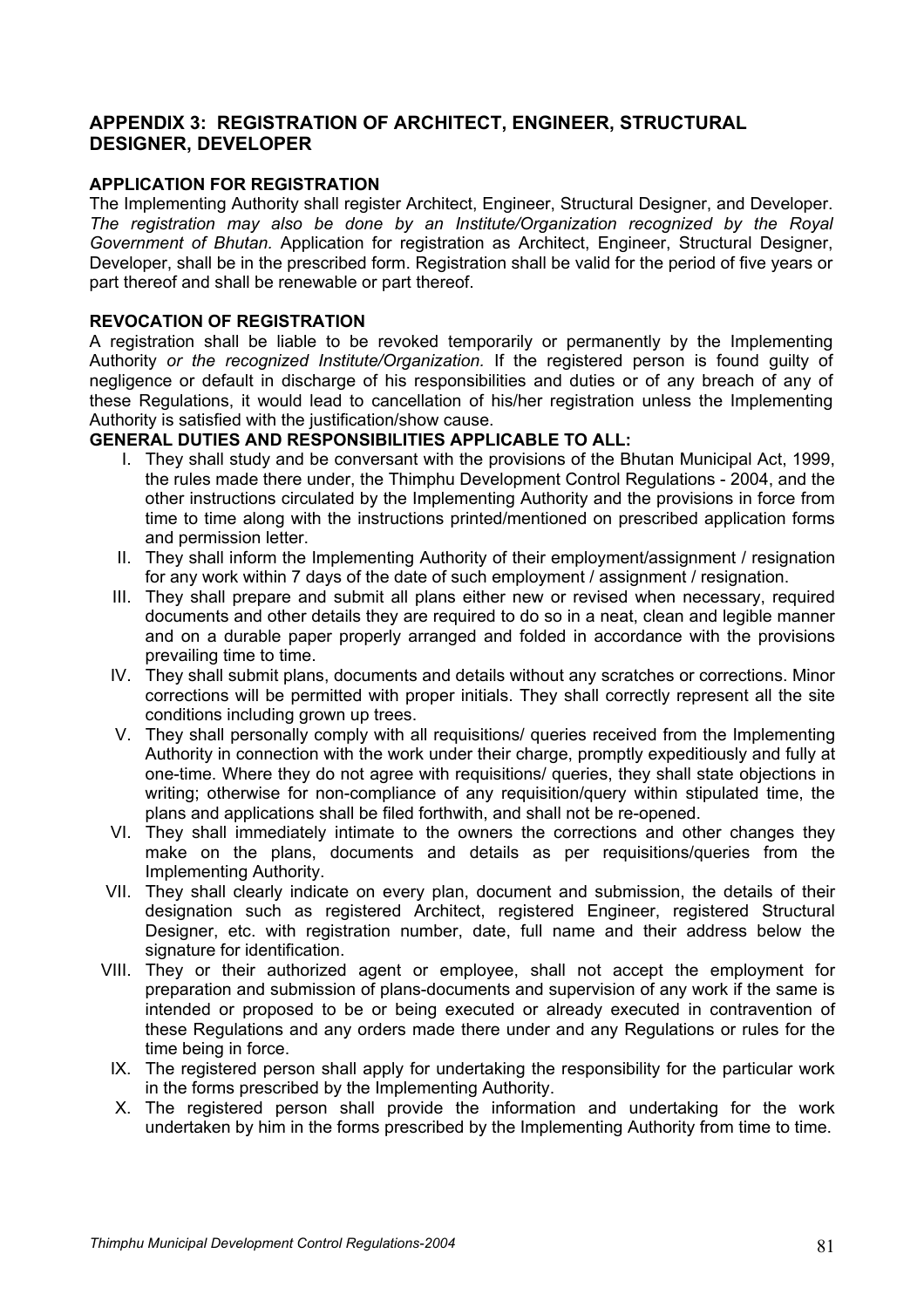# **ARCHITECT**

# **(A) QUALIFICATION AND EXPERIENCE**

A person holding a Bachelors Degree in Architecture/Diploma in Architecture (Equivalent to Bachelors of Architecture) with 2 years of work experience.

## **(B) SCOPE WORK and COMPETENCE**

- I. Preparation and planning of all types of layouts and submission drawings and to submit certificate of supervision and completion for all types of buildings.
- II. Supervision and execution of construction work as per specifications and drawings prepared by authorized registered structural designer and engineer.

# **(C) DUTIES AND RESPONSIBILITIES**

- a) He/she shall be responsible for making adequate arrangements to ensure not only that the work is executed as per the approved plans but also in confirmation with the stipulations of the National Building Code (Building Code of Bhutan 2003) standards for safe and sound construction and non-hazardous, functioning of the services incorporated in the building and for making adequate provisions for services and equipment for protection from fire hazards as per the stipulations of the Building Code of Bhutan 2003 in the buildings and shall obtain N.O.C. from the Chief Fire Officer (in case of special buildings) or concerned designated Authority/consultant before applying for occupation certificate.
- b) He or she shall, on behalf of the owner, apply for the progress certificates, completion certificates and the occupation certificate and obtain the same as required under the regulations.
- c) If the services of the registered architect are terminated, he shall immediately inform the Implementing Authority about his termination and the stage of work at which his services have been terminated. The registered architect appointed as replacement of the preceding architect shall inform about his appointment on the job, and inform the Implementing Authority of any deviation that might have occurred on the site with reference to the approved drawings and the stage at which he is taking over the charge. After Implementing Authority has inspected the site for his report, the newly appointed architect shall allow the work to proceed under his direction.
- d) The registered architect appointed on the work shall inform the Implementing Authority immediately on discontinuation of the services of the registered/structural designer, construction contractor, clerk of works, site supervisor, plumber or electrician and shall not allow the work to continue till the vacancy is filled by appointment of another person and the certificate of appointment of such person is submitted in the office of the Implementing Authority.
- e) He or she shall instruct the relevant agency that adequate provisions are made for ensuring the safety of workers and others during excavation, construction and erection.

# **(D) REGISTRATION:**

 $\overline{a}$ 

- a) The registration fee if any shall be payable as prescribed by the Implementing Authority or the recognized Institute/Organization from time to time.
- b) The Implementing Authority may black-list an architect in case of serious defaults or repeated defaults and shall inform The Royal Institute of Bhutanese Architects  $(RBIA)^4$  to take suitable action against such person under the provisions of The Royal Civil Service Commission. The registration shall be liable to be revoked

<sup>&</sup>lt;sup>4</sup> The Thimphu DCR recommends the constitution of Royal Bhutanese Institute of Architects and Engineers.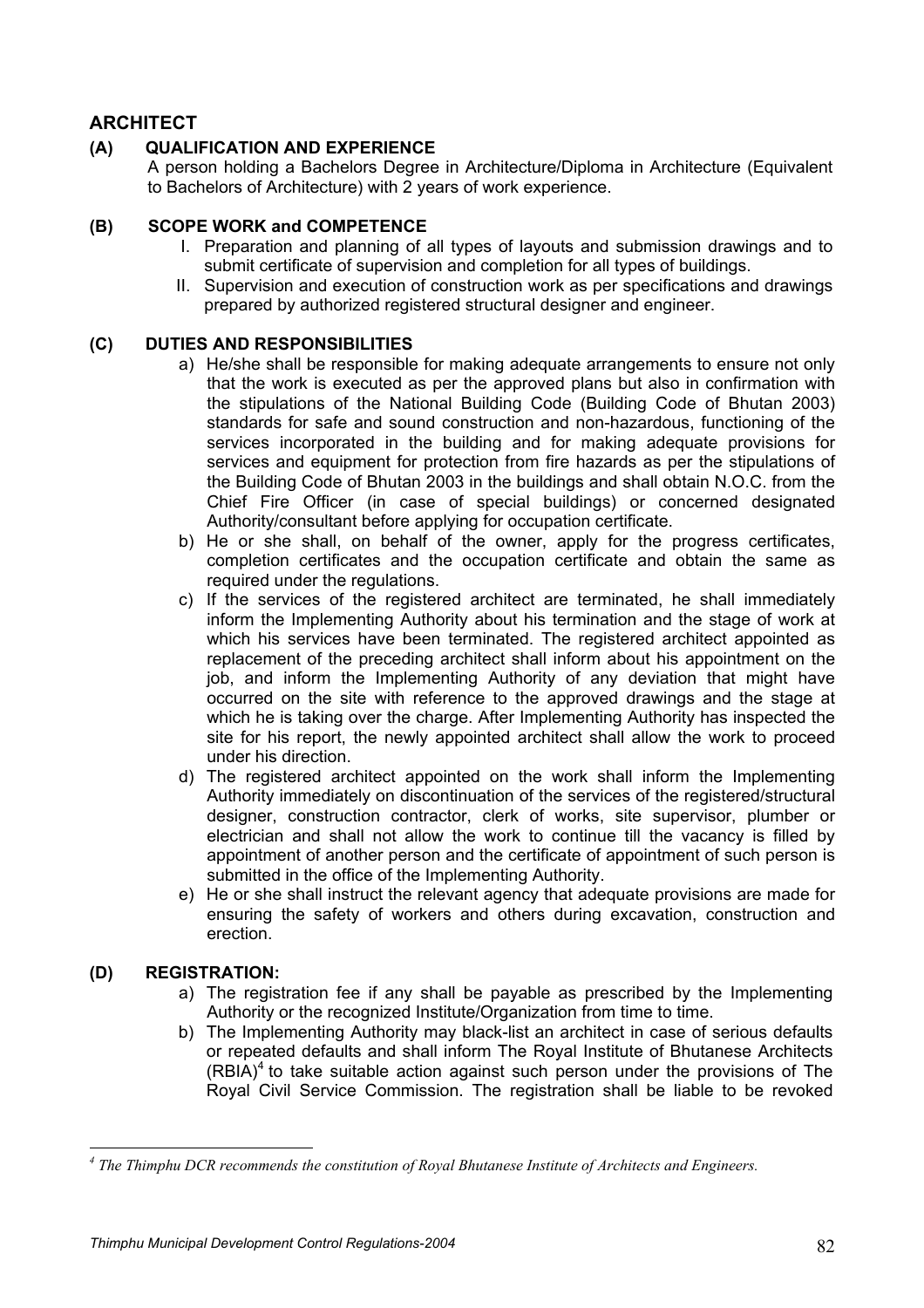temporarily or permanently by the Implementing Authority in such cases of negligence or default.

## **ENGINEER**

### **(A) QUALIFICATION AND EXPERIENCE**

A degree in Civil Engineering or any equivalent qualification, recognized by The Royal Civil Service Commission. In addition to the qualifications stated above, the applicant should have at least five years experience in professional work if he is a holder of a Diploma in Civil Engineering/or equivalent.

#### **(B) SCOPE OF WORK and COMPETENCE**

- a) Preparation and planning of all types of layouts and submission drawings and to submit certificate of supervision and completion for all types of buildings.
- b) Supervision and excavation of construction work as per specifications and drawings prepared by authorized registered structural designer.
- c) He/she can prepare and submit structural details and calculations for buildings of load bearing structures.

#### **(C) DUTIES AND RESPONSIBILITIES**

As per the duties and responsibilities as specified for architect, with reference to engineer in place of Architect.

### **(D) REGISTRATION**

- I. The registration fees if any shall be payable as prescribed by the Implementing Authority or the recognized institute or organization from time to time.
- II. If he/she is found negligent in his/her duties and responsibilities. The Implementing Authority may black-list an Engineer in case of serious defaults or repeated defaults and shall inform The Royal Institute of Bhutanese Engineers, to take suitable action against such person. The registration shall be liable to be revoked temporarily or permanently by the Implementing Authority in such cases of negligence or default.

#### **STRUCTURAL DESIGNER**

# **(A) QUALIFICATION AND EXPERIENCE**

A Degree in Civil Engineering or any equivalent recognized by The Royal Civil Service Commission. In addition to above qualification, the applicant should have at least five years experience in structural design, two years of which must be in a responsible capacity in form of structural designer.

#### **OR**

A Master's degree in structural engineering from a recognized institute and at least two years experience in structural design work.

## **OR**

A Doctor's degree in structural design from a recognized institute and at least one year experience in structural design work.

#### **(B) SCOPE OF WORK and COMPETENCE**

To prepare and submit structural details for -

- i) All types of Buildings.
- ii) Special structures.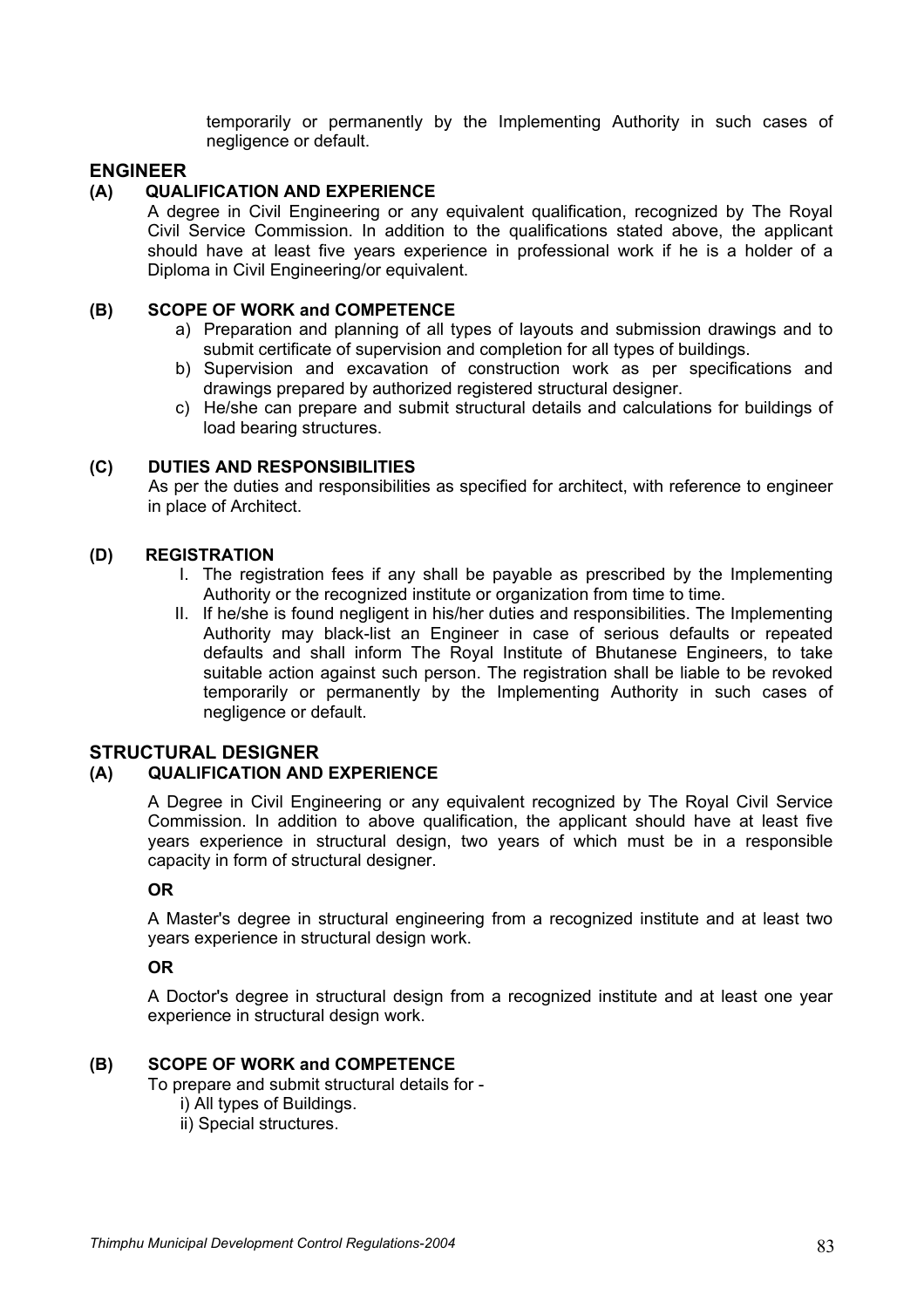# **(C) DUTIES AND RESPONSIBILITIES**

- a) To prepare a report of the structural design
- b) To prepare detailed structural design and to prescribe the method and technique of its execution strictly on the basis of the Building Code of Bhutan 2003 or relevant international standards.
- c) To prepare detailed structural drawings and specifications for execution indicating thereon, design live loads, safe soil bearing capacity, specifications of material, assumptions made in design, special precautions to be taken by contractor to suit the design assumptions etc. whatever applicable.
- d) To supply two copies of structural drawings to the site supervisor.
- e) To inspect the works at all-important stages and certify that the work being executed is up to the satisfaction of the Architect/Engineer.
- f) To certify the structural safety and overall structural soundness of the building to the Architect/Engineer.
- g) To advise the Owner/Architect/Engineer for arranging for tests and their reports for soil, building material etc. for his evaluation and design consideration.
- h) S/he shall prepare the revised calculations and drawings in case of any revision with reference to the earlier submission of drawing and design in a particular case.
- i) To submit the certificate of structural safety and over all structural soundness of building to Implementing Authority.

# **(D) REGISTRATION**

As specified for architect, with reference to structural designer place of Architect.

# **DEVELOPER**

# **(A) QUALIFICATION AND EXPERIENCE: -**

The person/firm acting as Developer shall be of proven merits and experience.

## **(B) DUTIES AND RESPONSIBILITIES.**

- I. Any person acting, in the capacity of the owner shall be the bonafide owner or authorized agent of the owner for developmental work proposed. S/he shall satisfy the Implementing Authority that s/he is the actual owner of the property of the authorized agent of the actual owner to undertake total responsibility as the owner, employer and manager of the property and its development and of all the assets and liabilities of the property and the project.
- II. S/he shall appoint a registered Architect/Engineer to plan, design, prepare drawings and specifications and to direct the execution of the work in accordance with the requirements of these regulations.
- III. The appointment of the registered Architect/ Engineer shall mean that he has authorized the Architect/Engineer to do all things necessary and to take all adequate measures for preparing the design, drawings and specifications for the project and to appoint on his behalf appropriate persons to act as registered, clerk of works site supervisor, required for the proper execution of the project and to retain on behalf of the owner any other specialist or expert required on the work of the project.
- IV. S/he/Architect/Engineer shall give written information to the Implementing Authority about the commencement of the execution work. He shall see that the registered Architect/ Engineer fulfill all requirements of Implementing Authority.
- V. S/he shall not cause or allow any deviations from the approved drawings in the course of the execution of the project against the instruction the instruction of Architect /Engineer /Site Supervisor/Clerk of Works/Structural Designer and shall bear all responsibility for any irregularity committed in the use and function of the building or its parts for which the approval has been obtained.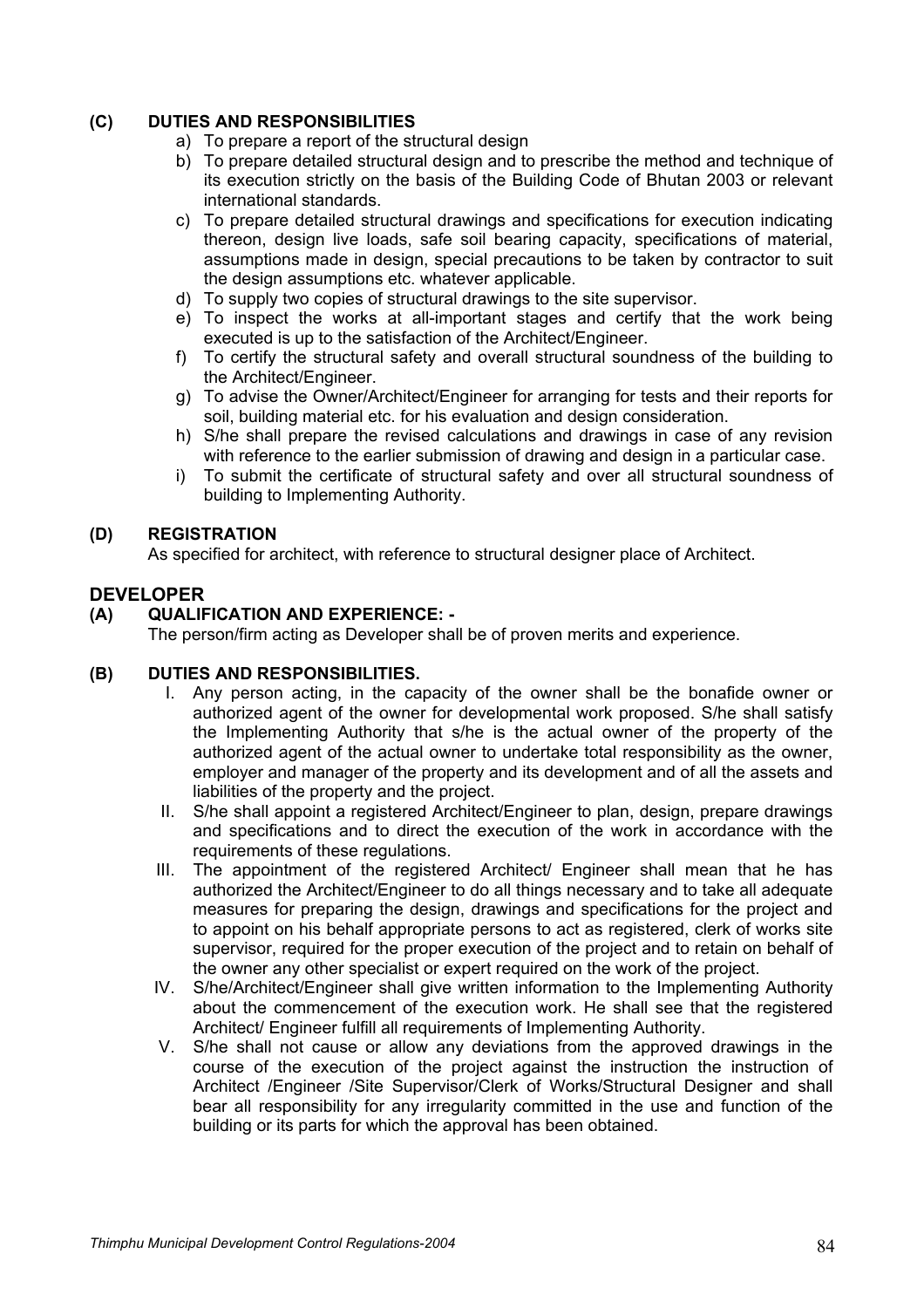- VI. S/he shall inform the Implementing Authority immediately if the services of the Architect/ Engineer appointed on the project are terminated or has ceased to function due to any reason and shall not allow any work to proceed till another Architect/Engineer is appointed on the project.
- VII. When no registered construction contractor or site supervisor is required to be appointed and not appointed he shall be responsible for their duties and responsibilities under the Regulations.
- VIII. S/he shall not commence the use of building or shall not give the possession to occupy the building to any one before pertaining to the occupancy certificate from the Implementing Authority.
- IX. S/he shall provide adequate safety measures for structural stability and protection against fire hazards likely from installation of services like electrical installation, plumbing, drainage, sanitation, water supply etc. wherever required under the regulations.
- X. S/he shall exhibit the names of registered persons only, on site and no additional names will be exhibited/displayed.
- XI. S/he shall explain the construction design and its intended use as per approved plan only, to the prospective purchaser of the premises under construction.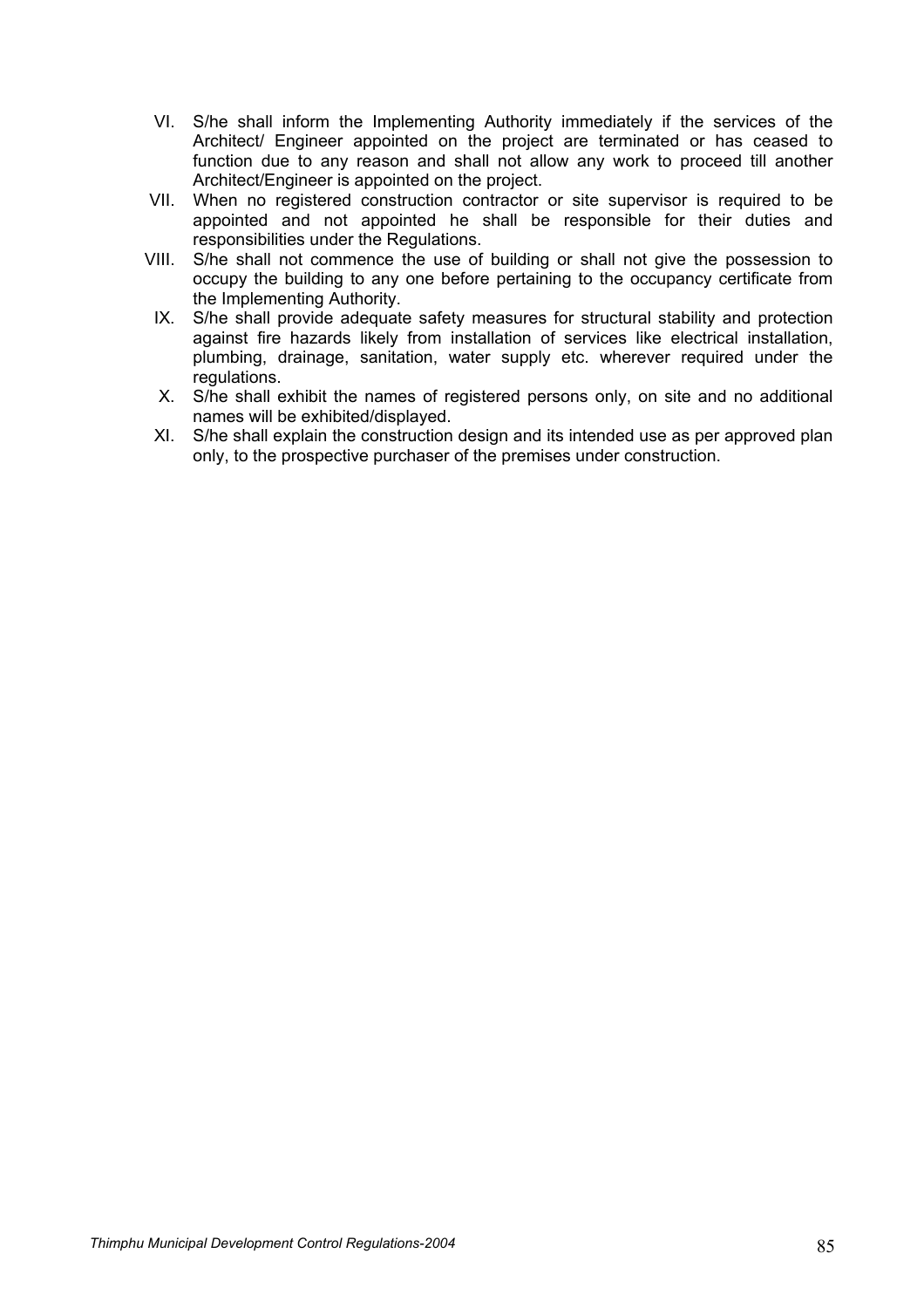# **APPENDIX 4: COLOUR CODES TO BE USED IN PLANS / DRAWINGS**

| Sr. No. | <b>Item</b>                                   | <b>Site Plan</b>      | <b>Bldg. Plan</b>     |
|---------|-----------------------------------------------|-----------------------|-----------------------|
| 01.     | Plot line                                     | Thick black           | Thick black           |
| 02.     | <b>Existing street</b>                        | Green                 |                       |
| 03.     | Future street if any                          | Green dotted          |                       |
| 04.     | Permissible lines                             | Thick black dotted    |                       |
| 05.     | Open space                                    | No colour             | No colour             |
| 06.     | <b>Existing work</b>                          | <b>Blue</b>           | <b>Blue</b>           |
| 07.     | Work proposed to be demolished                | <b>Yellow Hatched</b> | <b>Yellow Hatched</b> |
| 08.     | Proposed work                                 | Red                   | Red                   |
| 09.     | Work without permission if started<br>on site | Gray                  | Gray                  |
| 10.     | Drainage and sewerage work                    | Red dotted            | Red dotted            |
| 11.     | Water supply work                             | <b>Black dotted</b>   | <b>Black dotted</b>   |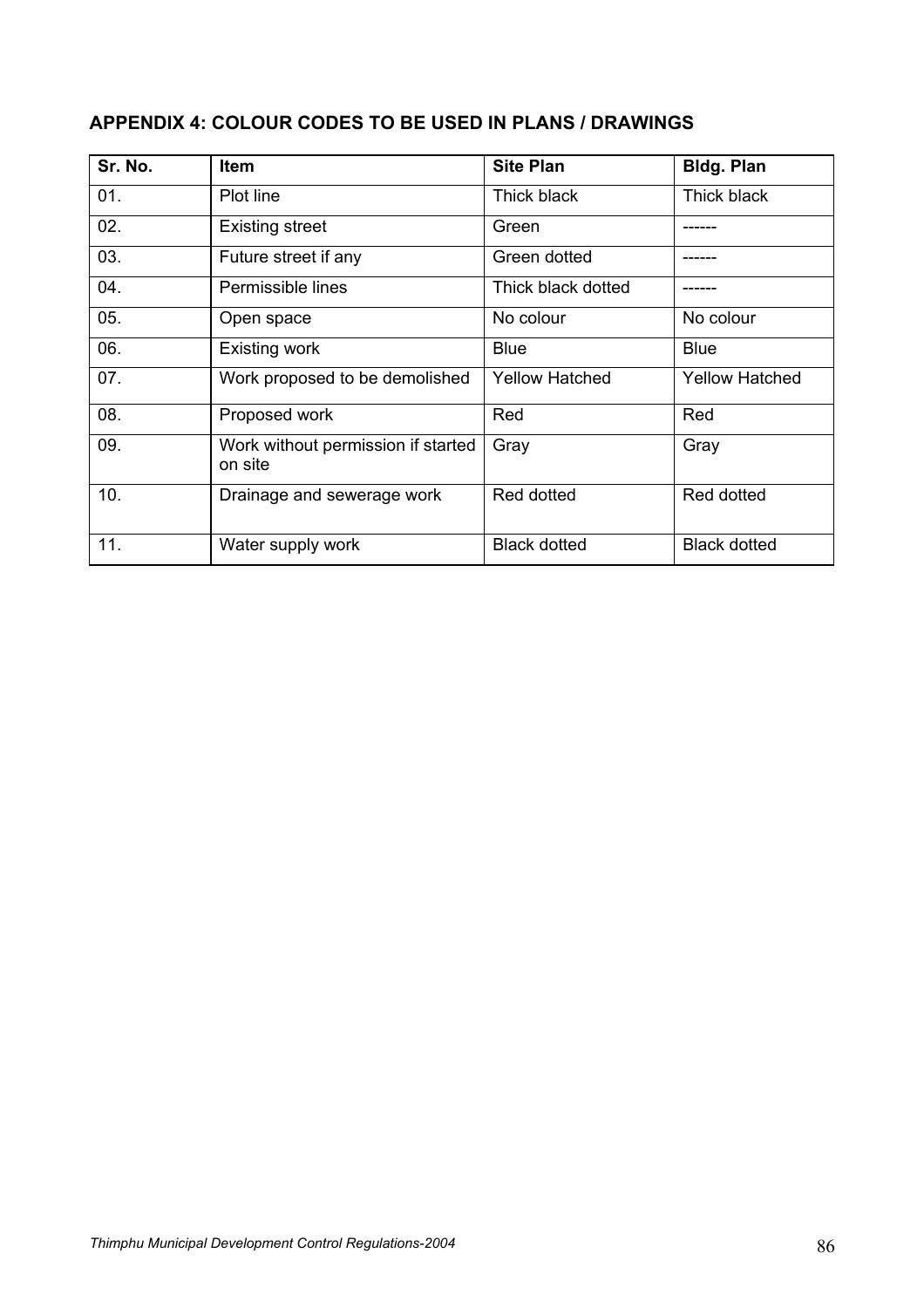# **APPENDIX 5: SCRUTINY FEES AND SERVICE AND AMENITY FEE PAYABLE AT THE TIME OF APPLICATION FOR LAND DEVELOPMENT / BUILDING PERMISSION**

# **Service and Amenity Fee:**

| SI.No | Category                                        | Service and Amenity Fee<br>(Nu per Sqm of Built up<br>area) |
|-------|-------------------------------------------------|-------------------------------------------------------------|
|       | <b>Residential /Intuitional Building</b><br>use | Nu30/Sqm                                                    |
| っ     | Commercial/ Industrial uses                     | Nu50/Sqm                                                    |

## **75% concession for land poled areas and areas with Betterment Charges.**

**Scrutiny Fee:** The minimum scrutiny fee for land development / building permission shall be NU 3000.00 or Nu. 16.14/sqm whichever is more. Fee for renewal of development / building permission shall be Nu. 500.00.

| SI.No   Category               | Fee                             |
|--------------------------------|---------------------------------|
| Issuance of Official Site plan | As approved City<br>Committee . |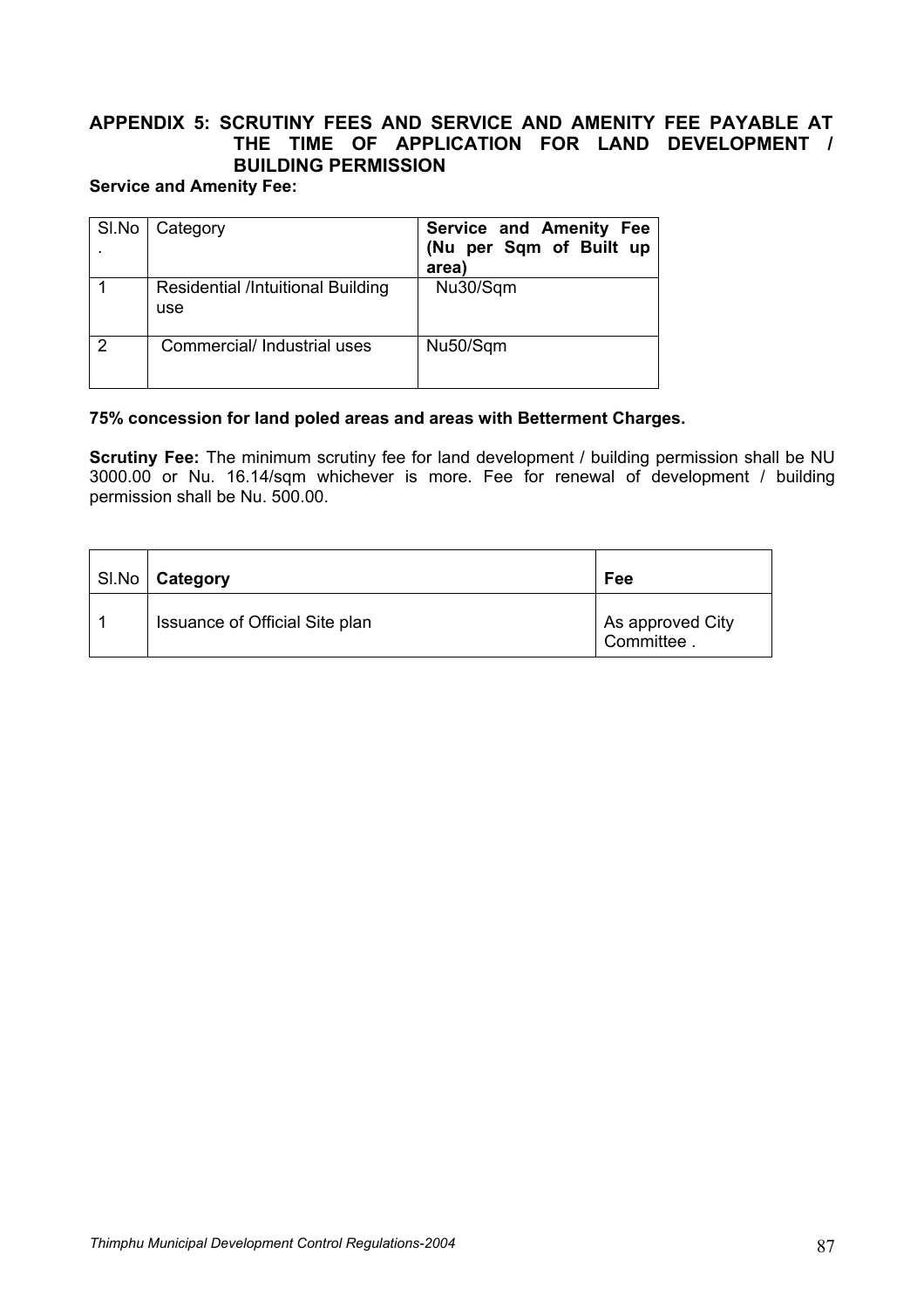# **APPENDIX 6: SUMMARY OF CRITICAL DIMENSIONS**

## **MAXIMUM CARPET AREA (sq.m) OF SHOPS IN CONVENIENCE SHOPPING CENTRES**

| General                                                    | 20 |
|------------------------------------------------------------|----|
| Food grain or ration shops                                 | 50 |
| Groceries, confectioneries, general provision shops        | 50 |
| Medical and dental practitioners' dispensaries or          |    |
| Clinics, pathological or diagnostic clinics and pharmacies | 50 |
| Wood, coal and fuel shops                                  | 30 |
| Cloth and garment shops                                    | 50 |
| Restaurants and eating houses                              | 50 |
| Shoes and sports shops                                     | 75 |
| Taxi stand office                                          | 10 |

#### **DWELLING UNIT**

At least one room of minimum carpet area of 9 sq.m. with a minimum side dimension of 2.5 m and a WC.

## **HABITABLE ROOM**

Minimum height : 2.7 m measured from finished floor to finished ceiling. Minimum width : 2.5 m.

#### **LIGHT HOME WORKSHOP**

Maximum floor space : 20 sq.m.

#### **LIGHT INDUSTRY**

Maximum floor space : 500 sq.m.

## **LOFT / ATTIC**

Maximum height : 1.2 m. Maximum area : 30% of the floor area of the room.

#### **MEZZANINE FLOOR**

Maximum height : 2.3 m.

#### **SERVICE ESTABLISHMENT**

Maximum floor space : 50 sq.m.

## **WATER CLOSET (WC)**

Minimum floor area : one square metre.

#### **TEMPORARY KIOSKS**

Maximum dimensions for "temporary" public telephone booths, milk booths, and newspaper stalls-2 m. X 2.5 m.

#### **NO DEVELOPMENT ZONES**

All areas within 30 m. from the edge of a major stream or gulley and within 15 m. from a minor stream or gulley more than 3m. in depth, or on within 30 m. of the edge of a cliff, or under a cliff or precipice ( within 30 m. ).

#### **CRÈCHE**

Any construction site with minimum built-up area - 5000 sq.m (shall provide a crèche or day care centre for the laborer's children, should even one, or more, women be employed on site.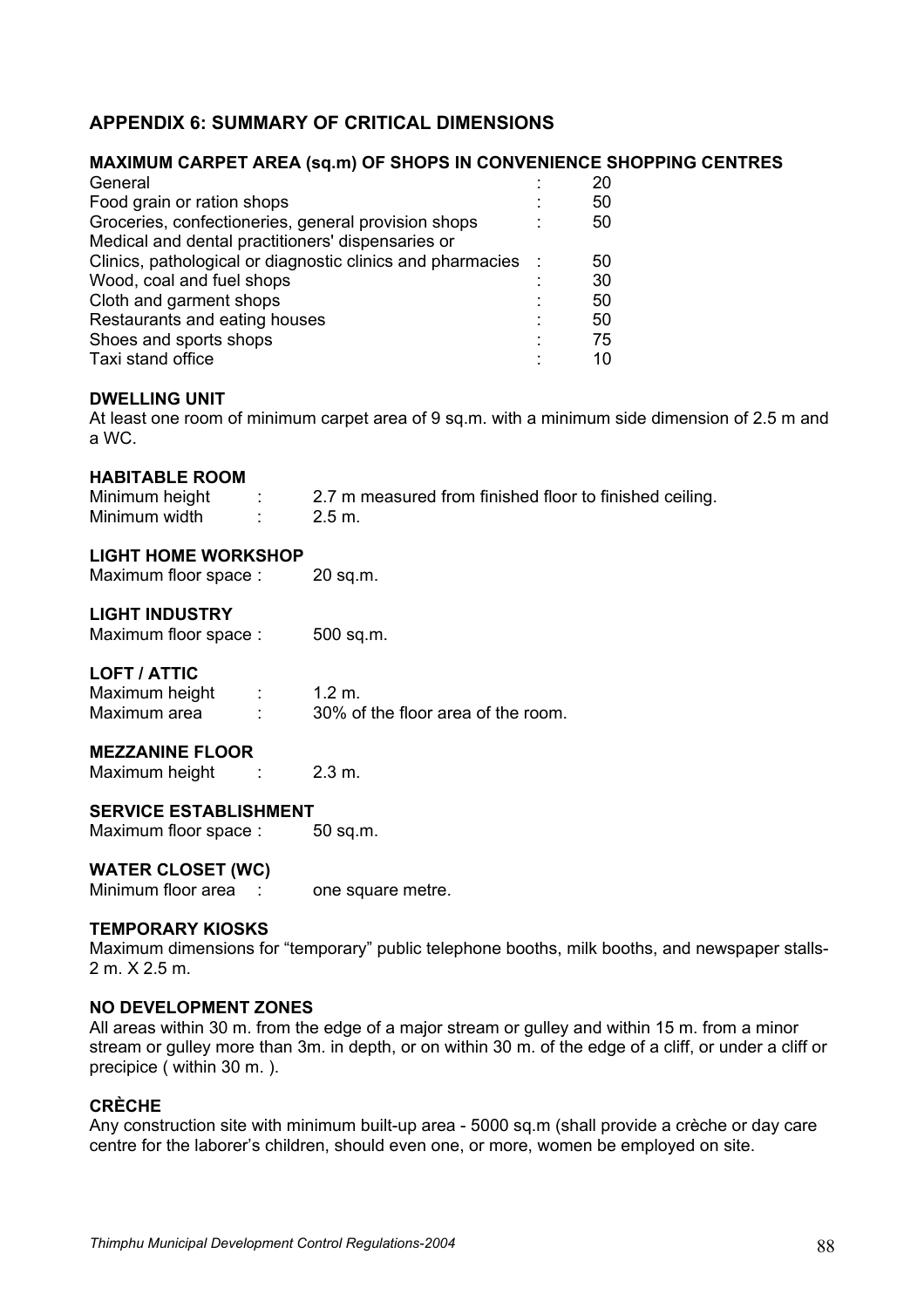# **APPENDIX 7: TRANSFER OF DEVELOPMENT RIGHTS (TDR)**

In the Thimphu Structure Plan certain areas are designated as "Reserved Land". Such Reserved Land is to be used in the public interest for a public purpose. Transfer of Development Rights or TDR is a mechanism to protect the development rights of the owners of Reserved Land, while facilitating the TMC in acquiring lands needed to implement the Structure Plan.

In cases where the government has to acquire land for the public good, the owners may chose to be compensated, or their land "traded" for an equal size of FAR or "Development Rights", which can be used elsewhere in Thimphu.

The compensation is in the form of FAR which can be transferred and used elsewhere

The award of Transferable Development Rights (TDRs) in the form of Floor Area Ratio entitles the owner of the land to FAR in the form of a Development Rights Certificate (DRC) which he may use himself, or transfer to another person. The owner is eligible for Development Rights (DR's) after the land is surrendered free of cost to a designated Authority. Development Rights (DRs) could be granted to an owner only for land reserved in the Structure Plan for public purposes.

The built-up area for the purpose of FAR credit in the form of a DRC should be equal to the gross area of the reserved plot to be surrendered and will proportionately increase or decrease according to the permissible FAR of the zone from where the TDR has originated.

When an owner also develops or constructs the public amenity on the surrendered plot at his own cost, as may be prescribed by the Implementing Authority, and hands it over to the Implementing Authority, free of cost, he may be granted a further DR in the form of FAR equivalent to the area of the construction / development done by him.

A DRC shall be valid for use only in similar use zones or from a commercial/ industrial zone to a residential use zone and not vice-versa, subject to the condition that the total FAR achieved shall in no case exceed the maximum permissible FAR specified in the receiving zone as per these Regulations.

DRCs may be used on one or more plots of land, whether vacant or already developed, by erection of additional storeys, or in any other manner consistent with these Regulations, but not so as to exceed a total built-up FAR higher than that prescribed in these Regulations.

DRs can be granted and DRCs issued only after the reserved land is surrendered to the Implementing Authority, or to the Government as the case may be, free of cost and free of encumbrances. A DRC can be issued by the Implementing Authority as a printed certificate. Such a certificate is a transferable "negotiable instrument" after due authentication. The Implementing Authority shall maintain a Register of all TDR Transactions, etc. relating to grant of and utilization of DRs.

The extra FAR in the form of Transfer of Development Rights (TDR) can be sold by the land owners and purchased by anybody and use it to achieve a higher dwelling density on a given piece of land, particularly to construct dwellings of a particular size affordable to the lower and/or middle income groups.

And finally the "Maximum FAR" may also be allowed using transfer of development rights. The funds collected by the TMC while increasing from the "Base FAR" to the "Maximum FAR" will become part of a Development Fund, which is essential to provide the capital expenditure on infrastructure to service new buildings.

The land obtained by the TMC through the Transfer of Development Rights creates a mechanism for the TMC to implement the purchase of reserved lands. It also protects the owner of a Reserved Plot from his land being acquired at price far below the market value.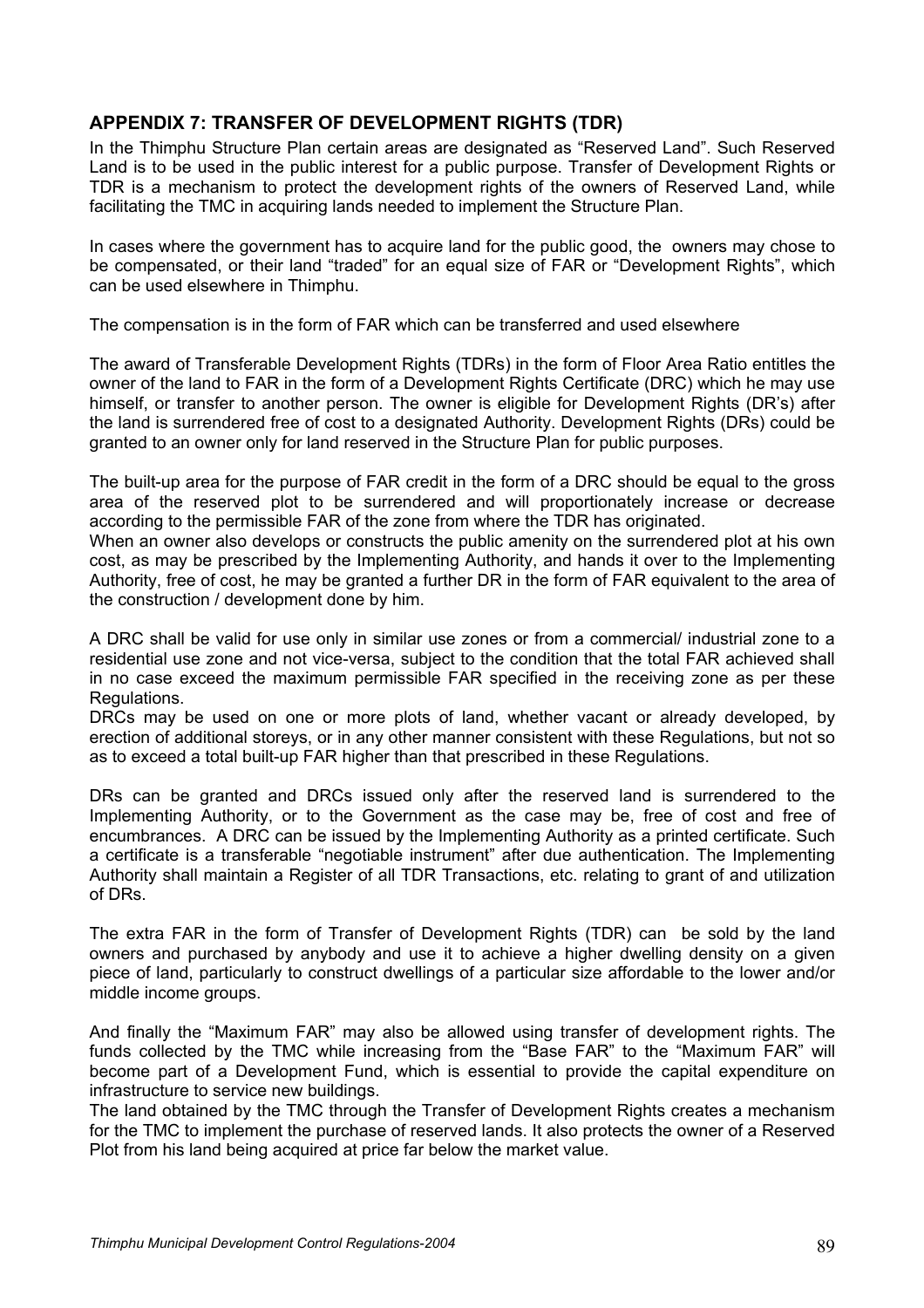Note: *The Transfer of Development Rights was initially a part of the clause to be implemented. But since the FAR is done away with, the text is retained here in Appendix for future reference and information. The working committee felt that this idea could not be implemented but may be done so in future*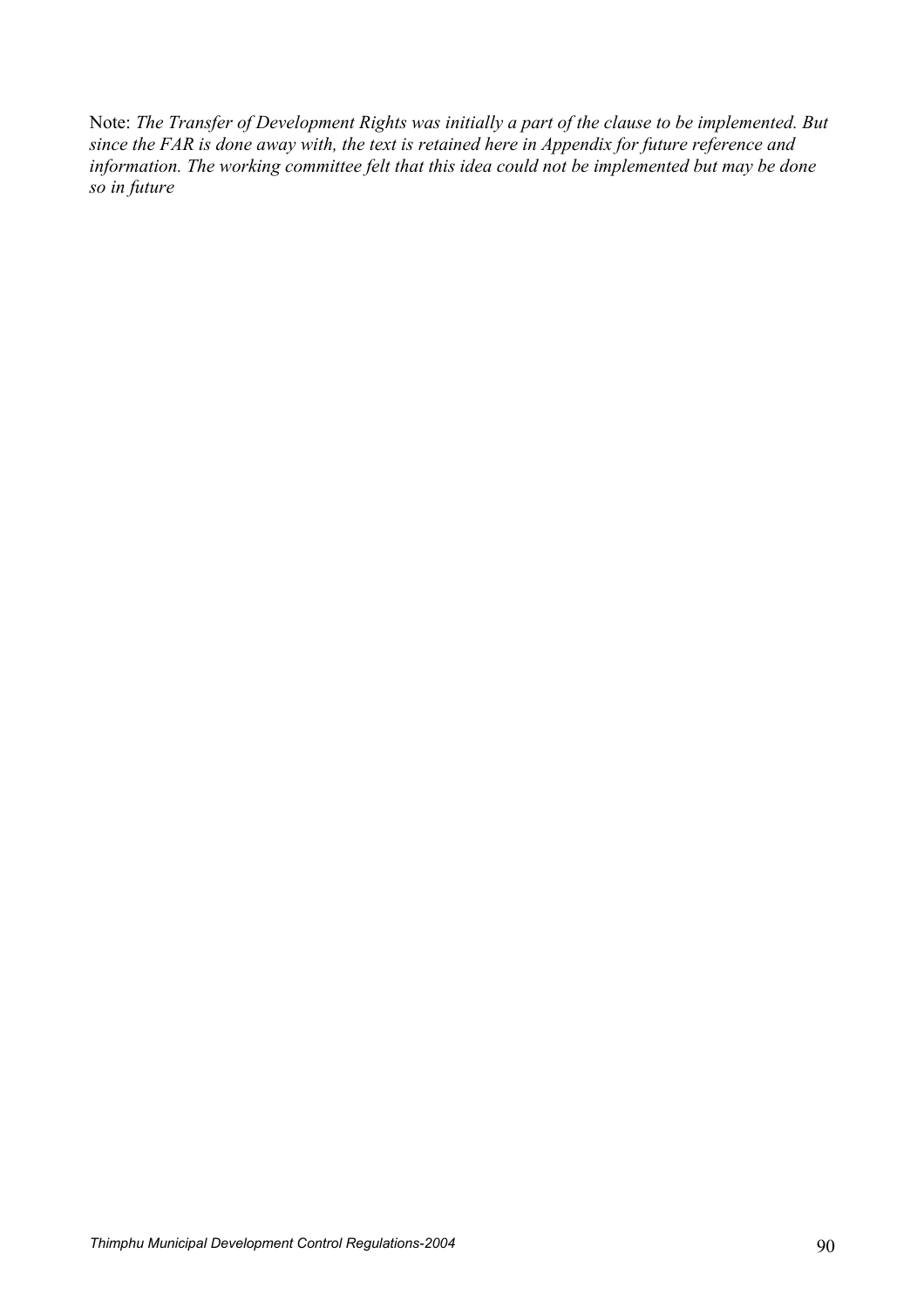# **APPENDIX 8: SETBACKS FOR ACCESS TO WINTER SUN**

*This clause on "Setbacks for Access to Winter Sun" is removed from the main document because it was felt that the Implementing Authority would not be able to implement this rule. But the contents are retained here in the Appendix for the purpose of reference and revision in future.* 

The set backs required for ensuring access to the winter Sun have been calculated, taking the declination of the Sun on Dec.  $22^{nd}$  at Thimphu (assuming 28 deg. North latitude). The setbacks vary as the slope of the ground varies or more precisely, as the difference in the plinth heights of the two buildings vary. However a reverse slope, that is, a slope towards the north has not been considered because such sites available for normal residential development are present only at Simtokha. The following diagrams give the minimum distances required between buildings for various slopes towards the south.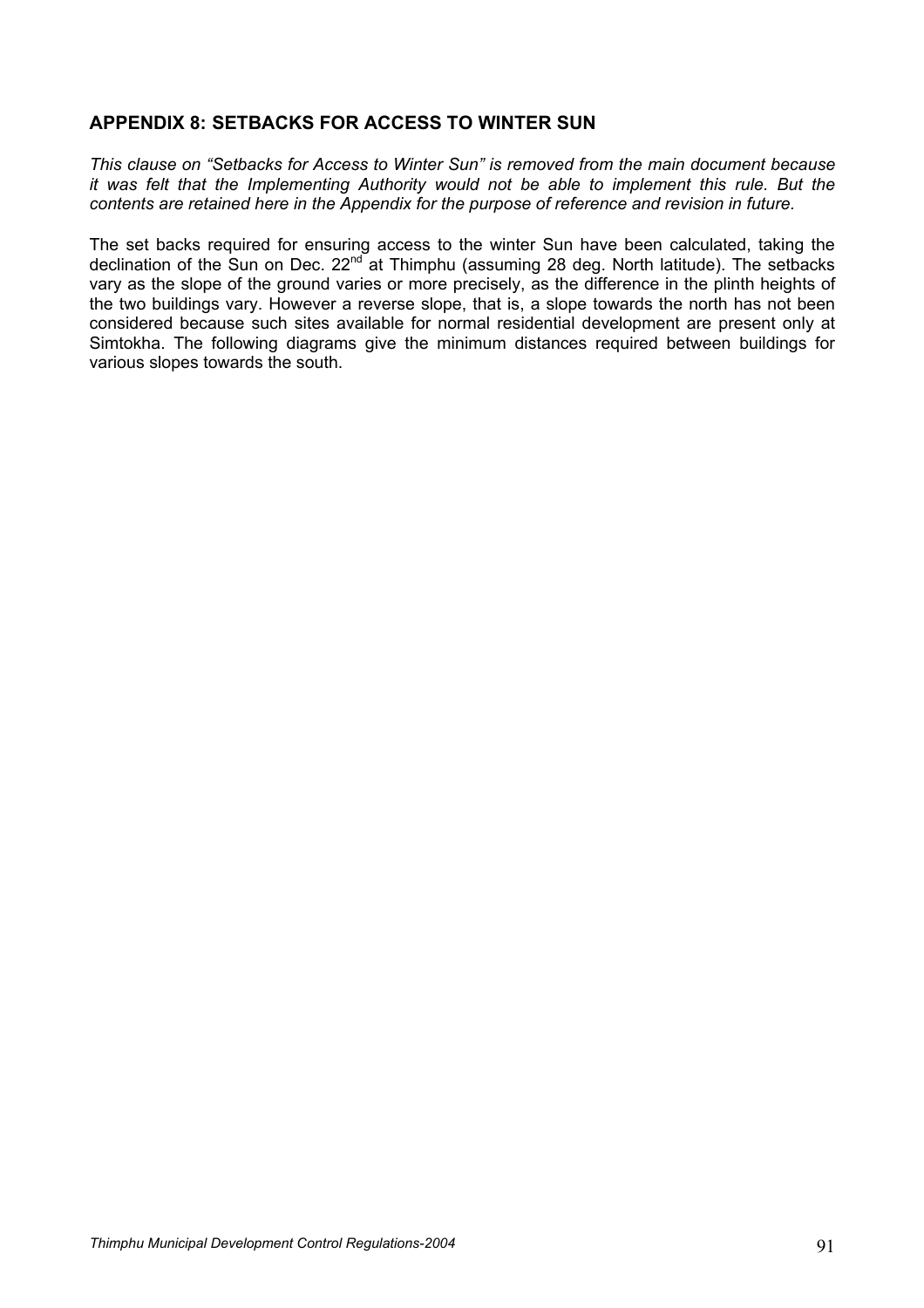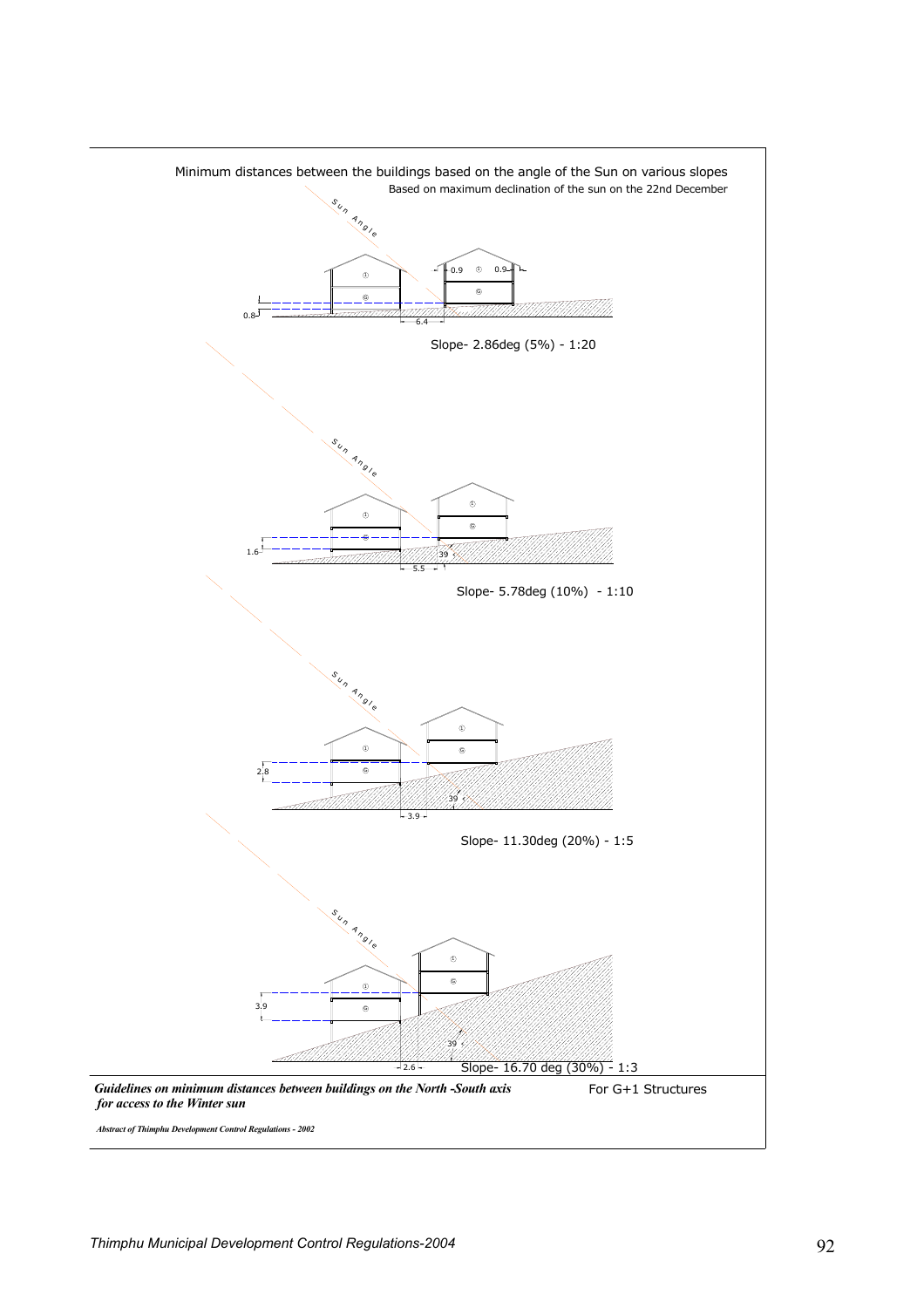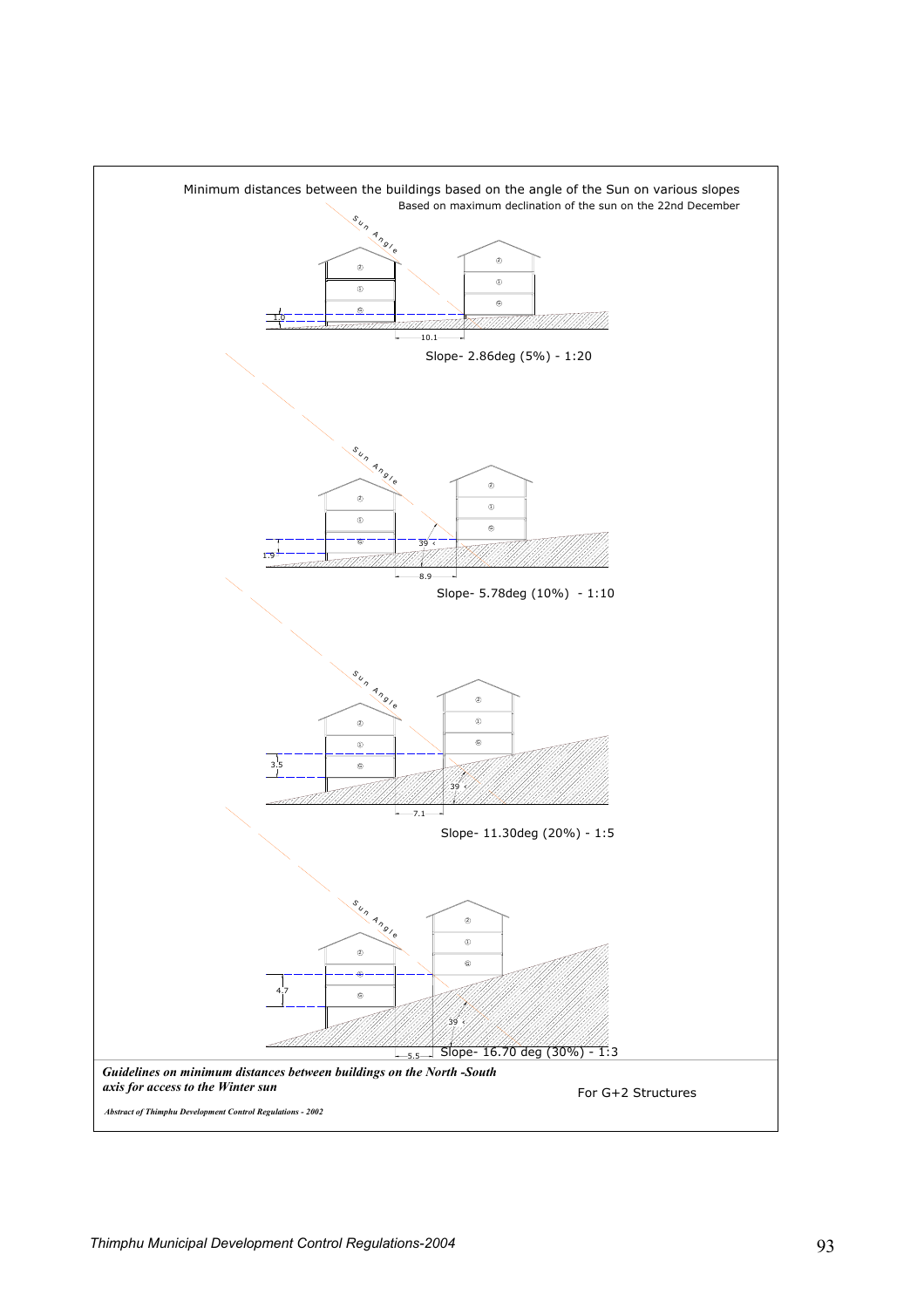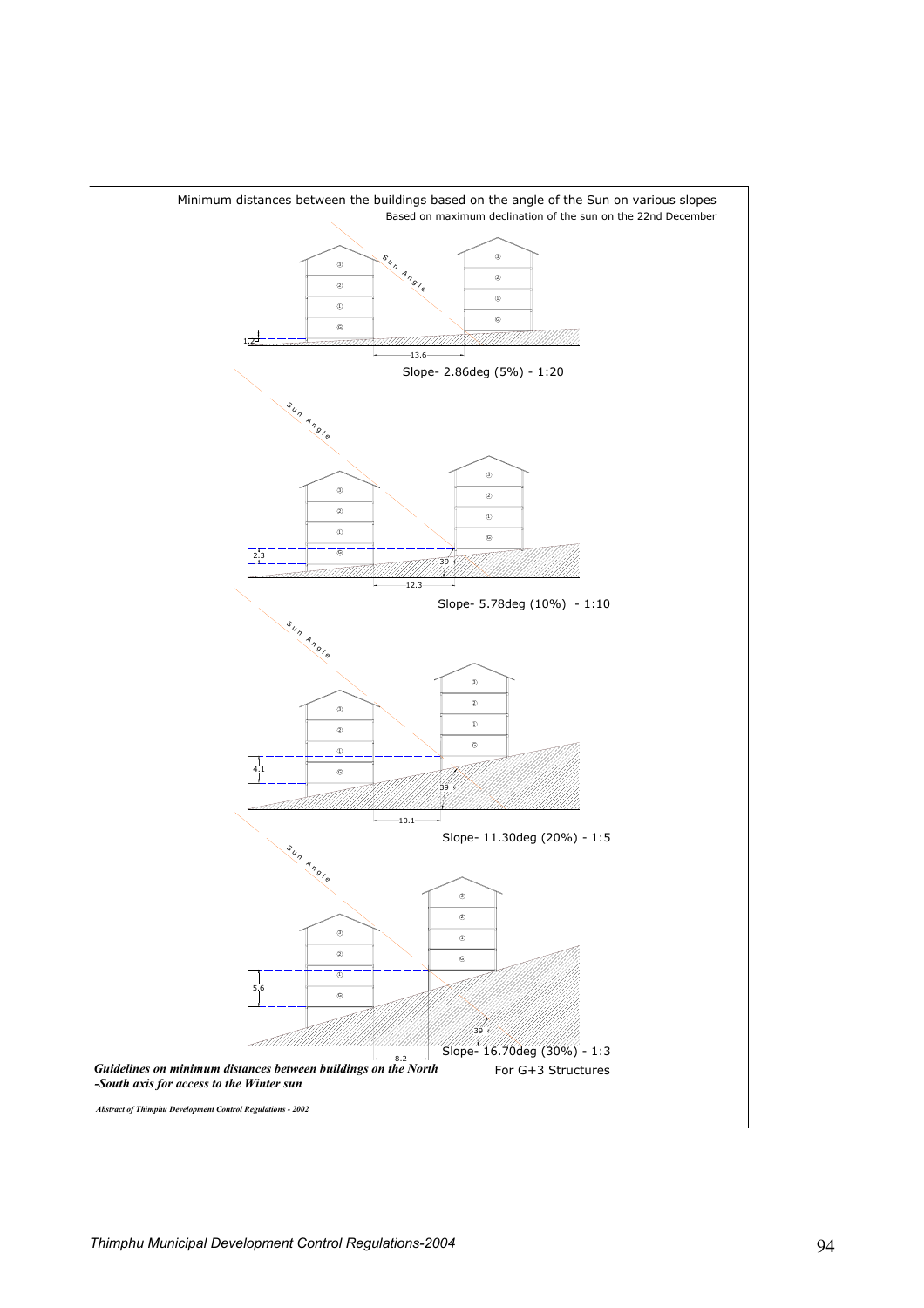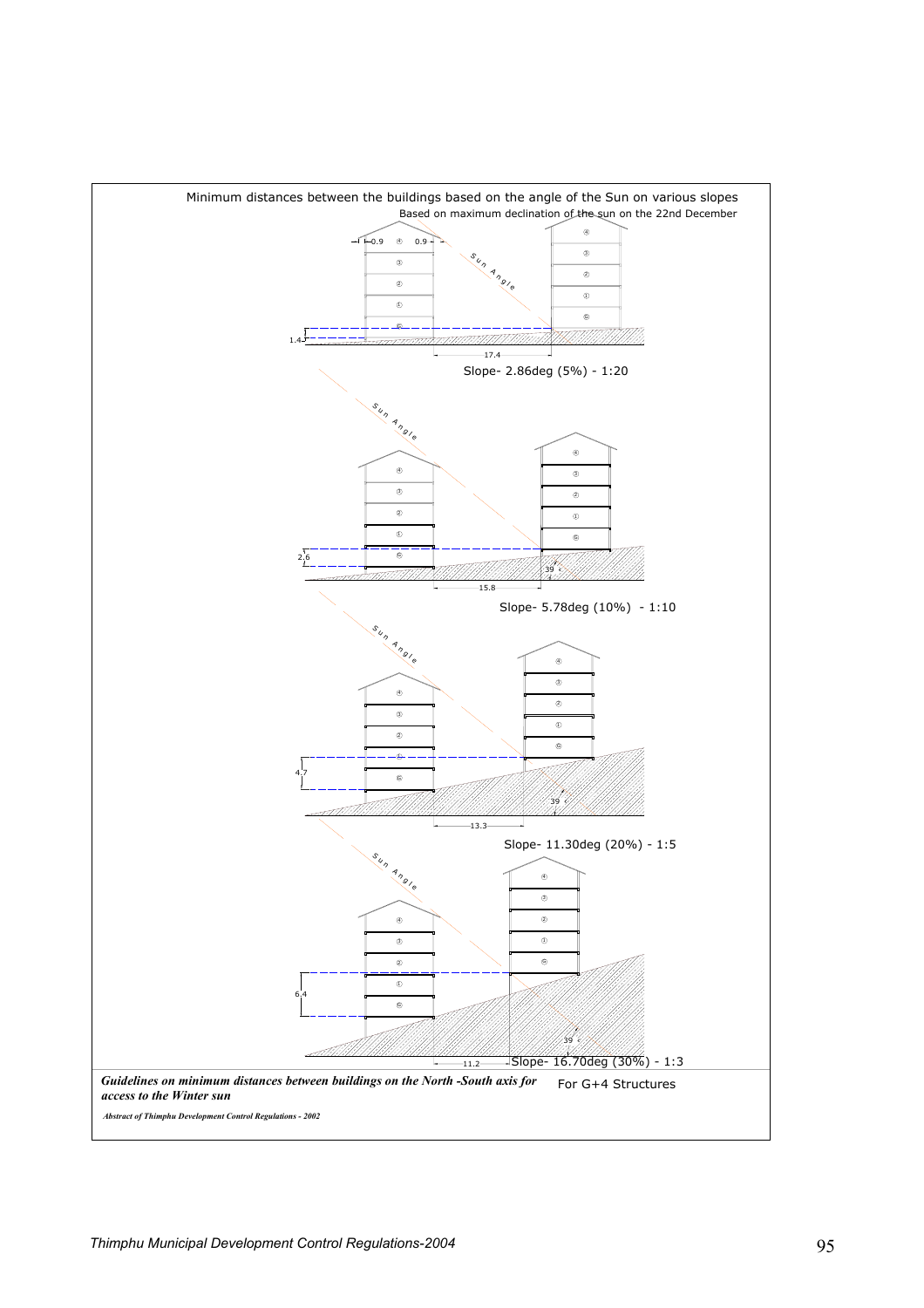# **APPENDIX 9: UV2 – SUBCATEGORIES**

Urban Village Periphery Precinct (UV2) is a medium density predominantly residential precinct. As per the Development Control Regulations framed for UV2, permits four floors (G+3) with plot coverage of 40% to 45% (45% only for plot above 1000 sqm). For areas falling within the Local Area Plans and Core Urban Design Proposals this Precinct is categorized in relation to various localized criteria like road width, topography, and elevation, proximity to Heritage Precinct or Traditional Villages or Dzong Precinct etc.

Motithang (Upper and Lower, Chankhangkha, Suroundings of RICB colony area, Surroundings of Hospoital Area, Chang Gedhephu (Kalabazar area), Changzamtog Area, YHS area, Changjiji Area, Old India House area, Ziliukha area ( other than the Tradtional Village area) are the areas which are not covered under any Local Area Plan or Urban Design Proposal and are also the developed old city area. As per the Thimphu Structure Plan these areas falls under UV2 precinct, Though most of the above-mentioned areas would have not any difficulty in adopting to the proposed "Precint Regulatiuons",there are certain areas which needs localised regulations due various local issues.

Therefore Thimphu City Corporation's planning division has identified these areas and formed certain Sub – Categories of UV2 with regulations framed within the maximum permitted limits of UV2 Precinct Regulations. The following are the list of area falling under the various Sub-Categories of UV2.

- **UV2 Sub-Category I**. This precinct would have a height restriction of **three floors (G+2)**, instead of permitted four floors in a UV2 precinct. Remaining regulations would be as per UV2 Precinct. The height restriction is proposed due to the fact these areas have relatively higher land elevation than the rest of the UV2 areas, and also considering the factors that these areas were already developed and the density which would be achieved by Four Floors would not be supported by the existing infrastructure. The areas, which are covered under this **Sub-Category-I** are **1**. Motithang School Area and towards west including the proposed Minister's Enclave area (Refer map) 3. Area above (towards west of) Rabten Lam (above RICB colony), west of Sherab Lam (above hospital area), west of Menkhang Lam (Kala Bazar area), West of Gaki Lam and Upper Changzamtog Area (west of proposed Outer Ring Road).
- **UV2 Sub-Category II**. This precinct would have a height restriction of only **Two Floors (G+1).** Remaining development guidelines would be as per the UV2 precinct. The restriction in number of floors would directly reduce the density of the area. This restriction was proposed due various localised issues like topography, elevation, proximity to Heritage and Dzong Precincts and proximity to Royal Palace area. Areas proposed under these guidelines include 1. Upper Motithang area above (towards west of) Proposed minister's enclave. 2. Area to the immediate South of (behind) Changkhanga Lhakhang. 3. YHS area 4. Zilukha area (other than the traditional village area).
- The area around Riverview Hotel (old India House area) would have option of both UV2 Low Density and UV2 – Sub Category 2.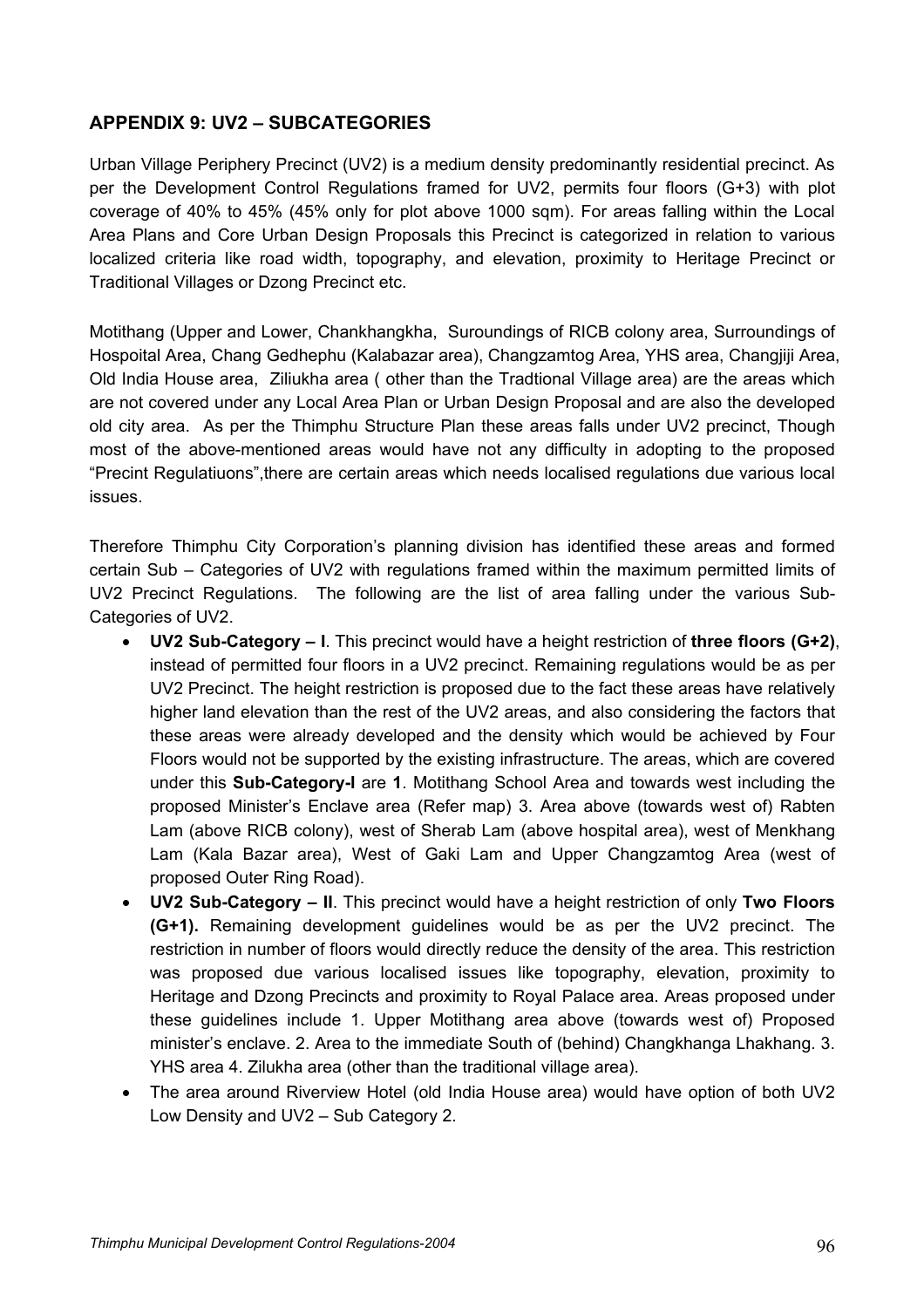# **APPLICATION FOR CONSTRUCTION OF BUILDING IN URBAN CENTRES.**

*(Please type or write in clear block letters, use additional sheet if necessary)* 

| To:                      |
|--------------------------|
| The Chairperson/Thrompen |
|                          |

| 1.                         |                                                                                                                                                                                                                                                                                       |  |  |  |  |
|----------------------------|---------------------------------------------------------------------------------------------------------------------------------------------------------------------------------------------------------------------------------------------------------------------------------------|--|--|--|--|
| 2.<br>3.                   | Sex: Male () Female ()<br>Day Month Year<br>Date of Birth :<br>Age<br>( ) ( ) ( ) ( )<br>(                                                                                                                                                                                            |  |  |  |  |
| 4.<br>5.<br>6.<br>7.<br>8. | Contact details:                                                                                                                                                                                                                                                                      |  |  |  |  |
| 9.                         | Land ownership:<br>$\bullet$<br>٠<br>Inherited/exchanged/gifted (Details of previous owner to be attached)<br>$\bullet$<br>$\bullet$                                                                                                                                                  |  |  |  |  |
| 10.                        | Plot No.: Area:sq.m, Dimensions:<br>Plot details:                                                                                                                                                                                                                                     |  |  |  |  |
| 11.                        | <b>Declaration:</b> The information supplied in this application form is correct to the best of my<br>knowledge and if there are any discrepancies, I shall be personally responsible for the<br>same and I am prepared to face any disciplinary or legal action against me.<br>Date: |  |  |  |  |
|                            | Signature:                                                                                                                                                                                                                                                                            |  |  |  |  |
|                            | For official use only<br>Noting of the dealing officer with regard to land holdings, building construction, etc.<br>) Not recommended (<br>Recommended (<br>$\lambda$                                                                                                                 |  |  |  |  |
|                            |                                                                                                                                                                                                                                                                                       |  |  |  |  |
|                            | <b>City/Municipal Corporation</b>                                                                                                                                                                                                                                                     |  |  |  |  |
|                            | Remarks (if any):                                                                                                                                                                                                                                                                     |  |  |  |  |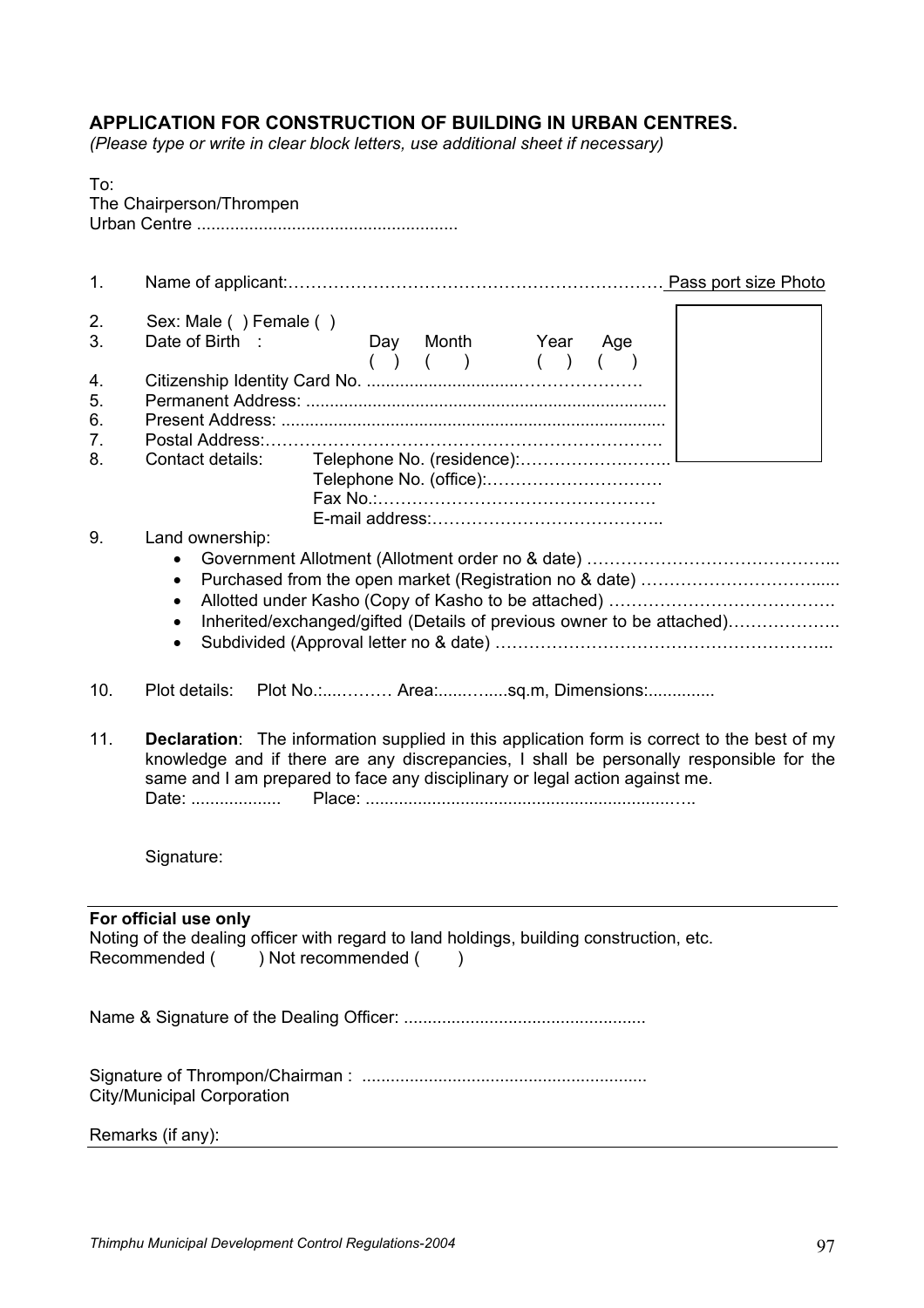# **APPLICATION FOR OCCUPANCY CERTIFICATE**

To: The Thrompon/Chairman, City/Municipal Corporation, ....................................

Sir,

I hereby certify that the addition/ alteration/ construction of building on Plot/Thram No. .................................. in ............................ Lam, in …......................town has been completed on ............................., according to the approved building plan/ drawings, vide permit No. .................................................... dated..................

The work has been completed to our best satisfaction. Workmanship and all the materials (type and grade) have been used strictly in accordance with the approved documents/drawings and relevant standards, codes of practice and specifications. Provisions of the Bhutan Building Rules, conditions or orders issued thereunder have not been transgressed/violated in the course of the work. The building is fit for use for which it has been added /altered/ constructed. The necessary 'Occupancy Certificate' may be issued.

| Dated: |
|--------|